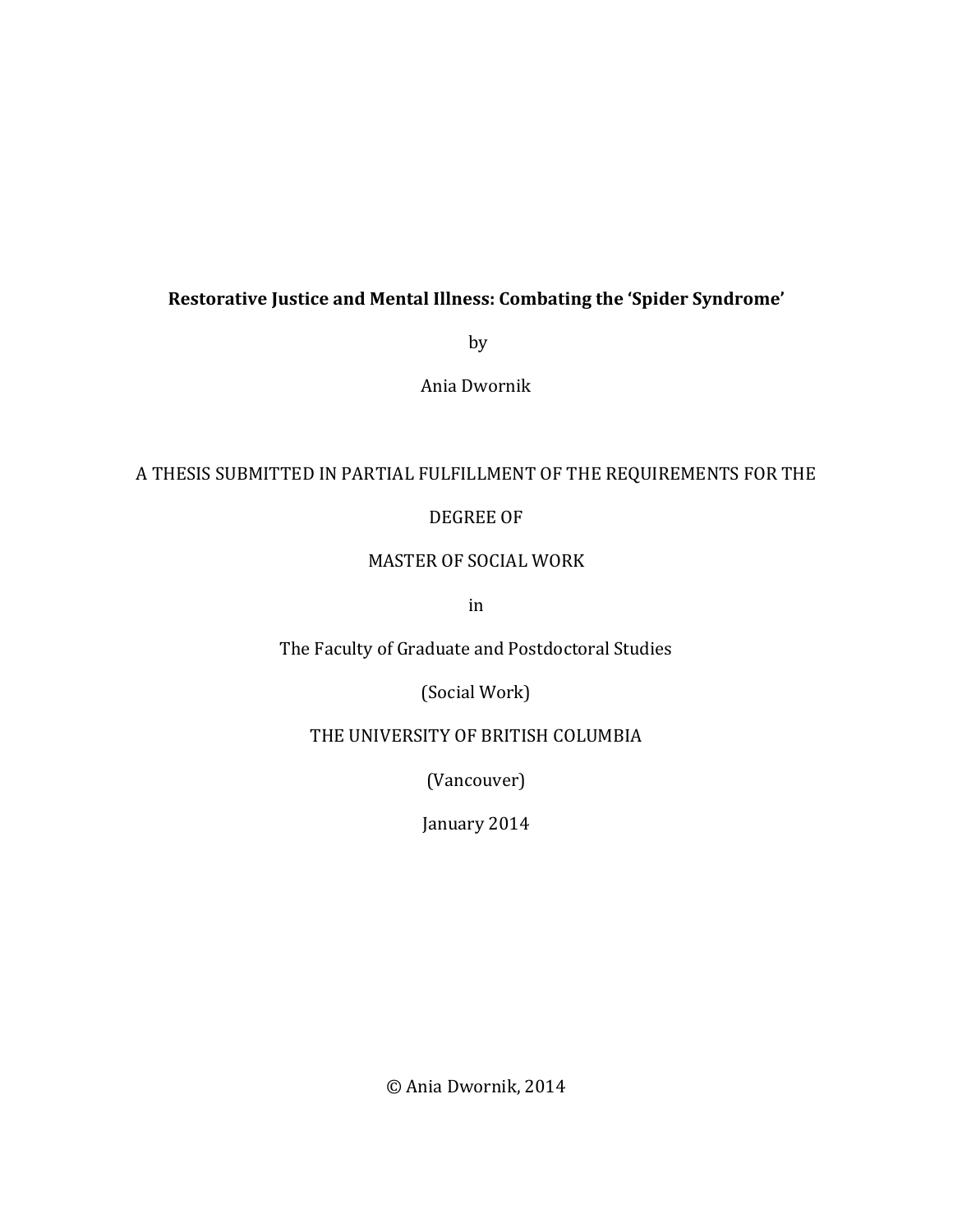### **Abstract**

This study explores the experiences and perspectives of three restorative justice (RJ) practitioners who processed cases involving service users with serious and persistent mental illness. Participants were recruited in the United Kingdom with the help of restorative justice contacts in London, England. The three practitioners who came forward took part in one semi-structured interview that lasted approximately one hour. A descriptive framework was used and emerging themes were coded. Research findings show that personal contact along with mental health education appeared to increase participants' willingness to process RJ cases with service users who have serious and persistent mental illness, due to a subsequent reduction in stigmatizing thoughts and behaviours. The latter are components of what one of the participants referred to as the "Spider Syndrome": fears and misconceptions that occur due to a lack of knowledge and understanding. This, along with participants' own recommendations, suggests that mental health training which focuses specifically on skills and raising awareness, in combination with increased exposure to individuals who have serious mental illness, could be an important contributor to enhancing practitioner skill and increasing the use of RJ with such service users. Findings also suggest that restorative justice can be used as a stigmareducing tool, both at the practitioner and service user level. These insights may hold important implications for social work, mental health and development of practice in the field of restorative justice.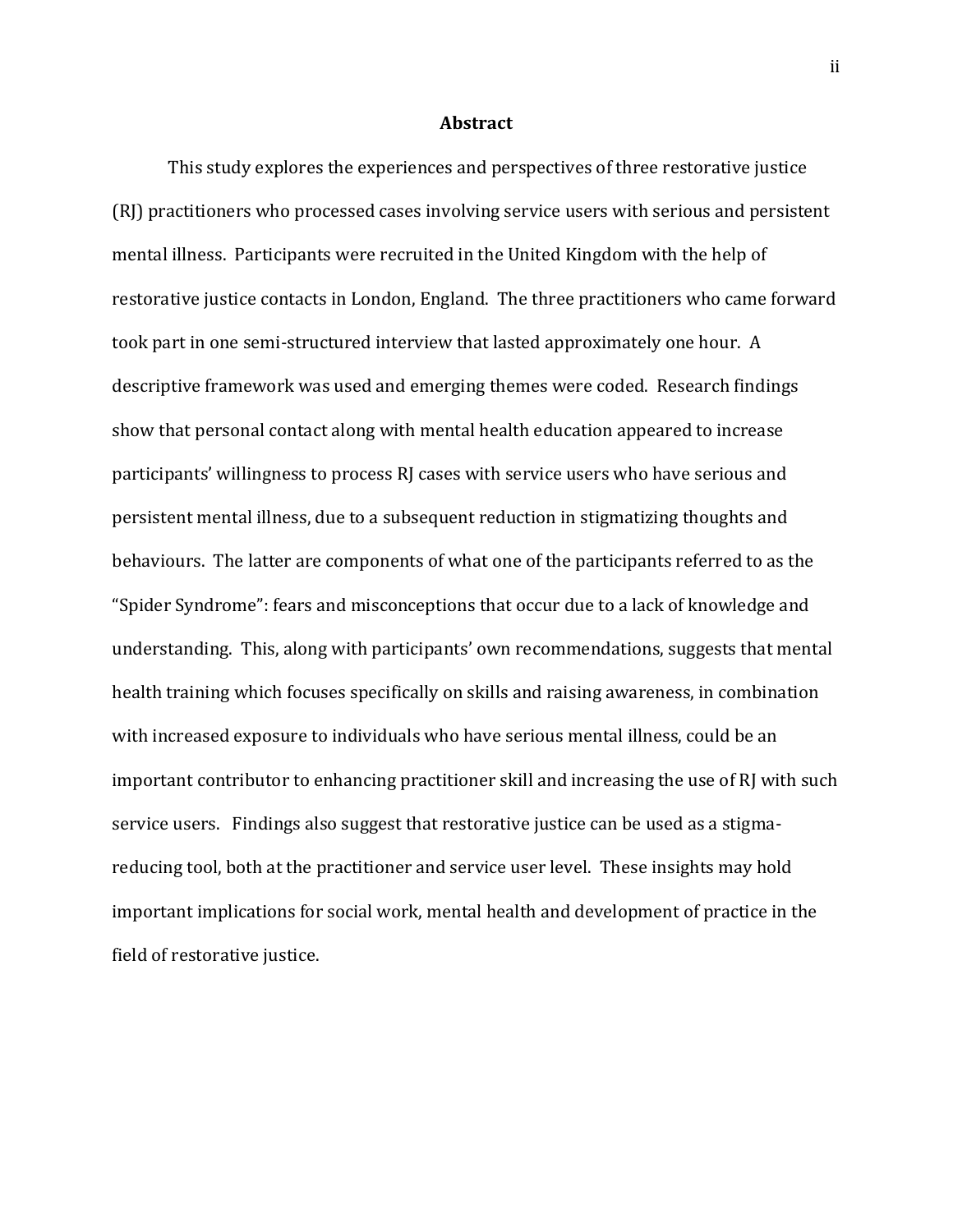## **Preface**

This thesis is an original intellectual product of the author, Ania Dwornik. The fieldwork presented in the findings and conclusion was collected and analyzed by myself, the author, with the approval of the UBC Behavioural Research Ethics Board (# H12-03327). I conducted this work independently, under the supervision of my faculty supervisor and Principal Investigator, Dr. Frank Tester, as well as the other members of my advisory committee: Dr. Stephanie Bryson and Dr. Simon Davis.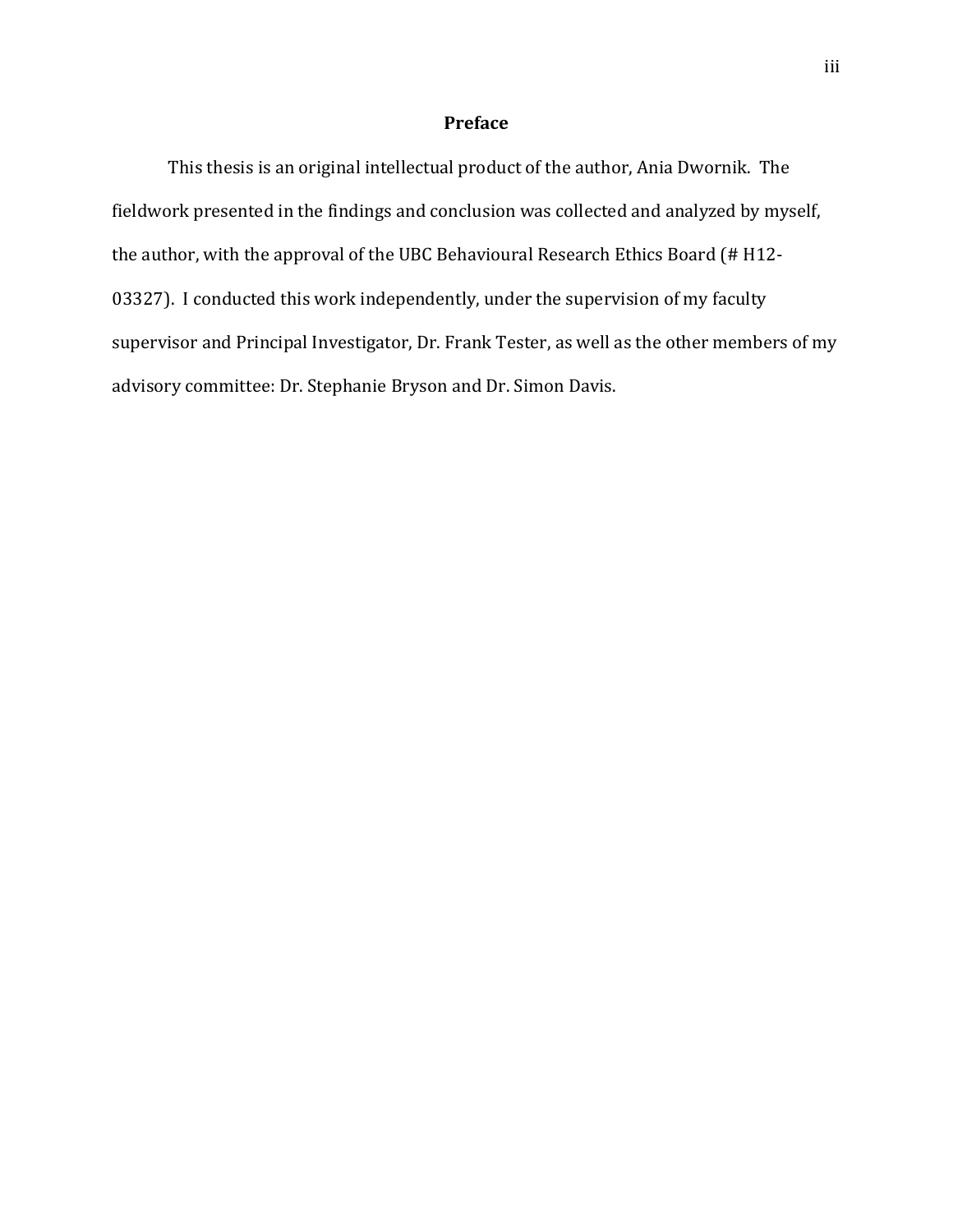# **Table of Contents**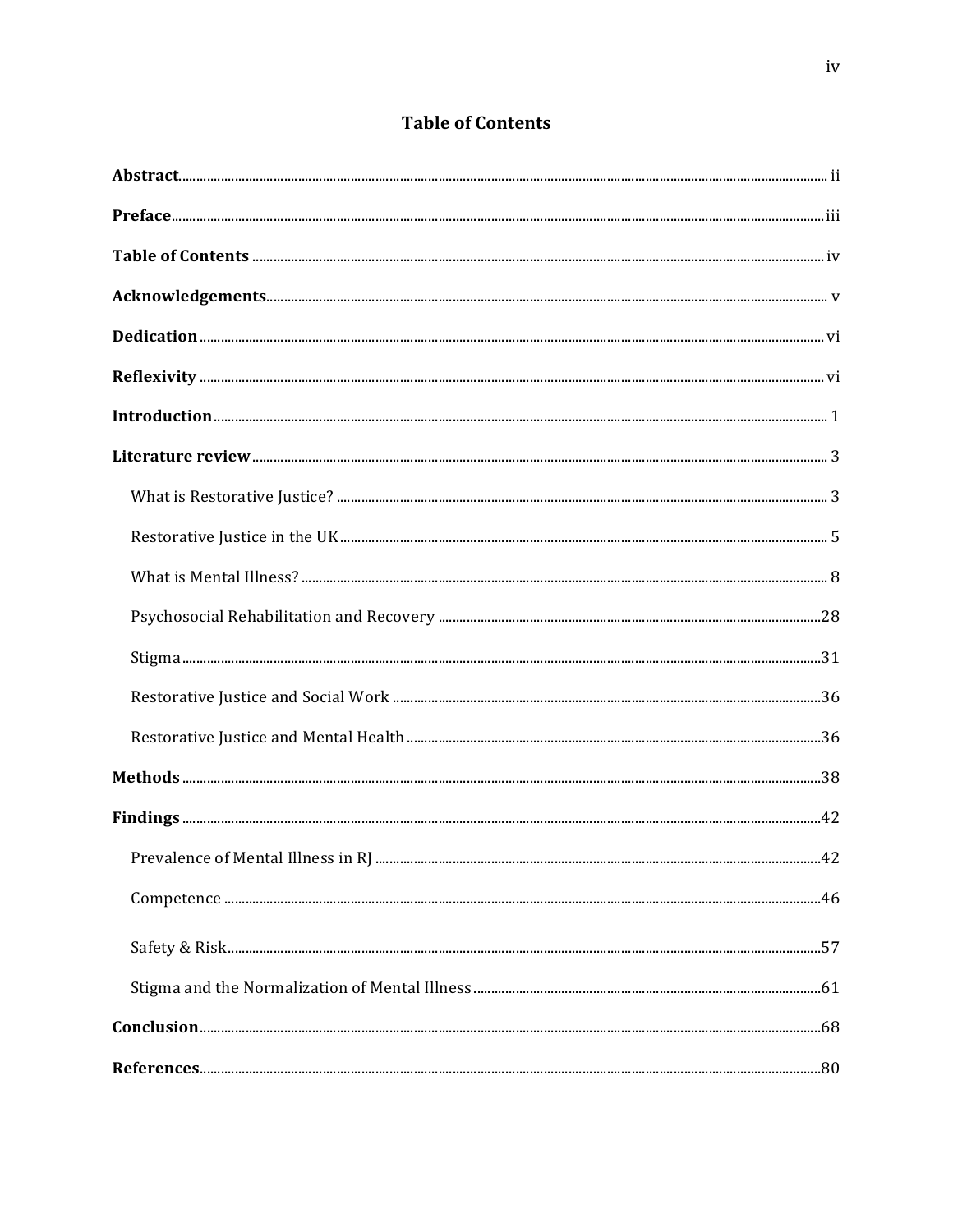## **Acknowledgements**

I would like to acknowledge the members of my advisory committee: Frank Tester, Stephanie Bryson and Simon Davis. Thank you for agreeing to take my project on, and for always making yourselves available despite busy schedules and massive workloads.

Thank you also to my friends and colleagues at UBC and in London, with special thanks to my "thesis crew". Without your ears to vent and debrief to I would not have made it.

Thank you also to the members and friends of Stepping Stone Community Service Society, who inspired me to do this work in the first place.

Last but not least, to Mom and Chris. Thanks for putting up with my stress over the past two years.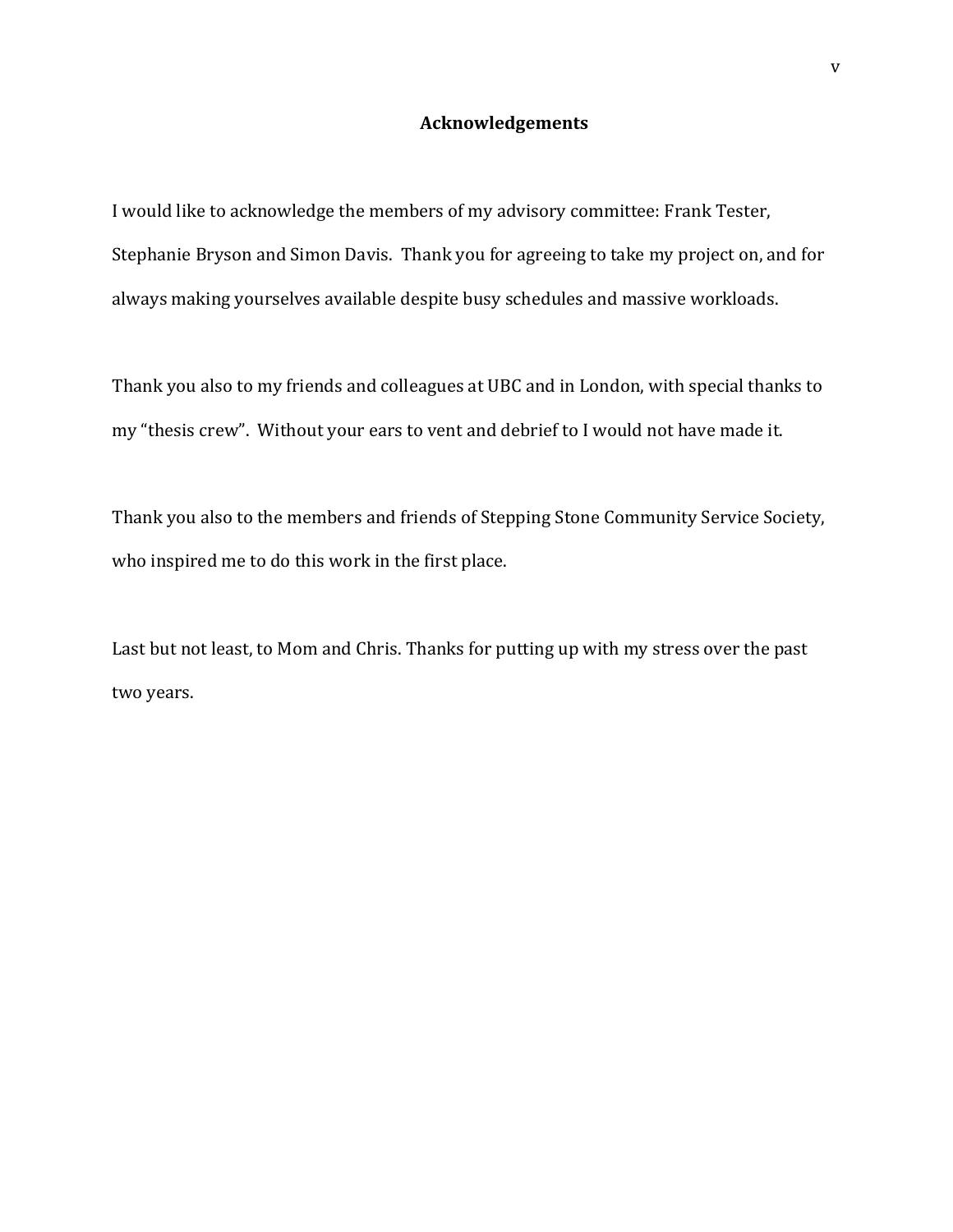To my mom, who has been my rock, and without whose moral, financial, and emotional support I would never have been able to pursue any of my post-secondary endeavors.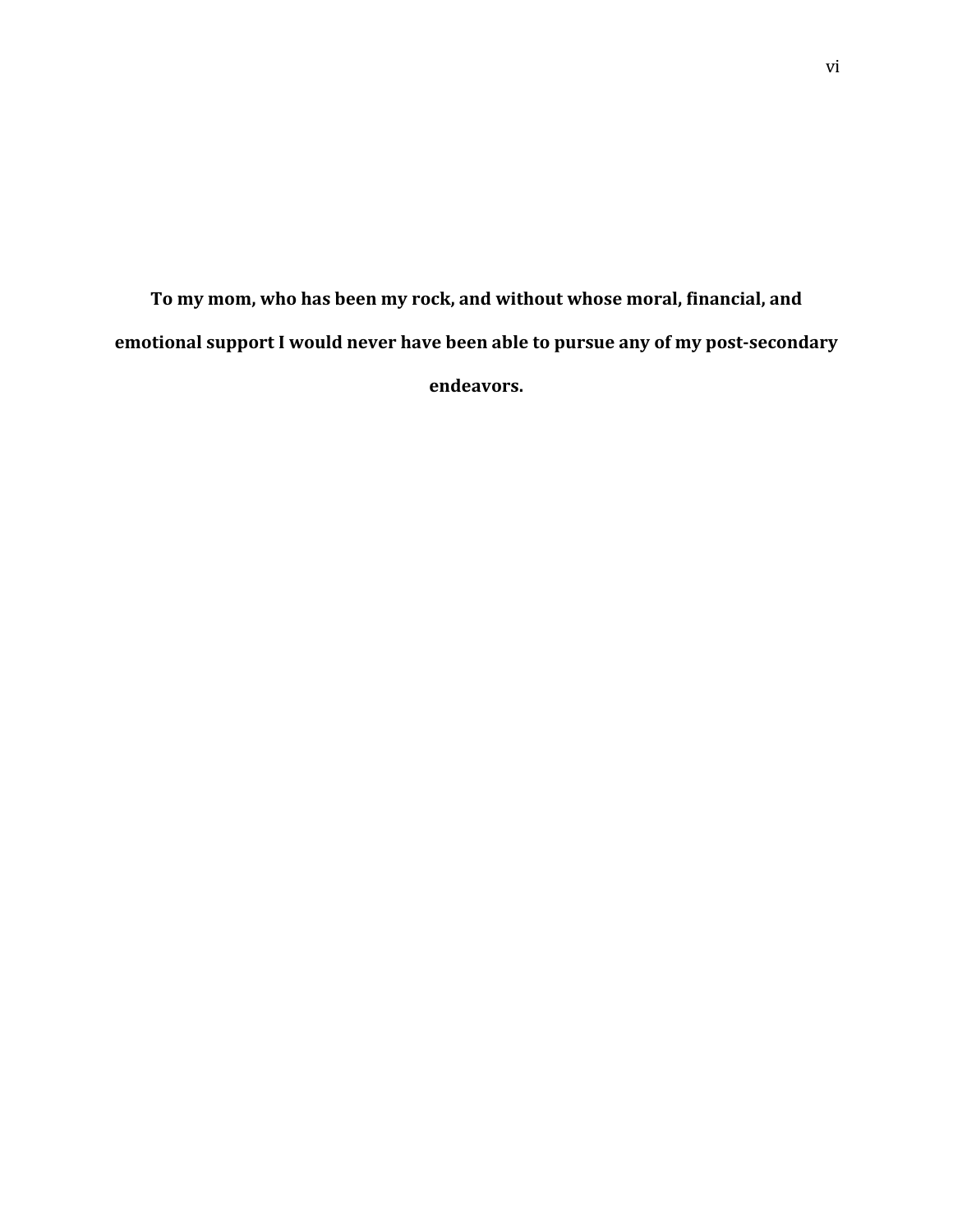### **Reflexivity**

I wanted to take a few moments to discuss my reasoning behind this choice of topic. While tracing back my motivation for this research I came to learn that it has many branches. During my Foundation year I did my practicum placement on the mental health team of the Correctional Service of Canada (CSC). At the time, I was also involved in restorative justice work in Vancouver. While at the CSC, I found that I had the desire to merge these two areas of my interest.

I went into my placement one day and began to inquire into restorative justice programming within the CSC, with a special focus on offenders with mental illness. Since this was the population that I had been working with it seemed a natural line of inquiry to pursue. I was given information on all the restorative justice initiatives within the CSC, and directed to a broader body of community resources; however when I asked if any of these programs worked specifically with offenders with mental illness I was greeted with a blank stare. "Well no, they can't do it", I was told.

I suppose I must divulge more about my personal history in order to fully communicate the effect that this response had on me. Prior to making the decision to go back to school and pursue an MSW I had been working in a community mental health centre. I worked as Community Support Worker out of a mental health clubhouse in the Fraser Valley. I loved this job. The place was wonderful, the work rewarding and the staff amazing; however what I loved most about the job was the community and the people in it, the so called *clients*. Having an undergraduate degree in psychology I had always been interested in mental illness, but through a much more medical and expert-driven lens. Even previous employment positions followed this general model and reinforced my belief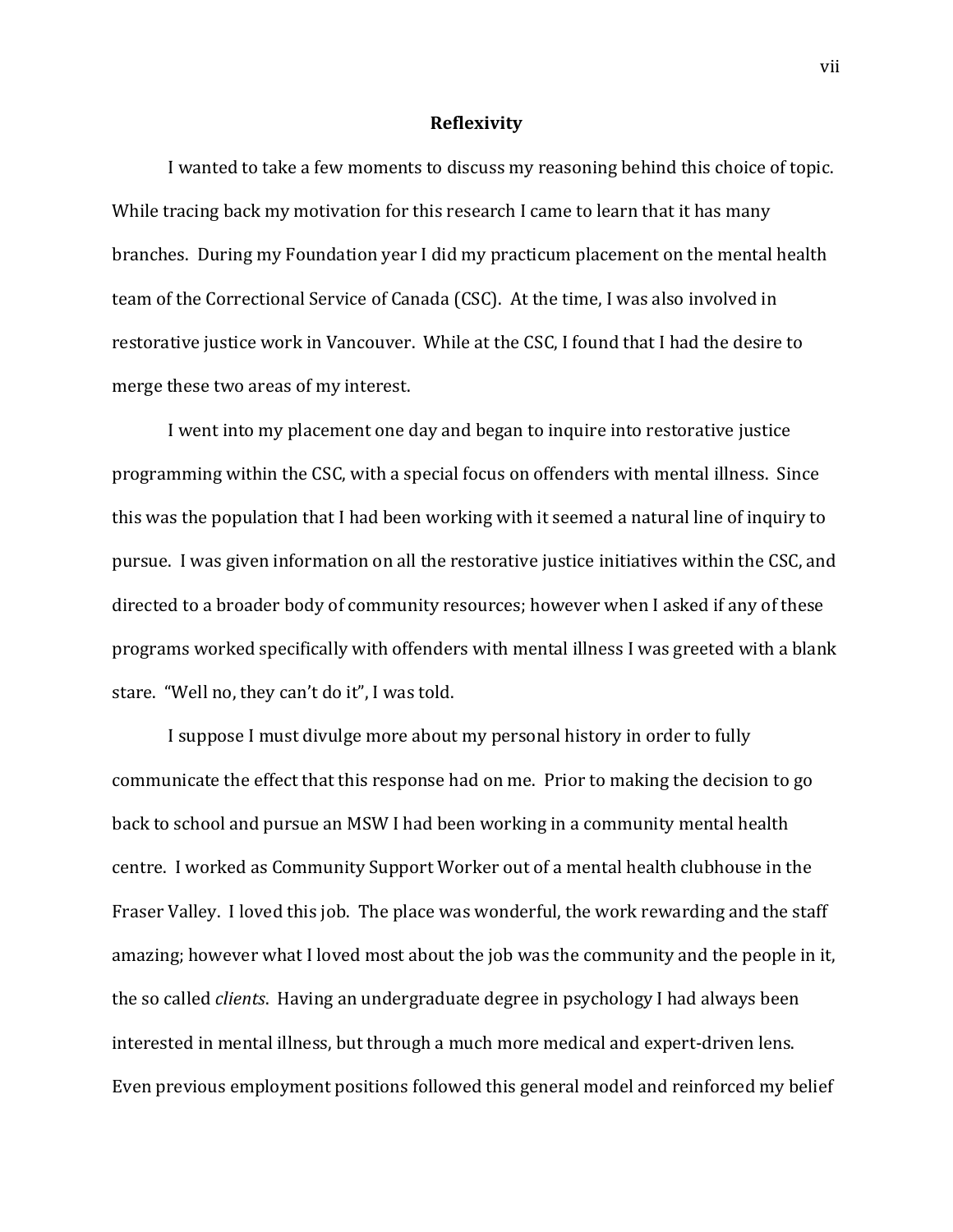in such a worldview. It wasn't until I began to work in the clubhouse and infiltrate that community that I learned about how naïve and uneducated I had truly been. It was a humbling experience as I began to learn about how little I knew. I suddenly witnessed strong and inspirational individuals with serious mental illnesses who maintained a rewarding quality of life. They worked, they volunteered, they dated, and they drove. They maintained relationships and raised children. They found joy in life in things that I took for granted. I gained an overwhelming respect for these individuals and began to see how strong they were rather than how weak. They struggled constantly and were often brought down by their illness, but always fought to regain control and come back. This was also when I first learned to truly appreciate the psychosocial rehabilitation model and began believing in recovery. My work in this community, which accepted me with arms wide open, truly altered my perspective and had a profound impact on my practice. I began to value strengths-based and client-centered approaches, and felt grateful for having been put in my place.

Going back to my experience at the CSC, you can see how the answer to my question did not sit well with me. I did not say much in response at the time but went home and reflected. I thought about clients with whom I had worked in my job and conversations that I had had with them. I recounted numerous occasions where they had shared stories with me about their manic or psychotic episodes, and the feelings of guilt and shame that often accompanied them. They readily articulated emotions, experiences and empathy, and recognized the impact their actions had had on others. They recollected their stories in a temporal order that was easy to understand. Faces of my clients flashed before my eyes. "What do you mean they can't do it?" I thought. Sure they can.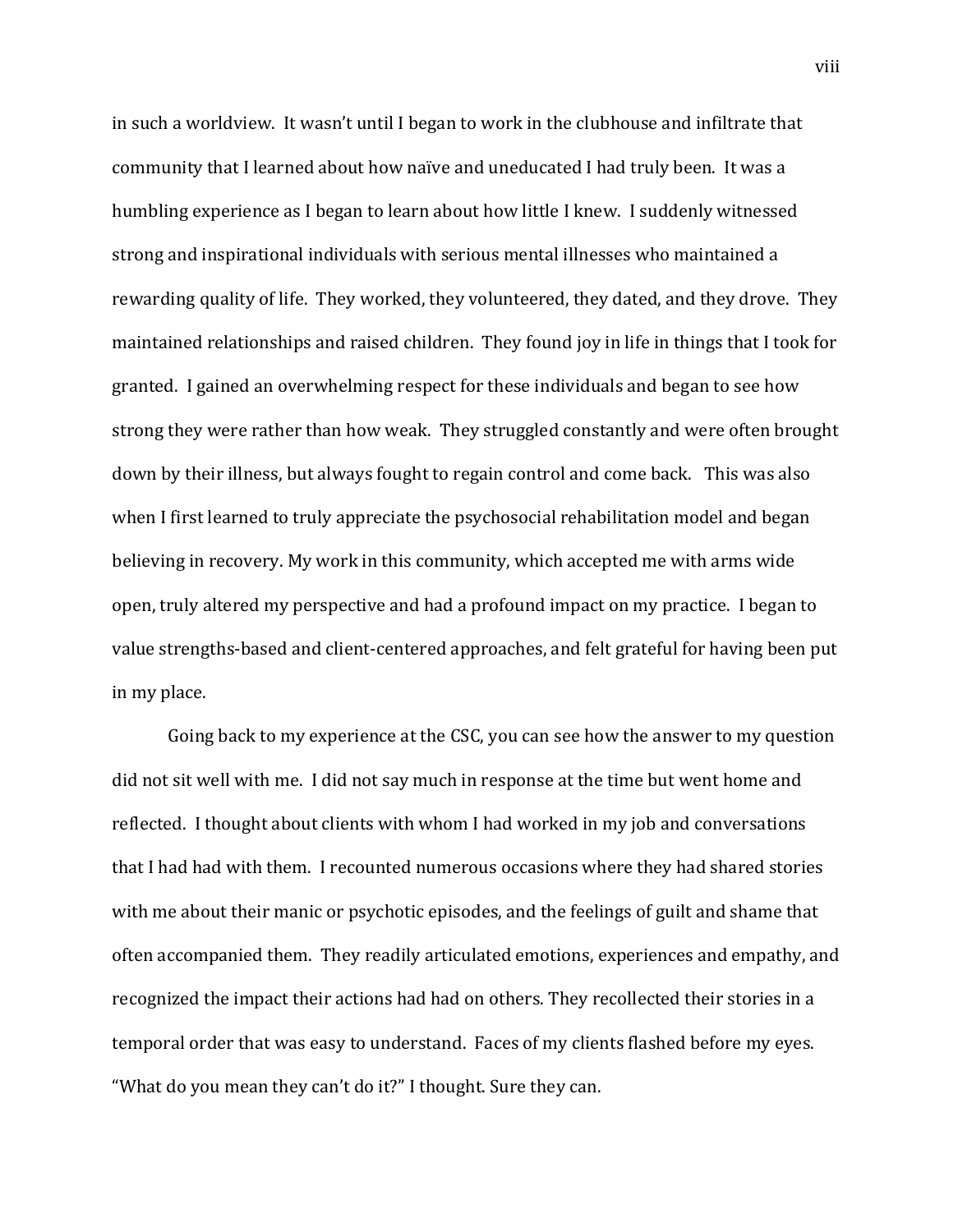It was this moment that inspired me to do something, thought I still did not know what. As I studied restorative justice and its critiques more thoroughly, my wealth of information on the topic grew and I soon discovered that the individuals I spoke with at the CSC were not alone with these preconceived assumptions about people with mental illness. A thorough search of the literature revealed that articles studying the use of restorative justice amongst this population were nonexistent. As I searched farther I discovered that the Canadian Mental Health Commission (2012) had outlined diversion through restorative justice as a possible method of diminishing the overrepresentation of individuals with mental illness in the criminal justice system. How is it, then, that so little appears to have been done?

I contacted the restorative justice department at the CSC recently through e-mail and asked again about programs that worked specifically with this population in Canada. Again I was told that none existed as far as they knew. Since the overrepresentation of individuals with mental illness is a real issue in Canadian prisons, and restorative justice has been identified as one possible solution, what is hindering the expansion of RJ programming with this population? This, along with a desire to advocate for individuals with mental illness has become the main driving force behind my pursuit of this work.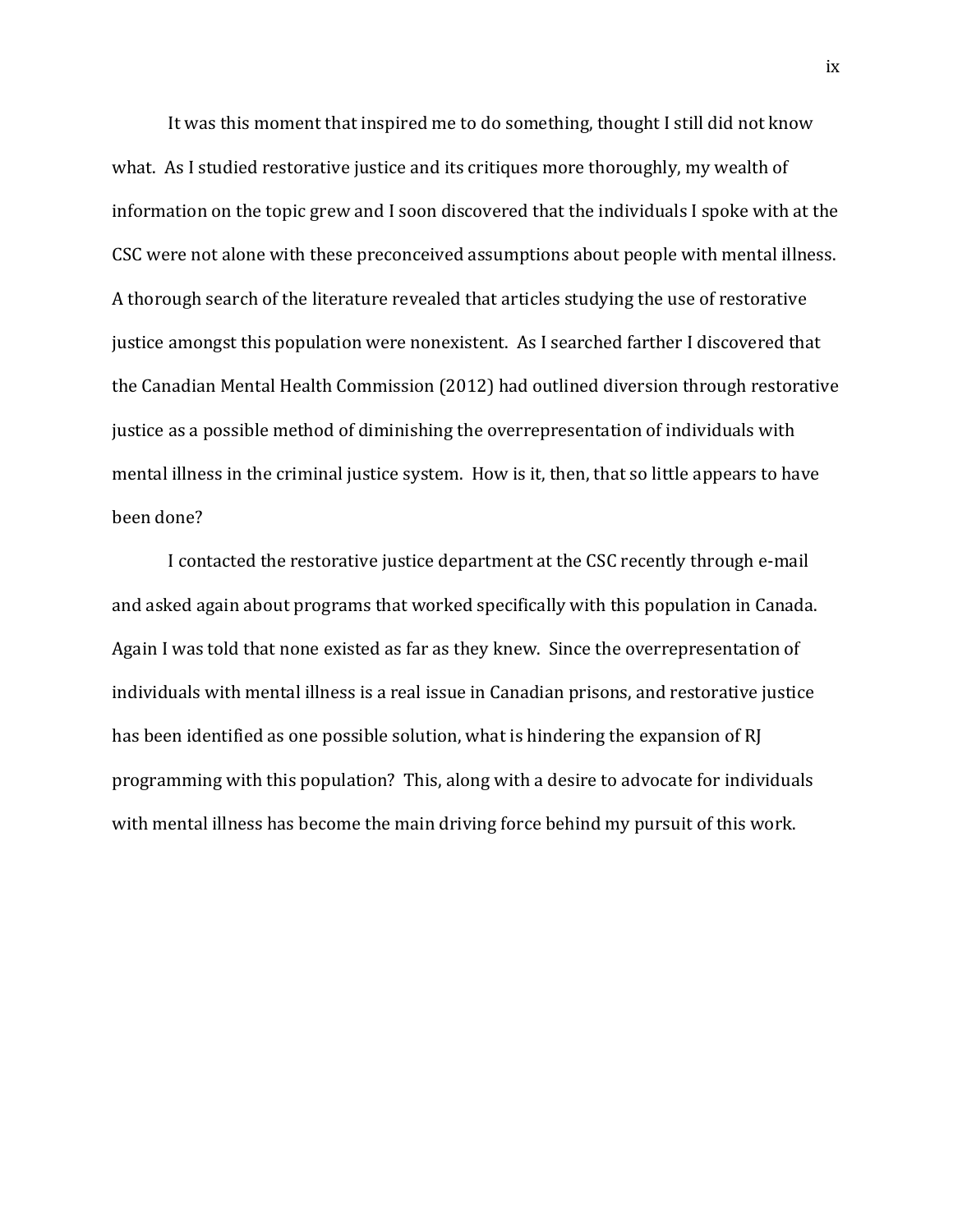### **Introduction**

Restorative justice and mental health are two highly compatible fields of social work practice. I will construct this argument by exploring mental health, restorative justice and social work practice and discuss the components that make up the backbone for this research. I will begin by discussing the core principles of restorative justice, before moving on to a discussion about mental illness. I will briefly describe the history of mental illness in Western culture, with special attention to how changing social norms and values influenced definitions of normal and abnormal behaviour. Following this I will discuss the biomedical model, briefly touching on some of the evidence for neurochemical explanations for mental illness. In this I will provide succinct descriptions of thought disorders, mood disorders and personality disorders, paying special focus to illnesses that are most prevalent.

I will then provide an alternative approach to mental illness: one that views abnormal behaviour as a social construction, although I will present evidence in support of the argument that these two approaches need not be mutually exclusive. I will then discuss the concept of psychosocial rehabilitation and the recovery model. This will be followed by a discussion on stigma and its impact on people living with mental illness. I will end my literature review with a discussion about restorative justice, social work and mental health, highlighting the similarities between these fields, using the context of the literature to pave the way for my research question. I will then discuss the study itself, highlighting some of the challenges of conducting research on this topic, as well the providing support for the notion that this is in fact, a relatively new and unexplored area of research, if not of restorative justice practice. I will then present my findings before ending with a detailed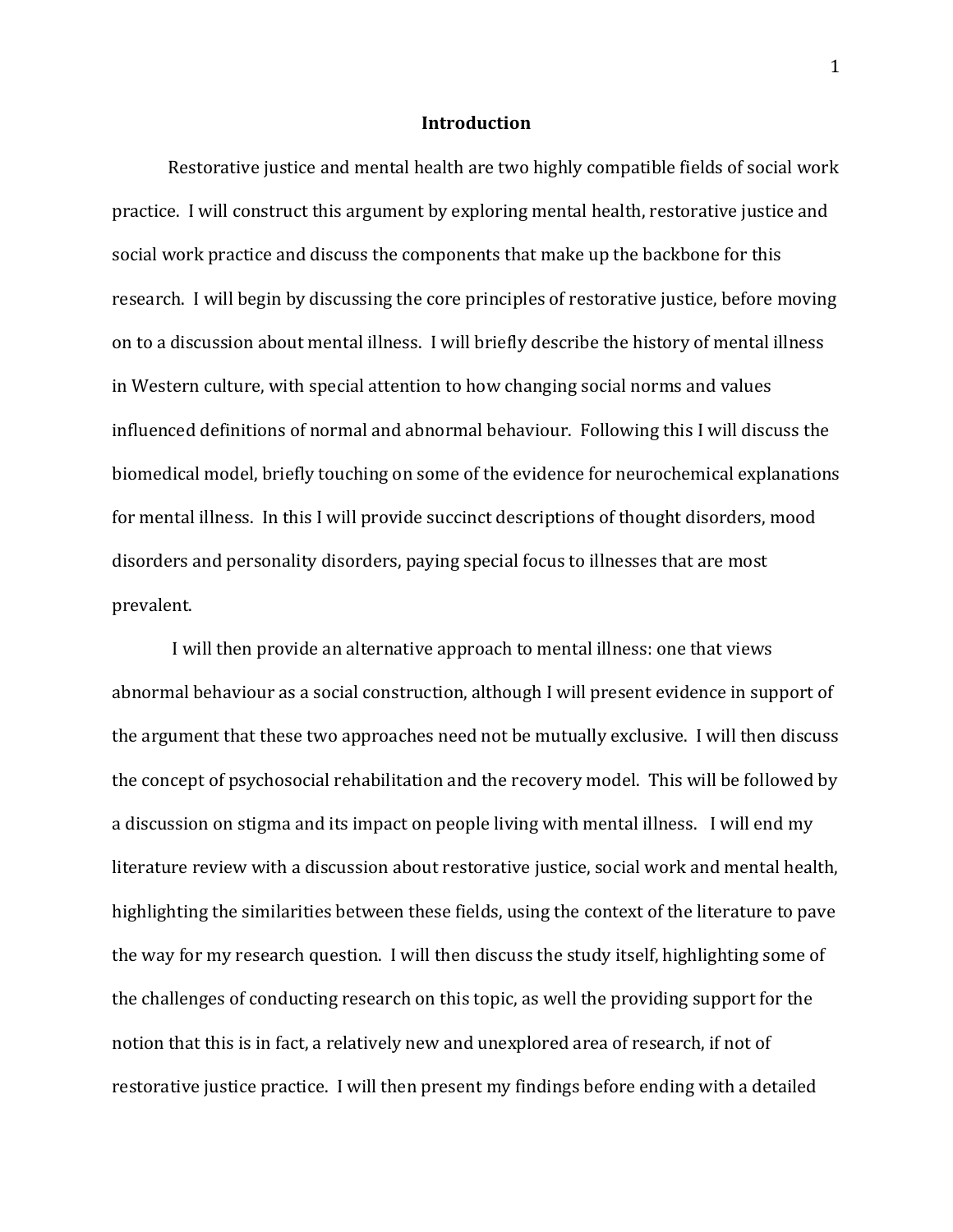discussion about how they relate to the literature, and what implications for restorative justice and social work practice they may yield.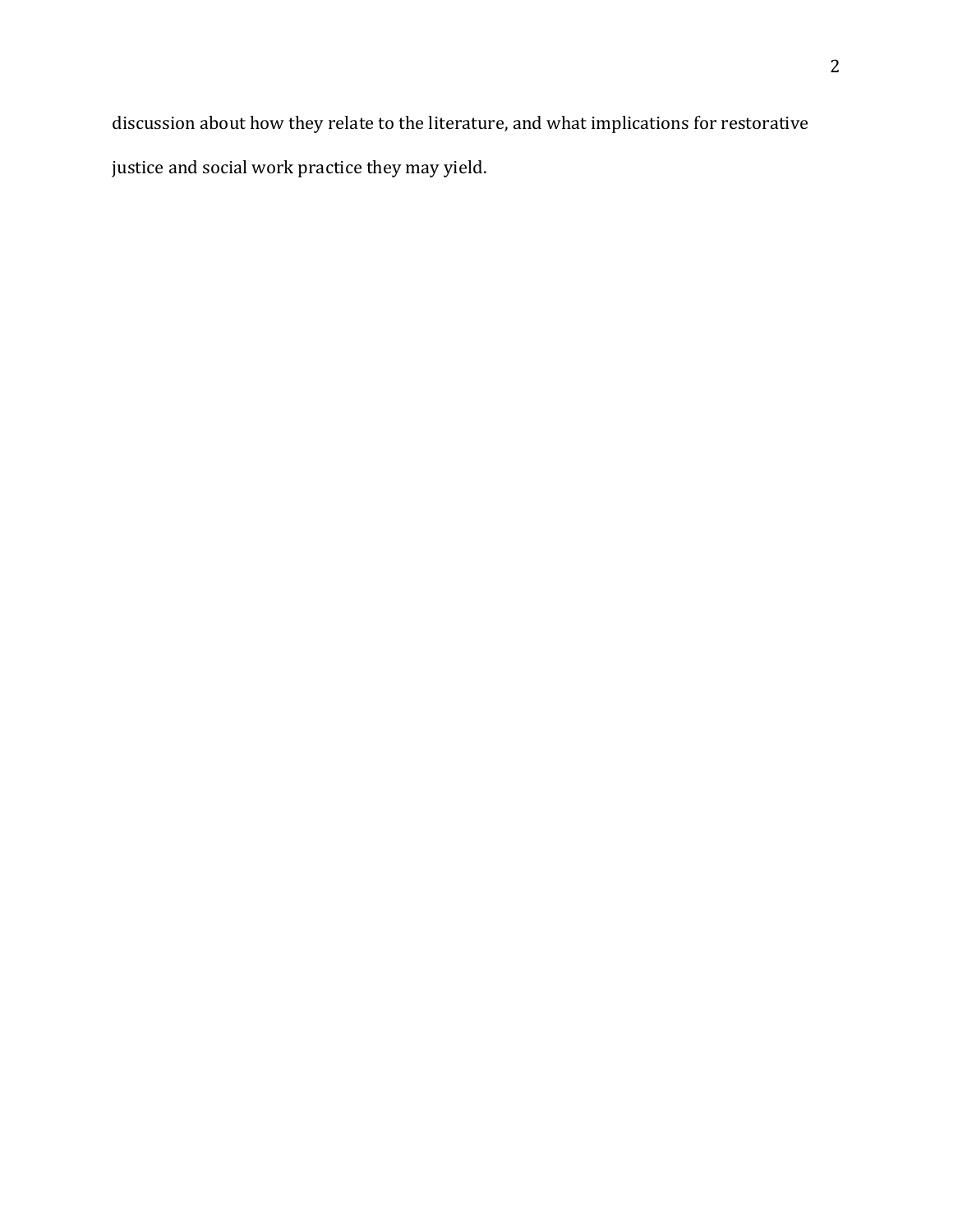### **Literature review**

### **What is Restorative Justice?**

Restorative justice  $(RI)$  is an alternative approach to the punitive model of judicial litigation. It is both a philosophy and a set of models and procedures for working with victims, offenders and communities impacted by crime. RJ aims to employ alternative methods of administering criminal justice that are more holistic and sensitive to the waves of impact that a criminal act has on those affected. These methods include, but are not limited to, victim-offender mediation, family conferencing, community accountability boards, and sentencing circles (Correctional Service of Canada (CSC), 2012; O'Brien, 2007). It is widely accepted that the first case to be processed in Canada using an RJ model occurred in Elmira, Ontario in 1974 (Zehr, 2008). It was used as an alternative method of dealing with a case involving property offences, under the pretext of the Victim Offender Reconciliation Program. Zehr (2008) argues that this case was so successful that it inspired a movement and launched the present restorative justice framework. Today, although many different models of RJ are practiced victim offender mediation remains the most frequently used in the United States and Europe (Zehr, 2008).

Restorative justice has its roots in Aboriginal practices as well as Mennonite conflict resolution strategies (Van Wormer, 2004). It is not a new concept, though it has seen a recent re-emergence since the 1990s brought on by critics of the current punitive model (Morris, 2002; O'Brien, 2007; Wenzel, Okimoto, Feather, & Platow, 2008). Restorative justice is a paradigm that takes crime out of the hands of judicial litigators and places it back in the hands of those it rightfully belongs to: those most affected. It sees crime not as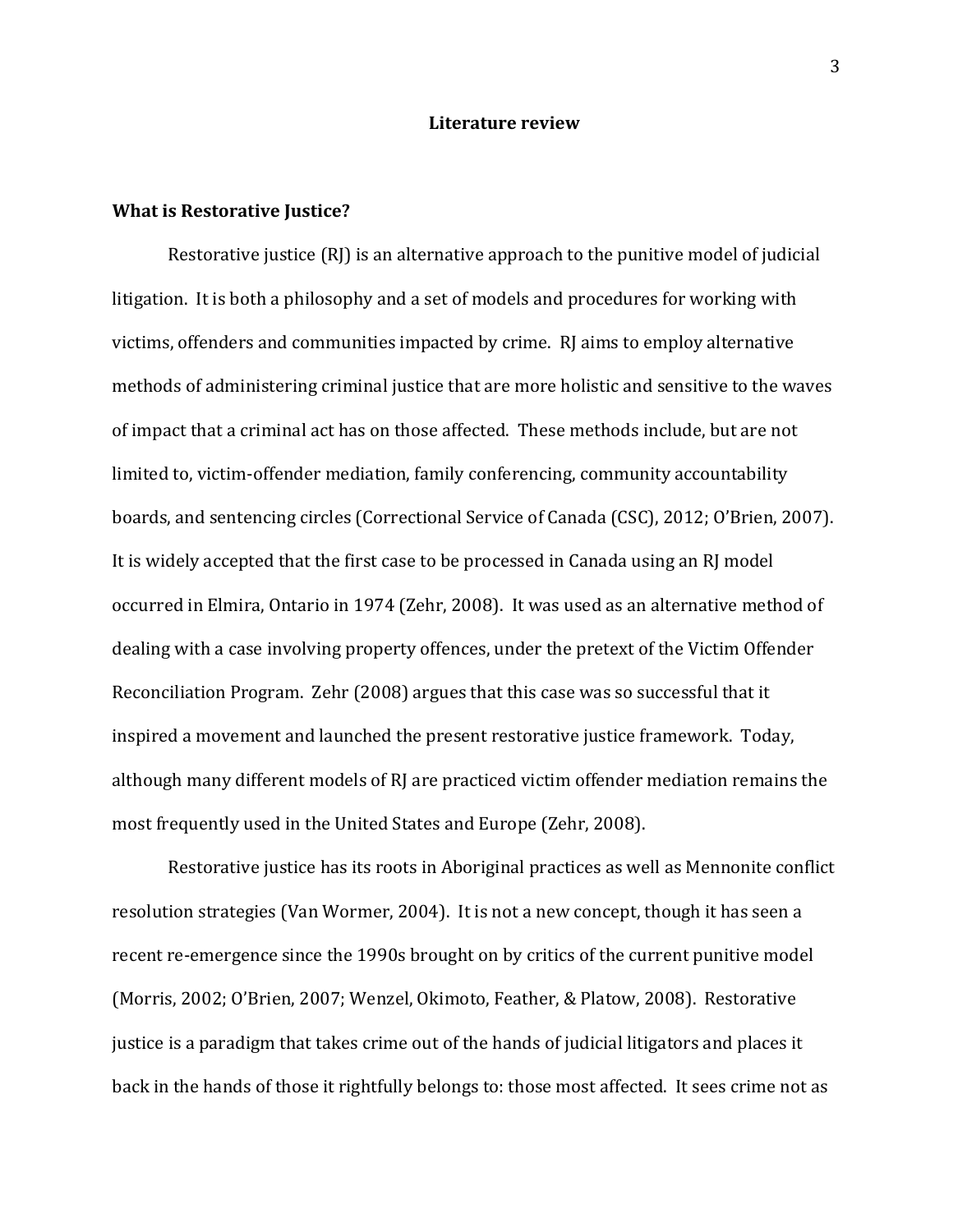an infraction on State law but rather as a rupture in relationships, and is founded on the notion that it is through rebuilding these relationships that emotional restitution, restoration and healing can begin (CSC, 2012; Wenzel et al., 2008). RJ is about repairing harm not about obtaining vengeance (Van Wormer, 2004; Wenzel et al., 2008). Furthermore it acknowledges that a criminal act impacts more than just the offender and the victim. Consequently it also gives voice to the community (CSC, 2012; O'Brien, 2007; Van Wormer, 2004). RJ incorporates a needs-based approach to healing and recognizes that incarceration is not the answer.

RJ ideology is based on three core principles: to repair harm, to reduce risk and to empower community (O'Brien, 2007). Zehr (2008) argues that restorative justice is also grounded in three basic assumptions: "1) crime is a violation of people and relationships, 2) violations create obligations, and 3) the central obligation is to put right the wrongs"  $(p.4)$ . The paradigm also recognizes that although the victim may be most affected by the crime, there are often numerous stakeholders whose interests should be considered. Consequently RJ recognizes the victim, the offender, as well as the community, all of whom are given equal voice (CSC, 2012; O'Brien, 2007). This approach "condemns the act but not the actor" (Van Wormer, 2004, p.107) and is victim-led, making victim empowerment a key component of any RJ process. Victims are supported so that they can transform from 'victim' to 'survivor' and are consequently at the forefront of any RJ undertaking (Sullivan & Tifft, 2005). On the other hand, the offender is given the opportunity to take ownership of his or her actions, accept accountability, apologize and begin to make amends for the hurt that he or she inflicted (CSC, 2012; Sullivan & Tifft, 2005; Wenzel et al., 2008). It is not an easy sort of criminal justice. In fact, one could argue that RJ is the true expression of being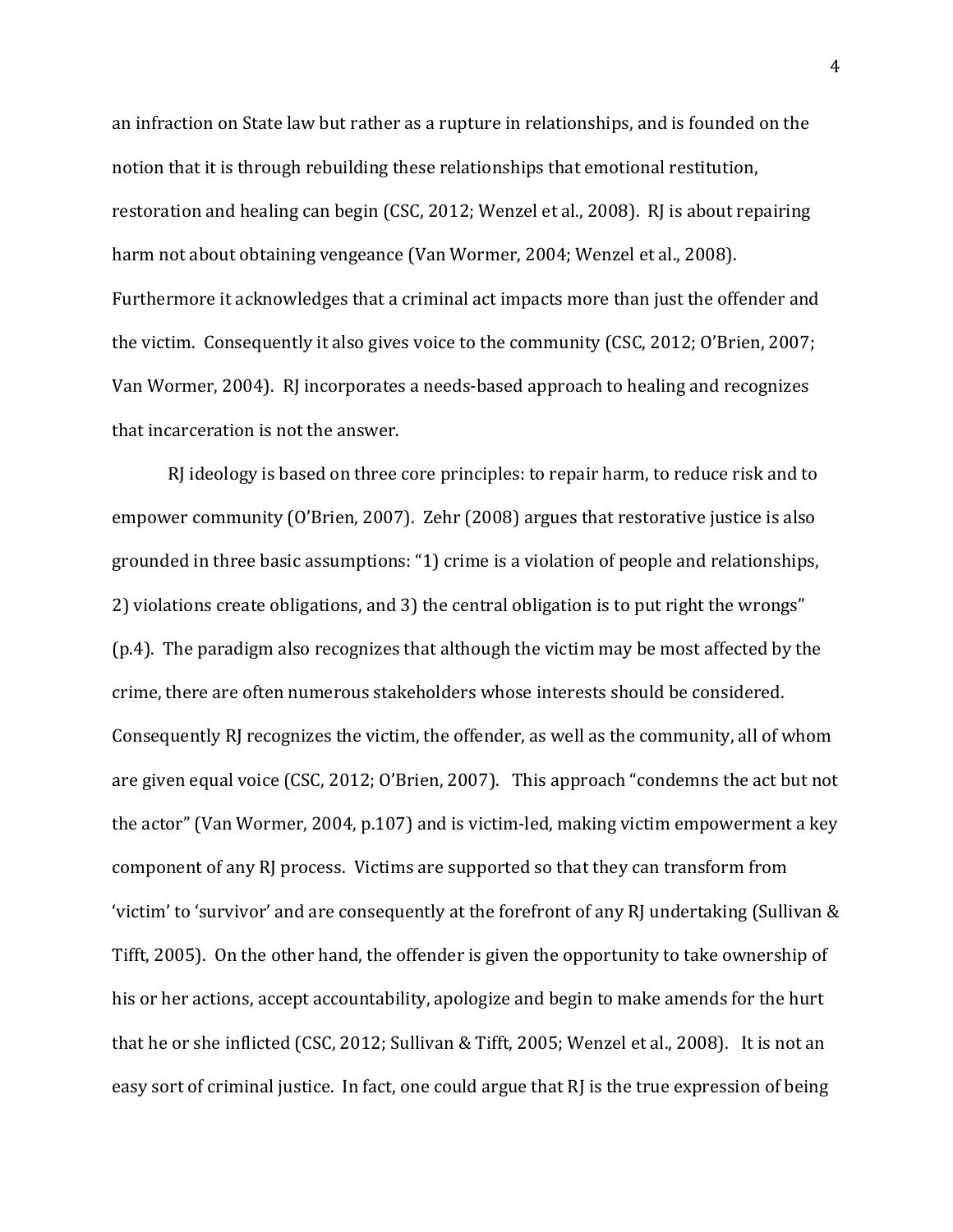tough on crime. Alternatively, RJ has also been referred to as the peacemaking, conflictresolution (Zehr, 2008) or restorative approach to justice (Restorative Justice Council  $(R)$ , 2012) as a means of highlighting its emphasis on healing and resolution.

Few could hold more legitimacy when speaking about RJ's success than those who have been through it. Daniel Johnson (2008), an offender serving a lengthy sentence in a Texas prison for sexual assault wrote an article detailing his experience with RJ. He writes: "The dialogue that occurred between my victim and me was....that missing component in my own personal regeneration that, for me, could not have been fulfilled in any other way" ( $p.90$ ). It is perhaps as a result of success stories like these that RJ moved outside of the criminal justice system and begun to infiltrate a wider range of areas, including schools, churches, care homes, neighbourhoods, and workplaces as a successful conflict resolution technique (RJC, 2012; Wenzel et al., 2008; Zehr, 2008). The potential for its use appears extensive.

## **Restorative Justice and the UK**

The United Kingdom (UK) has recently demonstrated increased interest in RJ within the context of its criminal justice system. In the autumn of 2012, a decision was made in the House of Lords to amend the *Crime and Courts Bill*, introducing restorative justice legislation for adult offenders (RJC, 2012). This was done following a consultation process, in which politicians, think tanks and interested parties were able to give contributions. A document containing documentation of said consultations, titled "*Punishment and Reform: Effective Community Sentences"*, was published the same day (RJC, 2012). An online petition recruiting public support for such endeavors had also contributed to the promotion of this movement.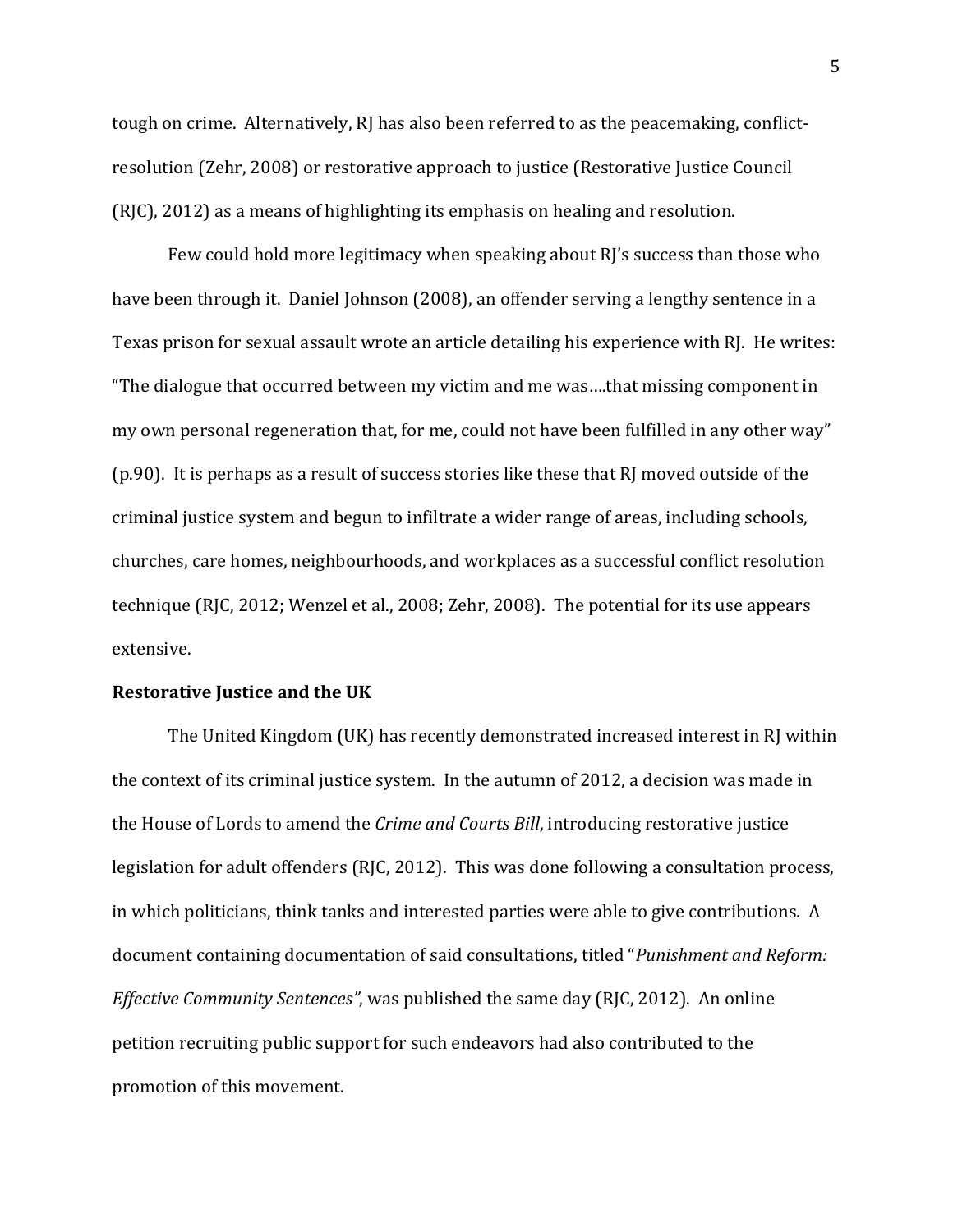The main guiding force behind this new legislation was an acknowledgement that the criminal justice system had been too focused on offenders, and insufficiently on victims (RJC, 2012). The restorative justice legislation was consequently a response to this deficiency, and inspired by victim's voices. As such, legislation implementers and supporters defined RJ as a severe sort of justice, where offenders were made to face the consequences of their actions and held accountable in the face of their victims (RJC, 2012). As a component of the criminal justice system, one could assess that this approach remained within the confines of a retributive model, with specific emphasis on victims' rights. Wenzel et al. (2008) note that the Western criminal justice system is deeply entrenched with the notion of punishment. The belief that punishment of the offender is the only way to uphold or rebuild justice is central to a Western way of thinking about criminal justice. Consequently, it is not surprising that creators of this new legislation placed it within the context of a punitive worldview, with emphasis on offender accountability.

The Restorative Justice Council, a non-profit advocacy group that played an instrumental role in the creation of the new legislation, was empowered with taking the lead on the implementation on this new legislation, in close partnership with the Ministry of Justice. It is presently moving toward standardization of practice, accreditation and promotion of best-practice methods (RJC, 2013). It has developed a set of best-practice guidelines for practitioners, and offers a practitioner and trainer registry. It also continues to be involved in RJ research and communication with the public on matters relating to RJ.

The RJC claims that this new legislation is the " biggest development for restorative justice in England and Wales since legislation introducing referral order panels to the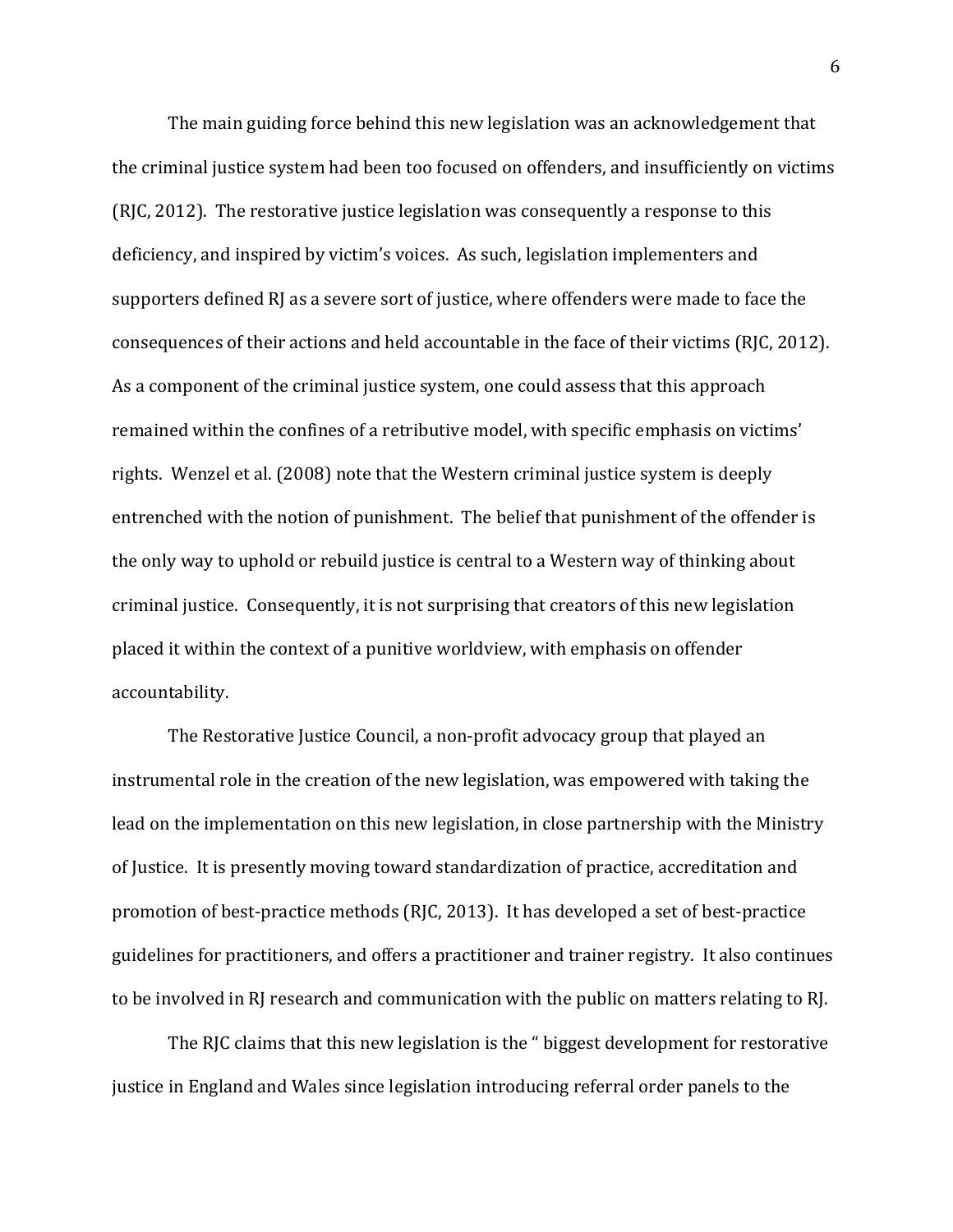youth justice system in 1999"(RJC, "*Legislation Introducing Restorative Justice for Victims of Adult Offenders Announced",* 2012). This present legislation initiates RJ at the presentencing stage, attempting to offer services at the earliest stage possible within criminal justice proceedings. Before this legislation was brought into existence, England and Wales only offered RJ to young offenders, primarily through referral orders (Ministry of Justice, 2012). The RJ program for youth continues to exist, and is based on principles of responsibility, reparation and reintegration (Ministry of Justice, 2012). It was introduced as a measure to decrease reoffending amongst young people who came into contact with the criminal justice system.

As in other parts of the world, RJ in the UK also exists at the grassroots level, and is not solely dependant on the criminal justice system. Other examples of RJ practice include neighbourhood and community mediation schemes, as well as RJ programs run by police and probation officers, such as the Community Resolution program being steered by the Sussex Police Department (*Community Resolution*, n.d.). Although there are currently no RJ programs that work specifically with service users who have mental health issues, there may be some growing interest in processing such cases within the parameters of the forensics system. Recently, there appears to be some discussion about launching a restorative justice program in a forensic unit; however, this endeavor remains in the early stages of development and cannot yet offer any insights into working with this population.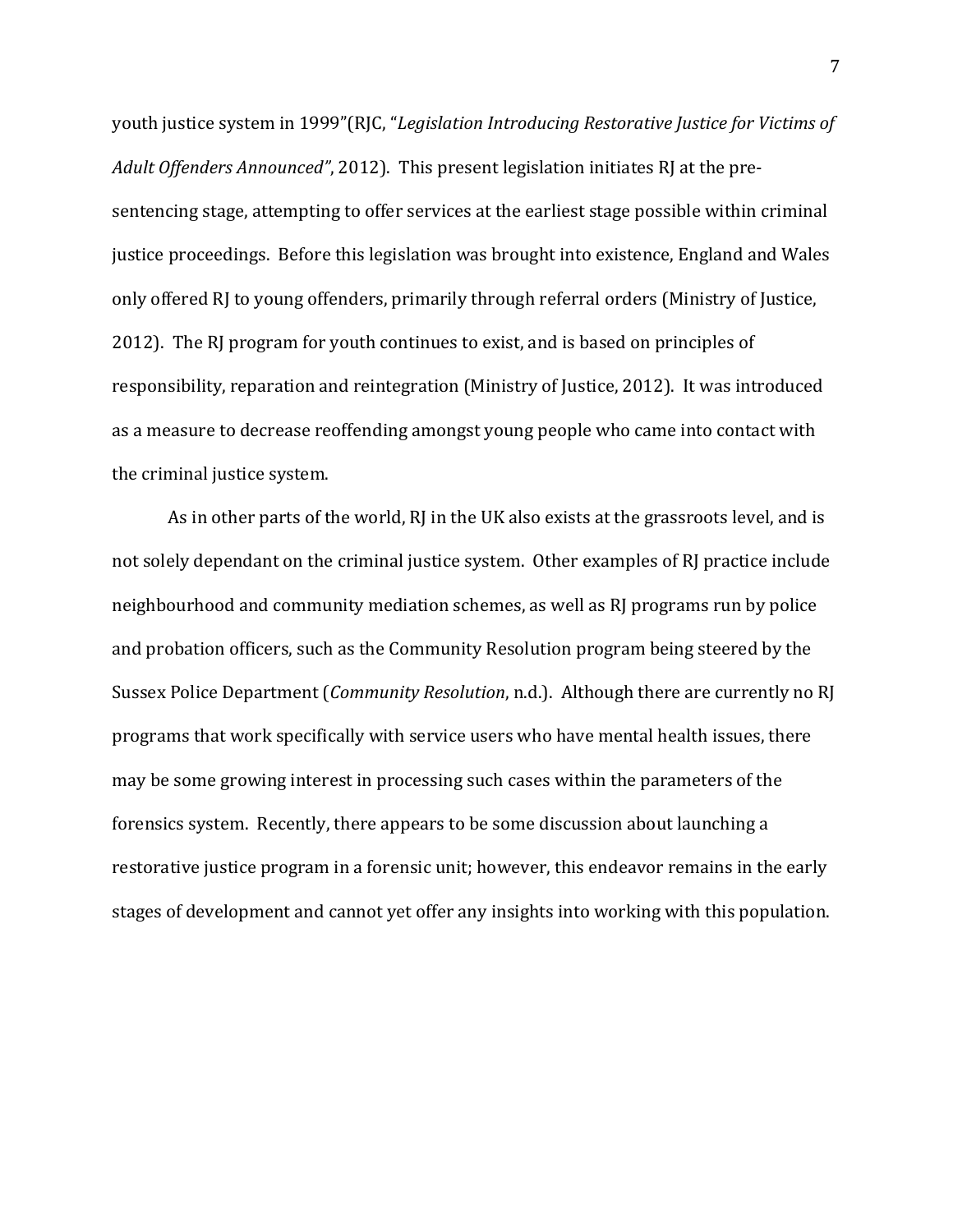### **What is mental illness?**

**A brief history.** Before discussing the relevance of mental illness to RJ, it is important to briefly discuss its history. This history is significant for a number of reasons. First, acknowledging it pays homage to those who have been victims of harsh and inhumane attitudes towards mental illness and abnormal behaviour. Second, the history of mental illness acts as a warning, reminding us of the grave ills we have done to individuals who are different. Third, this history has influenced, if not created, present understandings of mental illness and mental health. Lastly, it provides a context for discourse on this subject matter.

It is likely that for as long as there have been societies, there have been individuals who behaved in ways that were deemed unusual or abnormal. In medieval Europe, people sought explanations for such abnormalities through religion and spirituality. Abnormal behaviour, including mental illness, fell under the jurisdiction of the Christian church, which dubbed such behaviours the work of the devil (Davison et al, 2004; Foucault, 1965).

Leading up to the Enlightenment, medicine became an increasingly powerful set of discursive practices aimed at regulating abnormal behaviour. The power of the church on this front dwindled, and this behaviour began to be defined as an illness or disease, a defect within the individual (Scull, 1977). By the fifteenth century, hospitals that had previously housed those sick with leprosy were being converted into psychiatric facilities as the prevalence of leprosy in Europe began to fall with the end of the crusades (Davison et al., 2004). Physicians began to replace the roles of clerics, and by the fifteenth and sixteenth centuries Europe witnessed a major boom in the creation of asylums for the mentally ill (Davison et al., 2004). Political and ideological changes that began to infiltrate Europe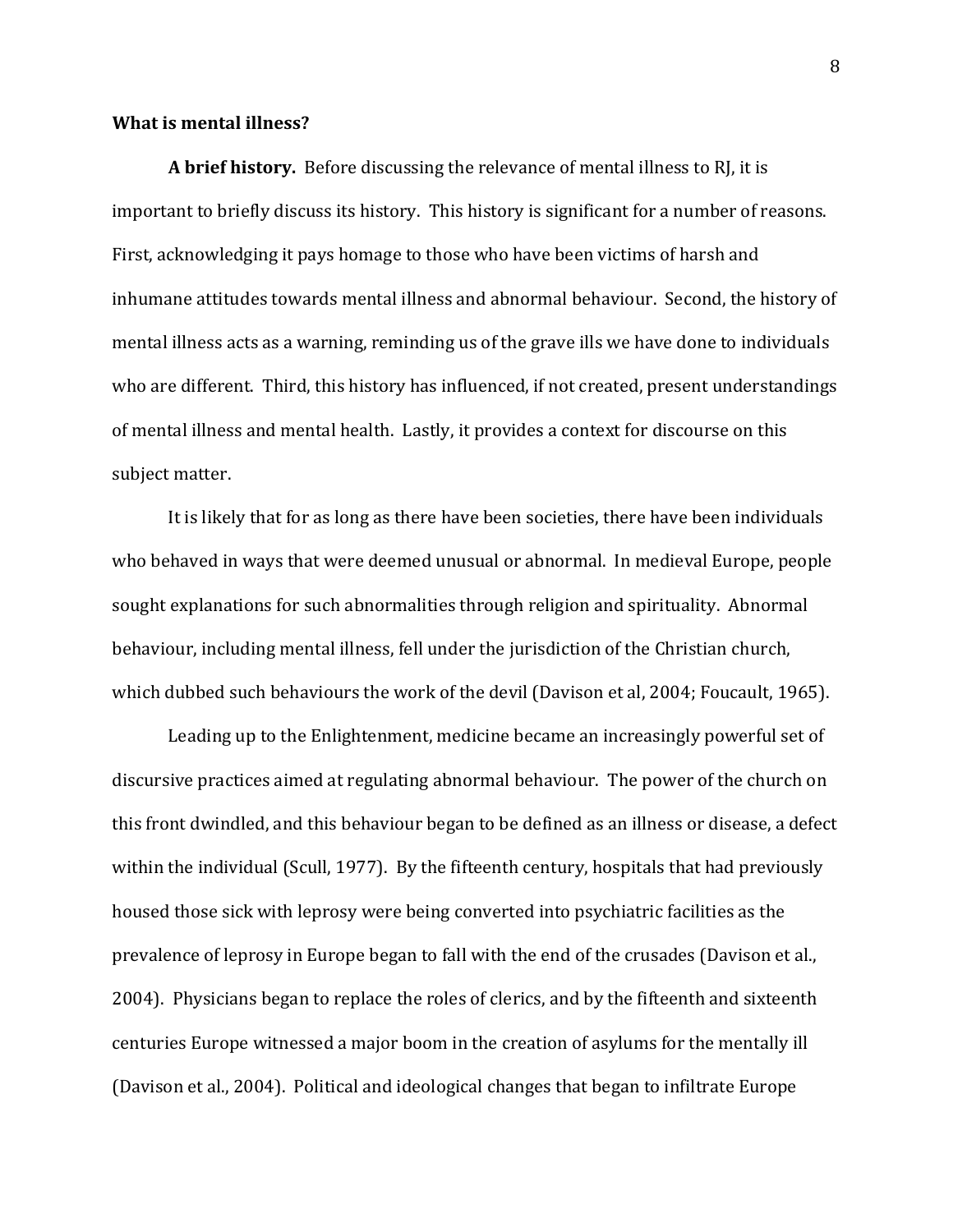paved the way for confinement, as a means of controlling those deemed abnormal, deficient and disabled (Foucault, 1965; Scull, 1977). These political changes, which idolized work and economic growth, abominated idleness, and in so doing, abhorred all those who were unable to contribute (Foucault, 1965; Pescosolido & Rubin, 2000; Scull, 1977). Idleness became the new leprosy, and the mentally ill, the disabled, the begging poor and those convicted of criminal offences became the new lepers; individuals whose presence in society was unwanted.

For a long time these lunatic asylums were deplorable places, where individuals with mental illness were treated as little more than animals. During the  $18<sup>th</sup>$  century, increasing value on productivity, efficiency and pursuit of business became a catalyst for what Scull (1977) refers to as the development of a "trade in lunacy" (p.344) in the U.S. Lunatic asylums and 'madhouses' began to become privatized in order to generate profit for their owners. At the same time, a similar trend was taking place in Europe. It was during this century that the Bethlehem Asylum in London, England, became one of the city's greatest tourist attractions, attracting people from all over who came to witness the feral, wild and untamed behaviours of individuals who were unfortunate enough to be confined within its walls (Davison et al., 2004). Though originally opened as a general hospital in 1243, Henry VIII offered it to the City of London in 1546 for the sole purpose of confining individuals with mental illness (Davison et al., 2004). By the  $18<sup>th</sup>$  and  $19<sup>th</sup>$ centuries this hospital rivaled the Tower of London and Westminster Abby as a tourist destination, and admission was granted through the sale of entrance tickets (Davison et al., 2004). Mental illness, it seems, became frightening yet sensational entertainment.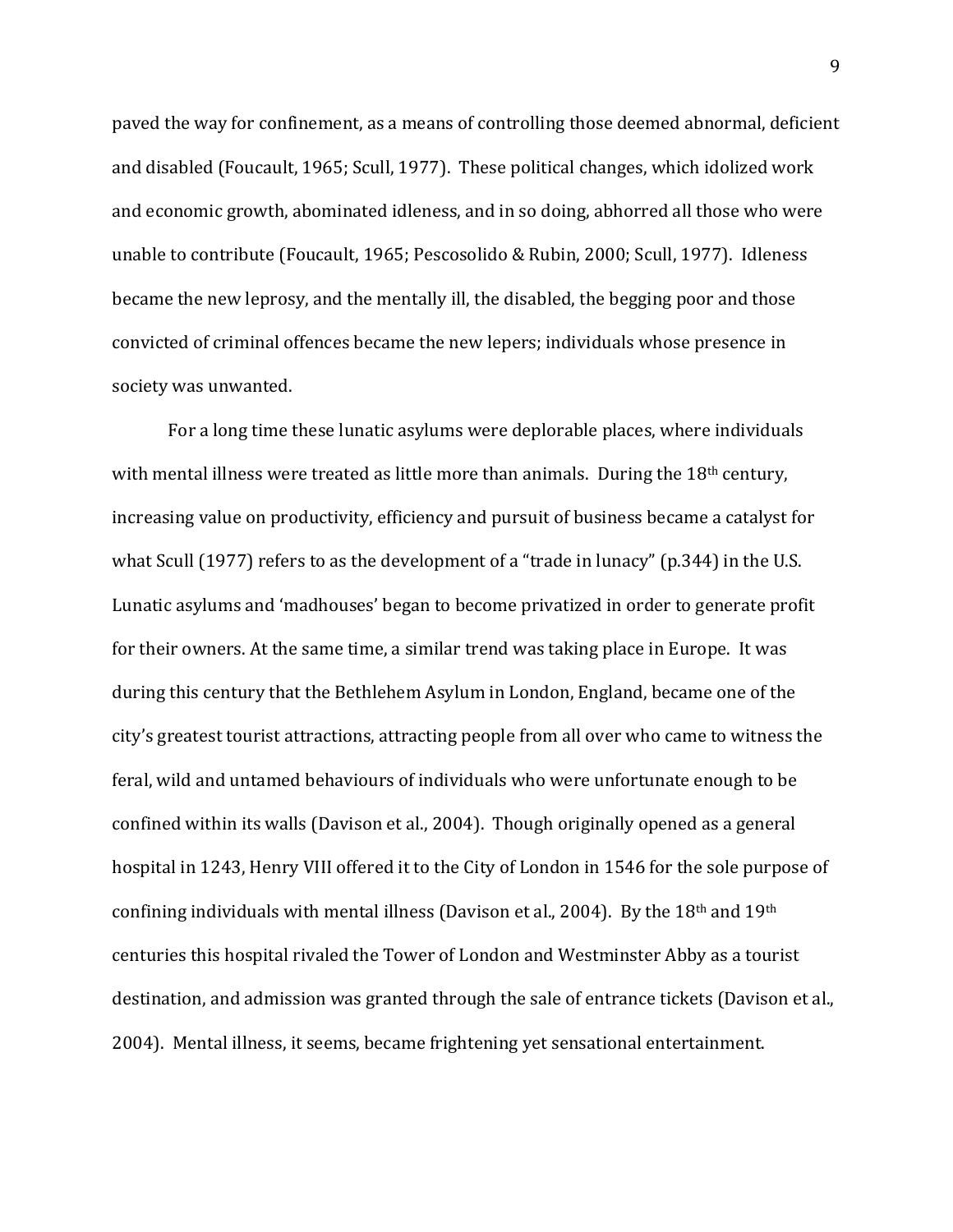During the  $17<sup>th</sup>$  and  $18<sup>th</sup>$  centuries, European medical physicians began to study these unusual behaviours, conceptualizing them as pathologies that must be treated (Scull, 1977). This era, known as the Enlightenment, had a significant impact on attitudes toward mental illness (Pescosolido & Rubin, 2000). This was the birth of scientific medicine, which promoted the notion that through science, physicians had the power to treat mental disorders (Pescosolido & Rubin, 2000; Scull, 1977). It was during this time that physicians began to administer experimental treatments that included techniques such as removing large quantities of blood, frightening the patients (nearly) to death and shackling them to the walls within their cells in order to prevent self-harm (Davison et al., 2004).

Pescosolido and Rubin (2000) and Scull (1977) note a similar pattern of socioenvironmental influence on mental illness in the United States. They describe a preindustrial world in which mental illness fell largely under the jurisdiction of family and community. Though lunatic asylums came into existence in the U.S. in 1773 (Davison et al., 2004), they were reserved for individuals who were lonesome strangers, and consequently, had no family or community to fall back on. Pescosolido and Rubin (2000) and Scull (1977). argue that this changed with the emergence of industrialization and a growing popularly of the market economy. New attitudes regarding economics, and the subsequent demographic shifts spurred on by demands for economic growth caused a breach in traditional bonds of family and community, making it difficult for these social institutions to continue providing care. Scull (1977) also notes that the new market economy put greater pressure on a need to differentiate between able-bodied and non-able bodied individuals, since work and productivity began to hold increasing value. Consequently, the institutionalization of individuals with mental illness who were deemed non able-bodied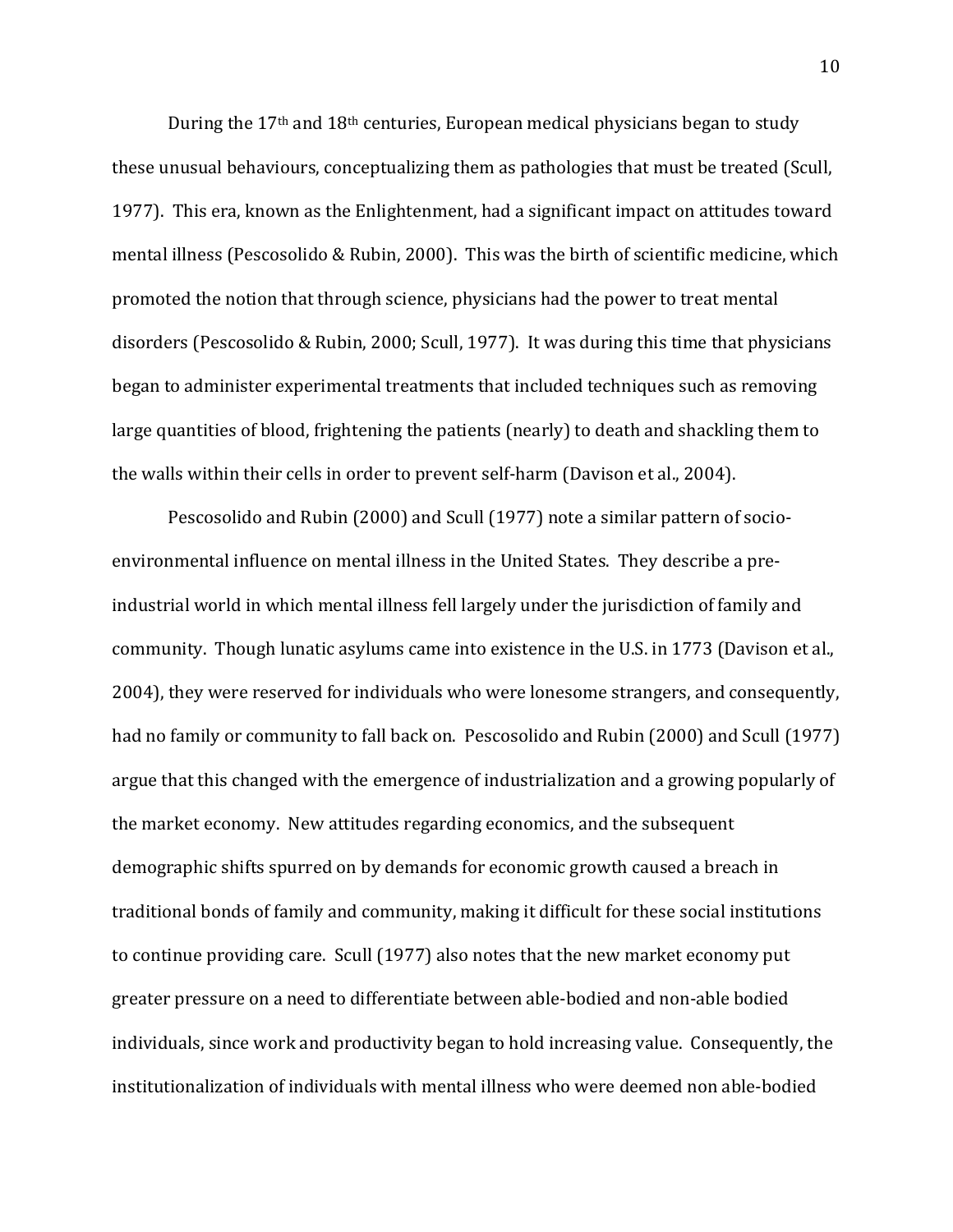escalated, continuing well into the  $20<sup>th</sup>$  century and reaching an all-time high in 1957 (Pescosolido & Rubin, 2000).

It was during the 1950s that word began to spread in the U.S. about the deplorable conditions of psychiatric institutions (Pescolido & Rubin, 2000). This was also when antipsychotic medication was first introduced (Pescosolido & Rubin, 2000; Davison et al., 2004). With such advances in biochemistry and medicine, this era also witnessed the birth of the biomedical approach to mental illness, which some argue continues to dominate discourse on mental illness to this day (Estroff, 1991; Fee, 2000). Additionally, the 1950s also saw the publication of the first Diagnostic and Statistical Manual (DSM) in 1952 (American Psychiatric Association (APA), 2012), and a subsequent shift toward classifying and categorizing mental disorders in order to facilitate the study of their causality, treatment and epidemiology (Passer & Smith, 2001).

**The biomedical approach.** According to Hick (2007), the medical model views disability, including mental illness, as an individual health problem that ought to be dealt with medically. To quote Dwight Fee (2000):

" We live in a world where biomedical and reductionist understandings of mental illness are dominant in scholarly, scientific and psychotherapeutic worldviews and practice. The pervasive viewpoint is that the only way that mental illnesses can be recognized as 'real' or worthy of funded research, insurance coverage, rigorous study and…coalition-building, is when they are anchored in the language of bio physiology or some other deep-seated individual factor  $(p.1)$ ".

In1982, John Townsend wrote that the field of psychiatry is rooted on two fundamental assumptions. The first is that mental disorders are diseases that should be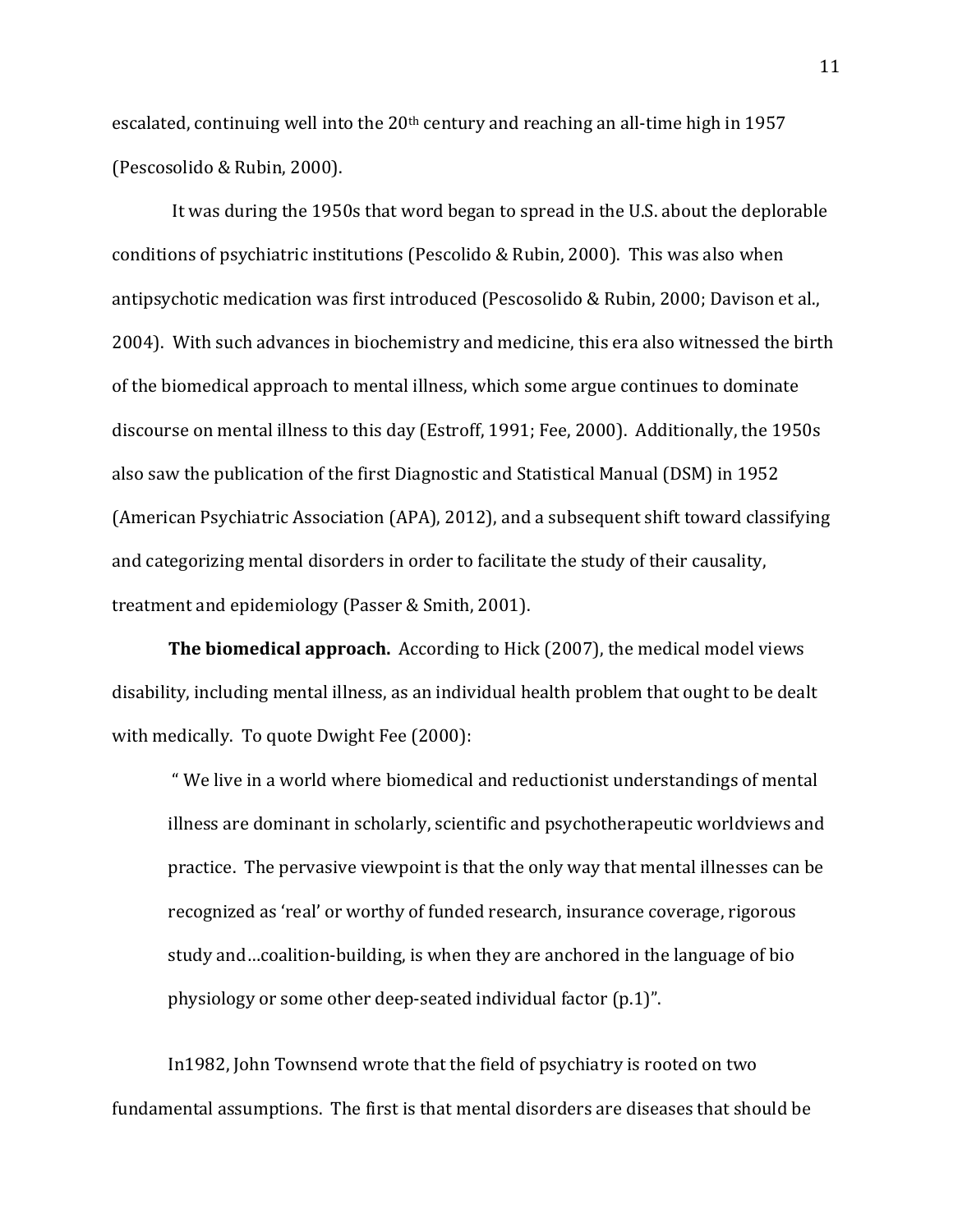treated. The second is that psychiatric treatments are relatively effective and seldom harmful to the patient (p.786). This attitude is perhaps reflective of the larger biomedical approach to mental illness. The Oxford Dictionary Online (2013) defines medicine as "1) the science of practice of the diagnosis, treatment, and prevention of disease, 2) drug or other preparation for the treatment or prevention of disease" ("Definition of Medicine in English", para. 1 & 2). Given psychiatry's positioning as a medical specialty, such conceptualizing of mental illness as an ailment or pathology is not surprising. Townsend  $(1982)$  broadens his argument by claiming that within such parameters, psychiatry sees deviant or abnormal behaviour as a disease, and the specific behaviours and mannerisms associated with it as symptoms of a disorder. As a result, psychiatry places the locus of the disease within the individual. Townsend (1982) also supports the argument by Scheff (1963), that psychiatrists are "trained to look for pathology" (p. 789) and that " symptoms of mental illness generally consist of disruptive behaviour, and although psychiatric treatments may be therapeutic in a biomedical sense, the only concrete evidence that they are therapeutic is that they suppress the disruptive behaviour" (p.793). In other words, he argues that psychiatrist's roles are generally confined to clinical settings and a reduction of symptoms, and as such, may not be largely involved in incorporating a comprehensive image of the patient's life.

Another profession that traditionally specializes in mental illness is psychology. Unlike psychiatry, psychology is not a medical specialty, but rather a separate field that specializes in the scientific study of behaviour (Passer & Smith, 2001). As such, psychology is less interested in the diagnosis and treatment of mental disorders, and more likely to consider biological, psychological and environmental factors that interplay on human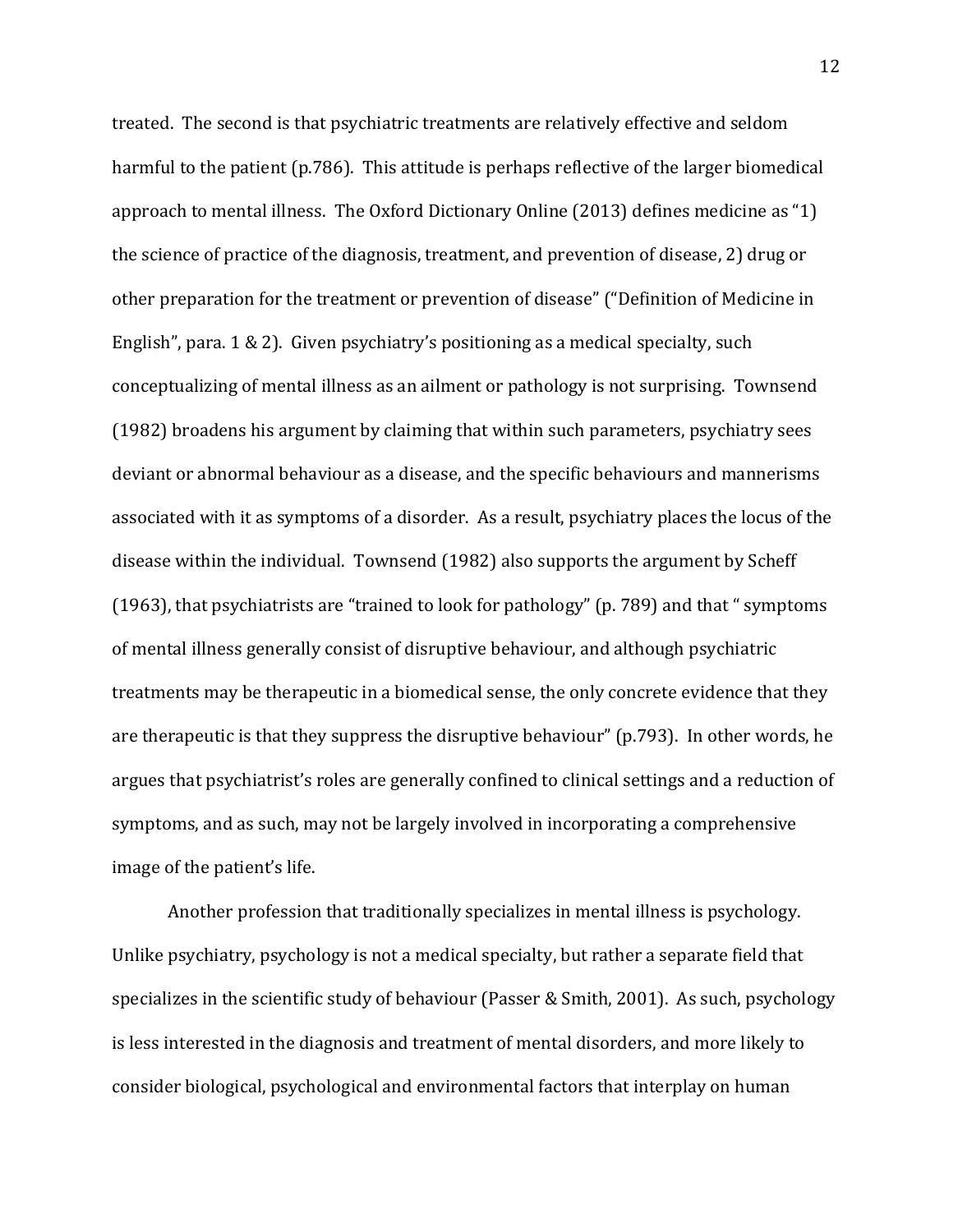behaviour (Passer & Smith, 2001). Nonetheless, like psychiatry, psychology too attempts to categorize human behaviour and is a proponent of the DSM (Passer & Smith, 2001). It does so out of a belief in the necessity of classifying mental illnesses, seeing this an important step in generating discussion about the nature, causes and treatment of mental disorders (Passer & Smith, 2001).

Discussion about the biomedical approach to mental illness would not be complete without recognition of scientific advances in the field of psychopharmacology and neuroscience. Today, a number of physiological contributors to mental illness have been established, although emerging research is increasingly demonstrating that the physiology of mental illness in much more complicated than previously assumed.

It is commonly believed that knowledge about the neurochemical nature of mental illness began to grow with the development of antipsychotic medication during the 1950s. During this era major advances were made with the introduction of antipsychotics such as chlorpromazine and thoioxanthene, which diminished positive symptoms in schizophrenia, discussed below (Davison et al., 2004). This, along with emerging anti-institutional attitudes, contributed to a widespread decline in the numbers of inpatients with severe mental illness, as it was believed that patients would be able to manage their symptoms while out in community (Passer & Smith, 2001; Pescolido & Rubin, 2000). Also contributing to this deinstitutionalization was the introduction of disability benefits in the U.S. in 1955 (Whitaker, 2010), and the Canada Pension Plan Disability Benefit (CPPD) in 1966 (Hick, 2007). These enhanced financial opportunities for individuals with mental illness, allowing them to live independently even while their mental illness prevented them from being able to work. Since then, the evolution of antipsychotic medication for the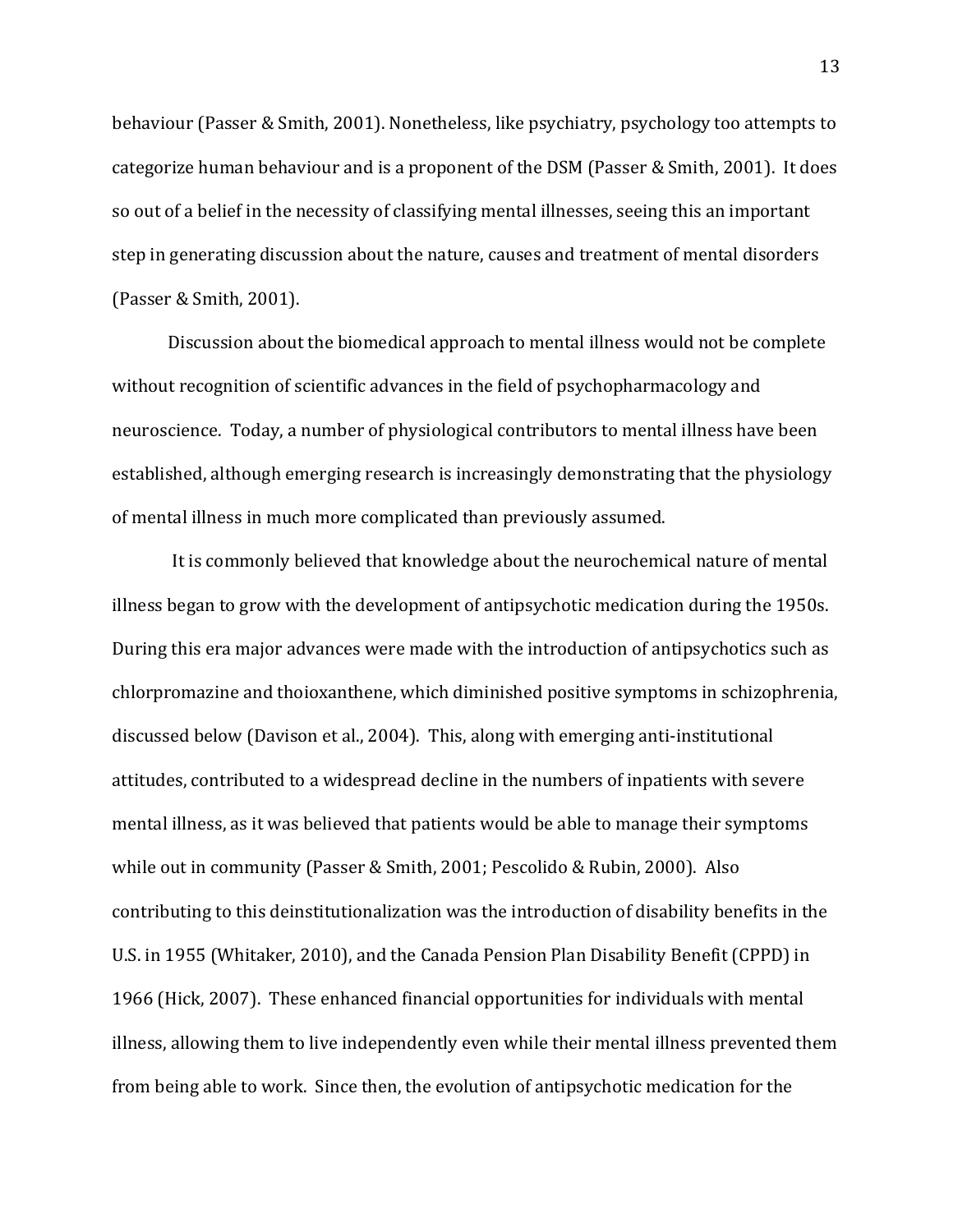treatment of schizophrenia and other severe mental illnesses has continued to evolve. Today there is widespread consensus within the medical community that schizophrenia responds well to pharmaceutical treatment and the field of biomedicine is currently witnessing an influx of second-generation antipsychotics that appear to be having a very positive impact (Davison et al., 2004; Kelly, Weiner, Bale, McMahon, Carpenter, & Buchanan, 2009; Passer & Smith, 2001). For example, in a study conducted by Kelly et al.,  $(2008)$  it was discovered that the drug olanzapine (a second generation antipsychotic) seems to improve cognitive functioning in patients with schizophrenia. Results demonstrated significant improvement in cognitive functioning as well as increase in selfreported quality of life. Findings also revealed a decrease in extrapyramidal symptoms such as akinesia (difficulty initiating movement) and akathisia (difficulty suppressing constant movement), a motor side-effect of chlorpromazine. They also revealed a return of practice effect, which had not been present while subjects were on chlorpromazine. The quality of life measure revealed increases in general health, vitality, social functioning, emotional role and overall mental health.

A similar evolution has occurred with the neurochemical understanding of other mental illnesses, such as depression, also discussed below. Biomedical advances have led to the discovery of low serotonin activity in the synaptic cleft as causal to symptoms of depression (Passer & Smith, 2001). Consequently depression is often treated using selective-serotonin reuptake inhibitors (SSRI), and monoamine oxidase inhibitors (MOA's), which regulate these neuro-chemicals (Davison et al., 2004; Mash & Wolfe, 2005). The neurotransmitter serotonin has also been linked to eating disorders, sleep disorders,

14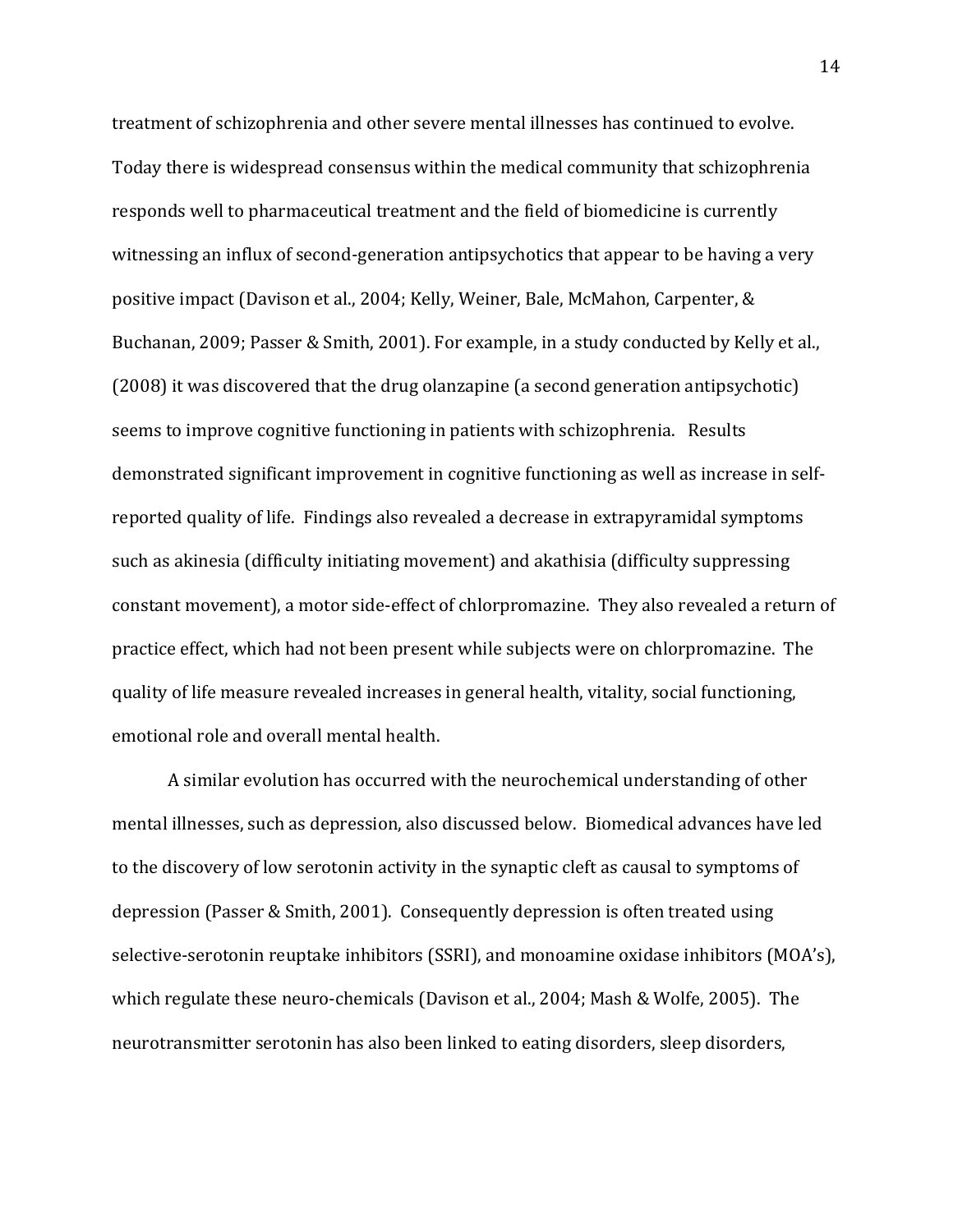obsessive-compulsive disorder, schizophrenia and other mood disorders including anxiety (Canadian Mental Health Association (CMHA), 2013; Mash & Wolfe, 2005).

Despite evidence supporting a neurochemical basis for mental illness, some contemporary research is questioning an over-zealous reliance on medication. In his book *Anatomy of an Epidemic*, Robert Whitaker (2010) claims that in spite of scientific advancement in this area, rates of individuals with mental illness in the U.S. have boomed since the development of antipsychotic medication. His research shows that the number of people with mental illness on disability in 2007 was 1 in 76, which was twice as many as in 1987 and six times as many as in 1955 when these services were first introduced in the US. Additionally, he argues that rates of depression and bipolar disorder have increased dramatically since the 1990s, which coincides with the development of Prozac in 1987. Furthermore, Whitaker's (2010) research shows that up to 75% of patients with schizophrenia were recovering and being discharged from psychiatric hospitals before antipsychotic medication was even introduced. Only 20% were in need of long-term hospitalization. Consequently he opposes the belief that antipsychotic medication revolutionized the treatment of mental illness, since his data implies that recovery rates were already quite high to begin with. Though he generally supports the use of pharmaceuticals, he cautions against their long-term use and disagrees that second generation antipsychotics are having a more positive impact than their predecessors. He points out that side effects are severe, and that long-term use of such drugs can be harmful to normal brain functioning. Additionally, he strongly argues that many other variables, such as a healthier lifestyle and increased exercise, can lead to recovery from mental illness. As a result, he asserts that pharmacological treatment is not the only answer.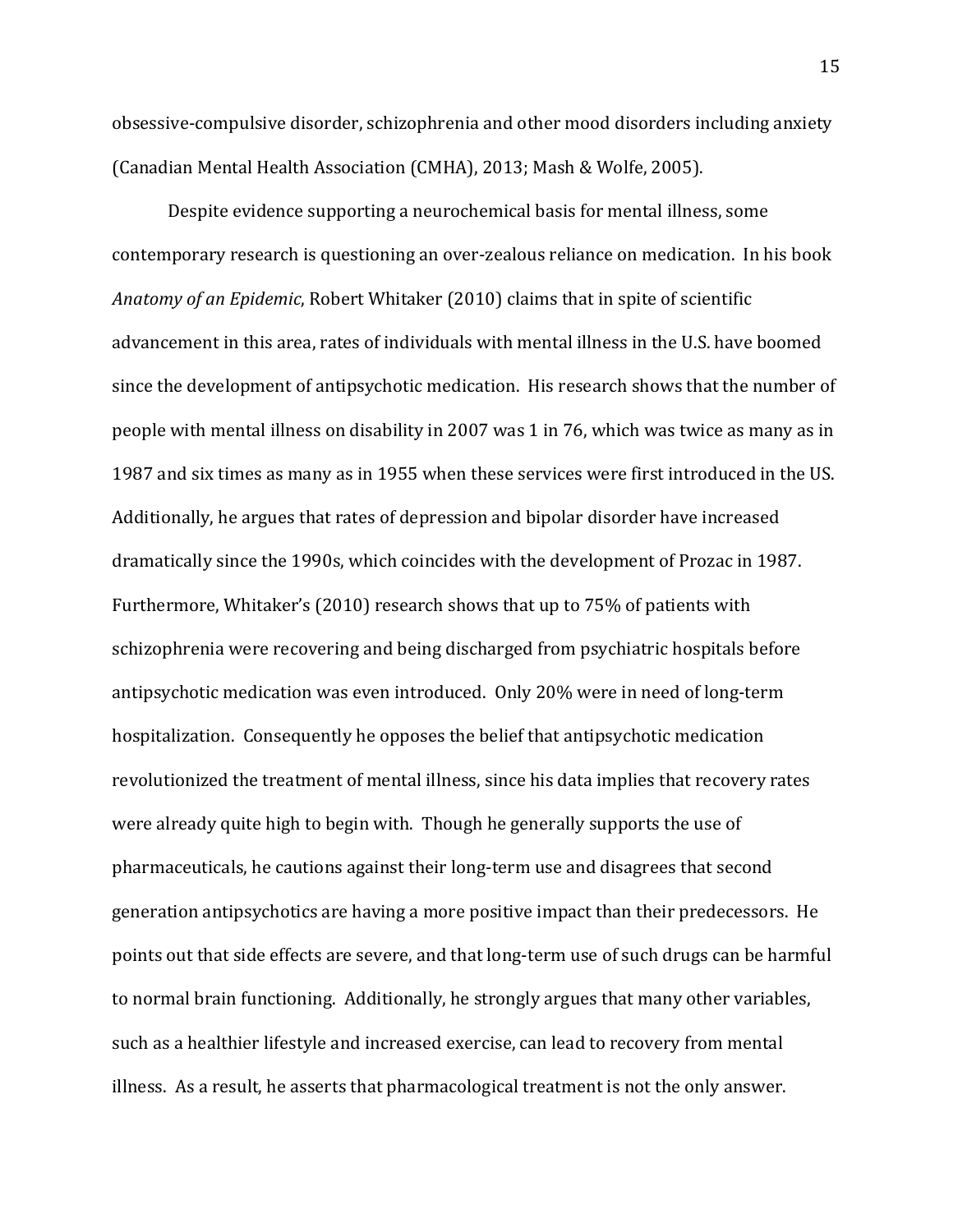A 2002 study by Kirsch, Moore, Scoboria and Nicholls appears to support Whitaker's stance. Results of this study revealed that 80% of response to antidepressant medication was replicated in a placebo control group, suggesting that much of the success attributed to antidepressants may actually be the result of a placebo effect. Furthermore, findings also revealed that improvement levels were the same regardless of dosage, demonstrating that the amount of antidepressant that a participant received did not appear to affect recovery.

Physiological explanations for mental disorders, along with a desire to categorize and classify them, have generated the development of diagnostic manuals such as the DSM and the International Classification of Disease (ICD). These manuals, first created in the 1950s (APA, 2012; Drescher, 2010) attempt to provide definitions of mental disorders, and compartmentalize symptoms into groups or clusters (Davison et al.,2004; Passer & Smith, 2001). Although the DSM and ICD recognize numerous mental health diagnoses, perhaps the greatest attention is often given to disorders that qualify as serious and persistent. There is some disagreement about which mental health diagnoses should be included in the serious and persistent mental illness category; however most experts agree that thought disorders, mood disorders and personality disorders such as schizophrenia, severe depression, bipolar disorder and borderline personality disorder warrant such inclusion (Bednar, n.d.; Estroff, Lachicotte, Illingworth, & Johnston, 1991). These diagnostic entities are briefly discussed below.

**Schizophrenia.** Schizophrenia is perhaps one of the most commonly occurring thought disorders in Canada (Public Health Agency of Canada, 2012). It affects approximately 1% of the Canadian population (Health Canada, 2002; Public Health Agency of Canada, 2012) and is equally prevalent in men and women (Davison et al., 2004). The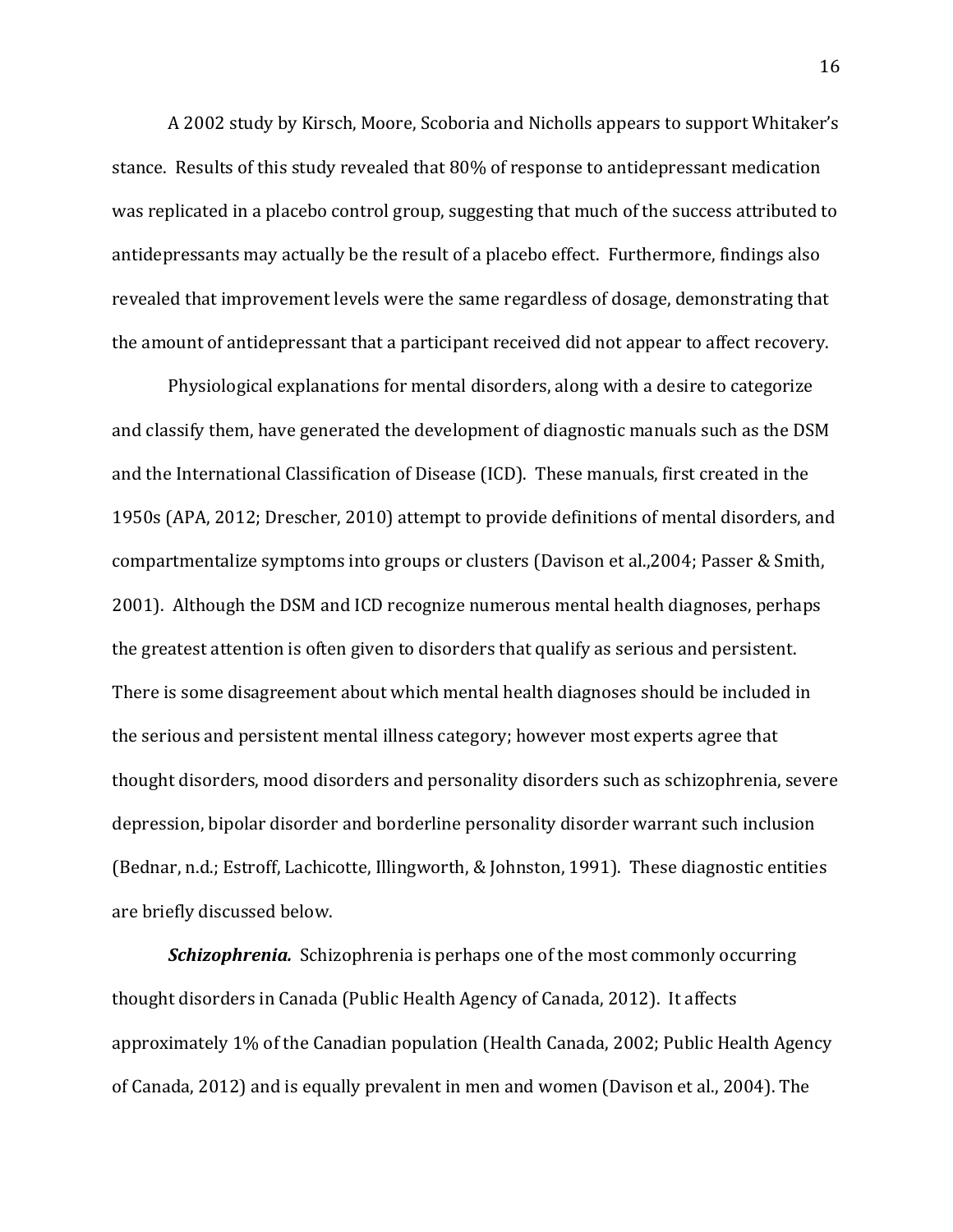onset of schizophrenia generally occurs in late adolescence or early adulthood, and it can persist as a chronic condition throughout the individual's life (Davison et al., 2004). It can also be diagnosed during childhood as childhood-onset schizophrenia (Mash & Wolfe, 2005). Schizophrenia is most commonly characterized by disturbances in thought, emotion and behaviour as well as withdrawal from reality (Davison et al., 2004; Mash & Wolfe, 2005; Passer & Smith, 2001). Individuals with this mental illness often become governed by their hallucinations and delusions and struggle with social interaction and general life functioning (Davison et al., 2004; Mash & Wolfe, 2005; Passer & Smith, 2001). Symptoms can also cause difficulties with thinking clearly, following direction, acquiring new information and developing new skills (Stratta, Donda, Rossi, & Rossi, 2005). Furthermore it is also believed that schizophrenia contributes to the development of a neurocognitive impairment, which in turn can have a severe impact on the individual's ability to maintain an independent life (Stratta et al., 2005).

A symptom of schizophrenia that can be particularly debilitating is psychosis. Psychosis is characterized by an onset of odd beliefs, altered perceptions, distressing emotions, including heightened anxiety and sensory perception, (Kapur, 2003) as well as an overall loss of contact with reality (Fraser Health, 2013). According to Fraser Health  $(2013)$ , 3% of the population can expect to experience at least one episode of psychosis during their lifetime. Although most commonly associated with schizophrenia, psychosis has also been known to occur in individuals with mania or those who have experienced chronic use of amphetamines (Kapur, 2003). Its onset is rarely sudden, and is generally believed to progress gradually in stages (Fraser Health, 2013; Kapur, 2003). Psychosis is also usually recurring (Kapur, 2003).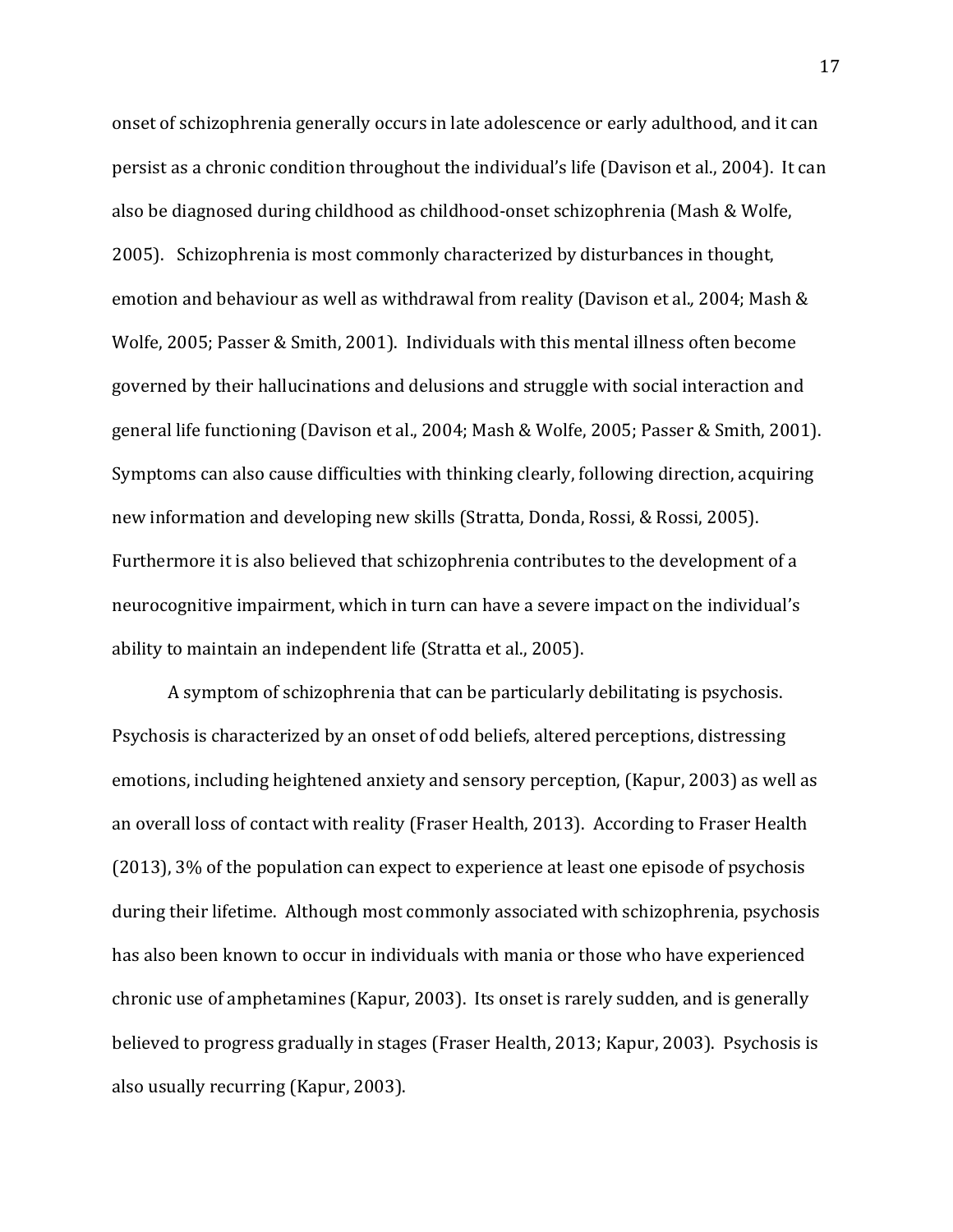Although some would disagree (Foussias & Remington, 2010; Whitaker, 2010), many experts believe that treatment of schizophrenia has seen major advancement since the creation of first generation antipsychotics in the 1950s (Davison et al., 2004). Today, the use of antipsychotic medication continues. Many believe that pharmaceutical treatment has progressed and witnessed increasing success with regards to symptom management (Davison et al., 2004; Kelly et al., 2009; Mash & Wolfe, 2005).

Treatment is especially necessary for psychosis. Though science is continuously studying the biochemical nature of this symptom, antipsychotic medication, which regulates dopamine levels in the brain, appears most effective at this time (Fraser Health, 2013; Kapur, 2003). This is especially true when provided in combination with psychotherapy (Kapur, 2003). As a result, Fraser Health's (2013) Early Psychosis Intervention Program (EPI) asserts that psychosis is treatable, and that recovery is expected.

There is some indication that Whitaker (2010) is valid in believing that secondgeneration antipsychotics are no more effective in treating schizophrenia than those developed in the 1950s. A study conducted by Foussias & Remington (2010) detected no difference in effectiveness between first-generation and second-generation antipsychotics, giving reason to contest the notion that second-generation antipsychotics are superior to first-generation ones.

*Mood disorders.* Mood disorders are characterized by the presence of disabling mood fluctuations, such as extreme sadness or total elation and euphoria (Davison et al., 2004; Passer & Smith, 2001). These emotional experiences are generally very intense and exaggerated, and can therefore powerfully impact the individual's physical health, mental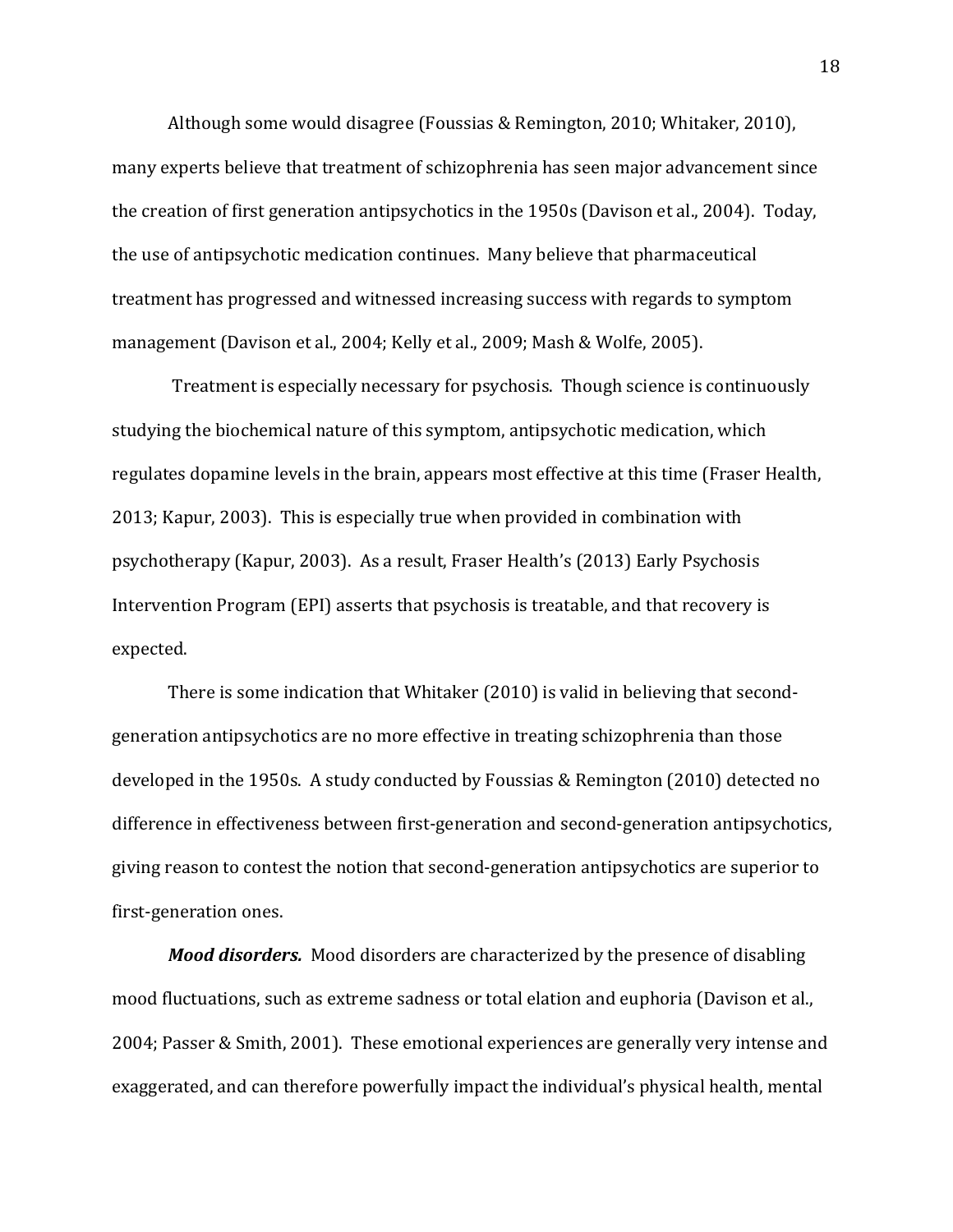wellness and behaviour (CMHA, 2012). Mood disorders are quite common, thought to occur in approximately 10% of Canadians (CMHA, 2012). Two of the most commonly occurring mood disorders are bipolar disorder and severe depression, occurring in 1% and 8% of the population, respectively (CMHA, 2012; Health Canada, 2002)

Mood disorders are commonly treated using a bio-psycho-social approach, which combines the use of pharmaceuticals with counseling therapy. Perhaps one of the most popular psychological treatments of mood disorders is the cognitive-behavioural approach (CBT). Therapists using CBT focus on the modification of behaviour through the alteration of cognitions (Davison et al., 2004). The combination of antidepressant therapy with psychological counseling remains best practice. Siddique, Brown, Chung and Miranda (2012) found that patients with depression who received CBT fared better and had longer lasting effects than patients who were treated with medication alone. Overall, their results demonstrated that patients who received CBT treatment were less likely to relapse over the following year, possibly due to having learned a set of adaptive coping skills that helped them maintain their mental health.

**Personality disorders.** Diagnoses that fall under the category of personality disorders are characterized by behaviour patterns that deviate from what would be considered the norm, in light of societal expectations. These behaviour patterns are generally static, inflexible and extreme, and can make it difficult for individuals to adapt to the world around them (CMHA, 2004; Davison et al., 2004; Passer &Smith, 2001). A report by Health Canada (2002) claims that Canadian statistics on personality disorders are lacking, but that US statistics point to a prevalence that may be as high as  $6\%$ -9%. Although the same report notes that as many as  $50\%$  of prisoners may have anti-social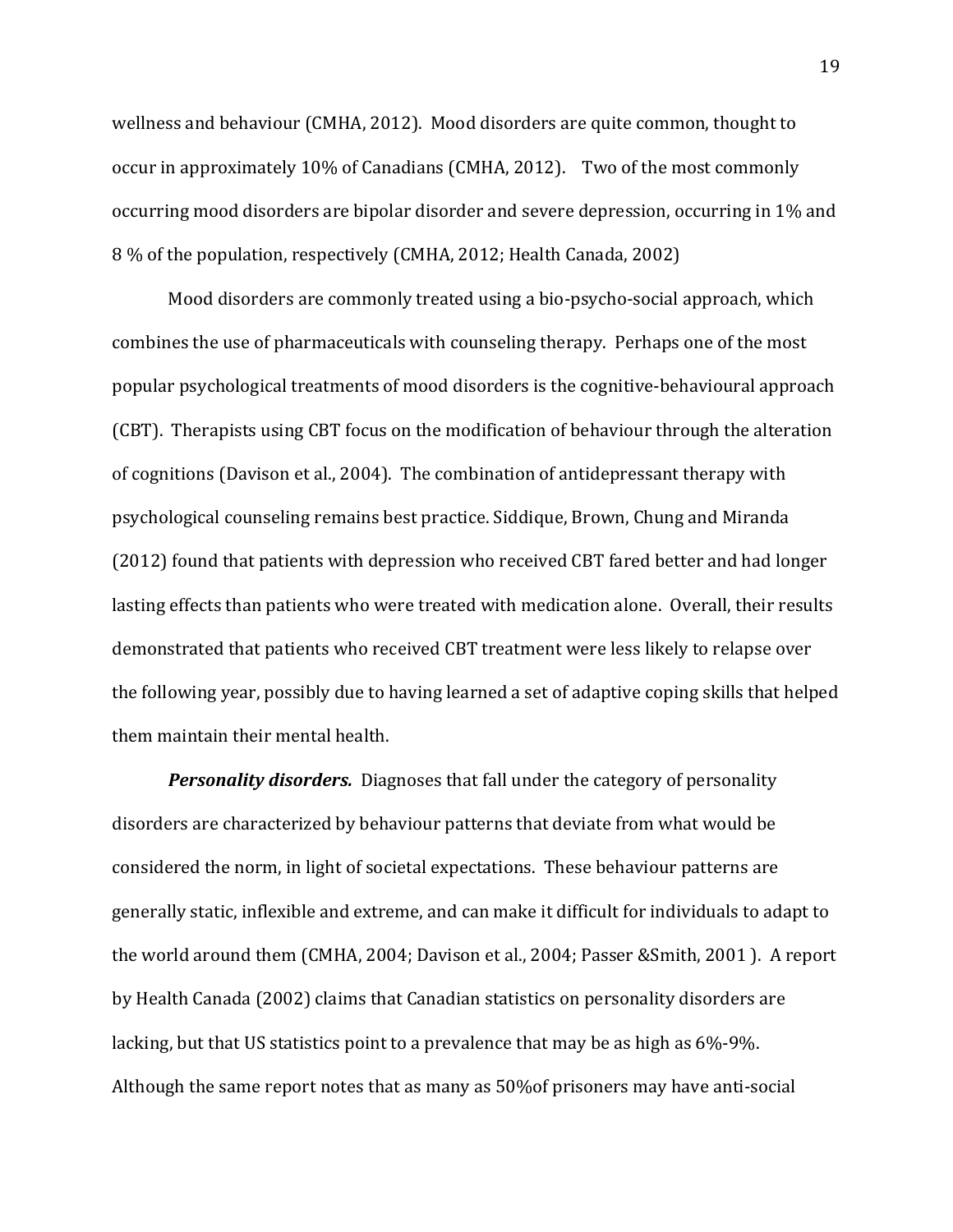personality disorder, one of the more commonly occurring personality disorders in the general public is borderline personality disorder (BPD), which has a prevalence of  $1\%$ (Davison et al.,  $2004$ ).

Perhaps one of the best-known treatments for BPD is dialectic behaviour therapy (DBT). Like CBT, DBT is also a cognitive-behavioural approach, which focuses on the alteration of maladaptive thinking patterns. It was developed by Marsha Linehan specifically for the treatment of individuals with BPD, and is widely supported by empirical evidence (Rivvi, Stefferl, Carson-Wong, 2012). DBT combines biological, psychological, environmental, sociological and behavioural approaches to treatment, introducing a more holistic approach.

This brief review of biomedical understandings of mental illness is presented in contrast to a social constructivist one, to which this paper now turns.

**The social constructionist approach.** A social constructionist approach takes the stance that when discussing mental illness it is impossible to ignore its connectedness to abnormal behaviour, and the subjectivity of determining what behaviour warrants such a label. This approach assumes that knowledge, including knowledge about one's reality, is socially constructed. As such, it opposes the position that knowledge is a static, tangible and naturally existing object. Relating to mental illness, it fundamentally rejects the notion that mental illness exists as a condition in and of itself (Coulter, 2001). Rather it sees mental illness as an object or phenomenon that is produced by the social world in which it exists.

Jeff Coulter (20010) explains that social constructionism relates to the construction of beliefs, not just facts about the world. This explains why definitions of normal and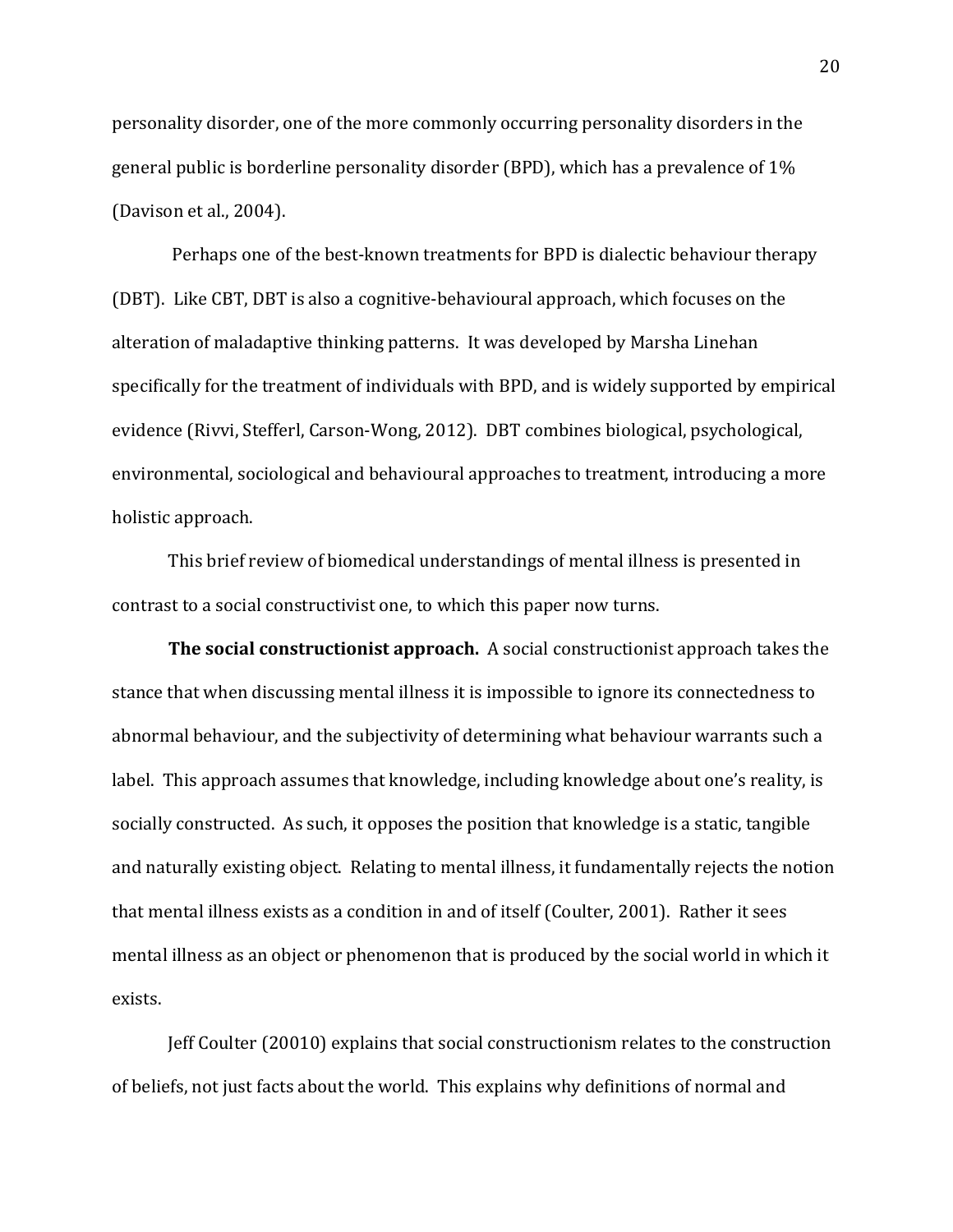abnormal behaviour vary across cultures and societies, and why they have changed over time. He also describes social constructionism as closely associated with labeling theory, which maintains that society places labels on individuals whose behaviours it considers deviant or outside the range of standard cultural norms (Scheff, 1974). These labels can persist throughout an individual's life, often manifesting as stigma and stereotype (Scheff, 1974). When viewing disability through this lens, one must accept the position that disability exists only as long as society "maintains barriers to full participation of people who are physically or mentally different" (Hick, 2007, p.313). Consequently, it is through changes in society, not in the individual, that barriers and disadvantages can be altered or removed.

Three psychologists, Davison, Neale and Kring (2004) claim that abnormal behaviour can be assessed when there is deviation from the norm on matters such as conformity to societal norms, levels of emotional distress, existence of disability and behavioural dysfunction, and unexpected behavioural responses that are outside of what would be expected under given circumstance. The last point, labeled by the authors as "unexpectedness", refers to a behavioural or emotional response that is incongruent with a given environmental stressor. For example, when an individual who is financially stable worries incessantly about his or her financial situation (p.5). This definition assumes that abnormality can be determined when a behaviour is statistically outside the range of what would be considered normal. In other words, a behaviour becomes abnormal when the majority does not exhibit it. Though taking a statistical approach to mental illness rather than a social constructionist one, this definition of abnormal behaviour cannot depart from defining mental illness as a product of biological, sociological, environmental and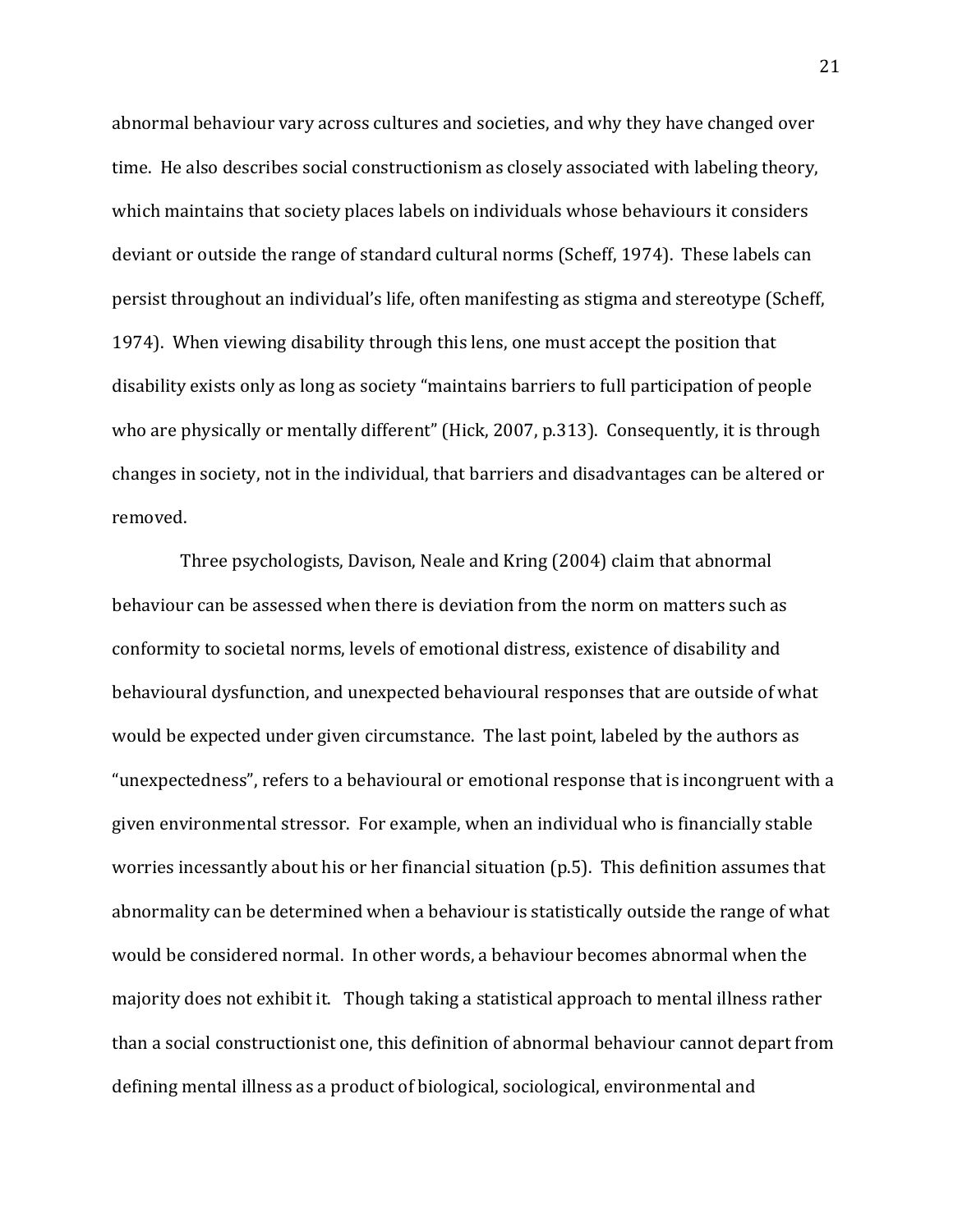psychological factors. As a result, it is easy to speculate that the assessment of what constitutes abnormal behaviour is vague, subjective and culturally diverse.

Passer and Smith (2001) support this view, stating that "judgments about where the line between normal and abnormal should be drawn differ depending on the time and culture" (p.589), and that definitions of abnormality are influenced by values and political agendas. Consequently, they support the perspective that "abnormality is, in the final analysis, a social construction" (p.589). Nonetheless, where abnormality and mental illness intersect is another issue, and in this case, Passer and Smith (2001) provide a similar explanation to that of Davison et al. (2004). They claim that abnormal behaviour exists and warrants inclusion as mental illness when the behaviour is dysfunctional (either for the individual or society), distressing and deviant. Deviance, a contestable and arbitrary construct, is perhaps the most subjective of the three, as it is governed by social norms and values that dictate how individuals within a society should behave. As such, Passer & Smith (2001) subjectively define deviant behavior as a mannerism that is "so culturally deviant that other people judge it to be inappropriate or maladaptive" (p.590).

Since definitions of abnormal behaviour appear to be reliant on cultural norms and values, the interplay between them and the sociopolitical environment cannot be overlooked. Fee (2000) describes mental illness as a *social object*, and questions those who assume that mental illnesses is something that is "simply out (or in) there" (p.2). He traces these assumptions back to the Enlightenment, arguing that it was during this time that mental disorders began to be conceptualized as alien and irrational sicknesses, which existed in and of themselves, and could only be rectified through scientific intervention and treatment. He disagrees with such a view, and strongly argues that mental illness cannot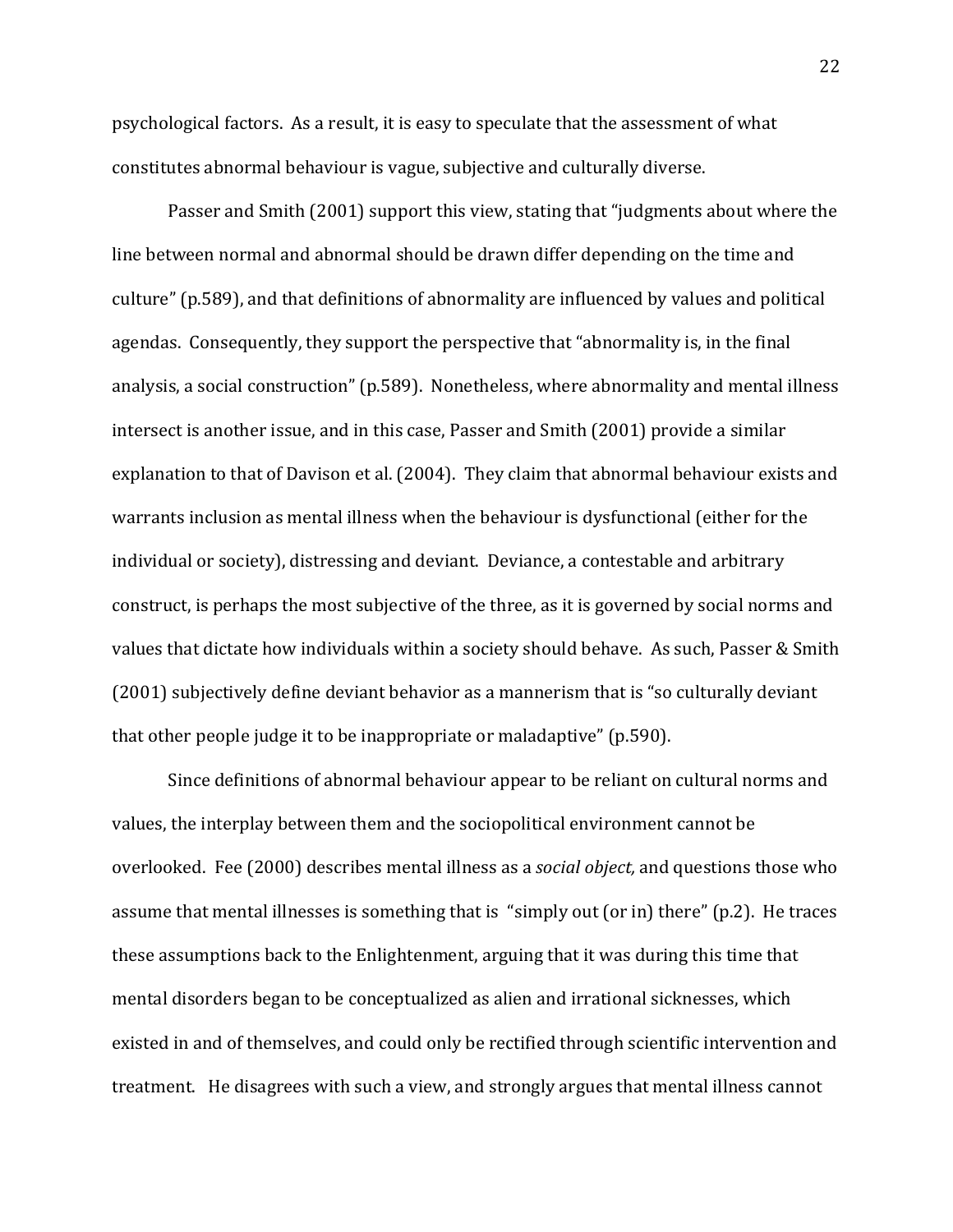exist independent of the larger context of history, politics and culture, despite scientific evidence of its neurochemical origins. Instead he claims that mental pathology is both a socio-historical and linguistic construction, as well as a real debilitating condition with physiological underpinnings. Pescosolido and Rubin (2000) also share this perspective, stating that one must acknowledge and assess the influences of macro systems on microlevel experiences, since the two do not, and perhaps cannot, live in exclusion of one another.

Foucault, in his book *Madness and Civilization* (1965), discussed the connection between mental illness and society. His argument portrays mental illness as engaged in a symbiotic relationship with society, characterized as fluid, ever-changing, and dependant on societal norms and expectations. Foucault travels through time, and reveals how shifts in ideologies, politics and definitions of what it means to be human conceptualized how individuals with mental illness were treated, and how unusual behaviour was defined. He describes a sort of evolution that commences with a religiously driven approach, which demonized mental illness and aroused fear of death, to a more complex analysis of the duality of body and soul, and analysis of wakefulness and dreaming. He also pays heed to shifts in power, and how these influenced society on the whole. He describes the power of the church, and the subsequent power of science and morality in the post-Enlightenment era. He also speaks of Freud, and argues that psychoanalysis and its ability to engage with the subconscious proved pivotal in transferring power from asylums and institutions to medical professionals, namely psychiatrists.

Following Foucault's analysis, one could argue that the evolution has continued. There has been increasing study and development in biology and psychopharmacology,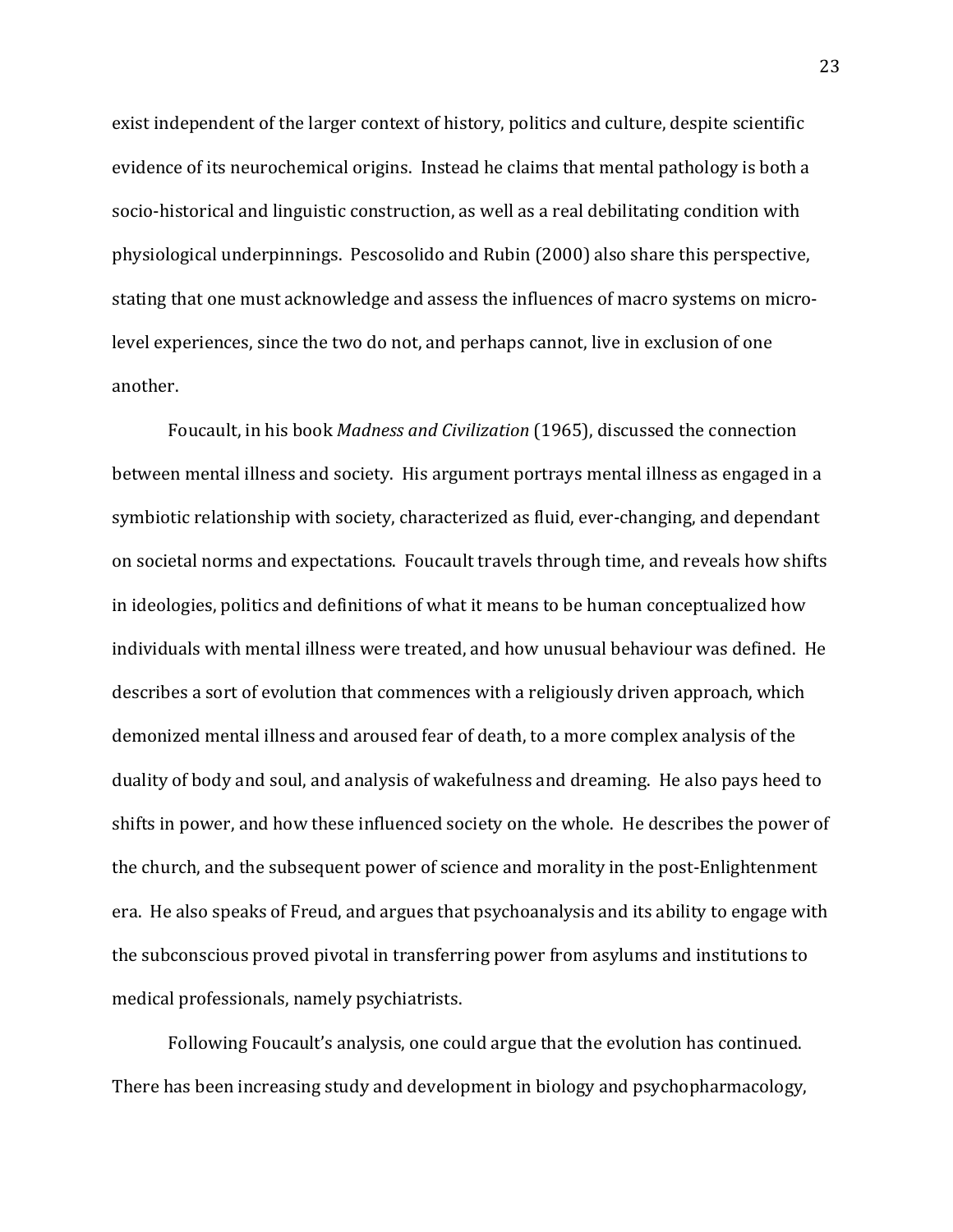leading to the advances in treatment of the body. Science and medicine have also continued to dominate the discourse on mental illness throughout the twentieth and twenty-first centuries, upholding the power of psychiatrists and mental health experts (Estroff et al., 1991; Fee, 2000). However, changes in society have also contributed to shifts in ways of thinking about mental illness. One example of this in recent history is the case regarding homosexuality.

Up until 1973 homosexuality was listed in the DSM as a sexual deviation, based on the popular assumption that all individuals who were gay desired a sexual reorientation that would permit them to become heterosexual (Davison et al., 2004; Drescher, 2010). Following immense pressure from gay rights groups and other mental health professionals, including young psychiatrists with progressive ideas (Drescher, 2010), the American Psychiatric Association (APA) was eventually forced to change this diagnosis. In the early years of the DSM, dominant social norms and attitudes regarding homosexuality hindered the APA's willingness to enter into serious dialogue about eliminating it as a mental disorder. Ultimately, following massive debate and protest by gay right's activists in the late 1960s and early 1970s, the diagnosis of homosexuality was removed, and a new diagnosis called sexual-orientation disturbance was created (Drescher, 2010). This new diagnosis was designed to include individuals who were gay, but felt distressed and wished to become heterosexual (Davison et al., 2004; Drescher, 2010). In 1980 the creators of the DSM-III (APA, 2012) revised this diagnosis yet again, creating the diagnosis of ego-dystonic homosexuality; however remained cautious about eliminating homosexuality as a mental disorder altogether (Drescher, 2010). It wasn't until the creation of the DSM-IV in 1994 (APA, 2012) that homosexuality was entirely erased form the manual, again reflecting the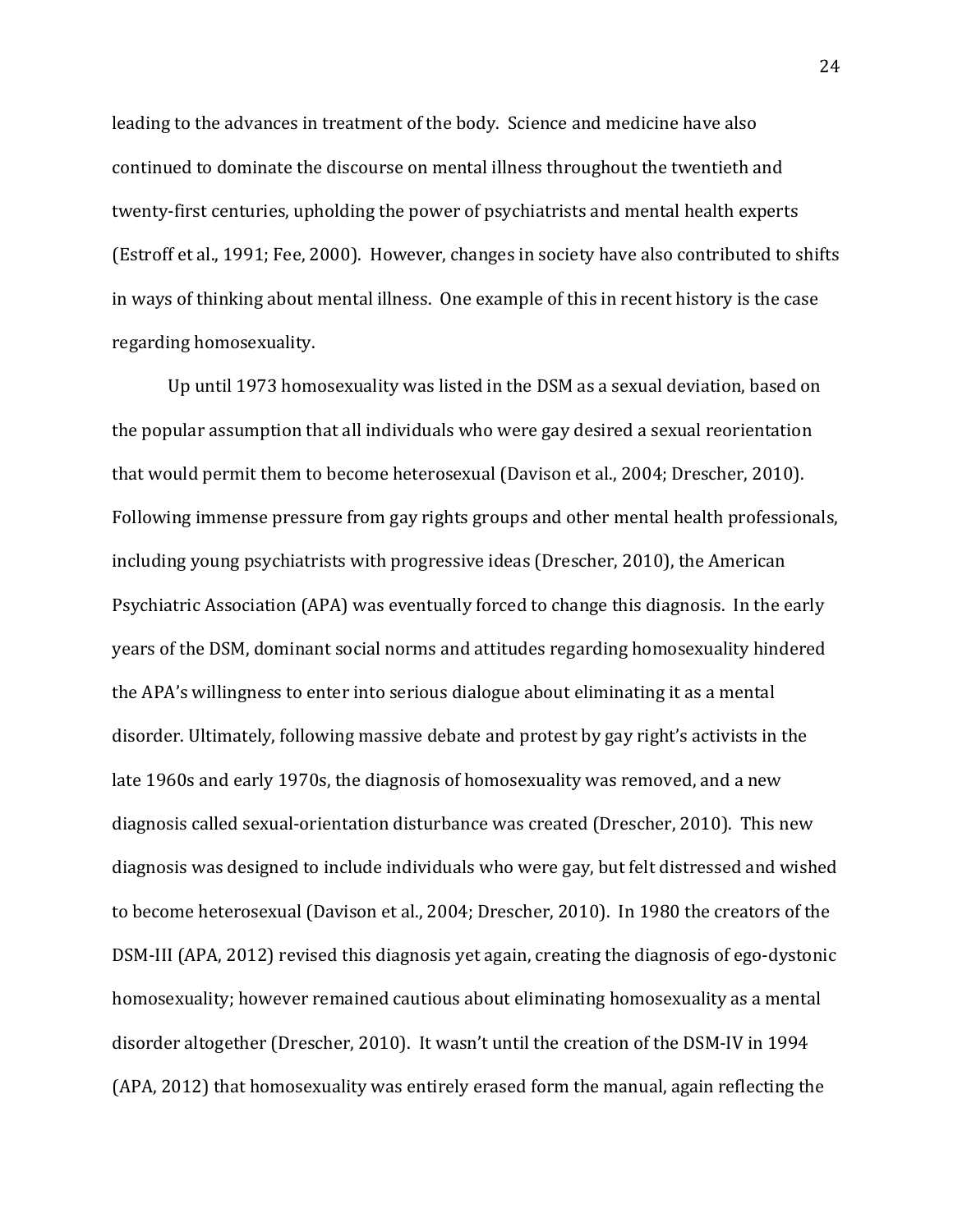changing social norms, values and attitudes toward this behaviour (Davison et al., 2004; Drescher, 2010). Today, one can speculate that the idea of homosexuality as a mental illness would likely seem outrageous to most people living in Canada.

The power that such societal shifts in thinking have on defining mental illness continues to be evident in the most recent version of the DSM, which increasingly presents as a subjective and fluid diagnostic source that is representative but also dependant on the interplay between society and definitions of normal and abnormal behaviour. Though continuing to uphold the notion that mental illnesses are disorders that must be treated, the creators of the DSM V chose to incorporate an increasing number of mental health spectrums in order to pay credence to the variability of symptoms, rather than remain within the confines of black and white mental health diagnoses (APA, 2013). Certain disorders, such as autism and Asperger's syndrome were merged into one, as were all the subtypes that previously existed for schizophrenia (APA, 2013). Additionally, certain words were changed or removed in order to reflect shifts in contemporary language. Examples include the removal of the terms 'mental retardation' and 'stuttering' and their replacement with 'intellectual disability' and 'childhood-onset fluency disorder' in order to reflect widespread use of this new terminology amongst professionals and advocacy groups (APA, 2013). These alterations support and demonstrate the fluidity of mental health diagnoses, and highlight the influence that society has on such manuals.

It appears that the Canadian Mental Health Association (CMHA) is also becoming aware of changing perspectives. The organization has recently launched a new Strategic Plan 2012-2017, in which it acknowledges that attitudes about mental illness are shifting. It points to enhanced media exposure as a catalyst for raising awareness about mental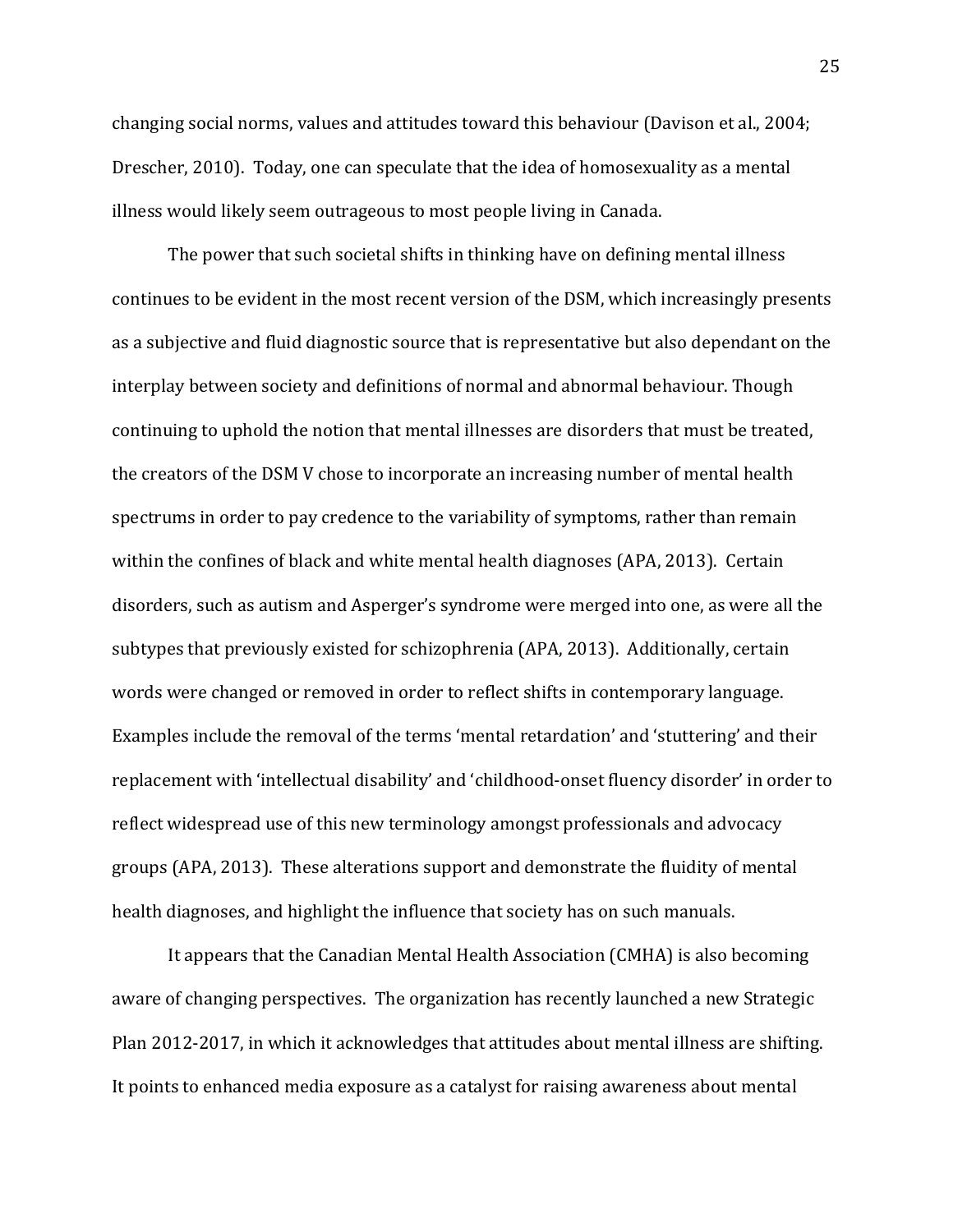illness, and claims: "There's a greater societal recognition of, and attention to, mental health and mental illness" (p.4). The CMHA also recognizes the monumental importance of the recent development of Canada's first-ever mental health strategy, and the mass consultation with individuals in the mental health community that led to its creation. Following copious amounts of interviews with service users, it appears that Canada may have a mental health strategy that has been largely user-led. A quote by one of the individuals interviewed by the CMHA encompasses the present changes in attitudes toward mental illness: "To eliminate or reduce stigma associated with mental illness we have to peel back the layers of taboo and get people talking. It's perfectly acceptable and normal to talk about mental illness" (p.4)

Perhaps one of the places where major change in attitude may be presently occurring is with post-traumatic stress disorder. There appears to be widespread acknowledgement that trauma is justification for behaviours associated with the diagnosis of PTSD, and awareness regarding the emotional and physiological impacts of trauma may be growing.

In the weeks following the 2001 terrorism attacks on the World Trade Centre in New York, preliminary surveys revealed that approximately 520, 000 New York residents were experiencing symptoms of PTSD as a direct result of the trauma induced by the attacks, and another 3.1 million were experiencing heavy emotional distress (Felton, 2002). Consequently, the New York State Office of Mental Health launched a free mental health service to all residents of New York, providing public education about trauma, stress and coping strategies, as well as free counseling (Felton, 2002). One of the main strategies of this mental health program was to normalize the symptoms that people were experiencing,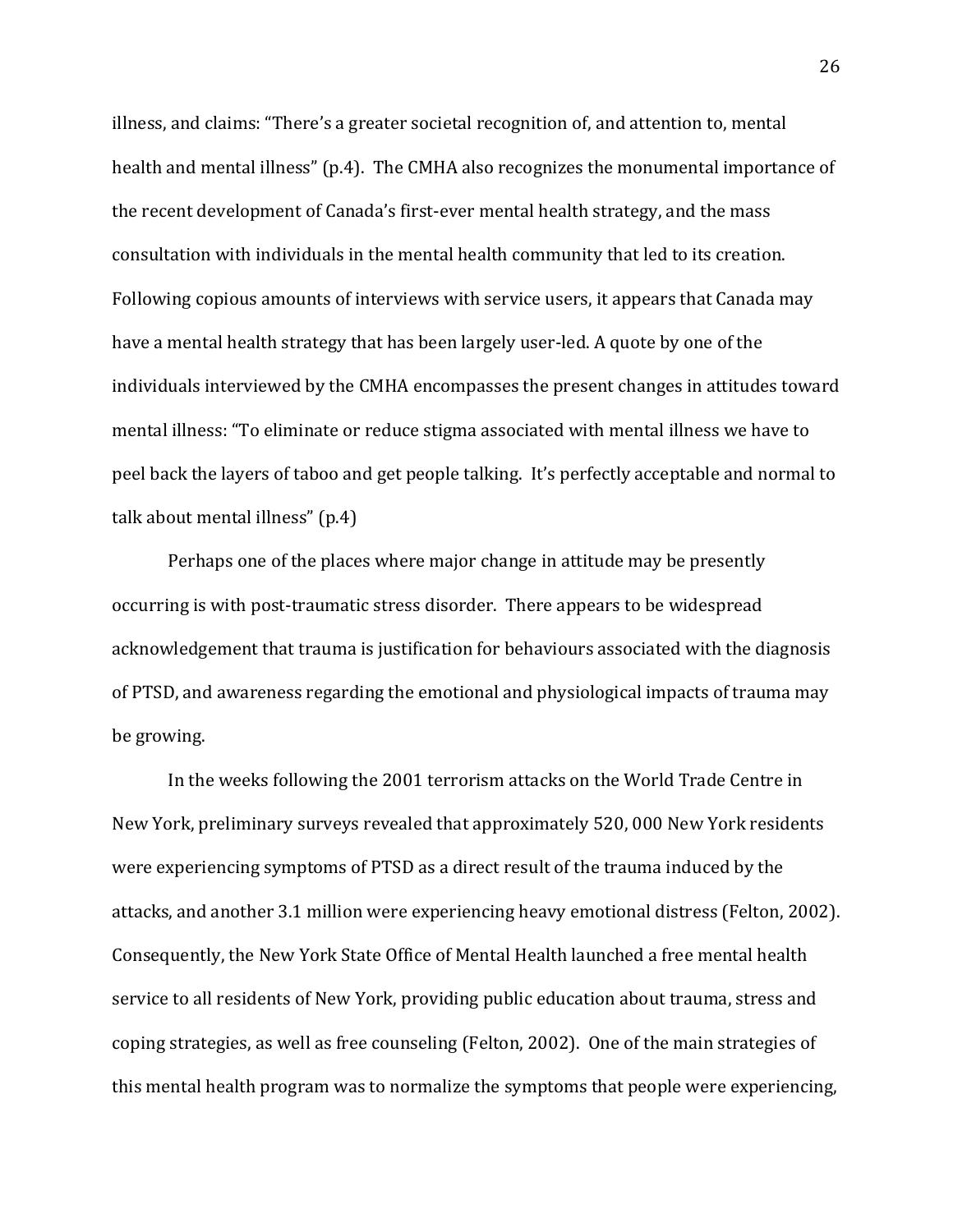enforcing that extreme grief, stress and sadness were normal reactions to such an event. Services were also made available to those whose traumatic symptoms persisted, and consequently warranted a diagnosis of PTSD. Again, the diagnosing of PTSD amongst these individuals was normalized. Interestingly, program coordinators chose to name the program Project Liberty, in order to detach it from conventional mental health treatment schemes. Phrases such as "mental health treatment" or "mental health program" were strategically dismissed due to fears that stigma would prevent New Yorkers from engaging with the program. Program coordinators chose to discuss symptoms instead of diagnoses, and found this method far more successful, and more conducive to normalizing symptoms associated with trauma.

Along similar lines, in 2001 the Canadian Department of National Defense partnered with Veteran's Affairs Canada to create the Operational Stress Injury Support Program  $(2012)$ . This non-clinical peer support program offers support for Canadian veterans who are living with symptoms of PTSD. These peer support services are made available to veterans as well as to their families. Interestingly, the term 'operational stress injury (OSI)' is used instead of PTSD or trauma. Given the apprehensions regarding stigma as discussed by Felton (2002), it is plausible that the rationale for using different terminology also stems from concerns surrounding this issue.

Despite some evidence pointing to stigma against the term PTSD, an Australian study by Reavley and Jorm (2011) showed an increased acceptance of PTSD when compared with other mental illnesses. Over six thousand participants were presented with vignettes describing different mental illnesses. Attitudes toward PTSD appeared the least stigmatizing when compared with other diagnoses. Reavley and Jorm (2011) speculate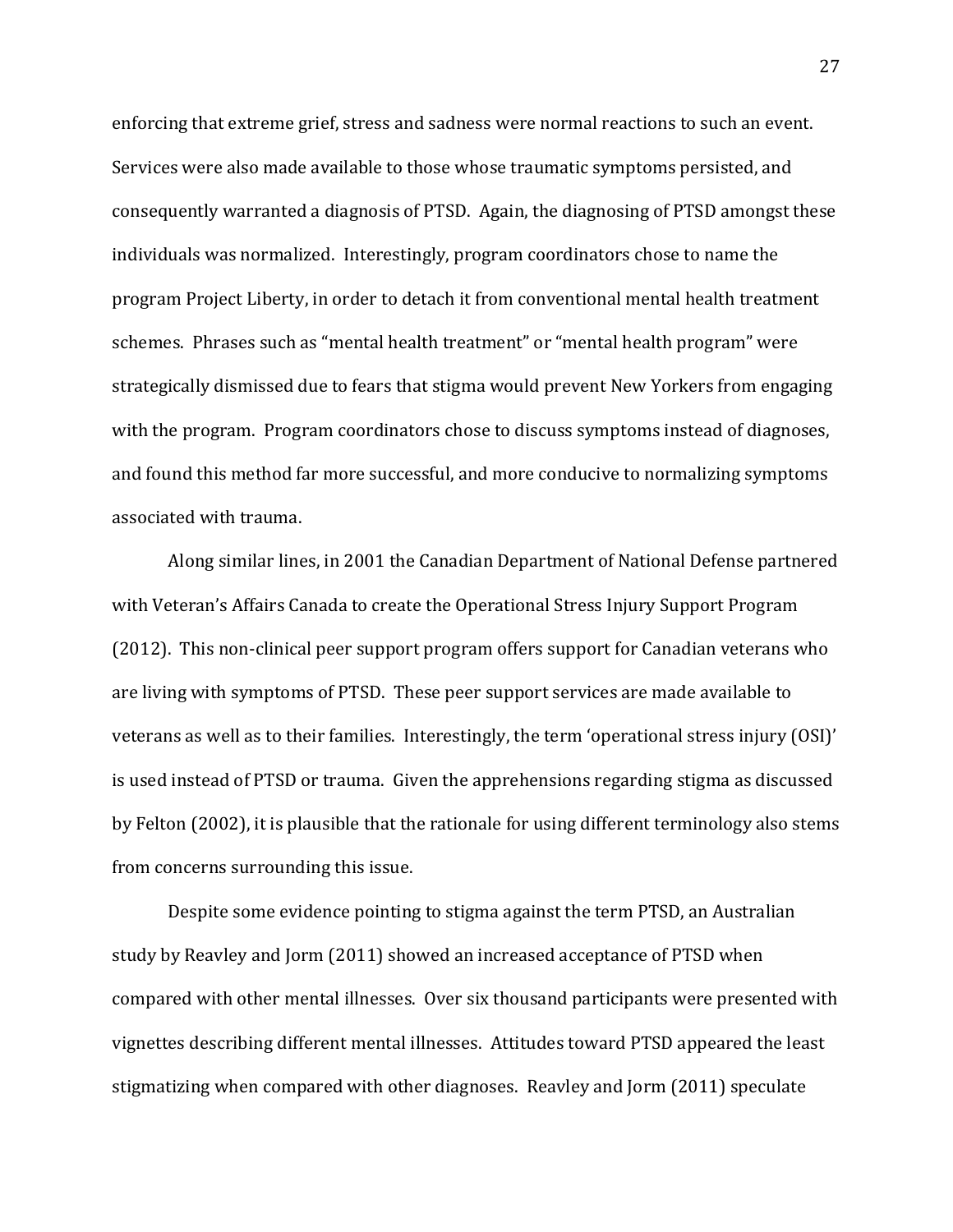that this could have been due to widespread understanding that symptoms of PTSD are caused by an external source, and consequently, individuals exhibiting such symptoms are deemed less blameworthy.

Yet another study by Gould, Greenberg and Hetherton (2007) explored attitudes about trauma in the UK military. Researchers evaluated the trauma risk management (TRIM) program, which was developed by the Royal Navy as a campaign for promoting help-seeking behaviours and a normalization of symptoms relating to PTSD. The aim was to challenge old-fashioned beliefs, which stated that any soldier who sought help and counselling following a traumatic event was weak and feeble. The TRiM program used education and personal contact with individuals who have PTSD as the main source of operation, and found these strategies to be successful. Program coordinators and researchers found a decrease in negative stereotyping as well as an increase in helpseeking behaviours following the launch of the campaign. Interestingly, researchers also discovered that attitudes toward PTSD and symptoms of trauma were generally positive at baseline; however it appeared that cultural norms, which belittled such attitudes, hindered the participant's willingness to express these beliefs. The effects of stigma will be discussed in greater detail below.

### **Psychosocial Rehabilitation and Recovery**

The last few decades have witnessed what some might consider a revolution in the way that mental illness has begun to be conceptualized by the mental health community. The success of recent drug therapies as well at a shift toward more holistic approaches to treatment has contributed to the emergence of a Psychosocial Rehabilitation (PSR) model as well as an acceptance of recovery in mental illness (CMHA, 2012; Kelly et al., 2009;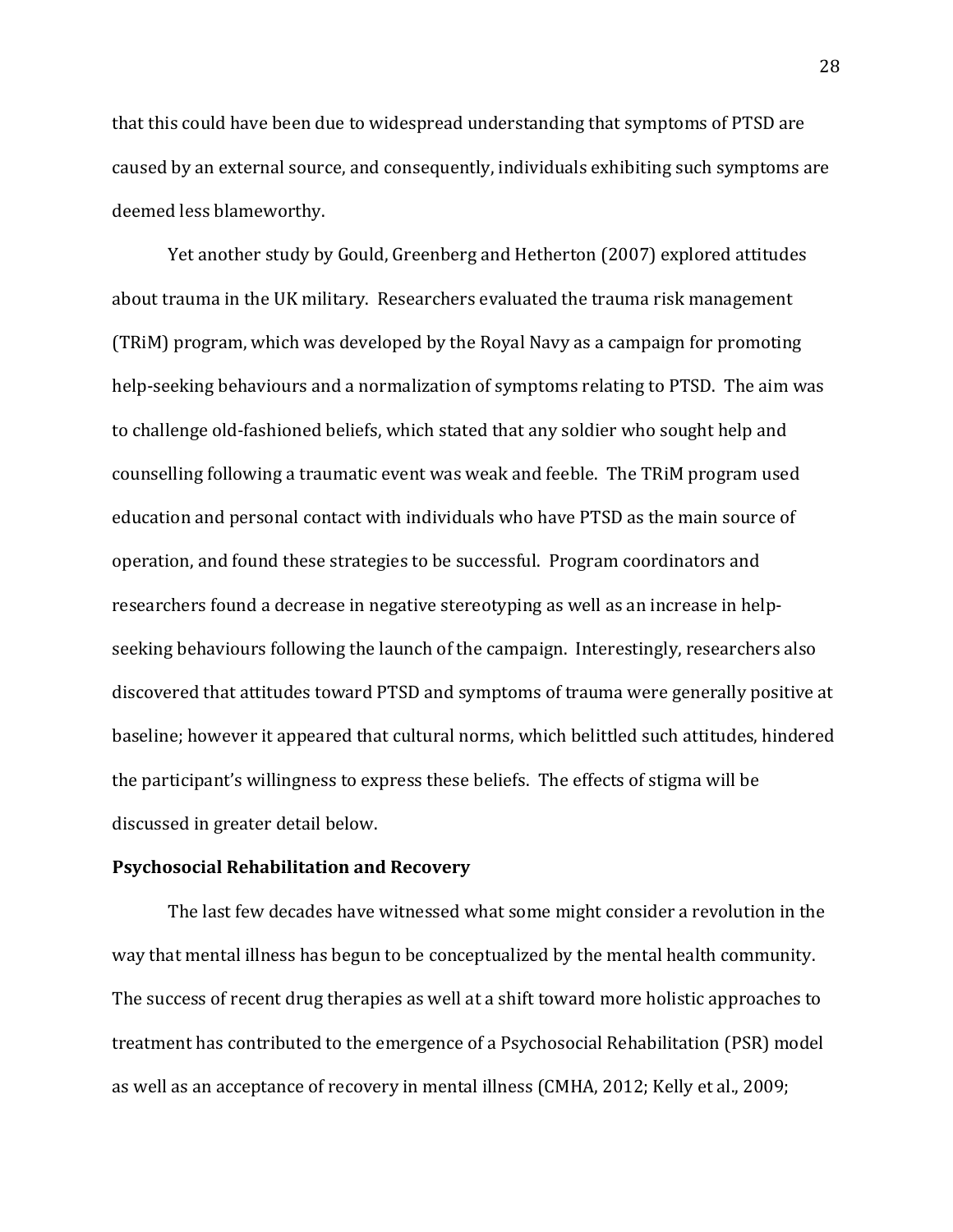Mental Health Commission of Canada, 2012; World Health Organization (WHO), 1996). In fact, one could argue that PSR amalgamates certain aspects of the biomedical and social constructionist approaches, paying heed to bio-socio-psychological determinants of mental illness and wellness.

PSR was first developed and practiced in hospital settings; however it has since grown into a paradigm that encompasses all individuals living with mental illness, whether hospitalized or not (WHO, 1996). Not only does PSR offer a new way of defining mental illness but it also provides a new way of organizing services and resources. Services that follow this model focus on prevention and reduction strategies in the hopes of challenging some of the barriers and constraints that traditionally accompany mental illness (WHO, 1996). These strategies use a bio-psycho-social approach to create an environment that is opportunistic and conductive to individuals with mental illness. The aim is to permit these individuals to reach their optimal level of independent functioning in the community (Mental Health Commission of Canada, 2011;WHO, 1996). It is consequently a philosophy that encompasses all levels of mental health practice, from micro to mezzo to macro.

In practice, PSR aspires to maximize continuity of care and treatment, and to recognize an individual's strengths and capacity for autonomy and self-determination (WHO, 1996). It is a holistic way of looking at mental illness, combining the use of therapy and pharmaceuticals with independent life skills, family and community involvement (WHO, 1996). The principles of PSR are grounded on the right to dignity, worth and quality of life and the belief that recovery is possible (CMHA, 2012; Mental Health Commission of Canada, 2012). The Mental Health Strategy for Canada (2012) asserts that even individuals with the most severe mental illnesses can obtain good mental health and achieve recovery.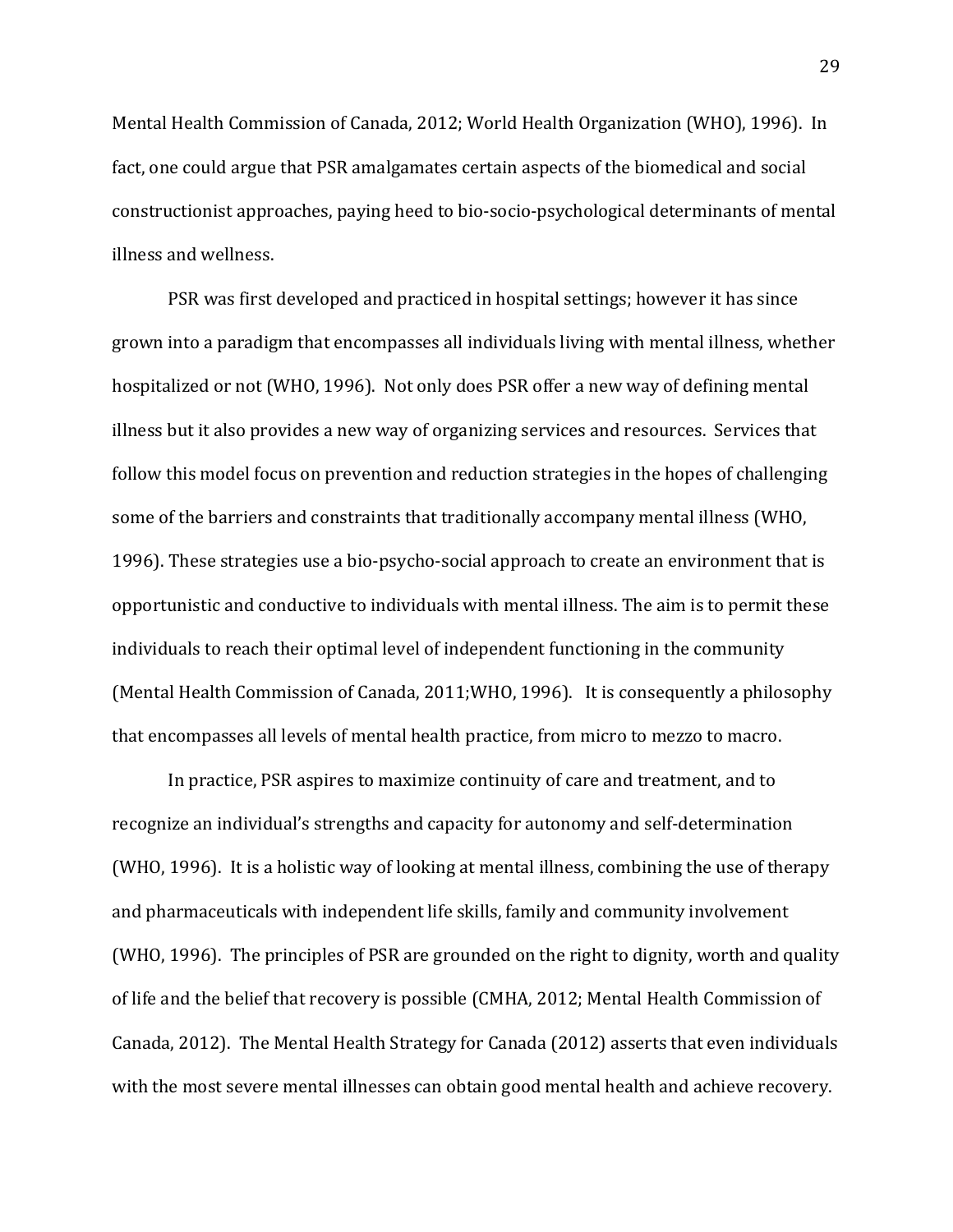Recovery is not synonymous with 'cure' but rather is a concept based on notions of hope, empowerment, self-determination, responsibility and values of dignity, respect and autonomy (Mental Health Commission of Canada, 2012). The Mental Health Commission of Canada  $(2011)$  claims that no single definition of recovery is possible because there is no neatly defined path to it; recovery is unique for every individual. The Commission also reminds us that a person can recover his or her life without recovering from the illness, and consequently, the definition of recovery must remain subjective and open to individual interpretation.

Although there is no agreed-upon definition of 'recovery' there is some consensus about what its key components are (Mental Health Commission of Canada, 2011). Recovery is rooted in hope, which is defined as believing in oneself and having a sense of optimism in one's ability to accomplish things. It is also rooted in re-establishing a positive sense of identity and a positive view of self. In addition, recovery is also grounded on the notion that every individual has the right to build a meaningful life, despite the existence of a mental illness. Lastly, recovery emphasizes taking control of one's life, one's illness and one's destiny, accordingly placing value in self-determination and autonomy.

In 2003 a team of mental health experts was assembled in order to test the boundaries of the recovery model and compile a definition of the term 'remission' in schizophrenia (Andreasen, Carpenter, Kane, Lasser, Marder, & Weinberger, 2005; Kelly et al., 2009). These experts, who were all psychiatrists, formed a working group and eventually succeeded in reaching consensus on this issue. Their new definition of the term 'remission' underlines a similar collection of values to those mentioned above but pushes a more positivist approach to the concept, focusing on the reduction of symptoms. They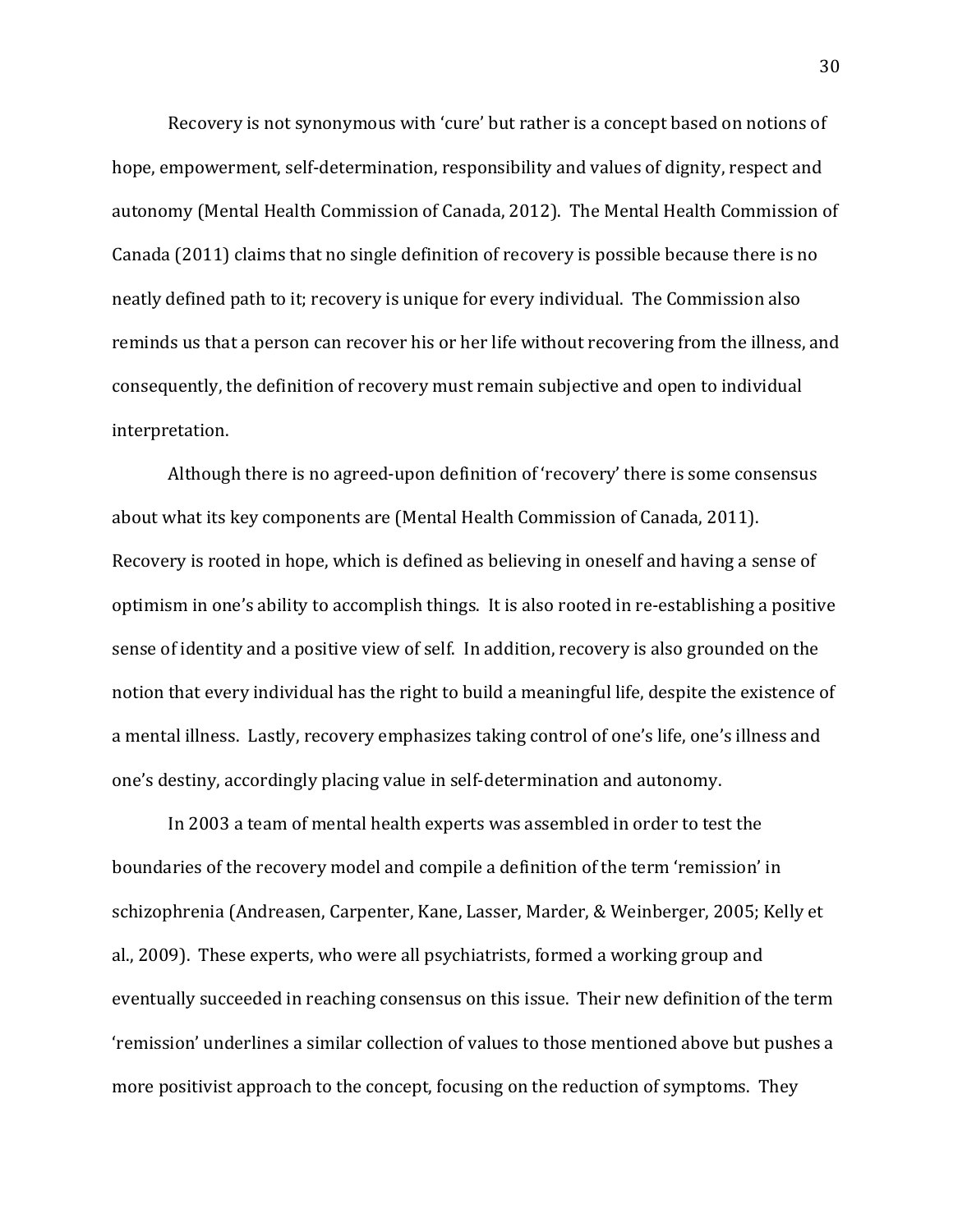defined remission in schizophrenia as a state in which the symptoms of the illness are of such low intensity that they no longer interfere significantly with daily living, and that they are below what would typically be used to make a schizophrenia diagnosis (Andreasen et al, 2005). According to the Mental Health Commission of Canada  $(2011)$ , approximately 25% of individuals diagnosed with a serious mental illness would meet these criteria.

# **Stigma**

Despite improved outcomes and an obvious paradigm shift within the mental health community there is one obstacle that continues to plague individuals with mental illness and hinder the potential for recovery and social inclusion. This obstacle is social stigma. Stigma has been defined as "negative stereotypes and prejudices about people with mental illness, ...that are a widespread phenomenon with damaging social, psychological and economic consequences" (Eisenberg, Downs, & Golberstein, 2012, p.1122). It can have very negative impacts on quality of life and appears to be especially negative towards individuals with schizophrenia when compared with other mental illnesses (Norman, Sorrentino, Windell, & Manchanda, 2008; Revley & Jorm, 2011; Sadler, Meagor, & Kaye, 2012). According to a study conducted by Norman et al. (2008), individuals with schizophrenia were perceived as highly dangerous and socially inappropriate. The results demonstrated that subjects preferred to keep these individuals at a distance. Although subjects were less likely to assign blame for the illness to individuals with schizophrenia than to those with depression, results also imply that individuals with depression are more socially accepted than those with schizophrenia. Interestingly the higher the amount of experience with people with schizophrenia, the lower the perception of danger,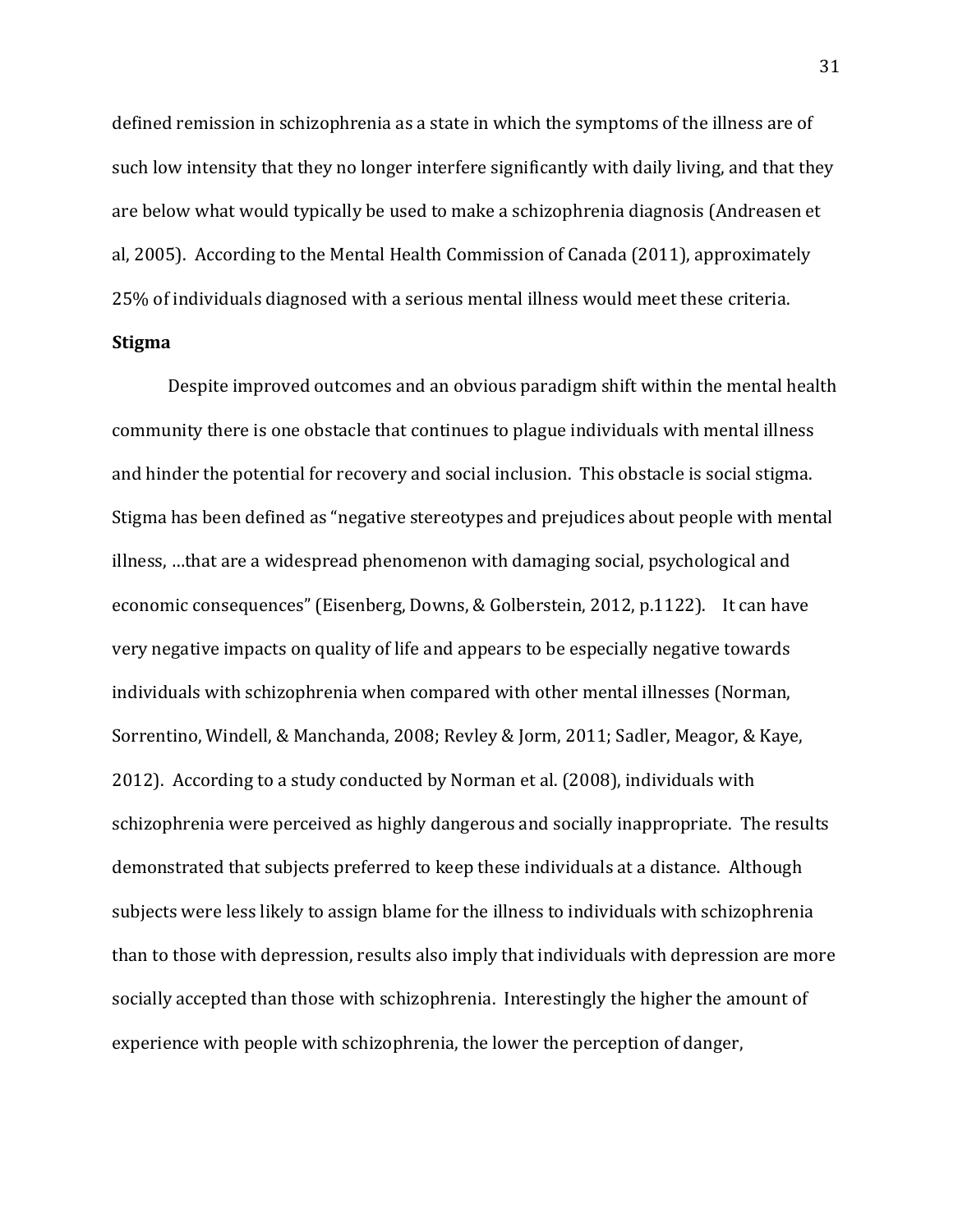demonstrating perhaps the degree of negative stereotyping that is associated with this illness.

The study by Reavley and Jorm (2011) highlighted similar results. Individuals with schizophrenia were most likely to be considered dangerous, unpredictable and unemployable when compared with other mental illnesses. Interestingly, researchers also found a relatively high degree of stigma directed at social phobia. Participants generally believed that social phobia was not a real mental illness and consequently, such behaviour was deemed the result of personal weakness.

Further evidence of the severity of stigma that is associated specifically with schizophrenia can be seen in the results of a study conducted by Sadler et al. (2012). These showed that individuals with schizophrenia were rated as more hostile and incompetent when compared with people with other mental illnesses. It is also interesting to note that 22% of subjects in this study also identified violent crime as a mental illness, and  $14%$ identified homelessness. These figures are telling and may indicate a lack of education and knowledge about mental illness in the general public. Homeless individuals as well as those with addictions were placed in the same category as schizophrenia: the most hostile and least capable. All three received the lowest ratings on measures of warmth and competence. Warmth was defined as a measure of perceived intention. The intention could be either malicious or beneficent.

Anna Scheyett (2005), a social worker, studied stigma and found it to be quite pervasive. Her research revealed that a survey conducted in the US uncovered that 70% of respondents did not want someone with depression to marry into their family, and only 19% of participants from another survey admitted to feeling comfortable around people

32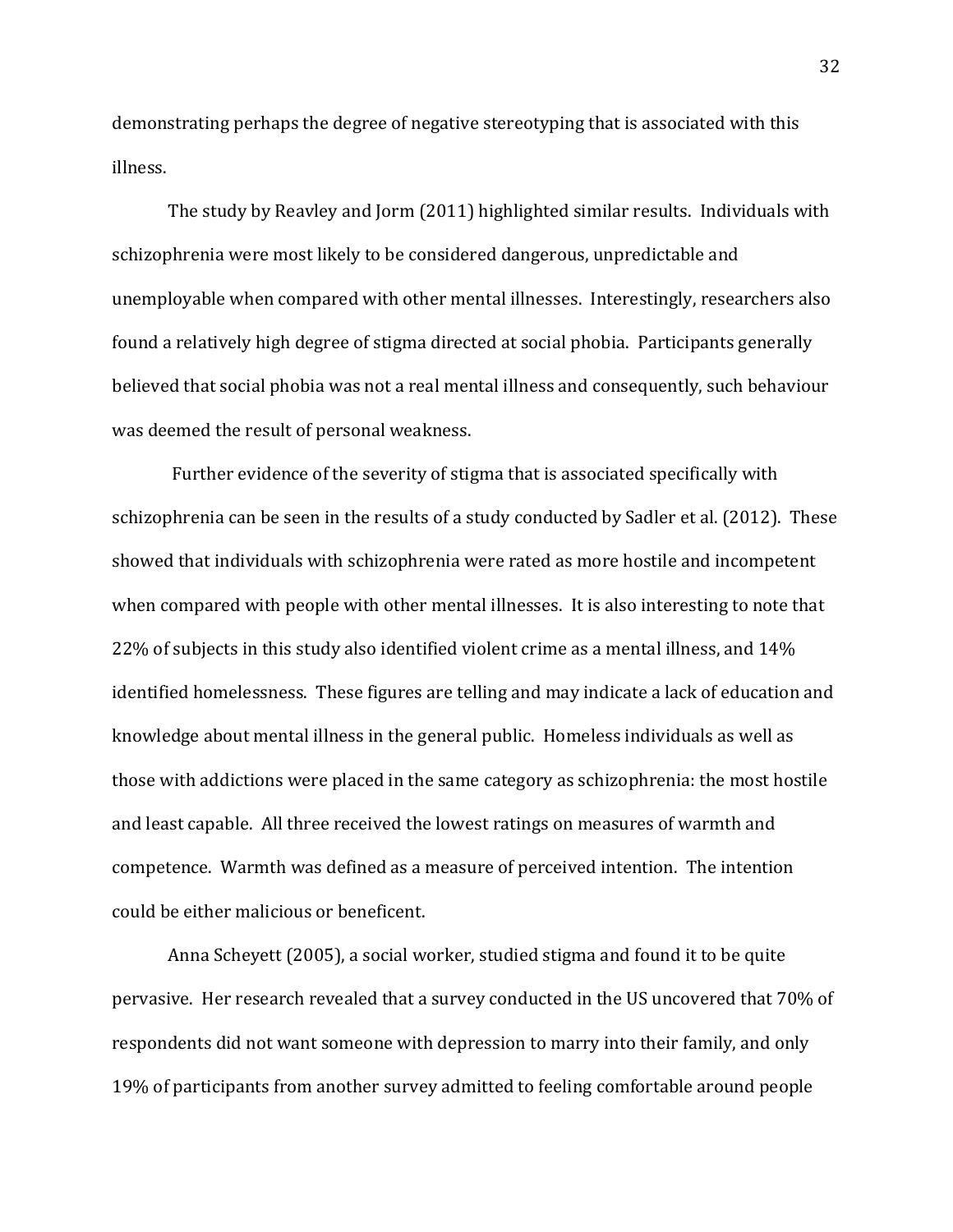with mental illness. Some of the other studies that Scheyett (2005) looked at revealed that mothers were more comfortable leaving their children in the care of an "ex-con" than a person with a mental illness, and that 39% of Australian psychiatrists said that they would prefer not to work with individuals with intellectual disabilities or mental illness (Chaplin, 2000; Lennox & Chaplin, 1996).

Given the seemingly low level of knowledge about mental illness in the general public, it may be possible that stigma is mainly directed at the diagnosis, rather than the symptoms themselves. Evidence appears to suggest that despite being highly stigmatizing toward mental health diagnoses, the general public may have little knowledge about symptomology and the behaviours associated with the label. In a time when norms and values about behaviour appear to be changing, one must wonder whether this latter point has significant implications for reducing stigma and normalizing mental illness through education.

It is also possible that the negative stereotypes of dangerousness and violence stem from the overrepresentation of offenders with mental illness in the criminal justice system. The Mental Health Commission of Canada (2012) claims that the proportion of offenders with mental illness is greater than the proportion in the general public. Although the majority of individuals with mental illness are not affiliated with the criminal justice system, a lack of resources, along with a shift toward deinstitutionalization, has made this connection stronger (Mental Health Commission of Canada, 2012). According to the Mental Health Commission of Canada (2012), rates of offenders with serious mental illness in the federal system have increased by 60% to 70% since 1997, largely due to inadequate reinvestment in community mental health resources that could provide support for those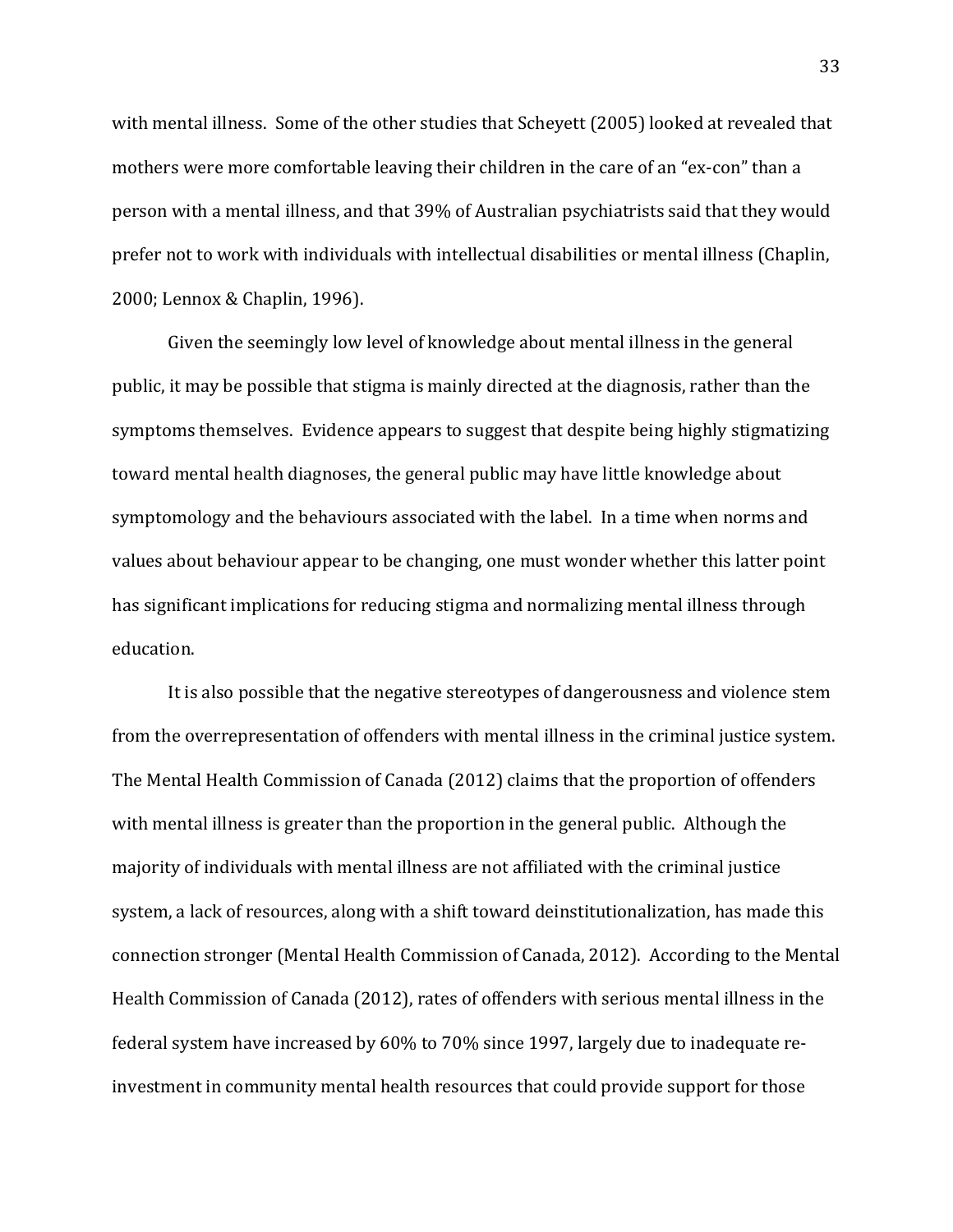who were deinstitutionalized. In its attempt to remedy this injustice the Mental Health Commission of Canada lists several possible solutions. One of these solutions is diversion from traditional criminal justice to restorative justice.

A large body of stigma-related literature pays special attention to a phenomenon known as internalized stigma. Internalized stigma is the process by which negative stereotypes that devalue and discriminate become internalized. This can lead to selfstigma, which is a process that occurs when there is awareness of the stereotype, agreement with the stereotype and application of it to oneself (Corrigan, Larson, & Rusch, 2009, p.75). Self-stigma has been associated with low self-esteem and low self-efficacy, as well as the development of what Corrigan et al. (2009) refer to as the "why-try" effect. The "why-try" effect occurs when there is: 1) an internalization of stereotypes about mental illness, 2) a subsequent decrease in the individual's sense of self-esteem and self-efficacy, 3) and a weakened drive for the pursuit of life goals, dreams and aspirations. These three factors result in many individuals with mental illness loosing their desire to improve their life circumstances and pursue personal goals and aspirations. As a result, these individuals often disengage from opportunities that could improve their housing, finances and overall self-satisfaction. Internalized stigma may shed some light on why approximately 49% of Canadians who self-identify as having depression have never gone to see a doctor for it (CMHA, 2012).

The discussion on stigma opens the door for generating ideas about how to fight it. Scheyett (2005) identified protest, education and personal contact as three techniques commonly used to fight stigma. She argues that personal contact is most effective in reducing stigma, followed by education. This supports the aforementioned observations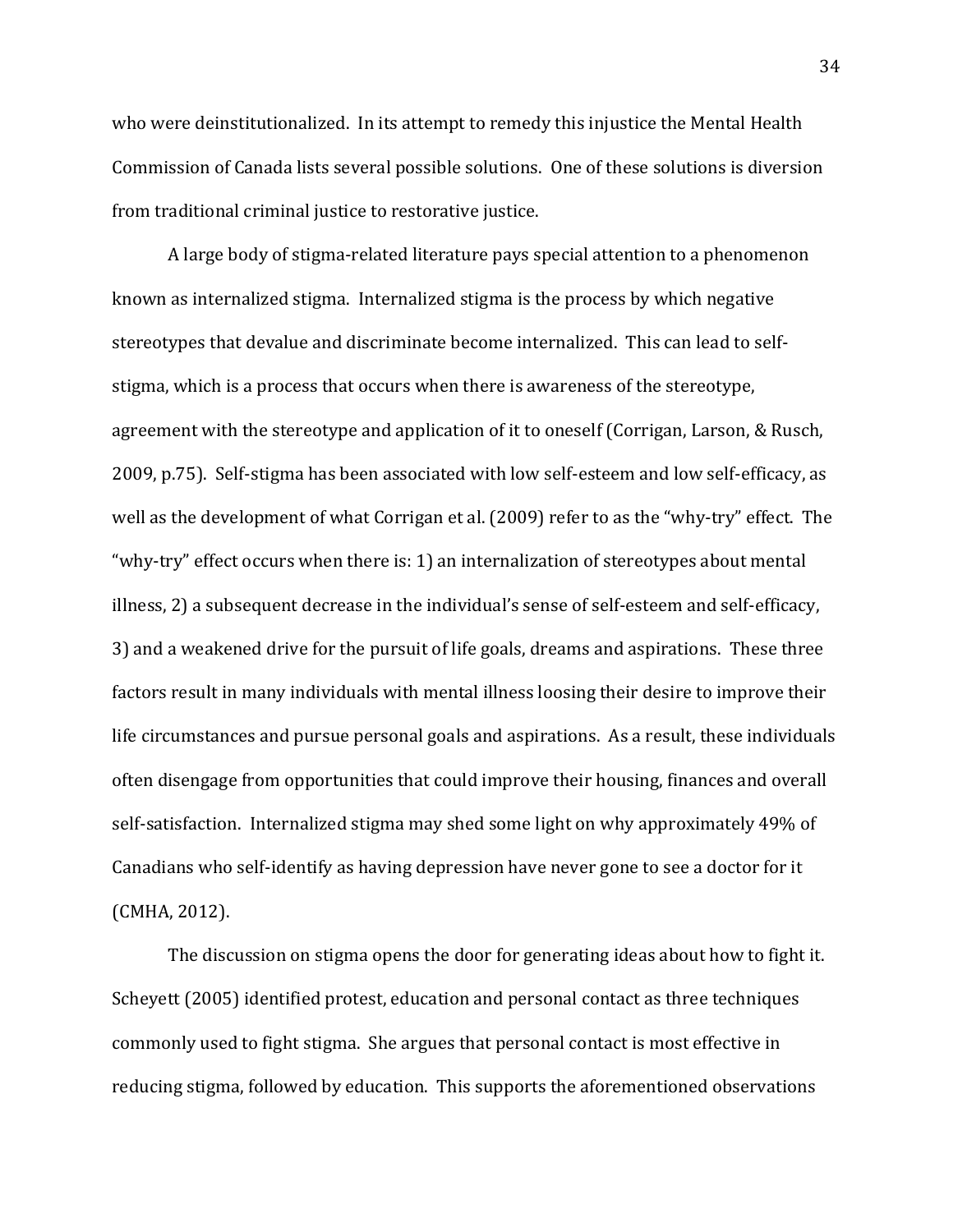made by Norman et al. (2008), which found that personal contact with individuals with schizophrenia decreased negative perceptions of dangerousness. It also explains the success of the Royal Navy's TRiM program (Gould et al., 2007). A study by Eisenberg et al.  $(2012)$  also supports this claim, again emphasizing that a combination of personal contact with education is best, rather than personal contact alone. Here, university students were followed during one academic year in order to assess whether their attitudes regarding mental illness changed if their roommate developed a mental illness. The expectation was that stigma would decrease due to the intimate nature of such a relationship. Surprisingly, findings demonstrated a general increase in stigma; however, it was noted that the majority of participants had little education and experience with mental illness at the study's onset, and consequently, may have struggled to understand their roommate's altered behaviour. Students who had prior knowledge or experience with mental illness did not follow the same pattern.

Brown, Evans and Espenschade (2010) also studied two stigma reduction strategies, filmed personal contact and hallucination simulations, in order to assess which technique was more successful in reducing stigma. They found that participants who watched the film expressed a decrease in stigma and negative stereotyping, while those who underwent hallucination simulations demonstrated an increase. Brown et al. (2010) interpret these results by claiming that education about mental illness would have likely increased the success of the simulation intervention since participants would have been better prepared, and consequently, less frightened by it. These findings suggest that education along with initiatives that put a face to mental illness humanize the individual, and in so doing, decreases stigma.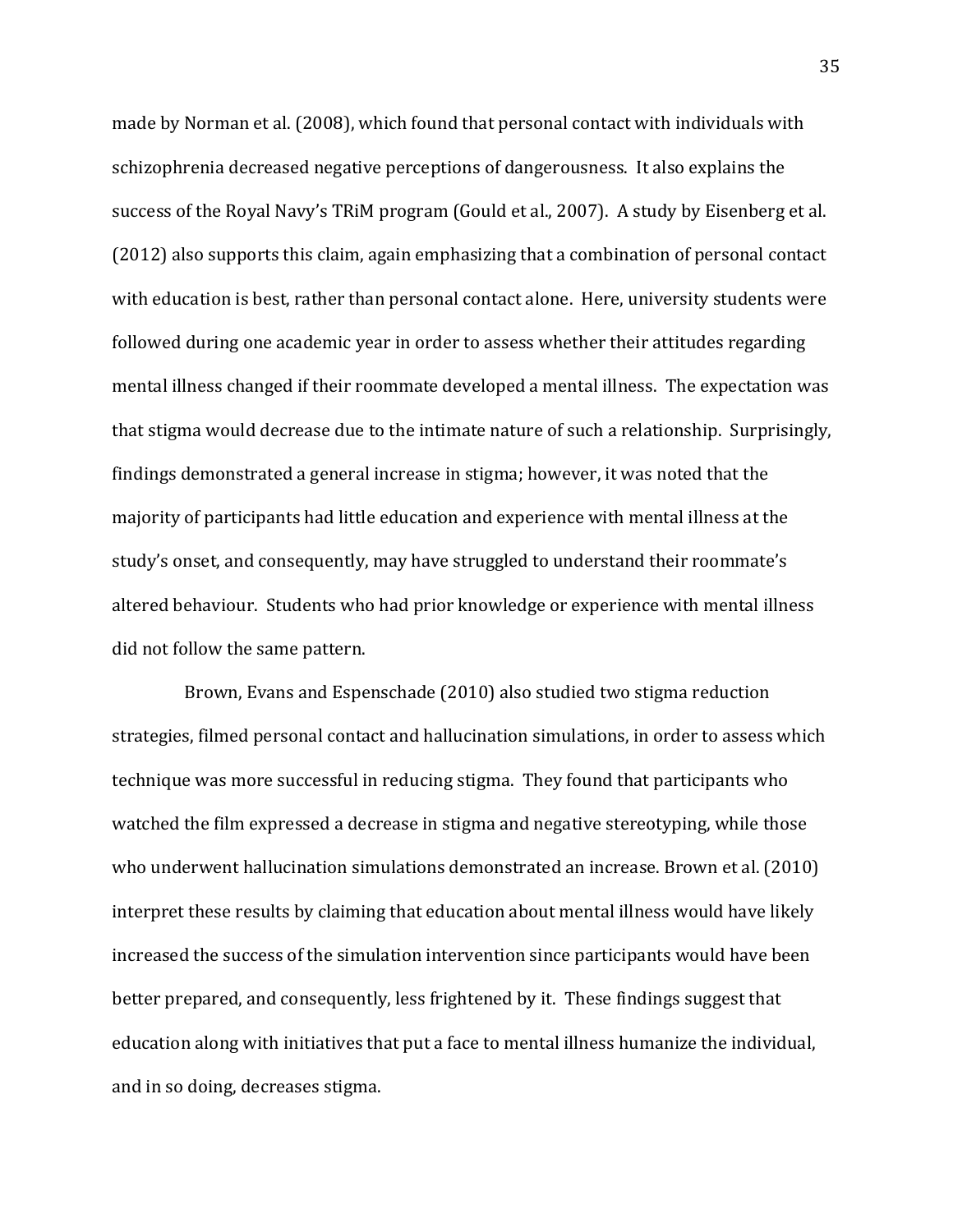## **Restorative Justice and Social Work**

There are many parallels between restorative justice values and those of the social work profession. As a result there is strong incentive for social workers to become increasingly involved in RJ practices. RJ exemplifies notions of empowerment and selfdetermination as well as peacemaking, empathy and a strengths-based approach (Van Wormer, 2004). The goal of RJ is to reconnect individuals with their communities rather than isolate and disown them (Van Wormer, 2004). As a result RJ is also rooted in values of inclusivity and acceptance. For social workers these values should be reminiscent of our own. The first four core values of the Canadian Association of Social Workers are 1) respect for inherent dignity and worth of persons, 2) pursuit of social justice, 3) service to humanity and 4) integrity of professional practice (Canadian Association of Social Workers, 2005). Restorative justice creates a platform that is welcoming of these core values and in so doing is welcoming of social workers.

## **Restorative Justice and Mental Health**

The combination of RJ and mental health is a relatively new and unexplored field of practice. Although it has been identified as a possible measure for decreasing the overrepresentation of individuals with mental illness in the criminal justice system (Mental Health Commission of Canada, 2012), there exists minimal literature on this topic and it remains largely underdeveloped. Exploring the wisdom of RJ practitioners who have worked with service users who have serious and persistent mental illness may yield important implications for RJ and its relationship with mental health services. It may also provide insight into the needs, skills, and capacities of those with serious mental illness and contribute to the expansion of knowledge for RJ practitioners. The purpose of this study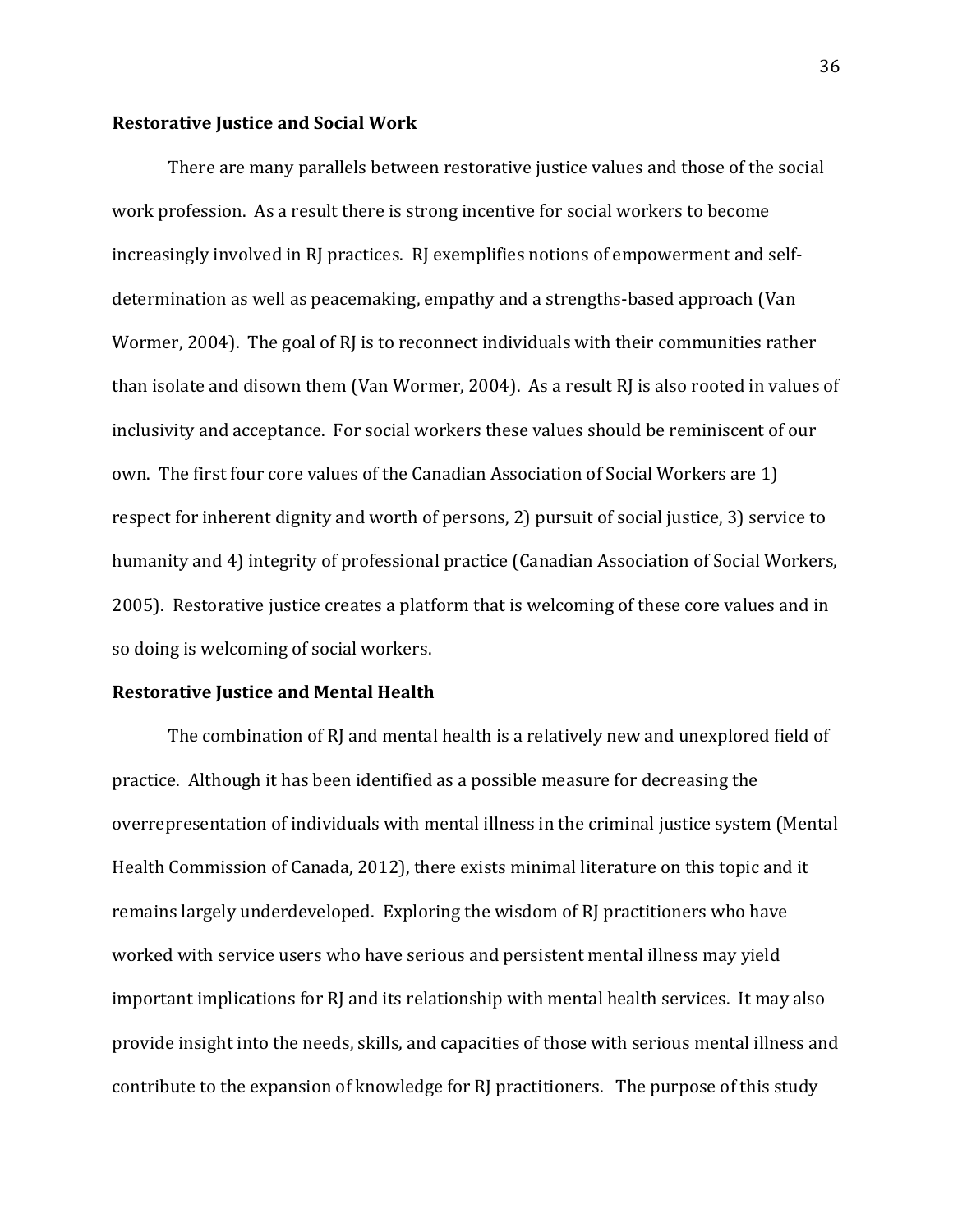was to expand on this area of practice by conducting three interviews with RJ practitioners who have processed cases with service users who have mental illness. This study set out to learn about their experiences, and to hear practitioners' perspectives about conducting RJ with this population. The hope was to generate implications for social work practice and practitioner development.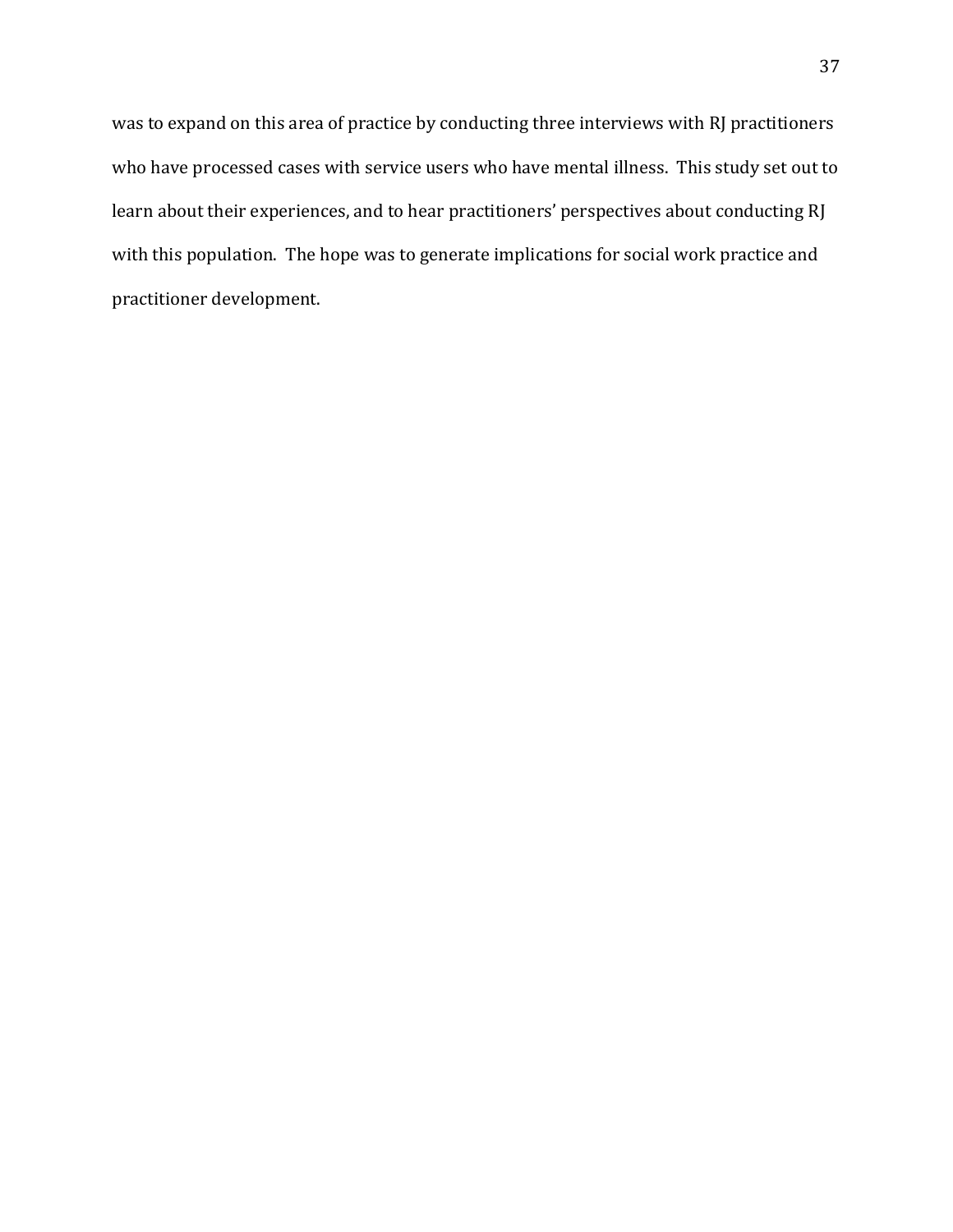#### **Method**

This study underwent numerous revisions with regard to methodology and recruitment. These changes occurred largely due to an unexpected shortage of participants, pointing to a possible gap in restorative justice practice, and giving credence to the novelty of this area of research. The project launched with ambitions of narrative discourse and participatory action. Unfortunately, this objective was eventually abandoned as it became clear that despite various recruitment strategies, no service users were coming forward to be interviewed. Attention shifted to RI practitioners, pursuing a curiosity about why service users with serious mental illness had been so difficult to locate. Following its final amendment, the study took a qualitative descriptive approach, working under the epistemological framework of critical theory. The belief that research should be used to inspire social change was at the core of this endeavor, as was the desire for advocacy and promotion of social inclusion for individuals with serious mental illness. This study attempted to describe the voices of participants with genuine authenticity, subsequently focusing on the facts, but also situating them within a larger context.

## **Sampling**

Sampling took a purposeful approach. Initial recruitment consisted of service users with serious and persistent mental illness who had undergone a RJ process. Recruitment flyers were distributed throughout mental health clubhouses and services in Vancouver and the Lower Mainland, specifically with the help of agencies such as the Canadian Mental Health Association-Vancouver/Burnaby Branch and Fraserside Community Service Society. In addition, word about the study was propagated amongst the RJ community, with the hopes that practitioners would pass information about the study along to service users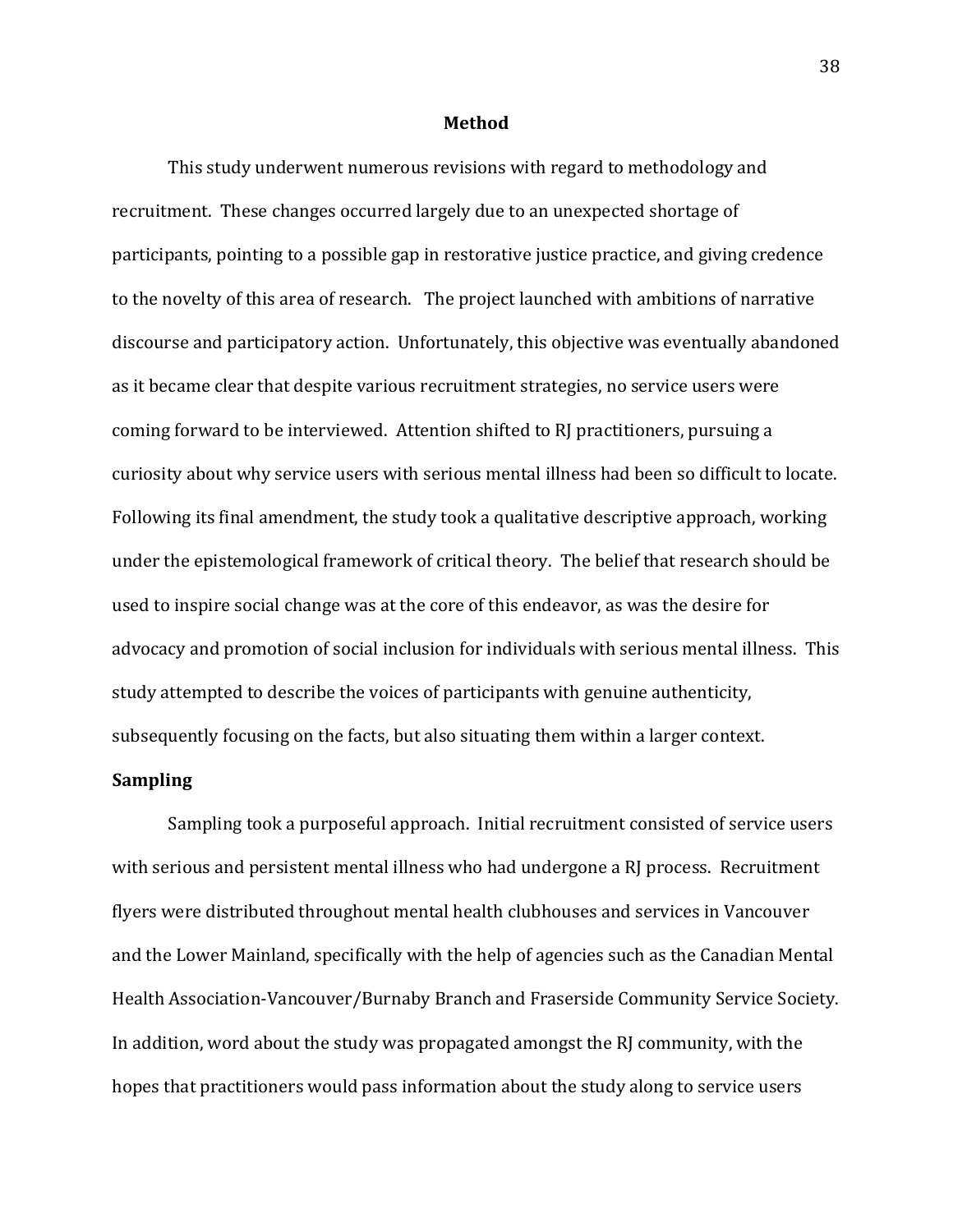who met criteria. Unfortunately six months of rigorous recruitment yielded no results, and evidence of a major gap in RJ practice seemed to be emerging. At the same time it was discovered that the UK appeared to be witnessing a major increase in RJ practice following recent changes to legislation, and the landscape appeared more fruitful for recruitment. Consequently, recruitment was moved to the United Kingdom, in the hopes that insights and recommendations could be brought back for RJ practice in Canada.

Initial recruitment attempts were also discouraging; no service users came forward. Eventually, as recommended by Sandelowski (2000), recruitment criteria were altered yet again in order to obtain a more variable sample, subsequently encompassing a wider range of participants, including RJ practitioners. The final recruitment criteria consisted of individuals over the age of nineteen, who identified as being in good mental health and in recovery, who spoke English well enough to be interviewed, and who met one of the following criteria: A) a service user with a previous diagnosis of serious and persistent mental illness who had successfully completed a restorative justice process (success was defined as completing the process, not as verbalizing satisfaction or dissatisfaction with the outcome); B) a service user with a previous diagnosis of a serious and persistent mental illness who had not yet completed a restorative justice process but had expressed interest in doing so; C) a restorative justice practitioner who had conducted at least one restorative justice process with a service user who had serious and persistent mental illness and; D) a service user (victim or offender) who did not have a serious and persistent mental illness but had expressed interest in entering into an RJ process with a person that did. Three practitioners volunteered to participate in the study. It remained unclear why there appeared to be such a lack of interest in the study, and why only three participants came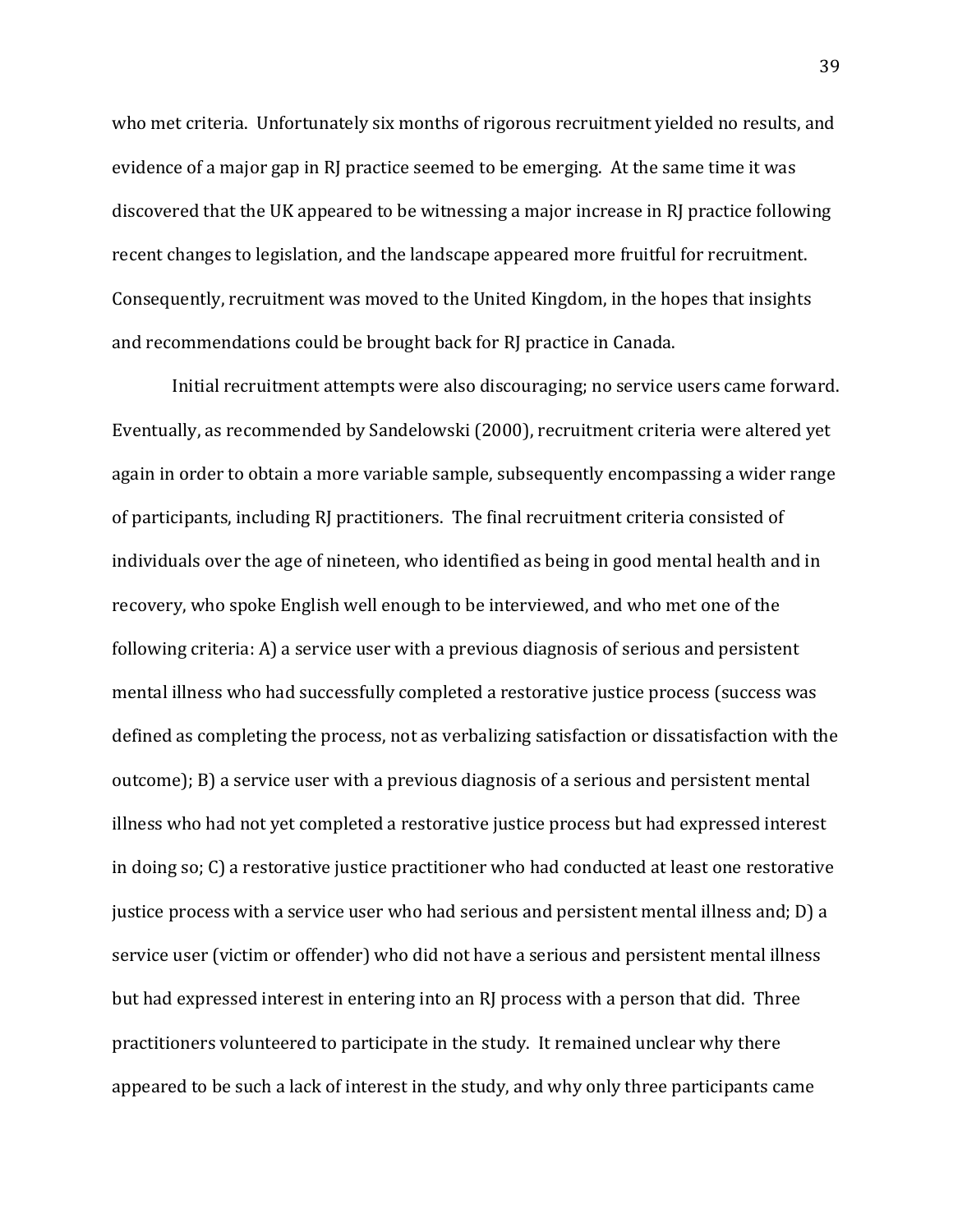forward. There is speculation that this may have been representative of a shortage of practice in this area, and a subsequent scarcity of individuals who have encountered serious and persistent mental illness within the context of RJ. Recruitment ended when time restrictions intervened and I returned to Canada.

Participants were RJ practitioners with varying degrees of experience. All had conducted numerous RJ processes, several of them with individuals with serious and persistent mental illness. Two had primarily practiced victim-offender conferencing while the third had a strong background in neighbourhood mediation. The participant who practiced neighbourhood mediation was also a RJ trainer, and worked in mental health outside of her RJ work. All participants had practiced in England, UK.

# **Data Collection**

Data were collected using semi-structured interviews. Two interviews were conducted in person, at a location of the participant's choosing. The third was conducted over the phone, as an in-person interview was not possible. All participants signed consent forms prior to taking part in the interviews. Interviews lasted approximately one hour and were audio-recorded. As advised by Sandelowski (2000) interviews included moderately structured open-ended questions, and participants were given opportunity to direct the conversation. Consequently, interviews were variable and differed from one another as each participant led the conversation down a slightly different path. This was encouraged in order to generate fruitful data. Questions were also continuously modified following each interview in order to accommodate emerging data.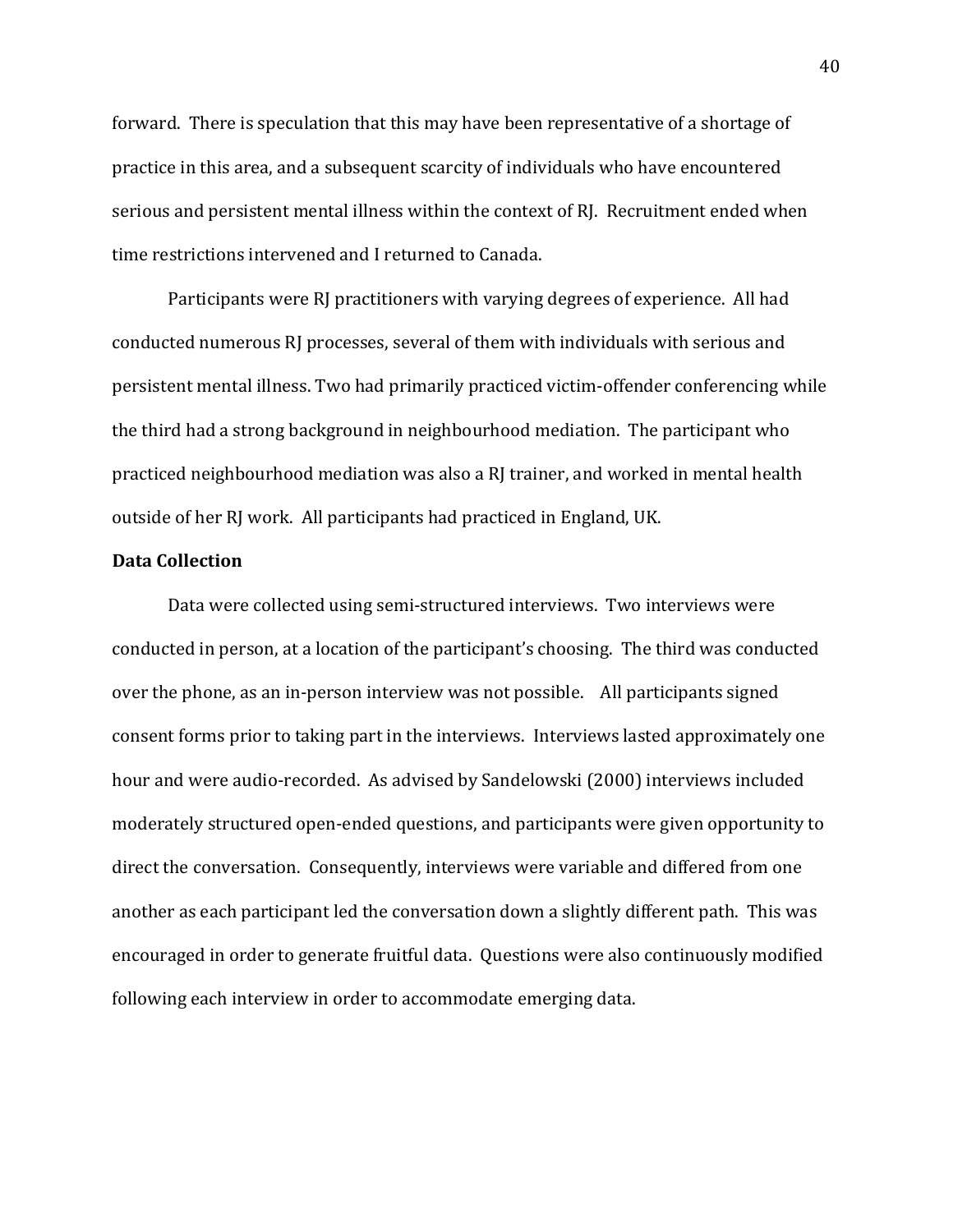# **Data Analysis**

Qualitative content analysis was used for the analysis of data (Sandelowski, 2000). Effort was made to ensure descriptive and interpretive validity. Data were therefore analyzed in a way that authenticated participant's voices and stayed true to the facts. Both verbal and visual data were recorded and considered. I myself transcribed all interviews, transcribing all words verbatim. This was done in order to become better acquainted with the data and more immersed in its content. Transcripts were later compared, and repeating ideas were noted. These were clustered into categories, and several themes were identified.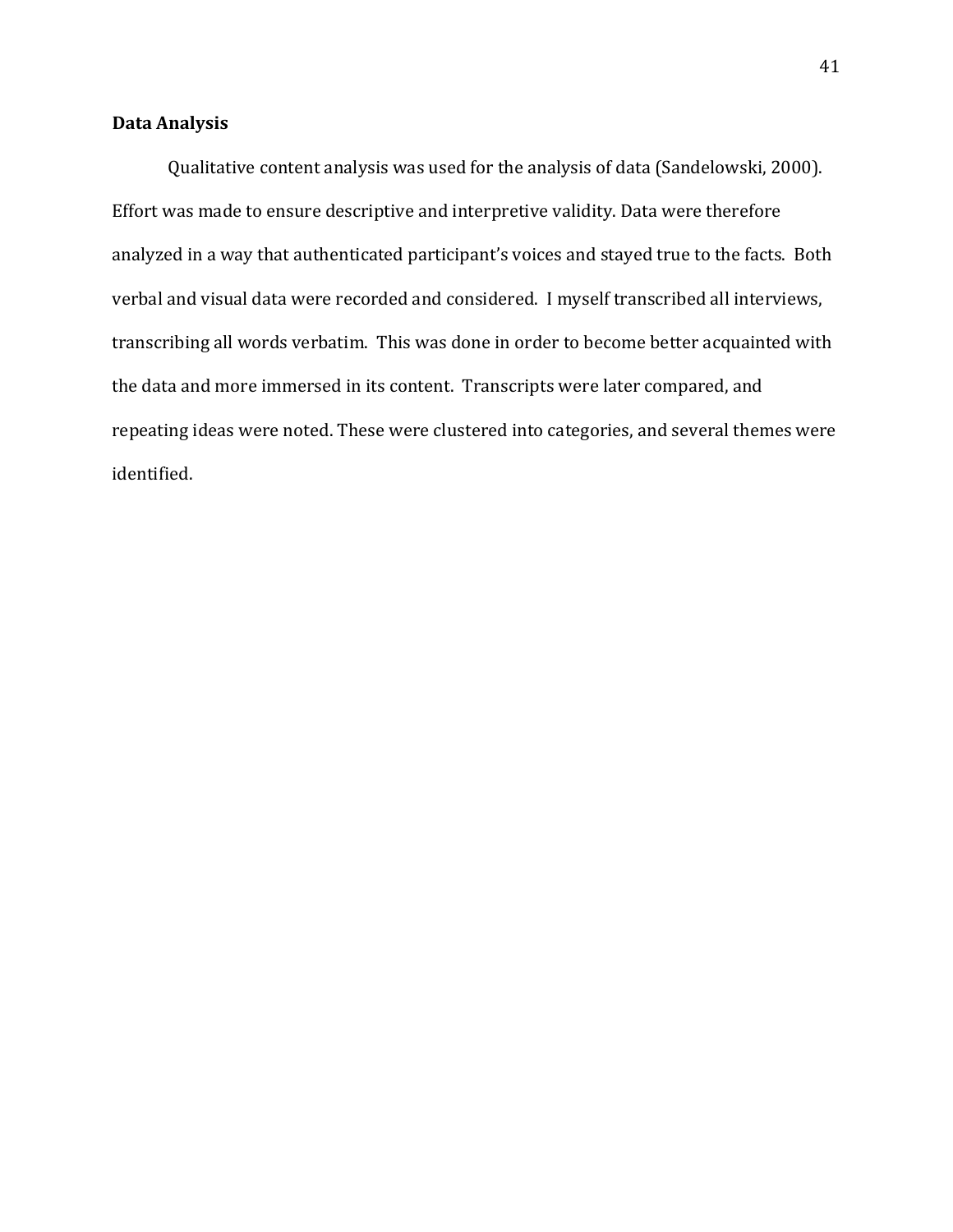#### **Findings**

#### **Prevalence of Mental Illness in RJ Cases**

**Prevalence.** According to data collected from interviews, the likelihood for a practitioner to encounter mental health issues during a restorative justice conference may be quite high. Although the numbers vary and have not been quantified, participants reported a prevalence of mental illness that ranged from 20% to 90%. One participant, here named John, asserted that approximately 90% of participants in his victim-offender conferencing pilot project appeared to have mental illness, although no data were kept on this, resulting in a shortage of statistical figures to support his claim. John observed that many service users in his project had a formal diagnoses, the most prevalent being schizophrenia, followed by severe depression and bipolar disorder. Another participant, Susan, stressed that she encountered numerous service users with mental health issues in her work conducting neighbourhood mediation. She contended that working with service users who have mental illness is simply part of the job.

**Link to deinstitutionalization.** Interestingly, data also pointed to a link between the deinstitutionalization movement and an increase in offenders with mental health issues. One participant, Max, who was a police officer as well as a RJ practitioner, expressed that he had witnessed an evident influx in the numbers of individuals with mental illness who had come into contact with the criminal justice system. This influx, he said, appeared to correlate with the closing of psychiatric institutions in the UK. Consequently he argued that the numbers of offenders with mental health issues eligible for victim-offender mediation schemes likely also increased with the change in population.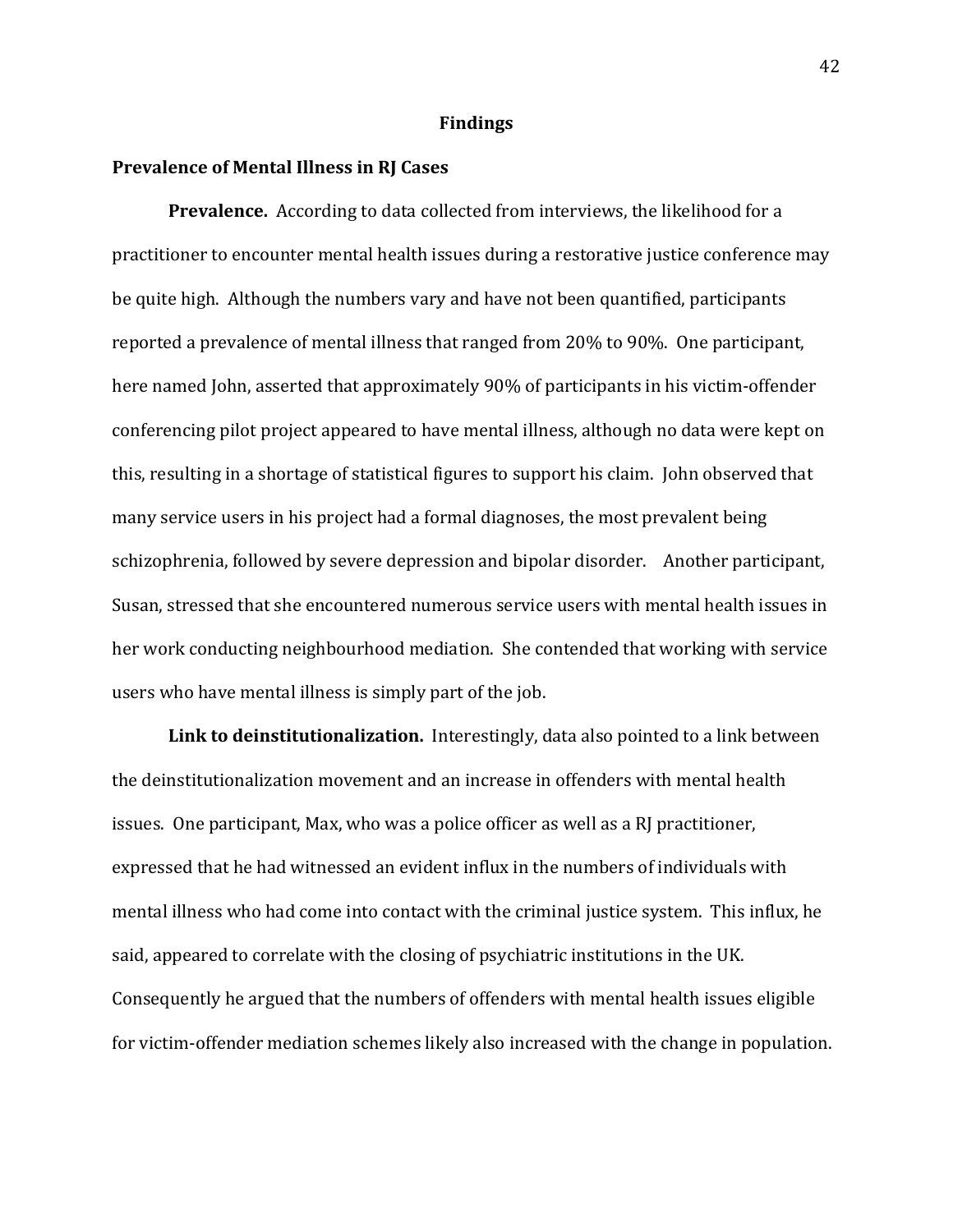The connection to the deinstitutionalization movement was also discussed by Susan, the neighbourhood mediator. Susan explained that it is customary to receive a case in which at least one of the disputing parties has a mental illness, and is evidently struggling with it while living independently. She said that these individuals can cause "quite a problem" because their lack of support or treatment can become a catalyst for unusual behaviours that cause stress and disorder. One of the examples she gave was of a man who filed a grievance against his neighbours, complaining that their young child cried loudly late into the night thereby preventing him from sleeping. When the mediators arrived in an attempt to remedy the dispute, the mother of the child was astounded at the complaint since her baby was in bed and asleep every night by eight o'clock. Susan and her colleague were then faced with the uncomfortable position of trying to decide which story was more likely: that the mother was lying or that the child was in fact asleep by eight o'clock every night and that perhaps the complainant was hearing voices.

Another example involved a man who had been arguing with his neighbour about a broken front gate. Unable to reach an agreement, the case was referred to neighbourhood mediation and a team of practitioners was assembled. The mediation appeared to move along successfully and a resolution had been agreed upon, when suddenly the man turned and said: "Right, so then what are we going to do about that front gate?" as though he had just forgotten or misunderstood the entire conversation. Since he had agreed to a resolution moments before, Susan's question then became: "What did he agree to?"

These examples point to some of the complexities that restorative justice practitioners must negotiate when working with service users who have mental health issues. Additionally, all three participants pointed out that victims can have mental health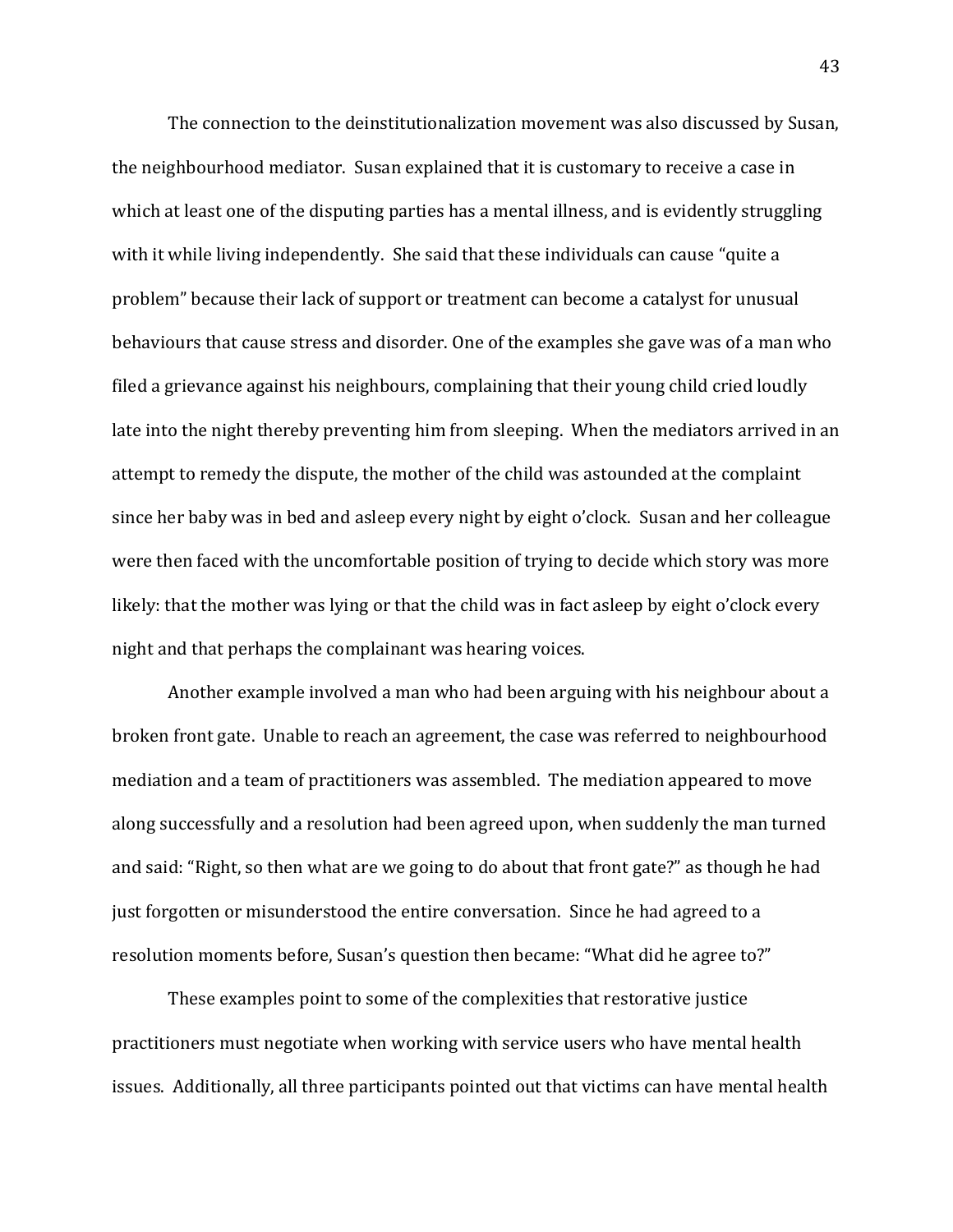issues as well, not just offenders. Although seemingly not as prevalent as the mental illnesses observed in offenders who took part in the victim-offender mediation project discussed by John, there was no doubt that victims could experience mental health issues as well, most notably symptoms associated with post-traumatic stress disorder (PTSD). Max explained that sometimes the crime itself can induce mental health issues, such as a phobic fear of leaving one's home after an assault or developing a seemingly compulsive desire to check and re-check one's doors and windows to make sure they are locked.

**Drug use.** Another strong message that came out of all three interviews was that participants observed a link between mental illness and drug use. In fact, there was speculation that some of the mental health issues were drug-induced, or the result of a previous history of drug use. Max said: "There was this one guy who kind of admitted that he'd been having counseling for mental [health] issues that his counselors believe were brought on by his use of crack cocaine". Apparently, the service user's mental health team believed that his drug use "inflated his psychosis", although it is not clear whether there had been a diagnosed mental illnesses to begin with. John's comments also support this observation. He said: "There was definitely a correlation as far as we were concerned between the mental health of the individuals and an admission to drugs, or previous history of drug use".

Lastly Susan stated that that she encountered addiction on a regular basis in her work with neighbourhood mediation, and certainly noticed a connection between drug use and mental health issues. She speculated: "The kind of mental health problem which I think is quite difficult to deal with is addictions." She then gave several examples of

44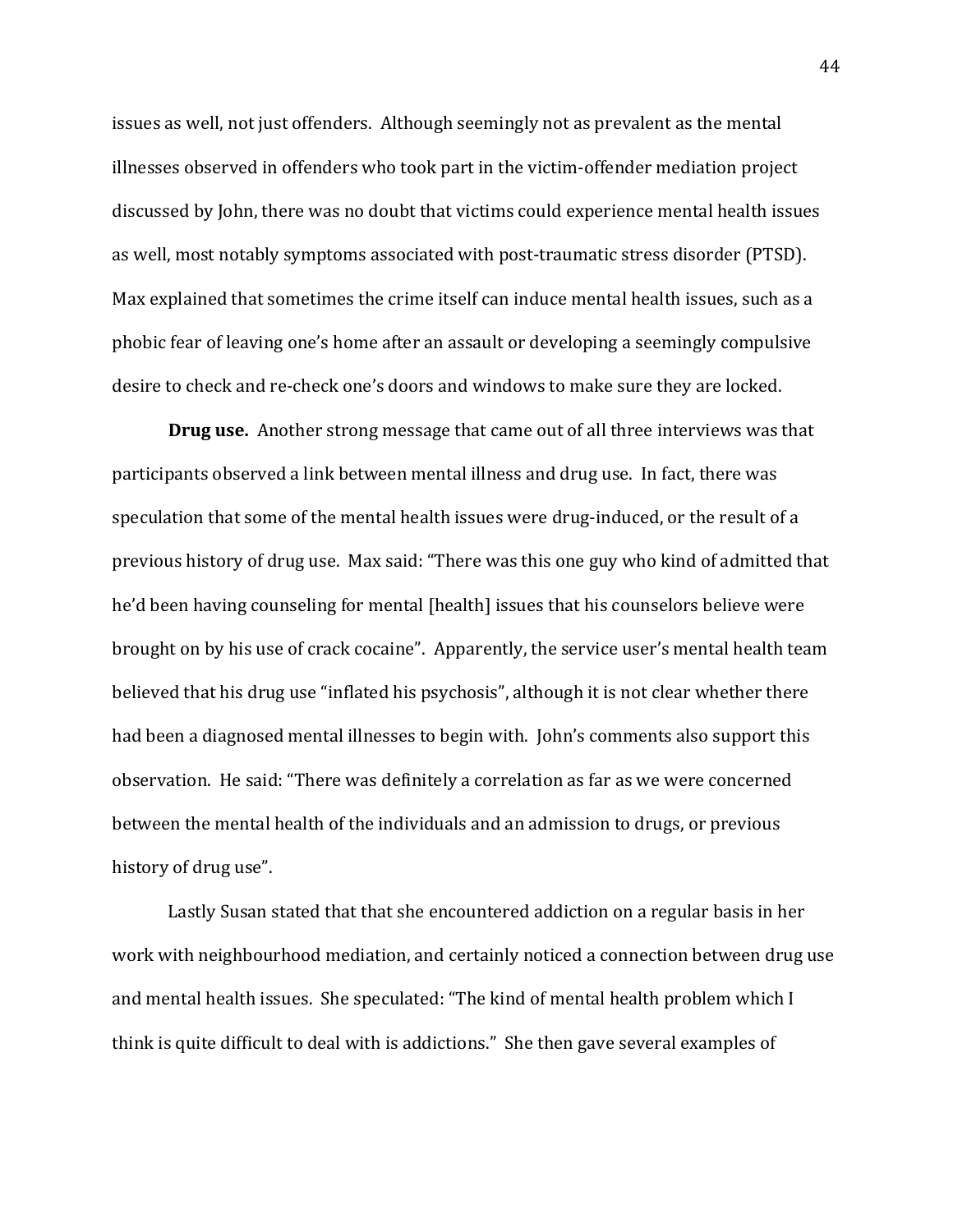mediations that she had tried to run unsuccessfully due to the service user's state of intoxication.

**Shortage of diagnoses.** Although John was able to identity schizophrenia, bipolar disorder and severe depression as diagnoses that had been prevalent in his RJ project, all three participants spoke of an overall shortage of formal diagnoses and a more intuitive recognition that an individual may be experiencing mental health issues. They explained that formal diagnostic labels are too often unavailable, especially in a non-judicial RJ process such as neighbourhood mediation, yet practitioners often sense that the individual is behaving in a way that may be considered unusual. As a result, it is possible that RJ practitioners are more attentive to mental health symptoms rather than to diagnostic labels.

Two of the three participants also emphasized the emotional rawness and vulnerability that a restorative justice process brings in and of itself. John described this: "There is so much scope for looking at what's going on in psychological terms in a restorative justice meeting. It's just full of such interesting behaviour that you don't really get a chance to observe in other ways". He explained that individuals often behave in very erratic and unpredictable ways during an RJ process, making it difficult to differentiate between what is a mental illness and what is an extremely emotional response. He clarified: "It can become very difficult to distinguish between a really disturbed emotional state and a mental illness. Sometimes people are emotionally so upset that it could even appear like a mental illness." Consequently John believes that mental health issues are very prevalent, and that RJ practitioners need to be comfortable and competent in working with them.!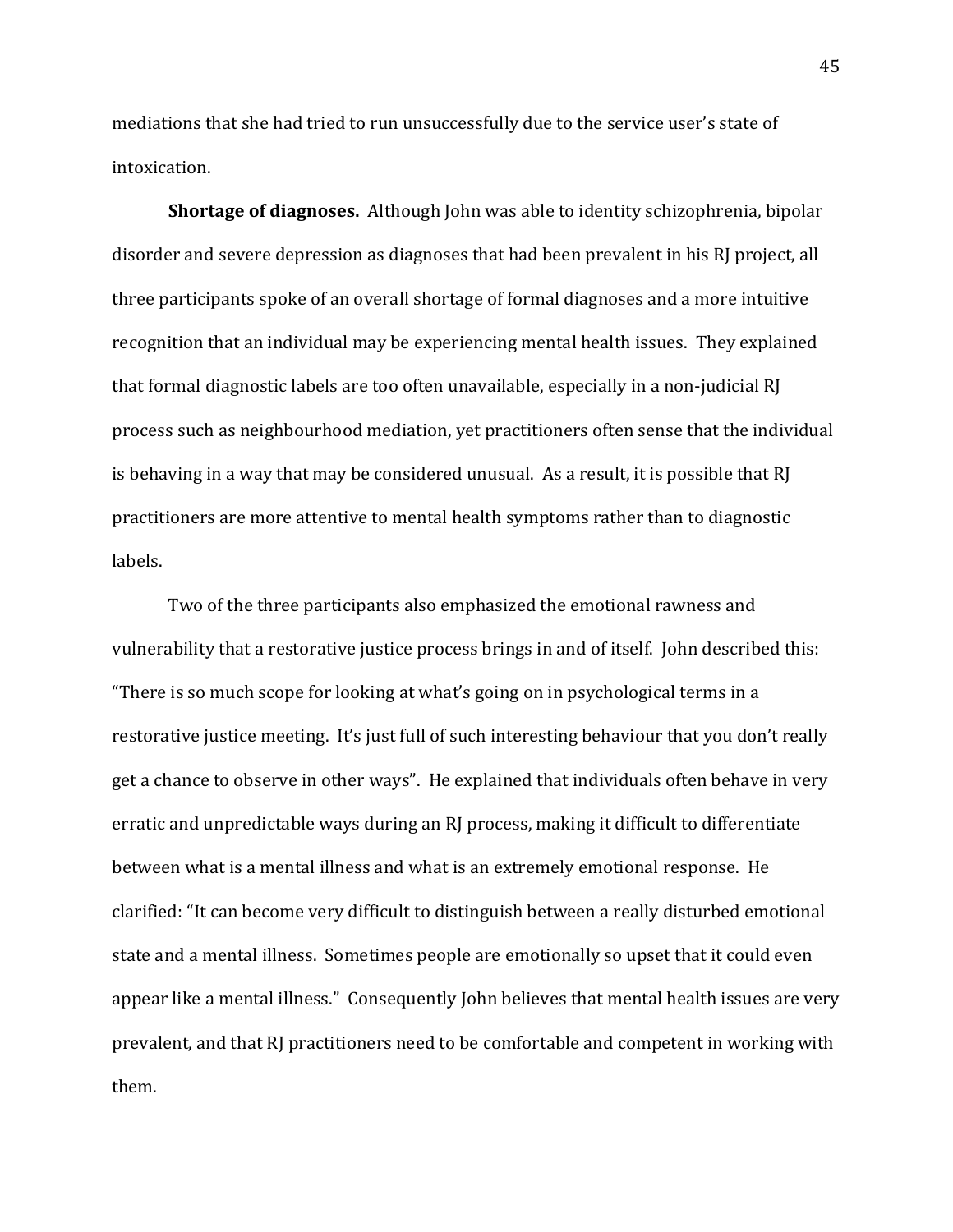## **Competence**

The theme of competence was recurring in all three interviews, and presented itself in two forms: service user competence and practitioner competence.

**Service user competence.** When asked the question of whether service users with serious and persistent mental illness lack that capacity to take part in restorative justice, all three participants responded in the negative. John exclaimed: "If somebody was to say back in…pre-Victorian times 'this woman can't do restorative justice cuz her brain's not big enough'....today we'd leap all over that and say that's outrageous. Well it's outrageous with mental health as well!". Susan said: "Rubbish. You could just look up the *Mental Capacity Act* yourself…in there it is defined who has mental capacity for what, and I'm pretty sure it doesn't say that anybody with a mental health issue is deemed incapable." John asserted that service users with mental illness are just as articulate as anyone else, and just as capable of entering into meaningful dialogue. The only requirement that all three participants identified was stability. The service user needed to be stable at the time of the RJ process.

Max and Susan said that competence also depended on the type of mental illness  $\blacksquare$ that the service user has. Susan said: "If it's a mental health problem like anxiety or depression....where people are managing their emotions....that's usually perfectly capable with the right support, but if people are in a completely differently world and interpret things in a completely different way...like if somebody's very paranoid...then they (the administrators in her neighbourhood mediation program) would say well, no." The concern appeared to be around communication, a worry that no resolution could be made with such a major difference of opinion regarding the facts of the event.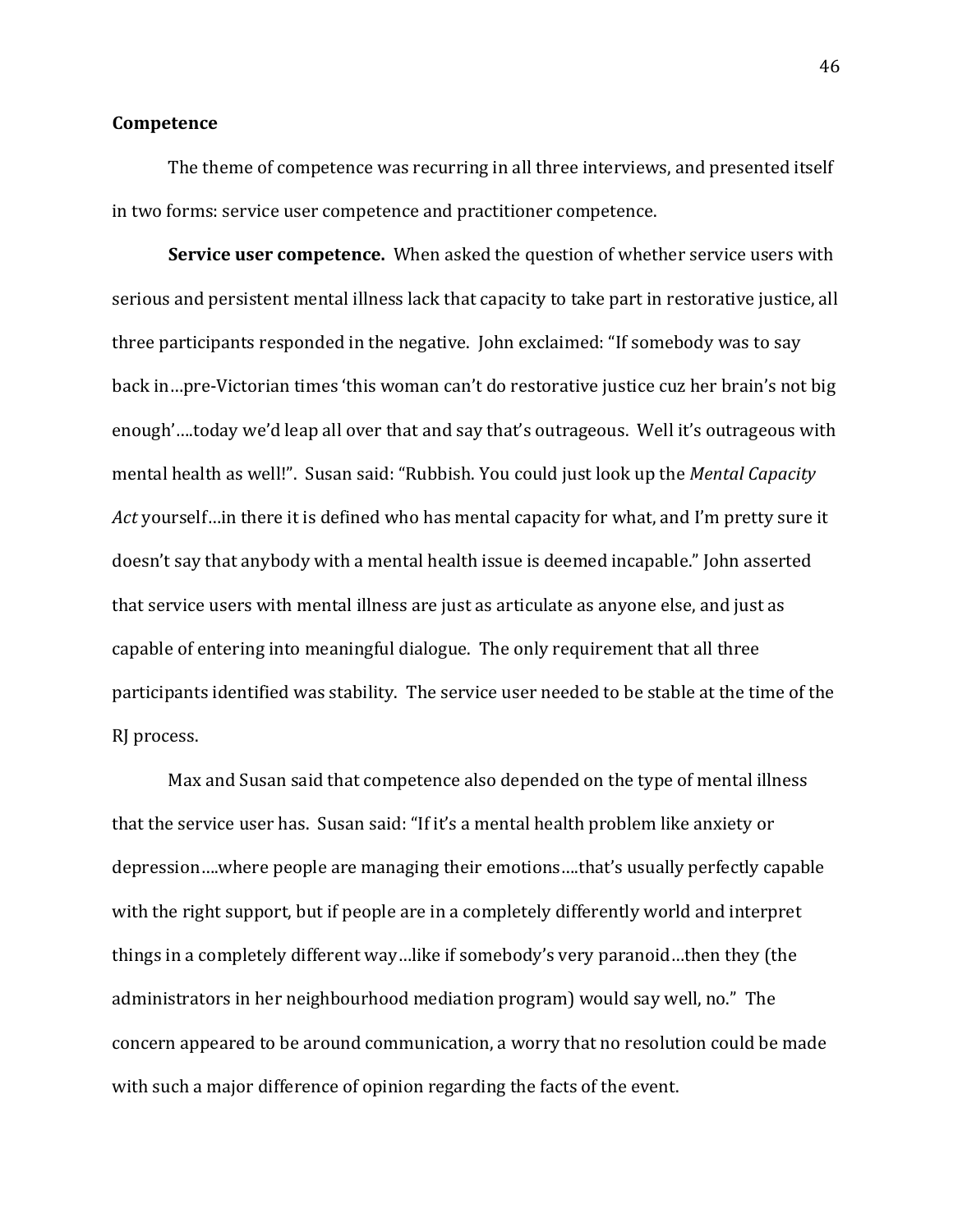Max's worry was about safety, an issue that will be discussed below. He explained that as practitioner it is important to him that the individual with the mental illness not be intimidating or frightening to others, especially if the victim is present. However, both Max and Susan agreed that these concerns were mostly put to rest once it was established that the person's mental health was stable.

Another major issue that came up during the discussion on service user competence was the fact that denying individuals RJ on the grounds of their mental illness was not in line with RI ideology. John pointed out that such actions were disempowering to individuals with mental illness, and took opportunities away from victims and offenders who wanted to either move on from the crime or take responsibility for their actions. Empowerment, he pointed out, is at the very core of restorative justice and is the component that makes restorative justice unique. Consequently, taking such disempowering action and abusing one's position as practitioner in this way would be against RJ values. Max, it seems, would have agreed. He explained that restorative justice is primarily about listening and understanding, and that these aspirations remain the same whether the individuals involved have a mental illness or not. He asserted that the practitioner's role is always to attempt to clarify the facts, and that this process is the same regardless of who is participating.

All three participants also asserted that a good RJ practitioner should look at each case individually. As a result, no group of people should be eliminated right from the start. This would be unethical. Furthermore, John emphasized that denying RJ on such grounds is likely the result of fears and misgivings brought on by stereotypes, such as those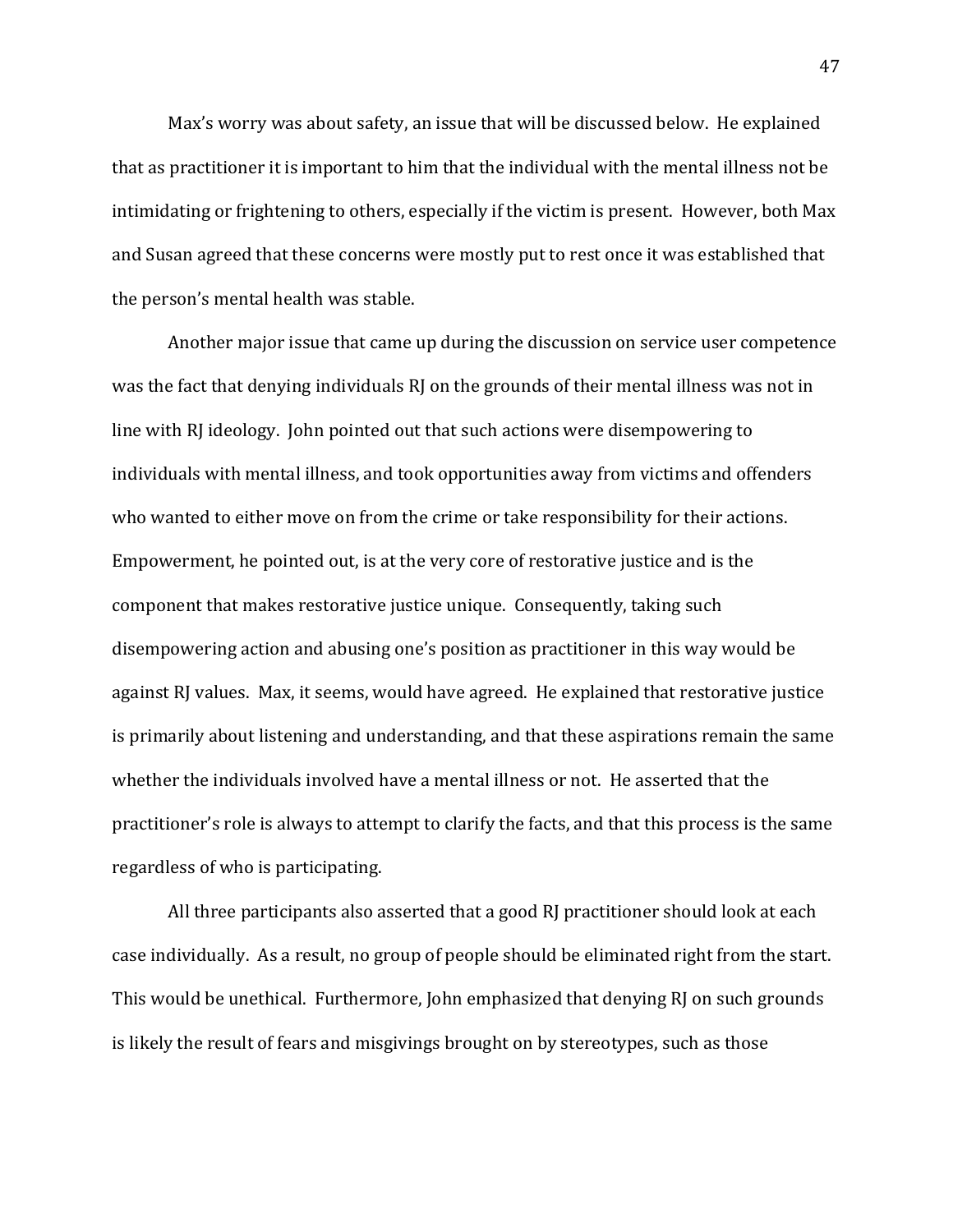amplified by the media. He said that such statements are based on *assumptions*, and that assumptions, in his experience, are always wrong.

A major issue that arose during conversations about capacity was drug use. All three participants pointed out that drug use indeed contributed to a practitioner's assessment regarding competence. Specific concerns included: memory loss, such as when the service user committed a crime while under the influence, lying in order to hide a drug abuse problem, ambivalence regarding RJ appointments and attending RJ processes while intoxicated. Susan recollected one case where she was forced to stop mediation midprocess because one of the parties was so intoxicated that he was becoming a potential danger to the other individual. She said: "Sometimes people lie to you...sometimes despite however hard you try you arrive and they are stoned or drunk, and you can't really have a meeting when somebody's stoned or drunk". Nonetheless all three practitioners also emphasized that since RJ cases ought to be selected on a case-by-case basis, no individual should be eliminated due to his or her drug use. They simply stressed that drug use brought forth concerns regarding competence more frequently than did serious and persistent mental illness. John also added that even if an offender did not have any recollection of the crime, a successful RJ process would still be possible since it would give the offender an opportunity to explain the causal role that his or her drug use may have played in the event, and what impact it had.

John introduced a concept that he referred to as "cognitive dissonance". He observed that many of the offenders in his victim-offender mediation scheme appeared to have a shallow appreciation of the impact of their crime, psychologically speaking. They struggled to understand the emotional effect that their actions had on their victim(s).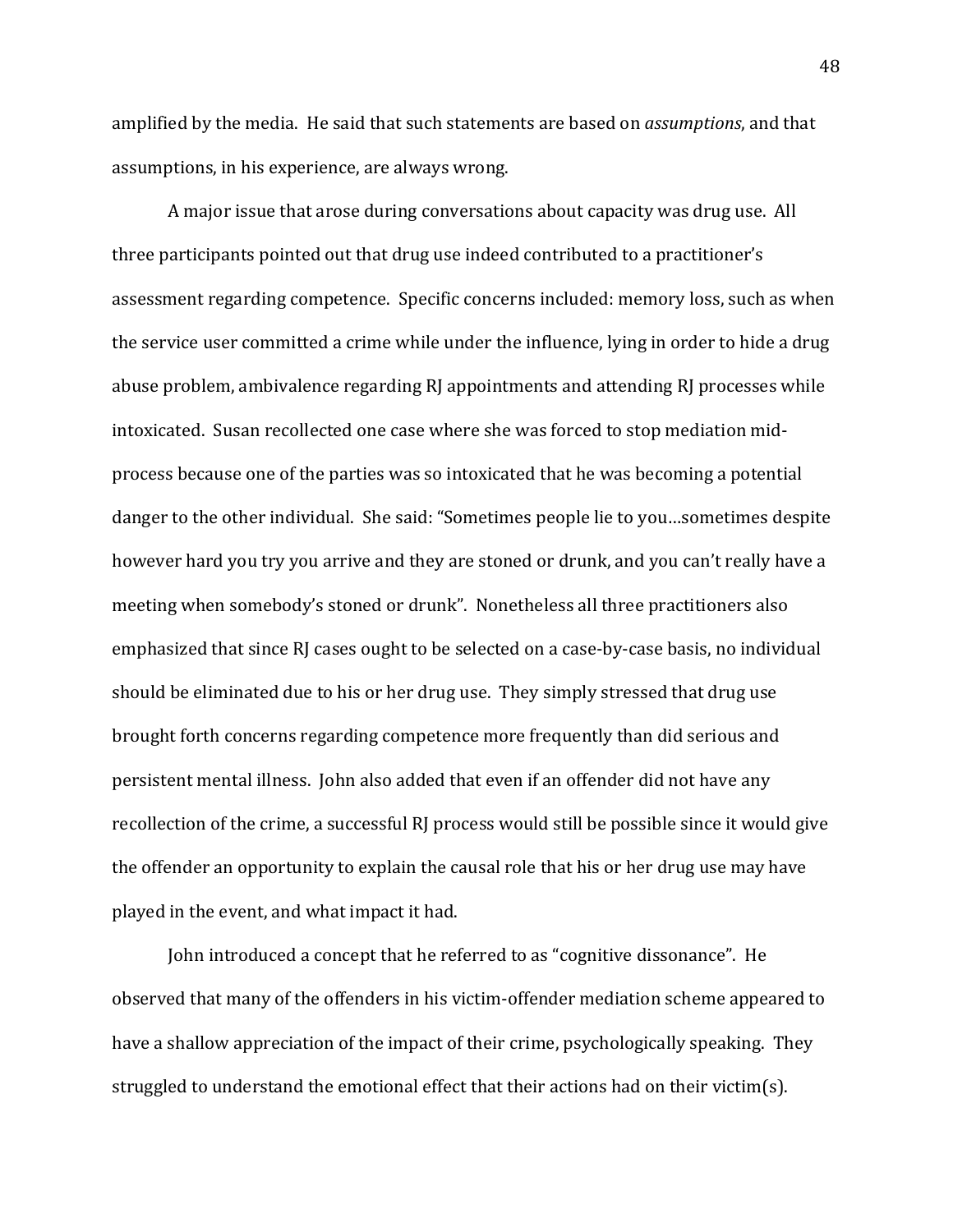Rather, they tended to focus on the material aspect of the event and sought restitution through means such as offering to return an item that was taken, or repaying money that had been stolen. They were shocked to discover that the victim cared little about the money, but instead has been emotionally traumatized by the event. According to John, it wasn't until these offenders entered into the RJ process that they began learning about the emotional impact of their crime. This instigated a state of confusion and a shift in their worldview. This state of confusion is what John calls "cognitive dissonance", and is the time that he believes real change and healing can happen.

A last finding about service user competence relates to a discussion about the steps that would be taken in order to establish competence if a service user's mental health was in question. John was the only participant to speak at length about this issue, and said that usually such a decision would be left to a psychiatrist. Since RJ practitioners are generally not mental health workers, they are consequently not qualified to make such assessments and should seek out individuals who are, if there are concerns. In the restorative justice project that John had been a part of, four cases had been dismissed on the grounds of serious mental illness. Nevertheless, all four had been dismissed following a recommendation from the service users' psychiatrists, who believed that the RJ process would hinder their treatment and recovery. Importantly however, this decision was made in collaboration with the psychiatrist, the service user and the practitioner. The service users had input into the decision and were given opportunity to discuss their own views. In these four cases, the service users were in agreement with the psychiatrists, and no dispute ensued. Nonetheless, despite his enthusiasm for involving individuals with serious mental health issues in RJ, John also admitted that in case of disagreement between the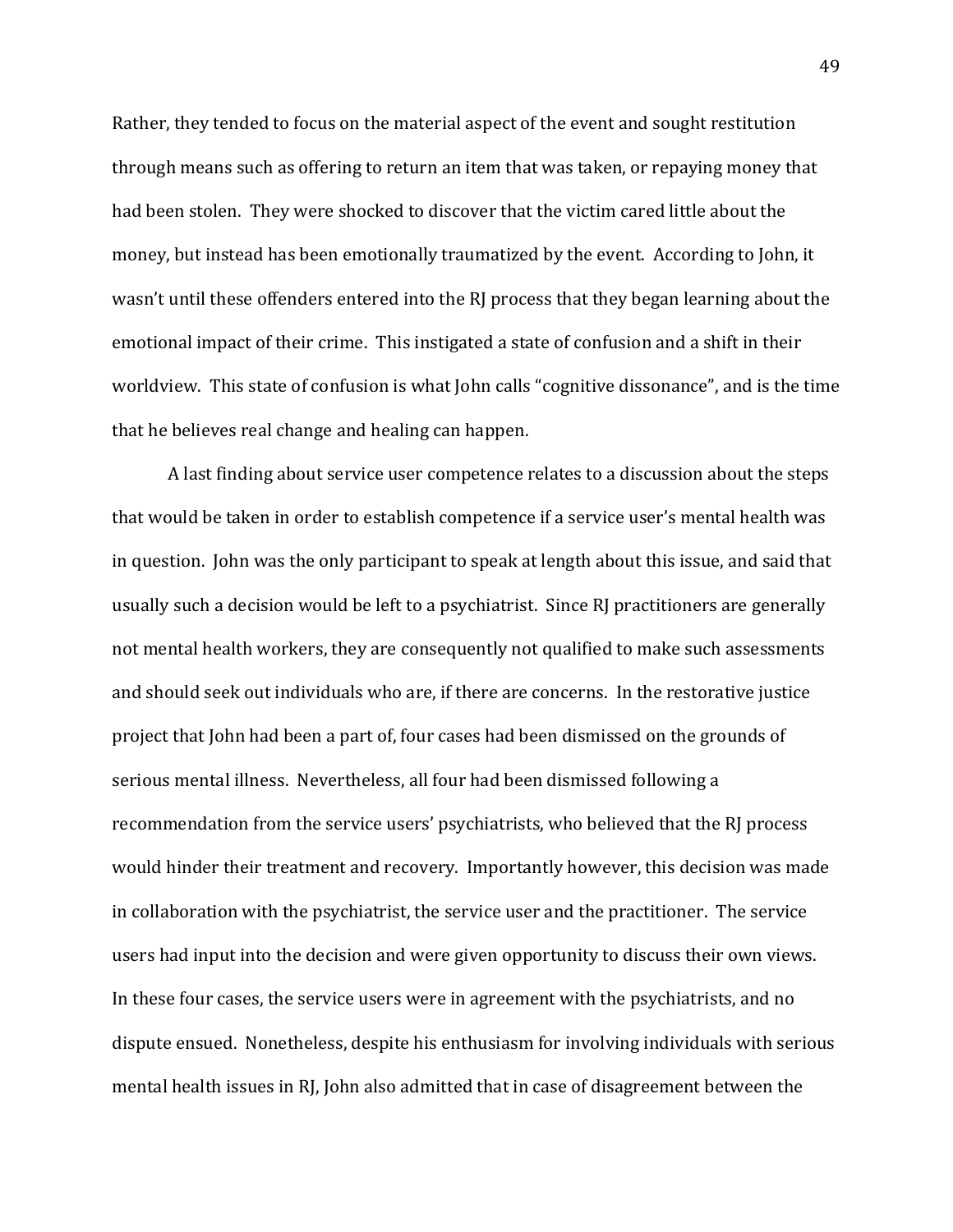service user and the psychiatrist, most practitioners, himself included, would likely side with the psychiatrist. He explained that practitioners have safety and liability matters to attend to, and as a result would most likely err on the side of caution. Being ill experienced in mental health assessment themselves, they would likely desist from taking on such cases. Importantly, he appeared optimistic and said that most psychiatrists were supportive of RJ, as long as the process did not interfere with the patient's treatment or recovery. He did not feel that mental health professionals stood in the way of promoting RJ amongst this population. In fact, he pointed out that such collaboration between the parties appeared optimal for ensuring that everyone felt safe and comfortable. Additionally, he stressed that the onus should be on the psychiatrist to prove that the individual is unsafe or at risk of decompensating. If the psychiatrist is unable to do so, the practitioner should assume that the person is safe, and carry on with the process.

**Practitioner competence.** An unexpected finding to emerge from interviews with practitioners showed that of bigger concern than service user competence is *practitioner* competence. Practitioners, it seems, may have some serious trepidations about their ability and skill to effectively manage cases involving individuals with serious mental illness. This may explain, at least in part, the seemingly small number of RJ cases that are being processed with individuals who have serious mental health issues.

First, both John and Max explained that in order to be a good RJ practitioner one must have confidence. This confidence puts service users at ease, and makes them feel that they are being well looked after. Max stressed the importance of this quality by saying that even if one does not feel confident, one must present with confidence. Confidence, in other words, can be forged. Nonetheless, it stands to reason that the most confident RJ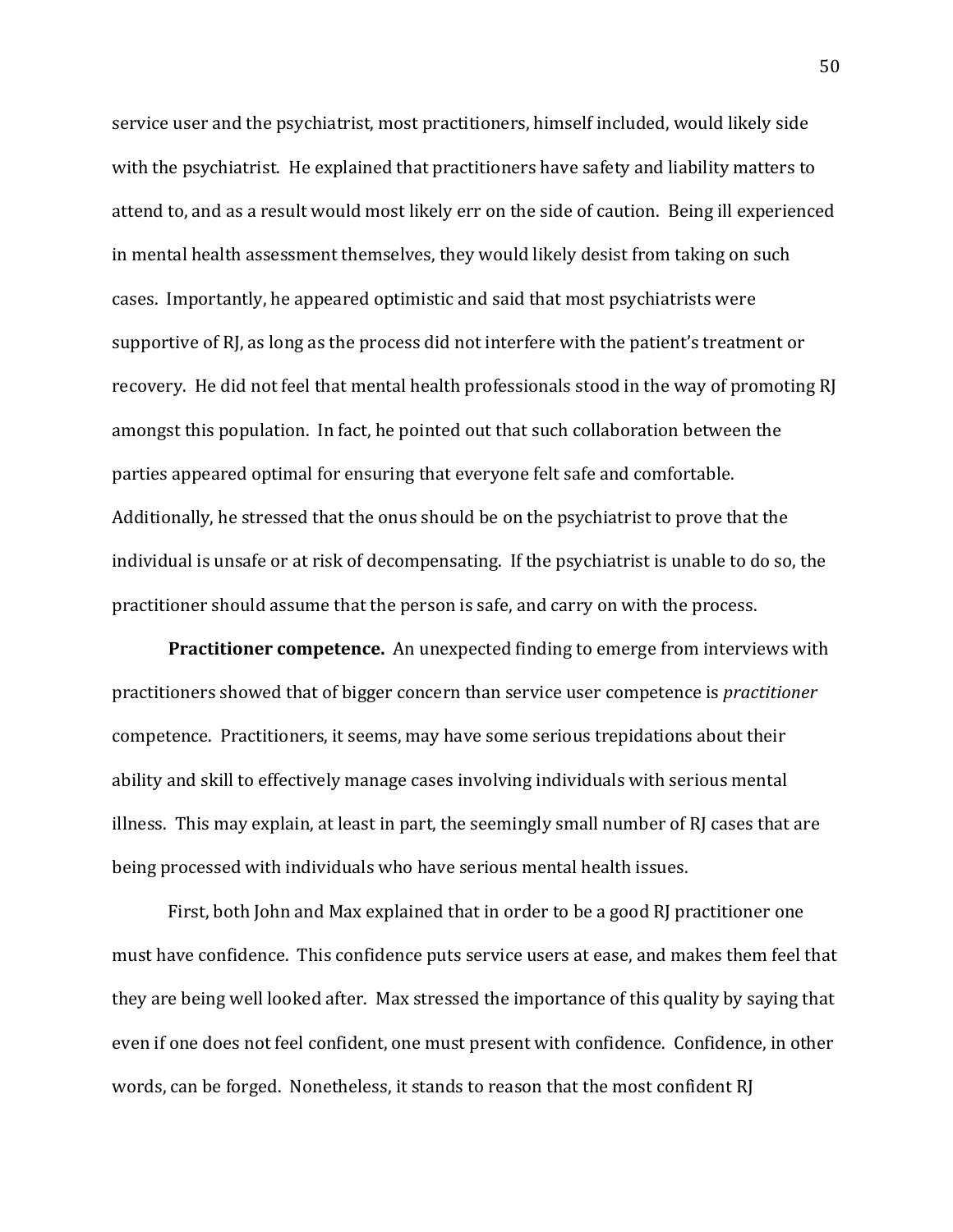practitioner is one who truly feels secure in his or her ability to run the process successfully. This is likely the most authentic and genuine type of confidence, and the type of confidence that service users feel most at ease with.

Exploring the issue of practitioner competence further, John stressed that along with having confidence, the practitioner must believe in the values of RJ, most notably in empowerment. According to him, RJ practice does not require any formal degree or education, but rather a specific set of beliefs and values that are congruent with the paradigm. He singled out empowerment and spoke about it at length since he believed that empowerment is what makes RJ unique. Empowerment allows the individuals involved in the event to take charge, and consequently begin the journey toward healing. Max also spoke of empowerment, stating that as a practitioner he spends a lot of time trying to look like he is doing nothing at all. The practitioner's main purpose, he said, is to manage safety, while the individuals affected by the crime are given the power to own the rest.

An interesting point of discussion that emerged from the interviews was that confidence in one's ability as a practitioner was directly associated with one's competence as a practitioner. In other words, as confidence in one's ability to manage a successful RJ process grows, so does one's competence as practitioner. Relating this to practice with service users with serious mental illness, John pointed out that having confidence in one's ability to run a RJ process successfully enhances competence in processing cases with this population. Furthermore, these findings suggest that confidence in one's ability to proficiently manage a RJ process with a service user who has a serious mental health issue is directly linked to one's level of comfort with mental illness: the higher the degree of comfort, the higher the confidence and belief in one's competence. Additionally, findings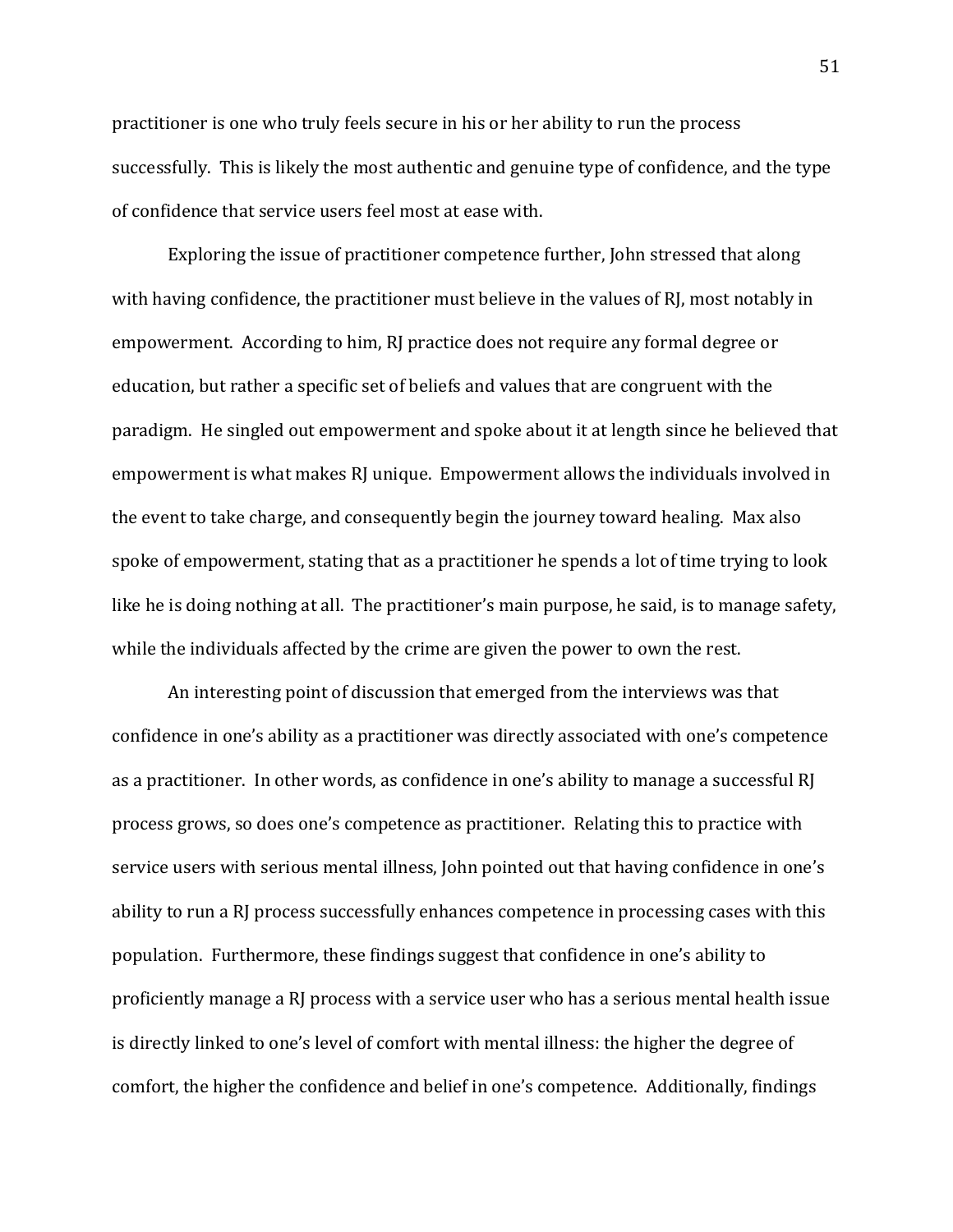also suggest that an increased level of comfort with mental illness may be linked to an increased level of personal contact with mental illness. As a result, it is possible that an increased level of personal contact with mental illness enhances one's competence as practitioner when processing RJ cases with service users who have serious and persistent mental illness.

All three practitioners interviewed in this study had had personal contact with individuals with mental illness prior to conducting RJ processes with such persons. Two of the participants felt that their previous experience with mental illness likely increased their level of comfort with it. Susan did not verbalize such a connection, but revealed a personal story that suggested that her personal contact with mental illness might have contributed to her skill in working with this population. All three practitioners said that they felt quite comfortable conducting RJ with individuals with serious mental health issues, although Susan identified several areas of concern, which will be discussed below.

Both John and Max had served as police officers prior to becoming RJ practitioners. Both had regularly encountered individuals with serious mental health issues while at work; however each also shared one particularly transformative experience that appeared fundamental to his understanding and comfort with mental illness.

John had no experience with mental illness at the time of his admission into the police force. As a result, he was advised to attend weekly visits to a local psychiatric hospital throughout the course of his training. He began to socialize with the patients there, and made an effort to engage in conversations with them, inadvertently getting to know them better. Although John admitted that at times he struggled to initiate meaningful conversation, he also said: "I got to the point where I could sit down next to people with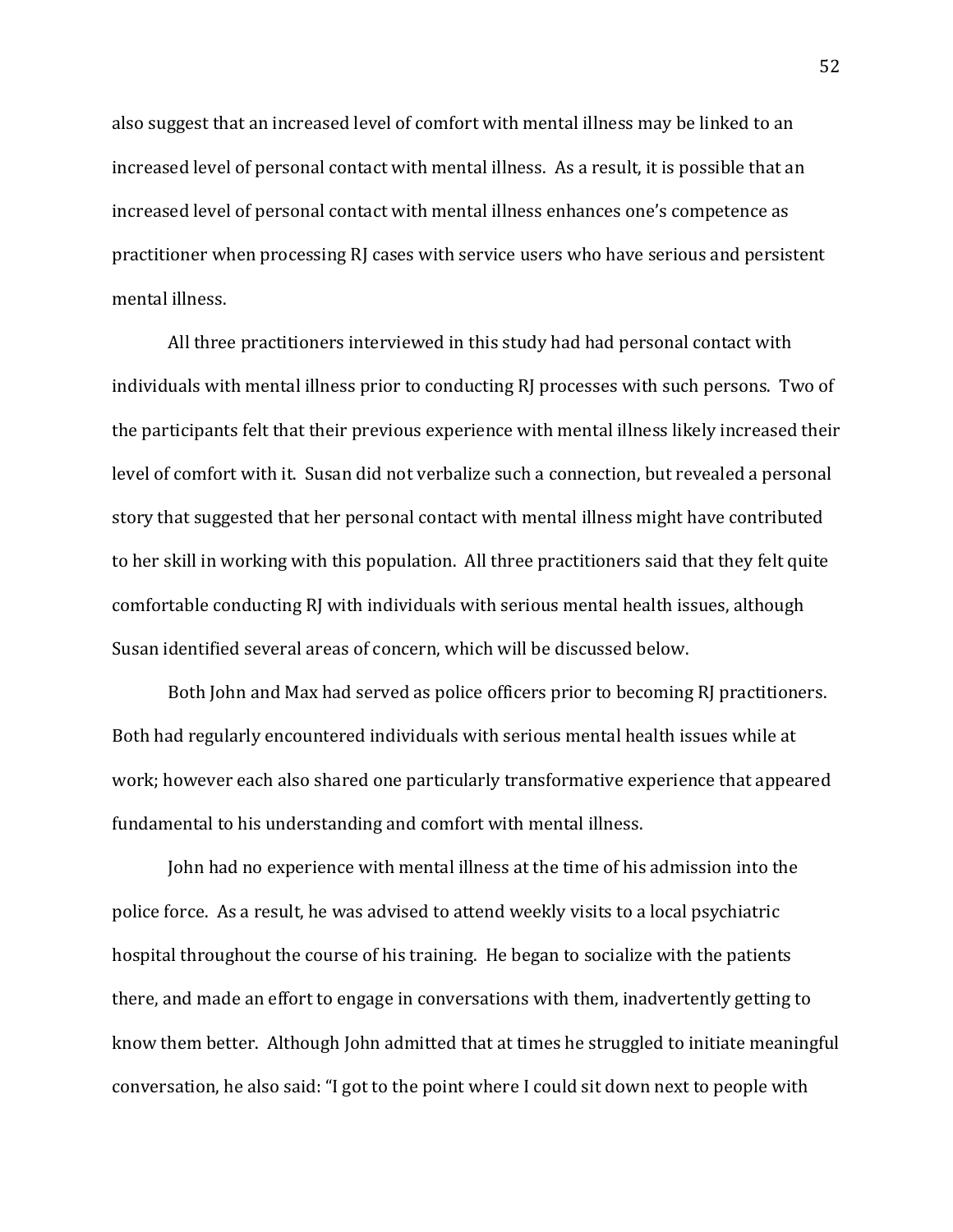very severe mental disorders and talk to them...", later adding:" This made it easier for me to communicate with them when I came across them in the streets". John disclosed that this experience took away his fear of mental illness, and made him much more comfortable and understanding of it.

Max also recalled an incident that occurred early in his career as police officer. While beginning to conduct patrols, he came across a man whose behaviour he found unusual and erratic. He described the man as "quite a strange looking guy...[who] obviously came from a good family, [was] very very well dressed, but just couldn't control himself". Although harmless at first, the behaviors appeared increasingly menacing as the days progressed. The man began to smash glasses, throw items at moving vehicles and behave unpredictably. Fearing violence, Max and his colleagues chose to intervene, relocating him to a place of safety. They drove him to a local psychiatric hospital. Max, who knew very little about mental illness at the time, admits that he did not treat this man with a great deal of kindness and compassion. He tearfully recalled laughing at him, poking fun at the man's unusual behaviour and making him the running joke of the drive. His assumption was that the man was so out of touch with reality that such mockery was acceptable since he didn't fully understand it anyway.

When the police car finally reached its destination, it was Max who escorted the man out of the police car. Just as the man was getting out of the car, he suddenly turned toward Max, looked him square in the eyes with a clear and lucid gaze, and said: "You know mate, sometimes I wake up. And you laughed at me. I will never forget that". At that moment Max realized that this man was aware of everything that had happened to him, and was capable of being just as cognizant and in tuned with reality as Max was. It also made Max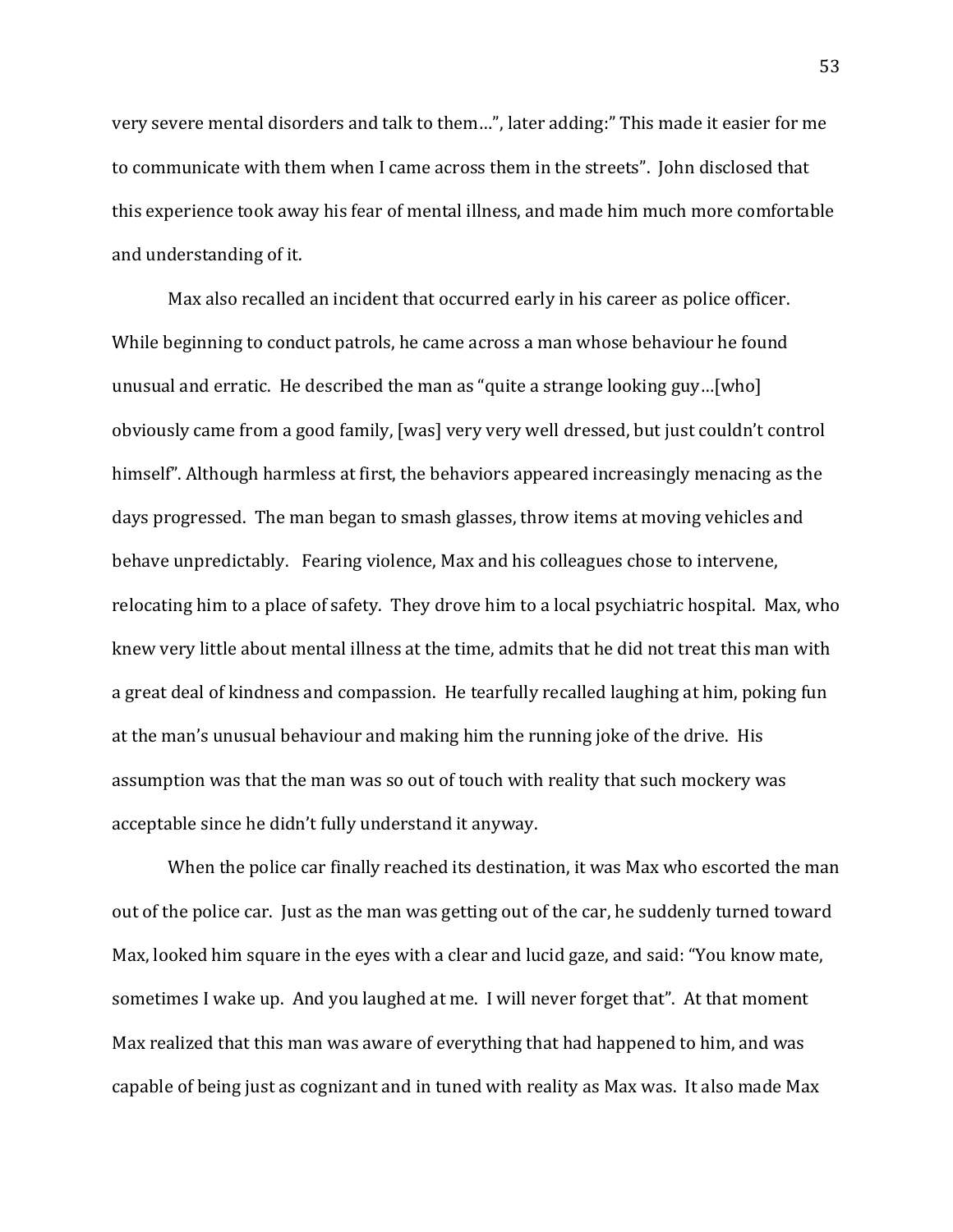realize that this was a real person, an individual who had a mental illness but whose mental state fluctuated. As these thoughts and realizations began coursing through his mind, Max began to feel ashamed. This experience changed him forever. He asserts that he never again treated another person with such disrespect simply because he or she was different. He never again judged another person with mental illness, and alleges that this event inspired him seek out new skills that would better prepare him for working with people who are experiencing mental illness.

Susan's story was about a family member who had struggled with an eating disorder during adolescence. She had witnessed this individual transition from being an exceptionally bright yet under-stimulated and ignored teenager, to an ostracized and feared person with an eating disorder. She said that this family member had been driven out of school because none of the teachers knew how to handle her situation. Susan's observation of the event lead her to believe: "People sort of, you know, distance themselves because they just don't know what to do". Incidentally Susan also revealed that she works in a mental health facility, although was quick to point out that this was simply a coincidence.

In all three cases the personal contact with the individuals with mental illness appeared to enhance the degree of comfort with this population. This degree of comfort, in turn, appeared to enhance the likelihood of processing RJ cases involving service users with serious mental illness. Despite this enthusiasm however, Susan and Max also identified several areas of concern regarding practitioner capacity and skill. Their arguments were very compelling.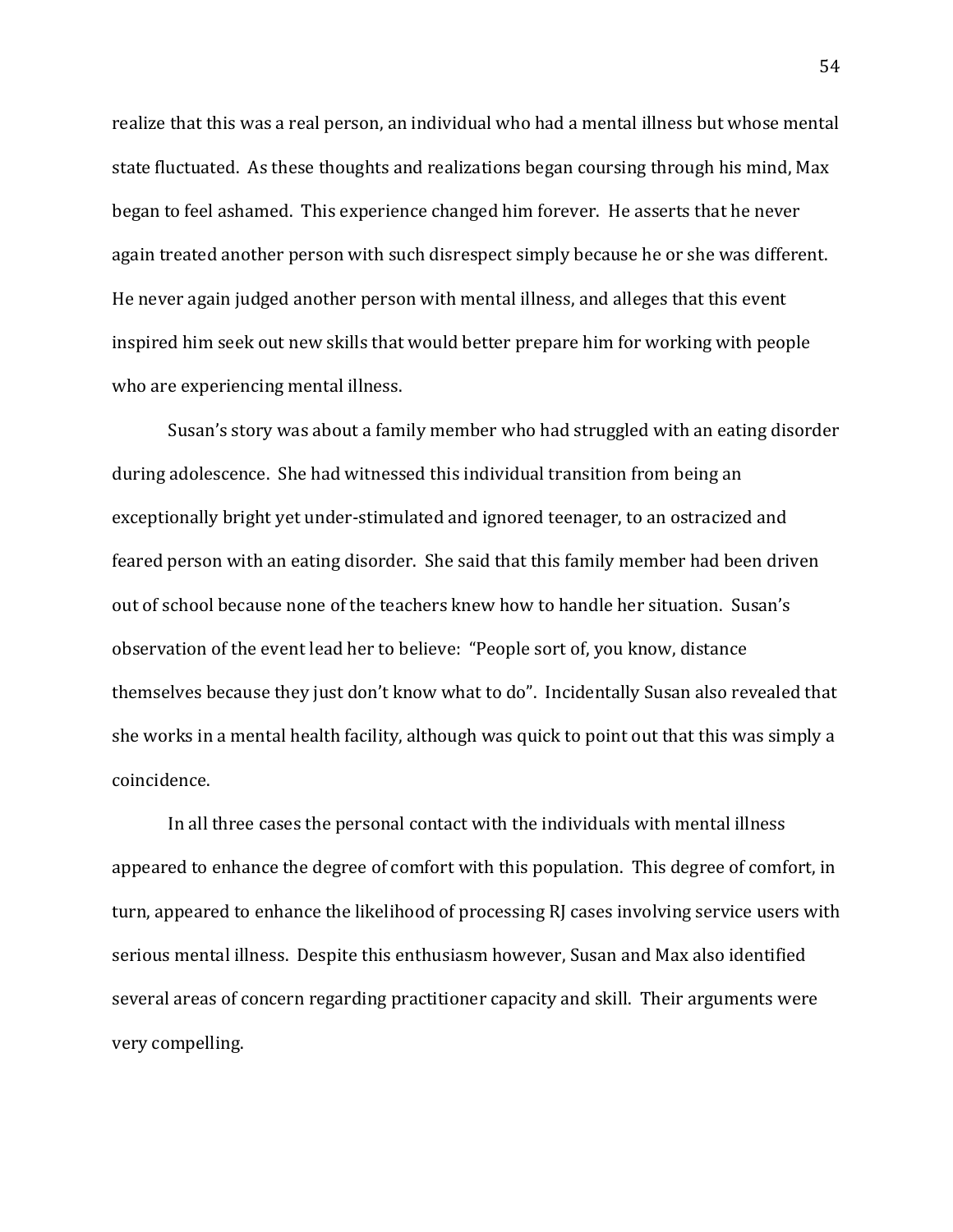Susan's concerns centered on practitioner skill, or rather, a lack thereof. She explained that there is a need for practitioners to learn specific interviewing skills for working with individuals with mental health issues if they hope to become more proficient in this area of practice. The unease, it seems, centers on communication, and knowing "...what to do when you encounter somebody who clearly has a mental health problem". Several of Susan's colleagues shared these apprehensions, and consequently requested that a training session be held on this topic. Unfortunately, the training proved disappointing. The workshop instructor focused on consciousness raising and awareness rather than on teaching actual techniques and skills. Susan believes that it is not necessary for practitioners to know the "length and breadth of the entire mental health system", but rather they need to know "what you do and what you say if....somebody is saying something that clearly doesn't make sense".

Max identified a similar area of concern. He too identified a need for an increase in education on this front, and suggested that awareness training be incorporated into RJ training programs. He added that such training should be conducted by actual individuals who have mental illness, and the skills taught "in a workshop-kind environment where people can turn around and say 'well, what happens to you when you have a psychotic episode? How do we [work] with [other] people with your [mental health] issues, and what do you think we should do?" He argued further than there needs to be a two-way flow of information, "because you don't learn from a national centre for applied learning techniques program; you learn from someone that stands or sits in front of you".

Participants also expressed some criticism of RJ practitioner training programs. Susan believes that practitioners are ill prepared for working with service users who have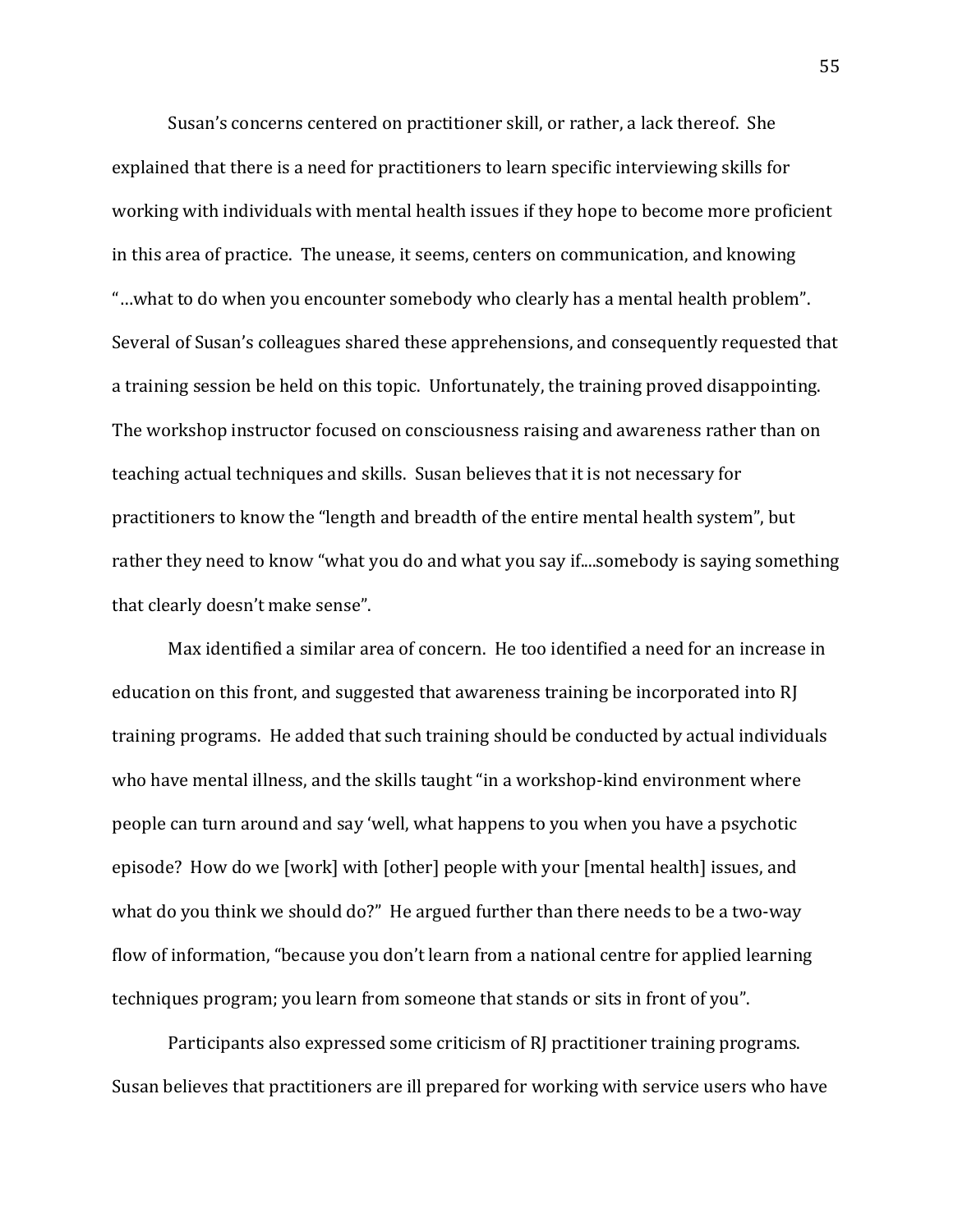mental health issues, and that there is a serious shortage of competence and skill in this area of practice. She pointed out that  $RI$  training programs range from one day to three, with the occasional one that lasts five. Susan, who is an RJ trainer herself, explained that the pressure to keep RJ training sessions short and efficient has made it nearly impossible for practitioners such as her to offer lengthier and more thorough training programs. When asked about whether she had received any RJ training specific to mental health aside from the workshop mentioned above, the answer was no. Furthermore, she stressed that as a result of these shortcomings, practitioners who feel inept in this area of practice likely dismiss such cases altogether. Max and John supported this outlook, stating that fear and lack of confidence in one's ability to manage such a case skillfully likely contribute to the rejection of cases involving service users with mental health issues.

John and Max shared some of Susan's concerns regarding RJ training. Both criticized it for being too short, too basic and consequently insufficient. When asked specifically about training on mental health, John commented: "The average training does not set out to train them in dealing with mental health". Like Susan, he explained that most RJ training sessions last three days to one week, and tend to focus on the restorative justice process itself, and not on skills. He also explained that these sessions neglect to incorporate a teaching component on victim's needs, let alone the needs of individuals with mental health issues. Max's testimony supported this stance. He himself received zero training on mental health, and attributes his knowledge and skill in this area to personal contact with individuals who have mental illness, and to his years of experience serving as a police officer. Lastly, all three participants said that there were many RJ practitioners in the UK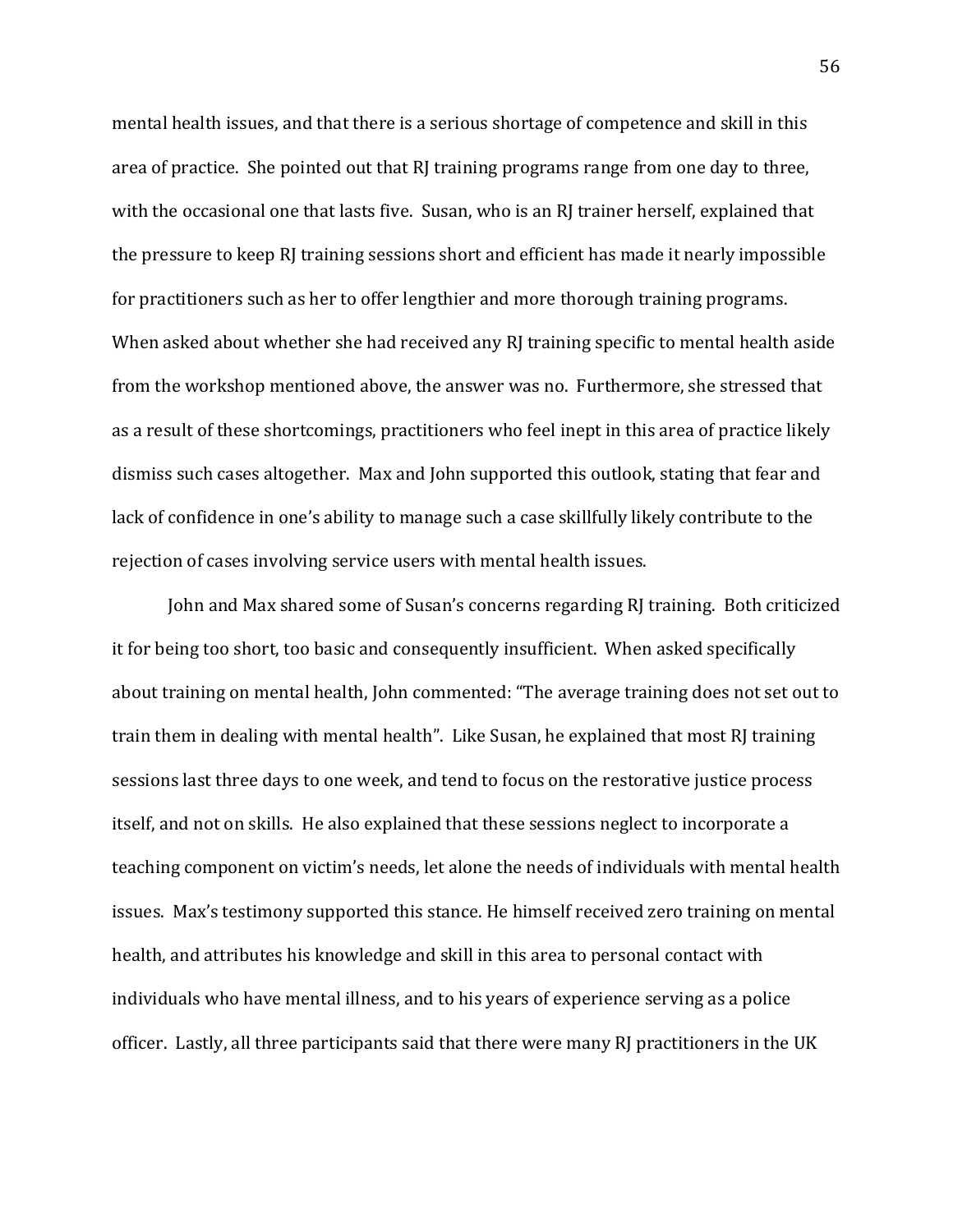who had been through training but had little or no experience conducting RJ processes outside of it. As a result, there may be many RJ practitioners who are simply inexperienced. **Safety and Risk** 

**Defining and determining safety.** Without doubt one of the major concerns for RJ practitioners is safety. This may be especially true in victim-offender conferences, such as those conducted by John and Max, although it stands to reason that safety is universally important to all RJ practitioners. According to Max, safety encompasses both the physical and emotional wellbeing of all participants. It is not sufficient that participants are kept physically safe, but also that retraumatization and emotional injury are prevented.

Each participant emphasized the importance of safety as well as the need to assess safety before the commencement of any RJ process. Participants explained that they performed safety appraisals prior to accepting a case. These assessments make up one component of the preparation stage, and provide space for the practitioner to establish whether the case is one that he or she can safely manage. One of the major elements of such a safety assessment is the evaluation of risk.

Susan was the only participant to admit that her power in conducting risk assessments was minimal since cases were referred to her through an administrative authority. She said that this caused quite a problem, since it often instigated a situation in which she and her colleagues arrived at mediation ill prepared. She said that they regularly received "poor quality information", and that this made it particularly difficult to manage safety, especially when working with individuals who were living with addictions. Nonetheless her assessment of risk occurred primarily at the time of mediation, and included elements such as state of sobriety, emotional and physical safety for service users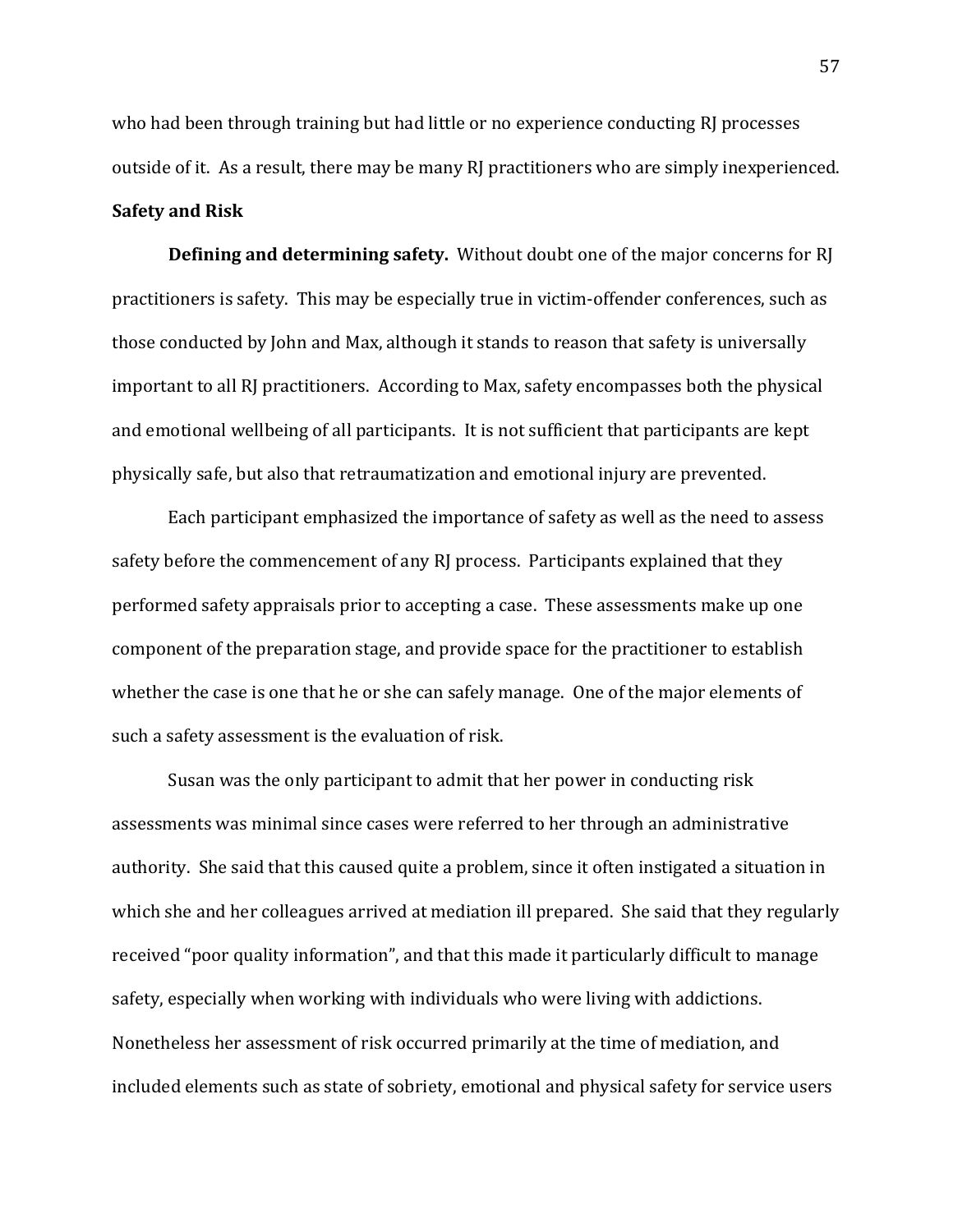and mental stability. Additionally, as mentioned previously, Susan has not been not afraid to use her power as practitioner to put an end to proceedings once she feels that an individual's demeanor or behaviour is upsetting to the other party.

John said that he looks at factors such as power imbalance, violence, probability of victim revictimization, and probability of offender persecution. Additionally he acknowledged that conducting risk assessments can be disempowering to service users and should be kept to a minimum. Nonetheless he asserted: "The primary task of a facilitator is safety".

**Risk: aversion versus management.** Interestingly, despite the emphasis that all participants placed on safety, they also declared that risk can often be managed. John explained: "The issue in all the principles is only about 'is it safe'. And so many people are safe". Consequently, all three participants cautioned against being risk aversive. They all felt that their colleagues have become so fearful of risk that practitioners are more likely to reject a case than engage in a RJ process that appears even minimally risky. Susan said that she had one group refuse to role-play a RJ scenario during training because they feared it was too perilous. It was a role-play meant to be challenging, but by no means too risky to undertake. Relating this to mental illness, all three participants agreed that practitioners who feel incompetent working with service users who have mental health issues are likely to appraise the risk of taking on such a case as too high, and subsequently reject it. Fortunately, participants in this study identified several methods that could be used to minimize any risk specific to service users with mental illness.

First, both John and Susan identified support persons as a good resource. Specifically, both recalled RJ cases they had processed where the service users with mental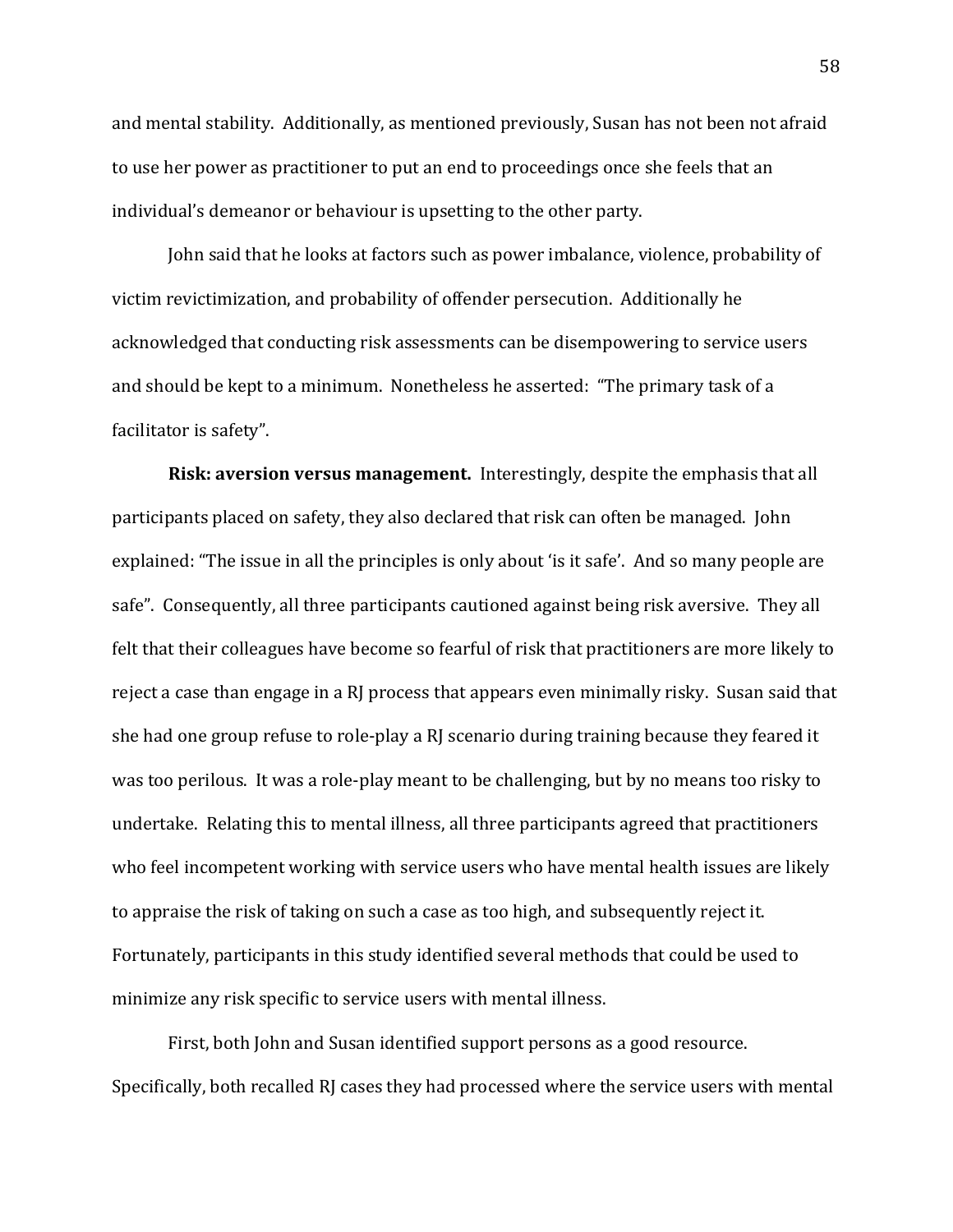illness or addictions had invited their mental health or addictions workers to the RJ conference. This proved very successful. Other support persons that John and Susan spoke of included family members and friends. The common theme appeared to be the presence of people who would provide emotional support and understanding.

A second resource that John identified was partnership with psychiatrists. He said that he collaborated extensively with psychiatrists throughout his work on the RJ project, and that psychiatrists were a good resource for information. They provided practitioners with education about mental illness, and were able to relay information to practitioners as well as to patients. Just as psychiatrists were available to educate practitioners, they were also a good resource for informing service users about  $RI$  and preparing them for the upcoming proceedings.

Yet another method for reducing risk that all three participants spoke of was the acquisition of information. Specifically, participants emphasized the importance of practitioners being sufficiently informed. This was important for a number of reasons, primarily because an informed practitioner could pass information on to service users during the preparatory stage of the process. Max explained: "If we have the full facts, then I can give the full facts [to the service users]". He also said that having such information provides an opportunity for practitioners to discuss any potential risks. John recalled a case in which the service user who had a mental illness behaved in a way that could be interpreted as intimidating, even though it was actually harmless and safe. John explained: "We handled that by just telling the victim what the guy did. And then it became less of an issue. I mean, yes, it was intimidating, but we were able to say 'this is how he behaved in our preparatory interview, we found it a little bit uncomfortable at certain times, and you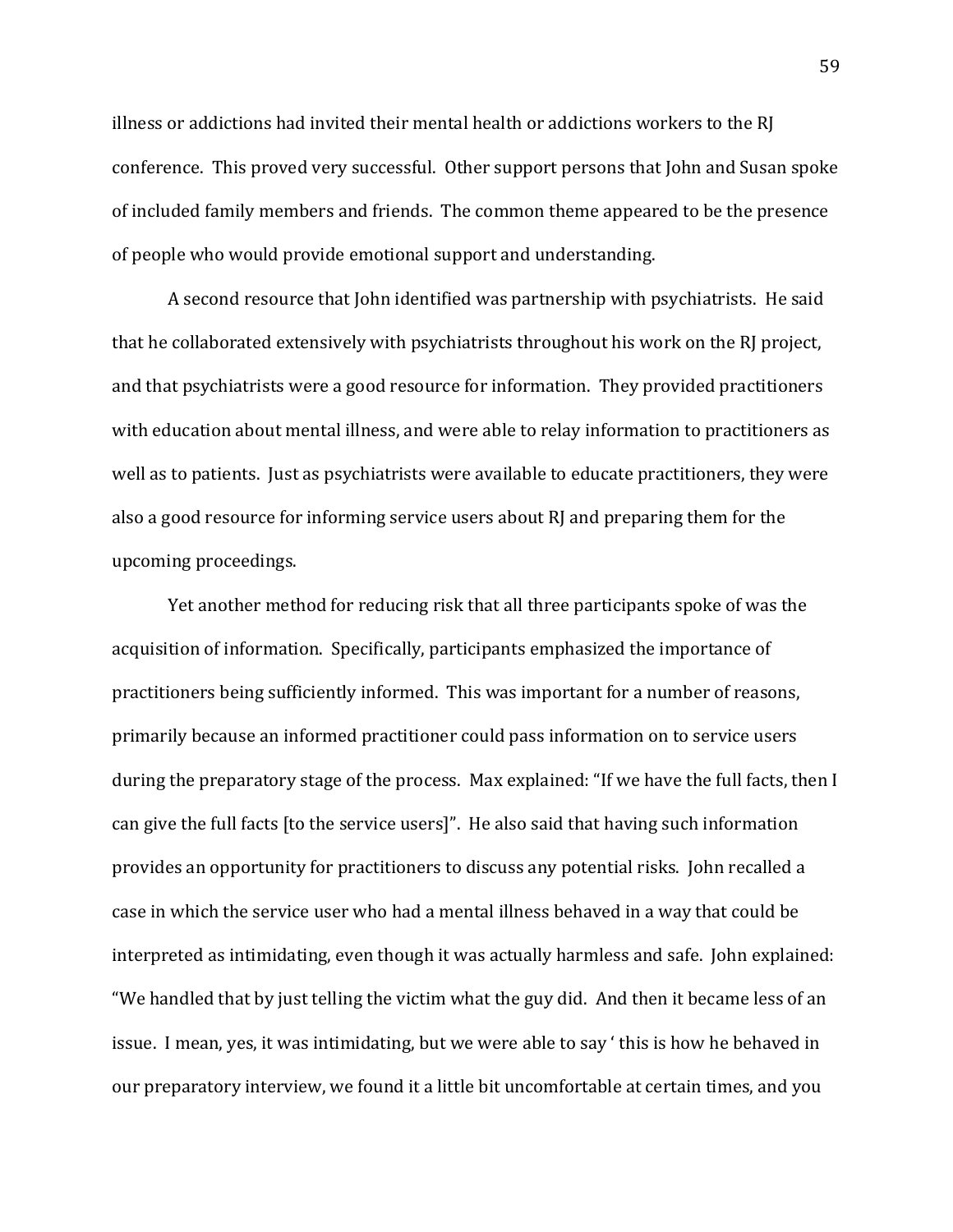may find it uncomfortable too, so do you still want to meet the guy?" In so doing, the practitioner was able to ensure the other party that the individual was safe, and that his or her unusual behaviour was nothing to be afraid of. It becomes a matter of knowing what to expect, and knowing what is expected. Max and John both said that as long as all service users are prepared, aware and comfortable with entering into the RJ process, there is "absolutely no problem".

Susan also discussed the benefits that come with being informed, and the risk management that she can consequently do once she has all the right information. For example, she explained that when she knows that a person has an addiction, she is able to have a conversation with that individual about needs and supports, and ask them to come to the mediation sober, if possible. It also gives her the opportunity to prepare the room in a specific way, in order to accommodate that person's needs and comforts. For example, she often seats heavy smokers next to windows and doors, allowing them space and opportunity to leave if they feel that they are struggling with abstinence during the mediation. She says that these small gestures enhance the likelihood that the individual will participate and see the process through to completion.

Participants also spoke of confidence as a factor that increased one's willingness to run a "risky" RJ case: more specifically, confidence in one's ability to mange such a case safely. Such confidence, it would seem, appears associated yet again with one's competence as practitioner, and one's comfort with mental illness. Having increased confidence in one's ability to manage a  $R$ ] case with an individual who has mental illness appears to be associated with a belief in one's competence to do so. It stands to reason that a practitioner who feels both confident and competent would be more willing to take on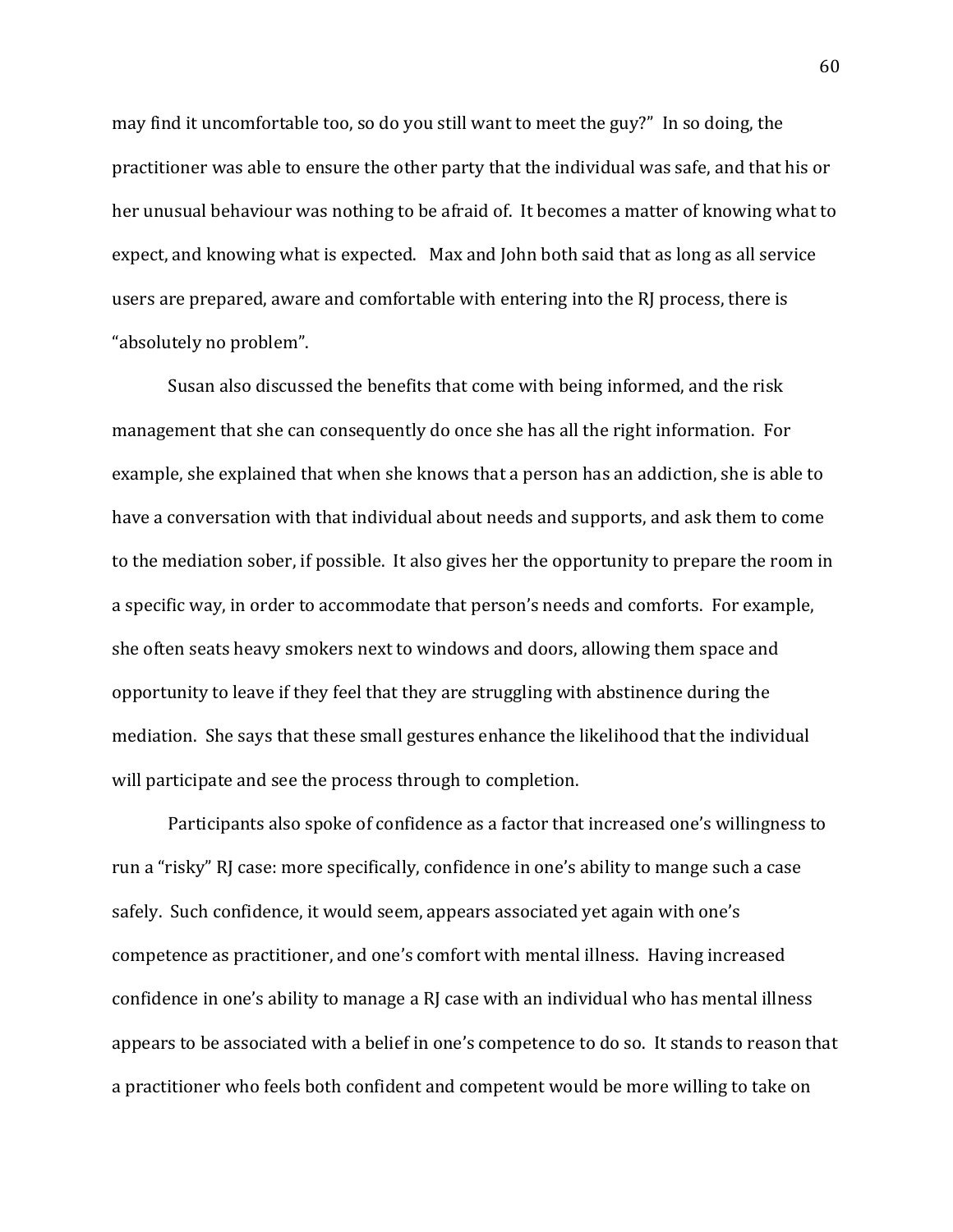risk, or perceive the situation as less risky than a practitioner who does not have such confidence, competence and experience. John commented: "There are so many benefits to the process. Nobody wants to do wrong, but there are so many benefits that if we just decline to do it, on the slightest probability of risk, then we would be doing victims and offenders in many cases a disservice". Susan ended the discussion on risk by saying that rather than focusing on the question: "What is the risk of processing this RJ case", it is equally important for practitioners to ask: "What is the risk of not doing it".

## **Stigma and the Normalization of Mental Illness**

Findings suggest that there may be a connection between restorative justice and combating stigma. This connection appears to exist on two levels.

**Personal contact and education as tools for increasing use of RJ.** First, it may be possible that increasing personal contact with individuals who have mental illness enhances the competence of practitioners, and in so doing augments the usage of RJ with this population. All three participants appeared to have a reasonably good understanding of mental illness, however more importantly; they all had an understanding that came from a place of compassion and empathy. This understanding may be directly linked to stories of personal contact with individuals who have mental illness. One might argue that interviewees experienced a reduction in stigma as an outcome of their personal experience. Hence, it was not surprising that when participants were asked if they thought that including mental health training and increasingly personal contact with individuals who have mental illness would increase the likelihood of practitioners processing RJ cases with this population, all responded in the affirmative. Their experiences, it would seem, reduced their fear and apprehension to a point where they became able to comfortably work with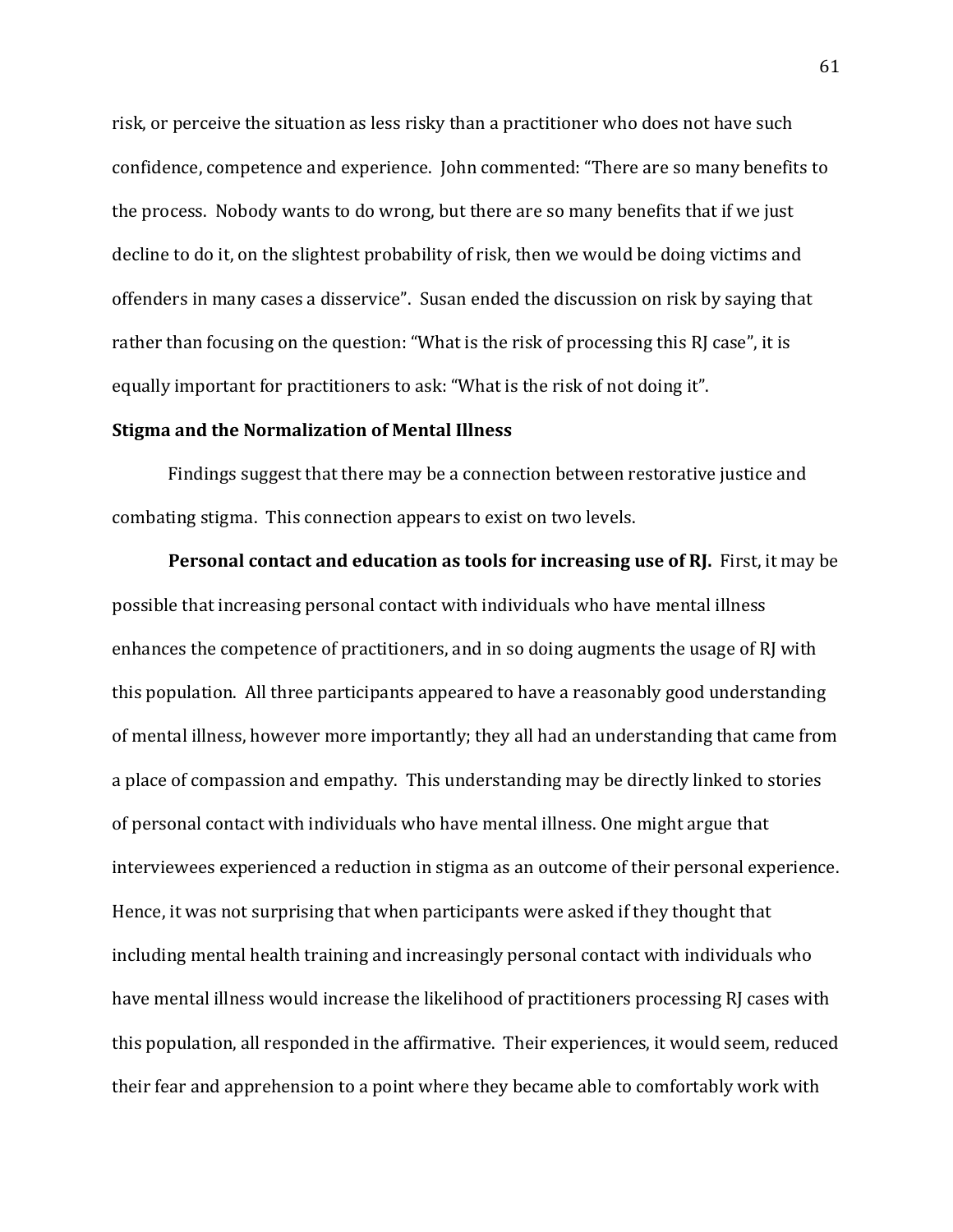service users who have mental illness, despite certain trepidations and concerns, such as those emphasized by Susan and Max.

John was very vocal on this issue and agreed that personal contact was a very effective way of reducing stigma. He also agreed that exposing practitioners to personal contact with individuals with mental illness, such as through volunteering at mental health centers, would be beneficial for conducting RJ with this population, since it would presumably increase levels of comfort, and consequently prevent the overstatement of risk. Similarly Max emphasized the importance of RJ practitioners having an "appropriate level" of awareness", since his own experience opened his eyes and humanized mental illness in a way that would not have happened otherwise. He argued that if practitioners were to become more experienced with mental health, it would initiate greater access to RJ for individuals with mental illness. He referred to the stigma that exists amongst practitioners as the "spider syndrome", explaining: "We're scared of spiders because we don't know enough about them. We're scared of mental illness because we don't know enough about it". He consequently argued that if one enhances one's understanding and knowledge, one decreases one's fear and consequently enhances the use of RJ with this population.

**RJ as a stigma-reducing tool.** Another major premise that came out these interviews was the idea that the RJ process itself can be used as a stigma-reducing tool. It can initiate conversation about mental illness, and promote opportunity for all persons involved in the RJ process to learn about mental illness from the service user who is experiencing it.

About this topic, John said: "RJ is the exposure". He was speaking broadly, explaining that RJ provides an opportunity for offenders to meet victims, and vice versa. In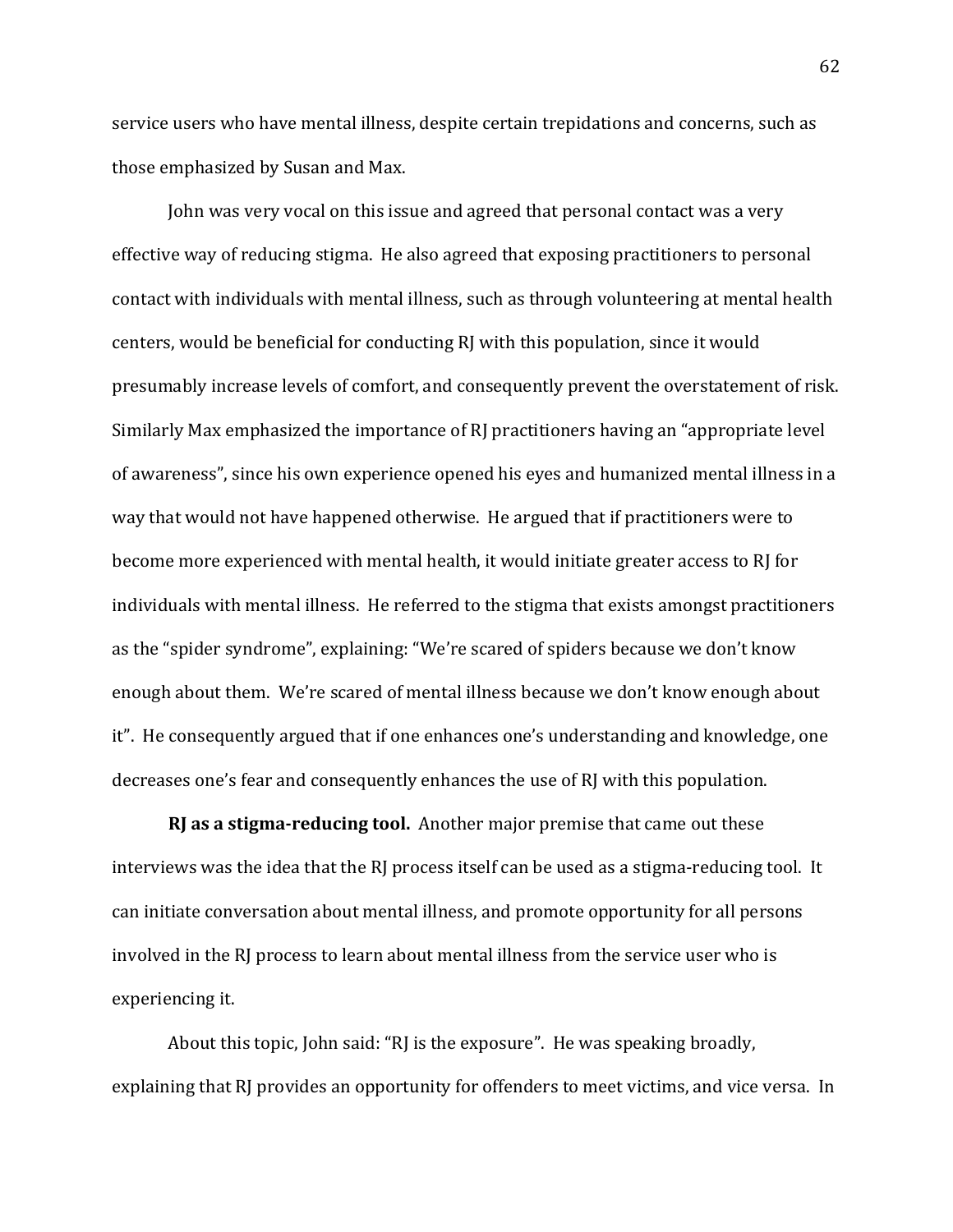his experience, such meetings often generate shifts in ways of thinking, and increase levels of understanding for the parties involved. Although John made it clear that accountability and forgiveness were not a requirement of any RJ process that he had worked on, he wanted to emphasize the power that such meetings can have for producing a deeper consideration of people's emotions, behaviours and perspectives. As a result, he agreed that it could be a powerful combatant of stigma against mental illness.

John also explained that RJ conferences involving individuals with mental illness create a platform for service users who have mental illness to educate others about their condition, in a safe and non-judgmental environment. At the same time, it gives an opportunity for the service users who do not have a mental illness to ask questions and learn about mental illness, and perhaps leave the conference with less stigmatizing thoughts. He gives the following examples to support his point: "If the victim was to hear from a second hand source that the offender had schizophrenia, they would be very likely to have a very negative idea of what that is, probably lump this offender in with all the other bad news stories about schizophrenics....and be really frightened....whereas I think that…when they meet…the victim finds out, in many cases, quite a lot of technical information about what it means". He then admitted that he personally learned more about what it is like to live with schizophrenia from conferences such as these than he could have from any other source, and that the service users likely did too. Additionally, John explained that he is an advocate for face-to-face RJ, instead of RJ conducted via letter correspondence. He argued that the latter is generally much less impactful. Personal contact therefore, appears vital.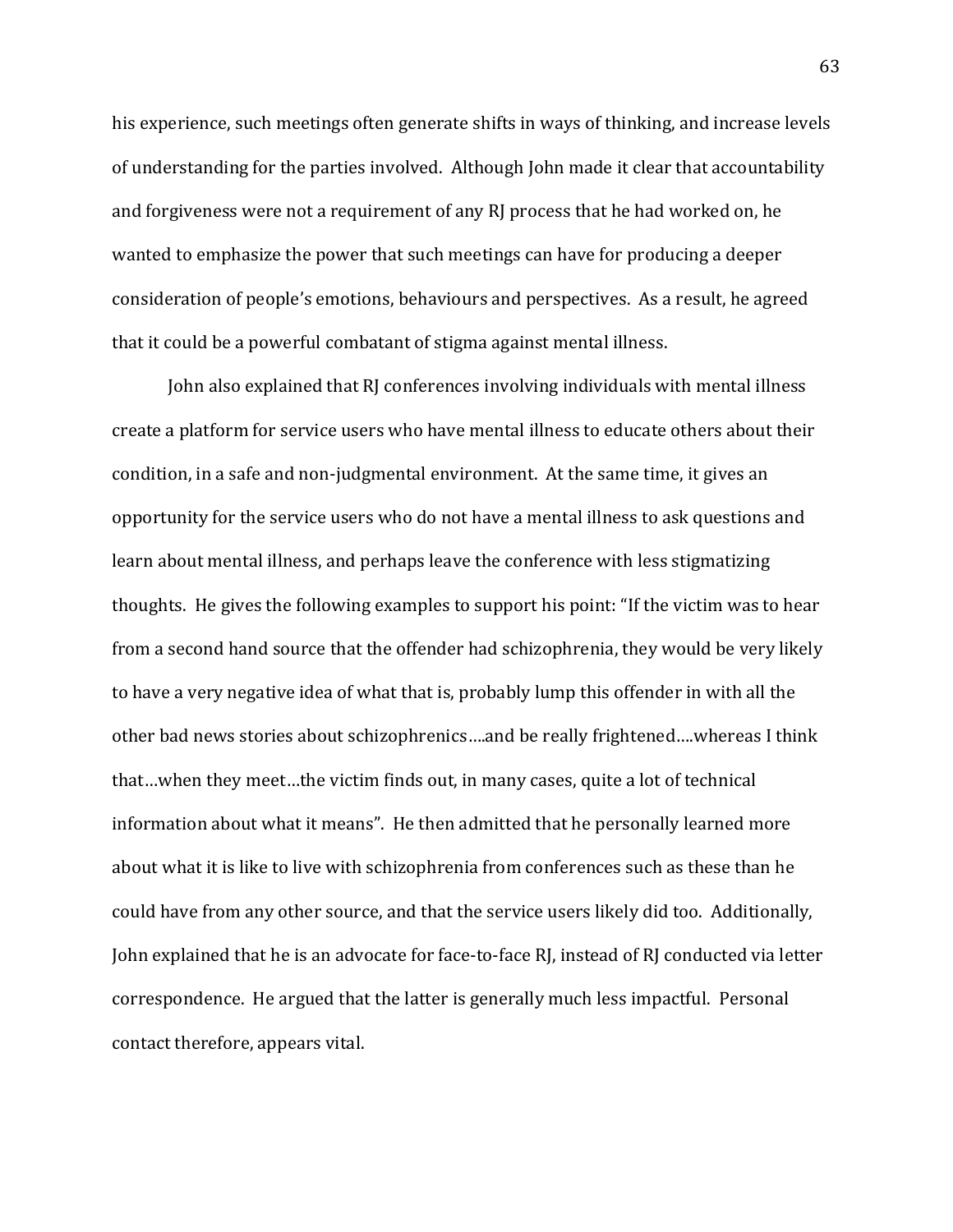Max supported this view, stating that RJ processes could fight stigma, because they could provide an opportunity for learning and increasing understanding. He said: "In general, I personally believe that most people with mental health problems or mental illness just want to be treated normally and shown a bit of understanding". RJ, he argued, is a good conduit for such opportunities and conversations. However, despite his enthusiasm, Max also stressed that RJ does not have the power to reduce stigma on a large scale, since RJ conferences and mediations are private affairs. He then jokingly added that the only way to augment this would be to video a successful RI conference with a person with mental illness, and play it on primetime television.

**RJ and the normalization of mental illness.** Another theme that emerged from the interviews was one of RJ being a tool for the normalization of mental illness. Related to combating stigma, normalization of mental health issues is the process by which the line between "us" and "other" becomes diminished, and there is recognition that all people can develop mental health issues. Consequently, individuals with mental illness ought not to be ostracized. Participants alluded to such a phenomenon by making comments about the high prevalence of mental health issues, and drawing attention to the observation that even one single event, such as a crime, could alter a person's psychological state. More specifically, participants spoke of high rates of symptoms of post-traumatic stress disorder that they have observed in victims of crime. Max explained: "Well mental health, correct me if I'm wrong, but if something happens to you, it can alter…you know I can walk out this door and a big monster can go "BAAA!", and I may never walk out that door ever again." He then explained that he has observed such fears and phobias diminish following RJ processes.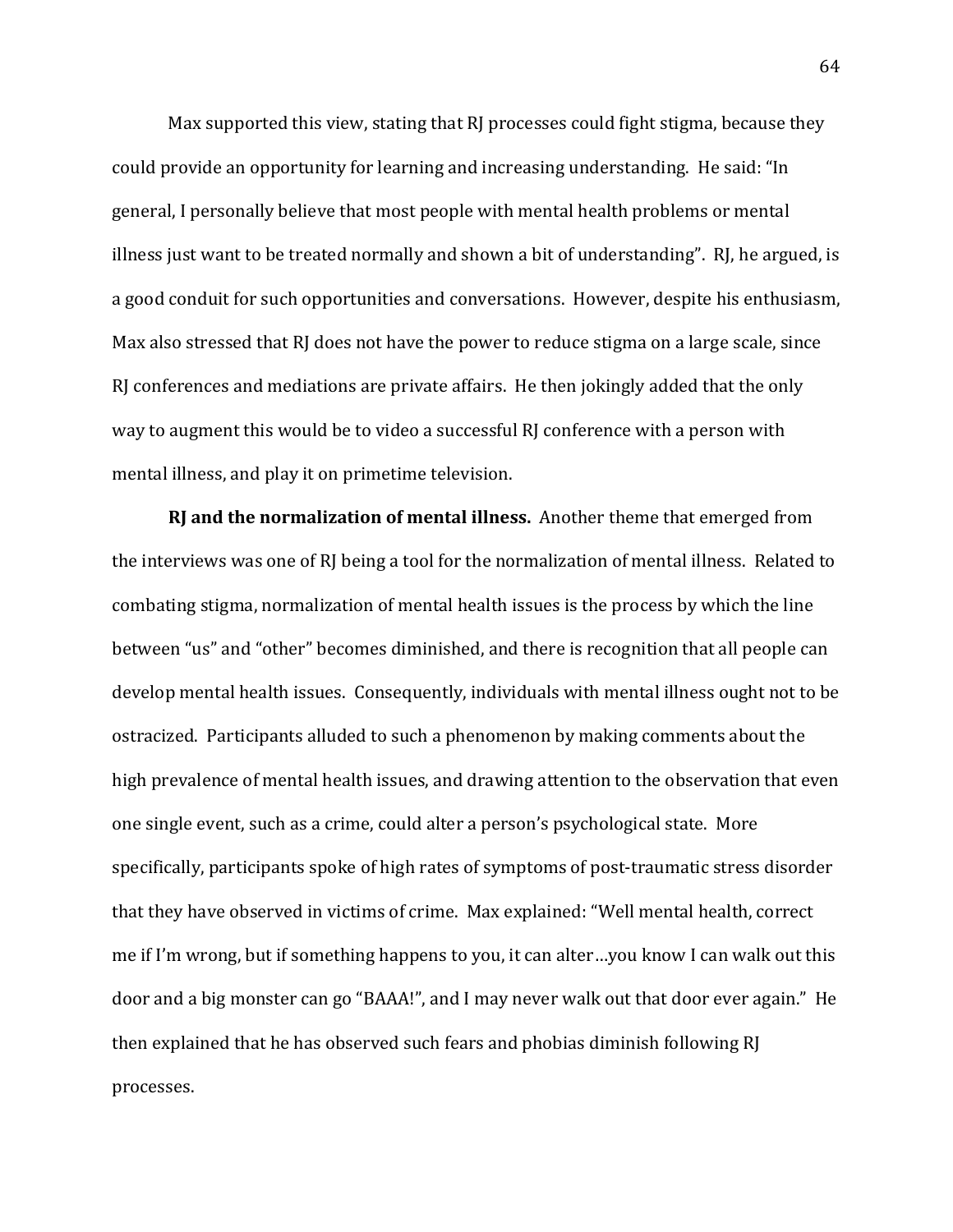Susan also spoke of the benefits that RJ appeared to have for individuals suffering from symptoms of PTSD. Additionally, she explained: "It varies a great deal what counts as a mental health problem", saying that a few people she has worked with had a diagnosed serious and persistent mental illness, although their mental illness was unnoticeable. These individuals had to specifically disclose that they had a mental illness, because their behaviours would not dictate that there was anything different about them. They were quite possibly stable and in recovery. On the other hand Susan also spoke of an individual she worked with who asked strange questions and displayed trouble communicating. In this case, Susan said that the symptoms of the mental illness were much more obvious and pervasive. Her argument was that mental illness is highly variable, and what counts as a "mentally ill" individual is rarely black and white, since individuals with serious and persistent mental illness can behave in ways that seem entirely within the range of what would be considered normal.

John spoke of mental illness as a continuum. He explained that most individuals likely sit somewhere along a mental health continuum, and that the defining factor of what should be considered a mental illness is very vague. He defended this claim by arguing that most people's behaviours fluctuate throughout their lives, explaining further that the singling out of persons with mental illness "assumes that a lot of mental disorders are switches." He believes that there exists an assumption that individuals with mental illness " ... are either mentally ill or they are not. They either have schizophrenia or they have not. They are depressed or they are not. And it's not like that." In addition, John also spoke of the benefits that RJ brings to individuals who have a diagnosed mental illness, in encouraging them to accept their condition without shame. He explained that often service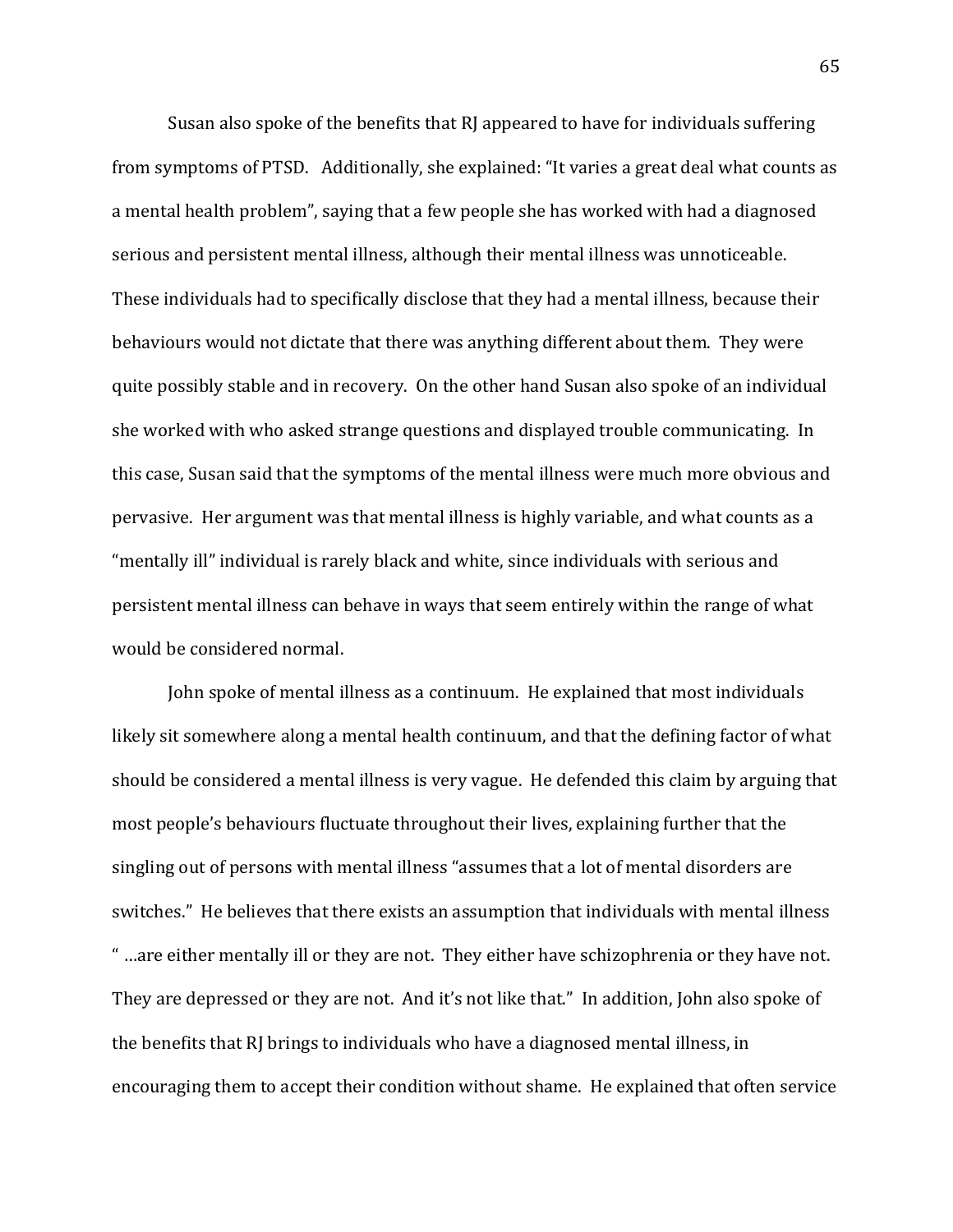users with mental illness are able to use the RJ process to explain their mental illness to another person, and in so doing, discuss their symptoms in a safe environment where they are not judged. According to John, this bears fruitful outcomes for service users who have a mental illness, because they are given opportunity to explain that they are the same as anyone else, except they live with symptoms x, y or z. John also explained that conversations such as these go a long way toward generating empathy for the person with the mental illness, and can occasionally produce outcome agreements that are conducive to recovery. For example, he explained that it is common for RJ outcome agreements to include medication management and connection with a mental health worker, as means of preventing a recurrence of the crime.

As mentioned previously, John also said that the behaviours of many victims might be considered unusual and exaggerated. He said that he has witnessed victims cry and scream erratically during RJ conferences, behaving in ways that may seem embellished and bizarre. He regularly wonders if such behaviours are an appropriate emotional response to the event, or concrete signs of mental illness. He eventually shared that his experiences have led him to believe that the line between these two categories is very fine, and that any emotional response, even if outside the range of what would be considered normal, is not necessarily indicative of mental illness. The individual may simply be expressing his or her emotions in an expected and reasonable fashion. This is their right. Consequently, John said that the boundaries of what constitutes a mental illness have become less important to him, and he has learned to simply focus on ensuring safety and managing behaviours, whatever they might be, without searching for existing diagnoses.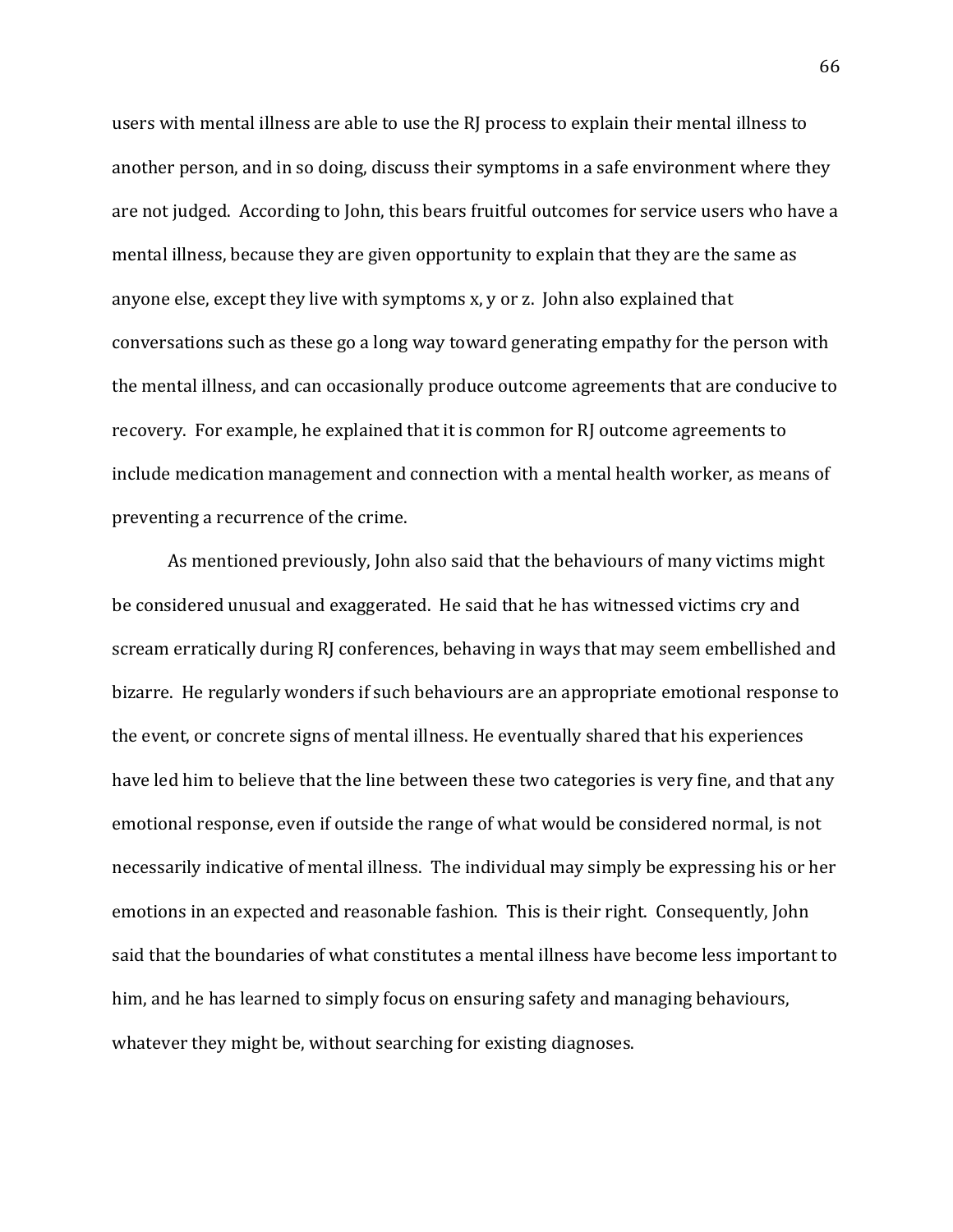**To specialize, or not to specialize.** Lastly, all three participants argued that it is favourable that all RJ practitioners become more skilled in mental health than to have selective practitioners who specialize in it. Their argument stemmed from the fact that all three strongly believed in a high prevalence of mental illness amongst service users. Additionally, participants emphasized that most mental illness is likely undiagnosed and that the definition of what constitutes mental illness remains very vague. Consequently, participants stood behind the claim that all RJ practitioners ought to become competent and comfortable with mental health and symptoms of mental illness. That is not to say that RJ practitioners ought to become mental health professionals. Rather, they ought to increase their skills to a point where their levels of comfort become enhanced, and thoughts of stigma and stereotype decreased. Specific skills and knowledge that are lacking can become enhanced through collaboration with mental health professionals, and an overall increase in mental health literacy. All three participants strongly believed that work with service users who have mental illness should be universal amongst RJ practitioners, rather than specialized.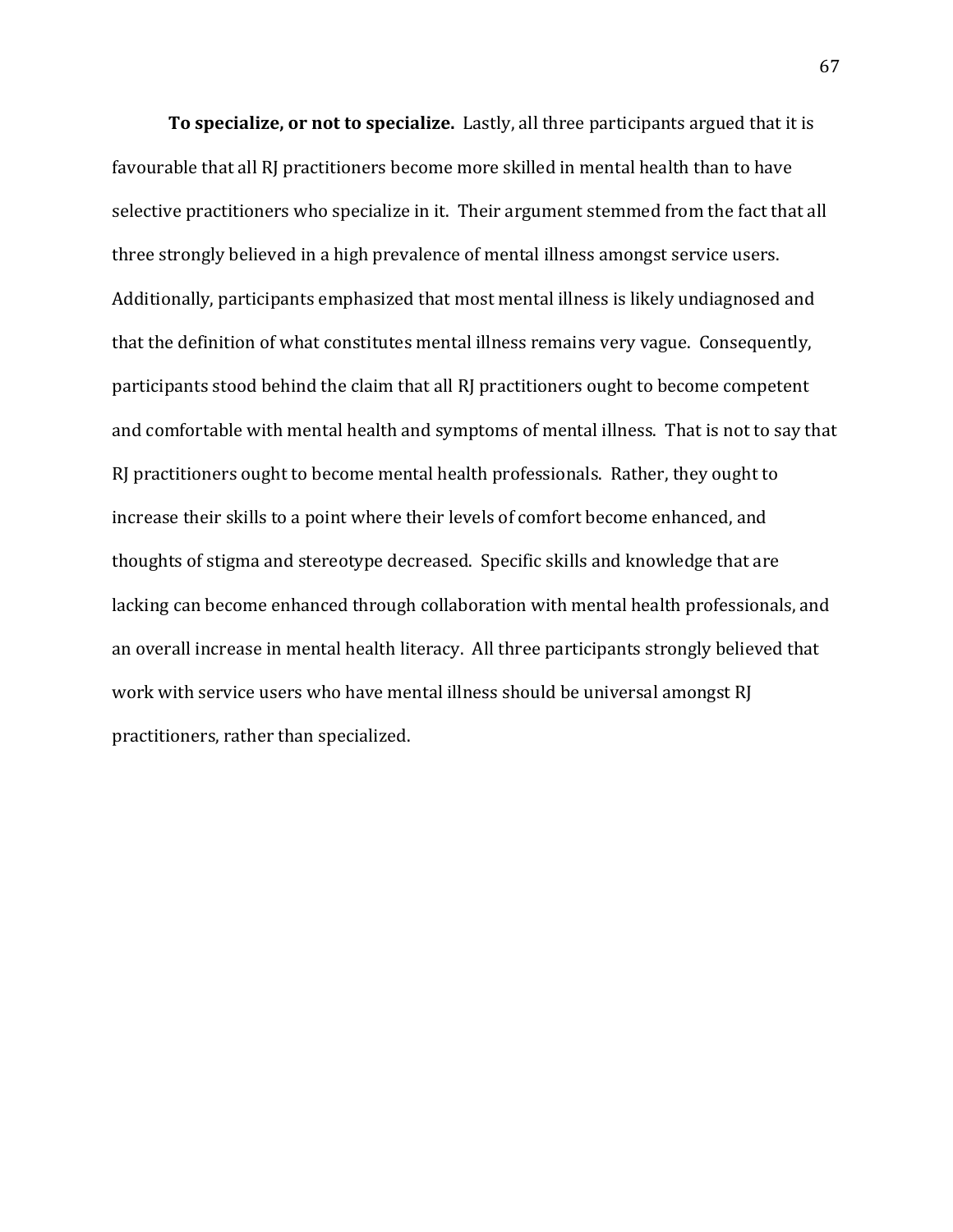# **Conclusion**

### **Personal\*Contact\*and\*Mental\*Health\*Education**

The findings in this study provide important insights into restorative justice practitioner development, and support the conclusions of previous research that exists in the literature (Brown et al., 2010; Eisenberg et al., 2012; Gould et al., 2007; Normal et al., 2008; Reavley & Jorm, 2011; Sadler et al., 2012; Scheyett, 2005). Most notable is the observation that all study participants experienced personal contact with individuals with mental illness, which likely contributed to their enhanced comfort with mental illness and decrease in stigmatizing thoughts and behaviours. Furthermore, all participants had either initiated personal education about mental illness, such as through conversations with psychiatrists or service users, or requested more training opportunities from their RJ program coordinators and trainers. Consequently, personal contact and education may have instigated willingness to practice RJ with service users who have mental illness. This supports previous research by Brown et al. (2010), Eisenberg et al. (2012), Gould et al. (2007), Norman et al. (2008) and Scheyett (2005) which suggests that personal contact combined with education are most effective in reducing stigma.

## **Changing\*Attitudes**

Findings also support the notion that attitudes about mental illness are changing. First, it is interesting to note that participants largely accepted and normalized symptoms related to PTSD, especially when discussing victims of crime. Participants widely accepted that victims of crime are likely to be emotionally impacted, and consequently likely to experience increased stress, anxiety and emotional distress. This supports findings from Project Liberty, the TRiM Program and the study by Reavley and Jorm (2011), which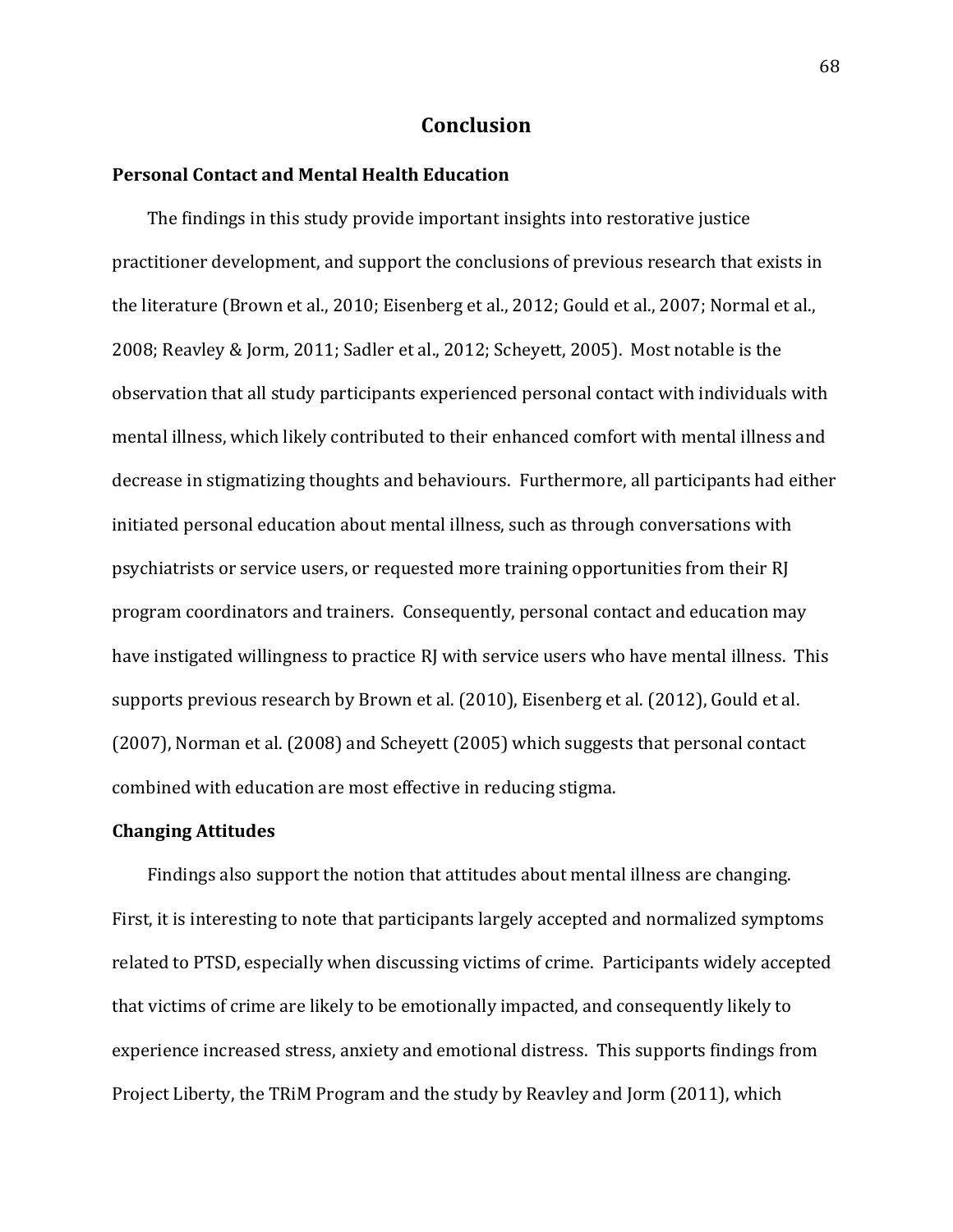suggest an increased acceptance of symptoms of PTSD in the general public, and a growing appreciation for the emotional impact of trauma.

Second, findings also point to the existence of a hierarchy of mental illnesses, in which certain mental illness such as PTSD, depression or anxiety disorders are breaking through stigma walls while others such as schizophrenia are not. Although participants were strongly supportive of including individuals with mental illness in RJ conferences, they also articulated some concerns about working with service users who were under the influence of drugs or living with a mental illness that imperiled their connection with reality. This too supports previous research by Norman et al. (2008), Reavley and Jorm (2011) and Sadler et al. (2012), which showed that attitudes about mental illness differed depending on the diagnosis. However, it is important to note that participants articulated communication as a barrier, not stigma, and so it remains unclear whether individuals with thought disorders are limited due to stigma and stereotype or because there is some legitimate concern over their ability to fully participate in a RJ conference.

#### **Continuing\*Dominance\*of\*the\*Biomedical\*Model**

Third, findings also demonstrate the continuing dominance of the medical community over matters of mental health and mental illness, supporting Fee (2000) and Estroff et al.'s (1991) claim. This is evident in the importance placed on the opinions of psychiatrists with regards to the mental status of patients, and the unquestionable acceptance of psychiatrists as experts on mental health. It is also evident in the language that participants used during interviews: the instinctive use of diagnostic labels. However, it must be said that despite this, participants also admitted that they tried to empower service users as much as possible, and consequently placed great importance on the voices of individuals with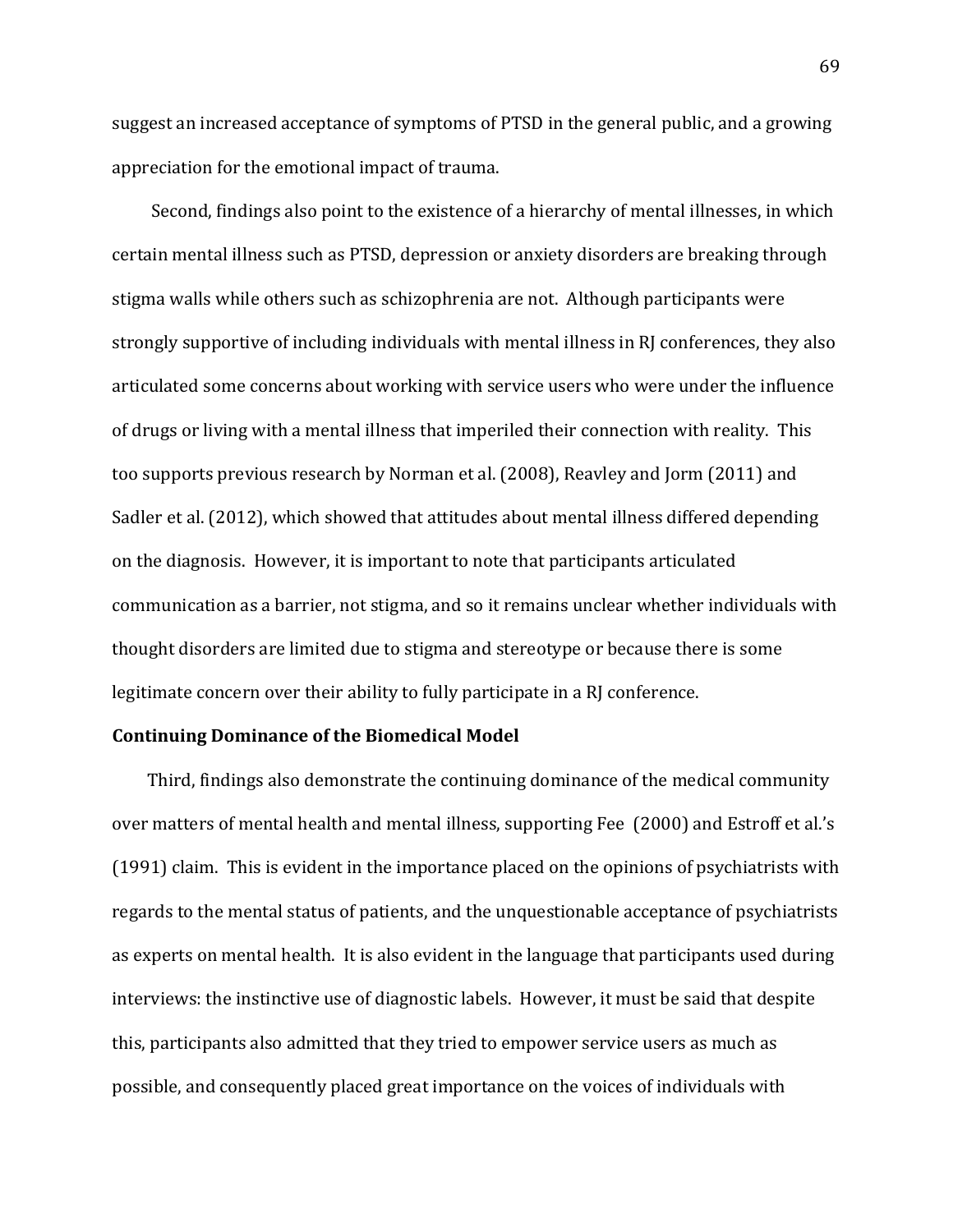mental illness, putting the onus on psychiatrists to prove that service users were unsafe to take part in RJ. This is in line with PSR ideology, and perhaps points to an ideological similarity between these two subject areas. Furthermore, participants also said that they placed greater importance on behaviours rather than on diagnostic labels, since labels were often unavailable and relatively unimportant in an RJ conference. Participants were also quick to emphasize that diagnoses and definitions of abnormal behaviour were rarely black and white, and that consequently, participants conceptualized mental health as continuum or spectrum, embracing many shades of grey. As a result, it seems likely that the latest edition of the DSM would substantiate such a worldview, and support participants' observations.

### **The Social Environment and Definitions of Normal and Abnormal Behaviour**

This last point raises an interesting discussion on the interplay between social environment and definitions of what constitutes normal and abnormal behaviour, as discussed by Davison et al. (2004), Foucault (1965), Passer and Smith (2001), Pescolido and Rubin (2000) and Scull (1977). Interestingly, all three participants largely accepted a certain normalization of mental illness and spoke in depth about the diversity of behaviour that RJ conferences generate. More specifically, participants, John especially, discussed the emotional rawness of RJ conferences, and the unpredictable and highly emotive behavioural outbursts that often emerge from service users. This was the main force behind the recommendation that all RJ practitioners be trained in mental health, rather than have such services specialized. The consensus was that exaggerated, eccentric and perhaps unusual behaviour is so prevalent and likely to occur in an RJ process that all practitioners need to be comfortable working with it. The term 'abnormal behaviour', it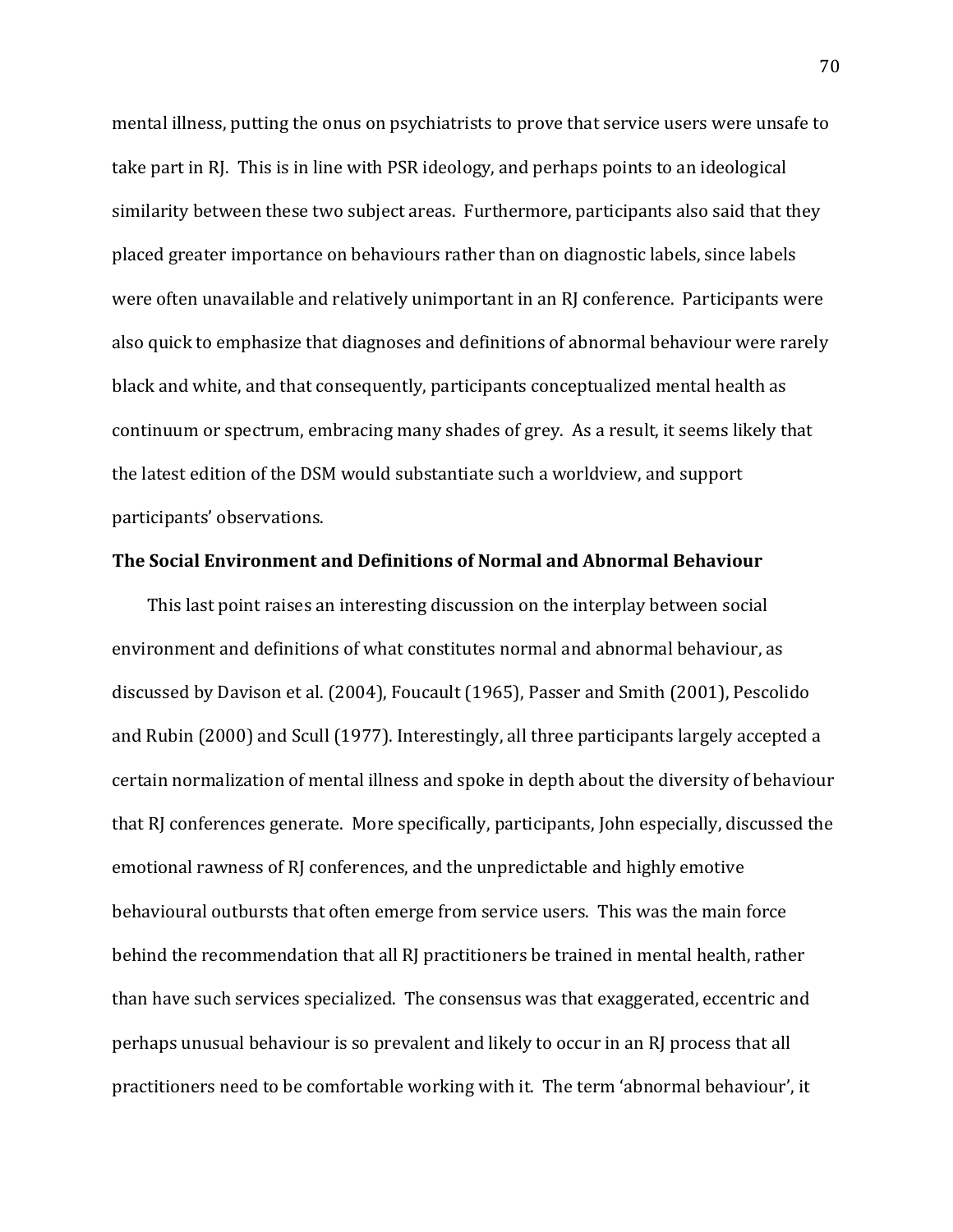would seem, has little meaning and definition, and consequently, such behaviour may in fact be accepted as the norm within RJ, if not outside of it. Connecting this with the literature, it would seem that definitions of mental illness have become blurred because the social environment is such that behaviours deemed abnormal outside of RJ are perfectly normal within in. Furthermore, considering the observation that mental health diagnoses are seemingly rare, these practitioners accept that a wide diversity of behaviour is in fact, the norm. The only concern for processing RJ with individuals who have serious and persistent mental illness then becomes safety and communication, and the only hindrance, fear and stigma.

### **Stability\*Defined**

The issue of safety and communication appears to be linked with the requirement that individuals who wish to take part in  $RI$  be stable. One could argue that despite wanting to have more knowledge about mental illness, practitioners interviewed for this study cared little for diagnostic labels and were more concerned with behaviours. However, it is not surprising that they would identify communication as a main factor in determining stability. Since RJ conferences are generally about conversation and dialogue, communication becomes a key component to success. Similar is the stance behind attachment to reality, and the argument that RJ cannot be conducted if there is disagreement about the facts about reality. Consequently, findings suggest that communication, along with presence of mind, are the key factors affiliated with stability. This may be why individuals with thought disorders, as well as those under the influence of drugs, are not seen fit to take part in RJ until such a time that they are able to communicate and be present.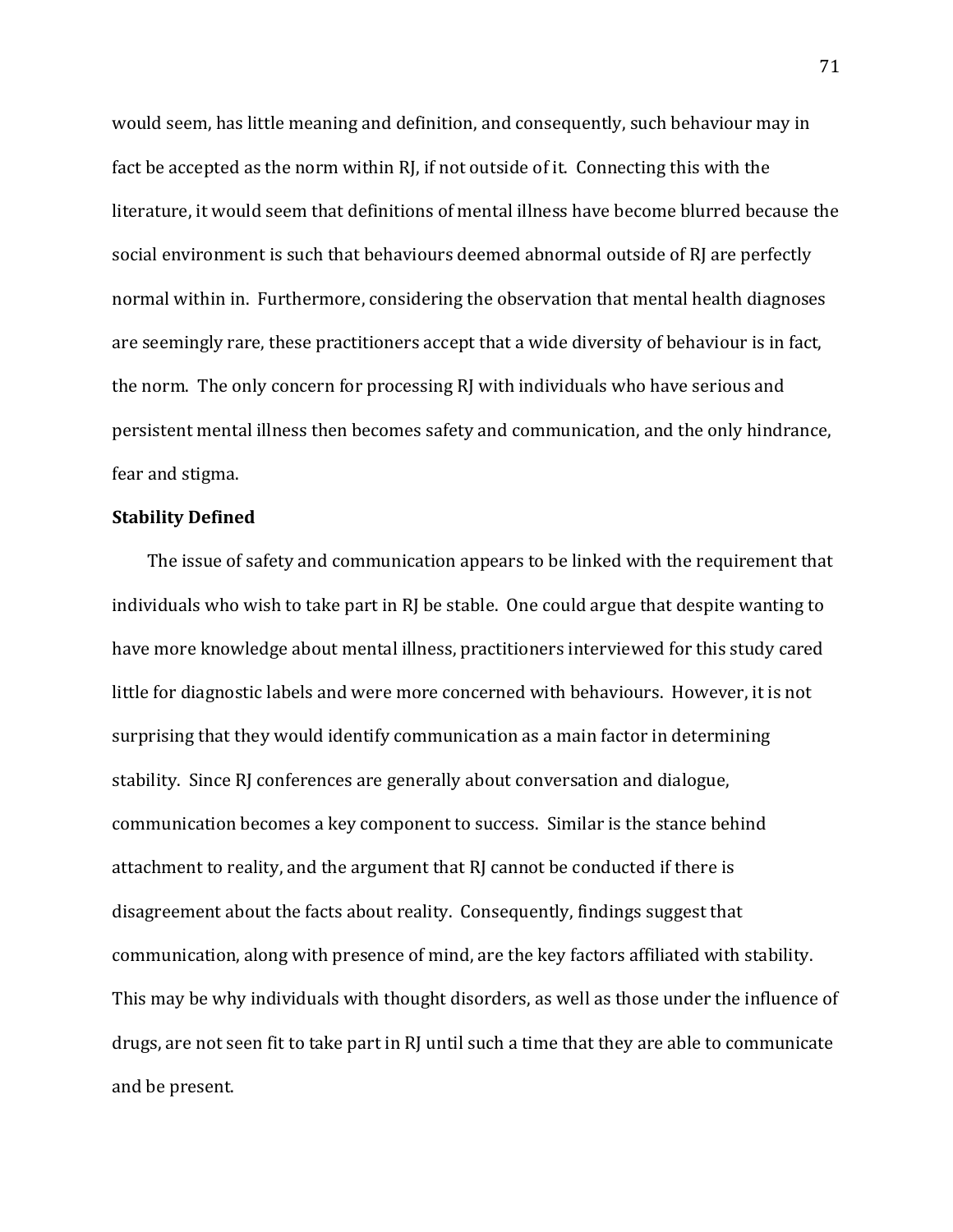#### **Implications for Social Work, Mental Health and Restorative Justice Practice**

The implications of these findings for restorative justice practice may be significant. Findings may demonstrate a need for increased mental health training, and point to a recommendation for promoting personal contact with individuals with mental illness amongst restorative justice practitioners. All participants spoke of a major shortage of mental health training, and the subsequent omission of preparation for working with mental health issues. Since participants articulated a high prevalence of mental health issues in RI proceedings, this finding is significant and points to a gap in training. Noteworthy is the discussion brought forth by John, who spoke of incorporating personal contact with mental illness into RJ training programs. He specifically emphasized the transformative power that such exposure might bring to RJ, and supported Susan's stance that consciousness raising and basic mental health training are not enough. Perhaps RJ programs should consider asking trainees to volunteer at mental health centers or clubhouses in order to become more comfortable with mental illness. Combined with basic mental health education and skill enhancement, this could be a recipe for increasingly RJ work with this population. Lastly, findings may also demonstrate a certain level of incompetence for working with individuals with mental health issues amongst newly trained RJ practitioners, stemming from a tendency for inadequately short training programs.!

The discourse on training is associated with the normalization of mental illness. If we take the stance that behaviours teetering on abnormal outside of RJ are in fact normal within it, then increasing comfort with working with such behaviours is a necessary step toward improving practitioner competence. Furthermore, the argument can be made that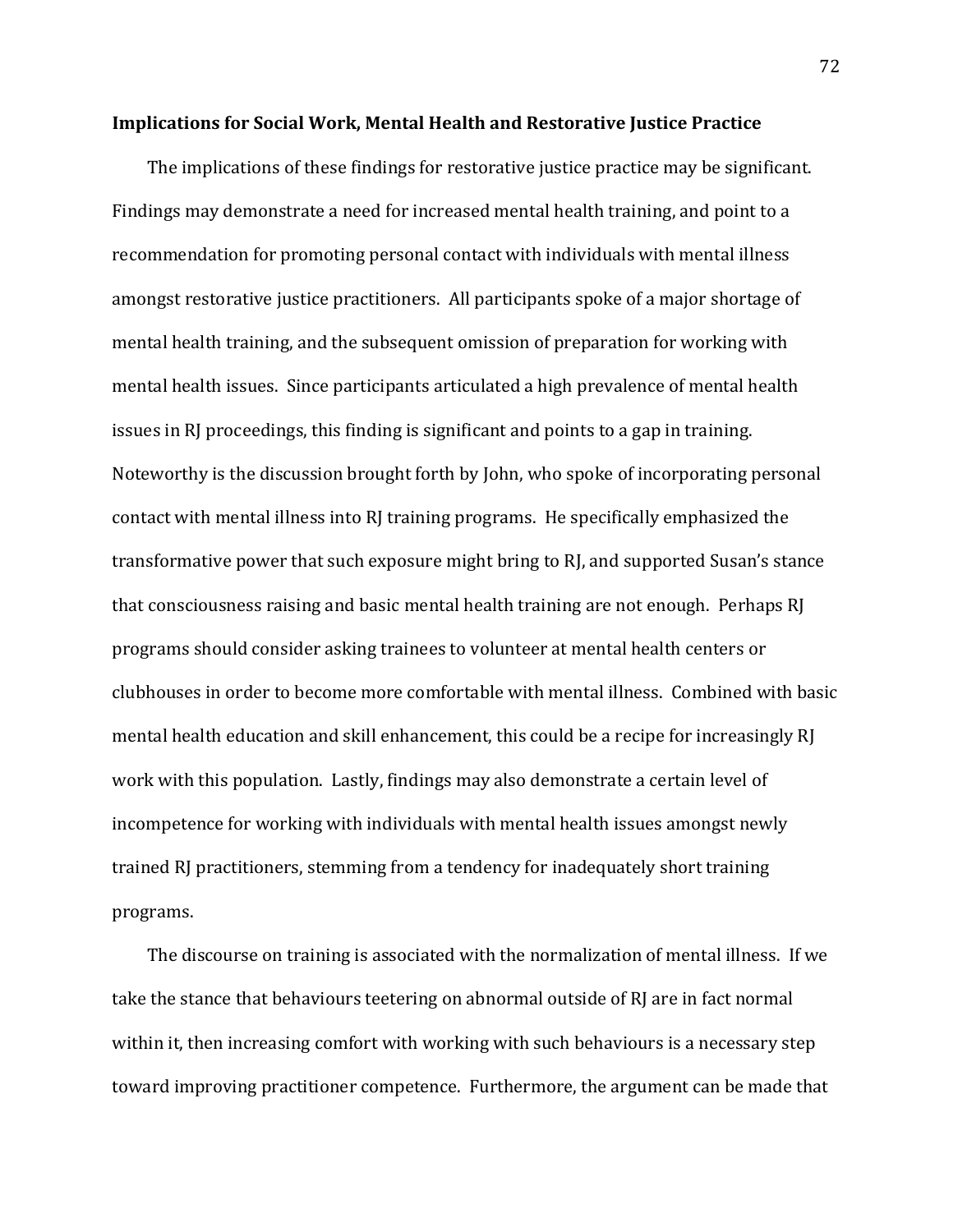such an initiative could generate major opportunity for including individuals with serious mental illness in RJ processes, and in-so-doing, be imperative to promoting social justice and inclusionary citizenship.

One of the other major implications of this research is the notion that RJ can be used as a stigma-fighting tool. If personal contact and education are central components for stigma reduction, then again, RJ presents a great opportunity. Through RJ, discourse about mental illness is likely to develop, generating occasion for the behaviours to be understood and the individuals humanized. In other words, the boundaries between "us" and "other" can be pushed through RJ, and consequently, promote the inclusion and normalization of mental illness within our society. Since it has been established that in order to participate in RJ service users must be stable, which is defined as being able to communicate and be mentally present throughout the process, safety can be ensured, and meaningful dialogue about mental illness can ensue. The only necessity for this is that the practitioner feels confident, competent and comfortable working with mental health issues, and consequently be able to maintain safety.

There are also major implications for social work, and for the promotion of increased involvement in RJ. Social work defines itself through social justice. It is a profession grounded on the pursuit of social justice, founded on advocacy and a belief in client selfdetermination and autonomy. RJ therefore, is a paradigm that intertwines social work ideology, and shares values such as promotion of service user autonomy, selfdetermination, empowerment and shifts in power. It also inspires hope and healing. As a result, the argument can be made that social work, as a profession, has an obligation to become more involved in RJ practice if it wants to uphold its values and participate in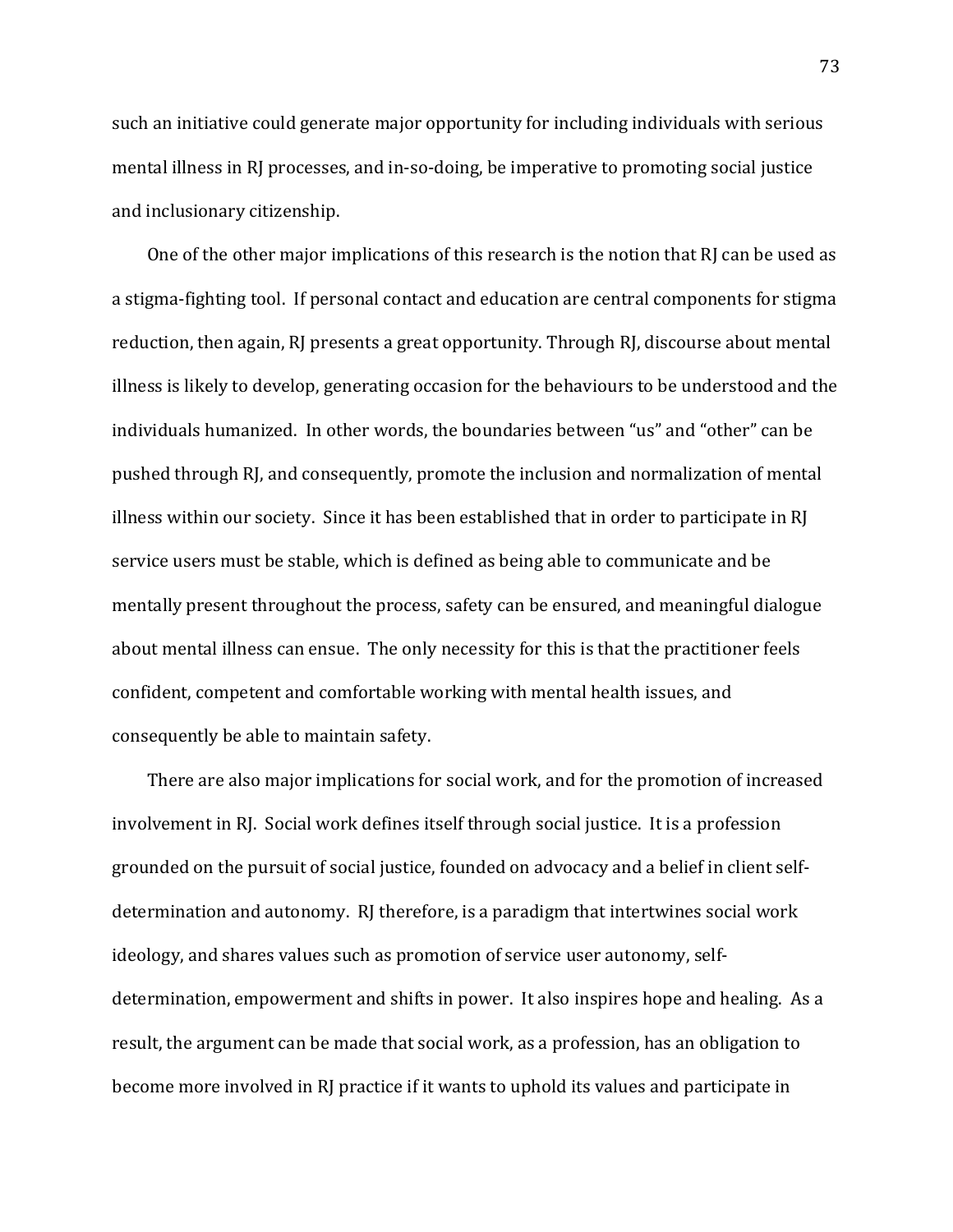social action. Contributing to this stance is the proposition that RJ can be used as a stigmafighting tool. Not only does  $R$  have the power to diminish stigma in practitioners, and in so doing promote greater inclusion, but it may also have the power the combat stigma through the processes and conferences themselves. If we consider that restorative justice itself can be a tool for decreasing stigma, then we can argue that restorative justice can become part of a social justice movement. With its professional emphasis on pursuing social justice, it would seem that social work ought to secure a place in such an initiative and perhaps become more involved than it has been thus far. Facilitating RI processes with individuals who have serious and persistent mental illness could decrease stigma, and more importantly, contribute to the elimination of traditional stereotypes. Discourse about mental illness could provide learning and education for those who do not have a current mental illness, and perhaps if not normalize mental illness, enhance opportunities for social inclusion through compassion and dialogue. Like the participant Max said, RJ conferences are private affairs and as such may limit the opportunities for wide scale stigma reduction. Nonetheless change at the micro-level can be powerful, and perhaps, produce a ripple effect that encompasses a wider range of people. After all, stigma research supports the notion that combating stigma is most effective at the individual level, and consequently, is reliant on personal experience and a *micro* journey.

The study's findings may also yield significant implications for social work and mental health. One could suggest that social workers with a background in mental health would be an especially qualified pool from which to recruit RJ practitioners. These professionals would likely have the education and personal experience needed to become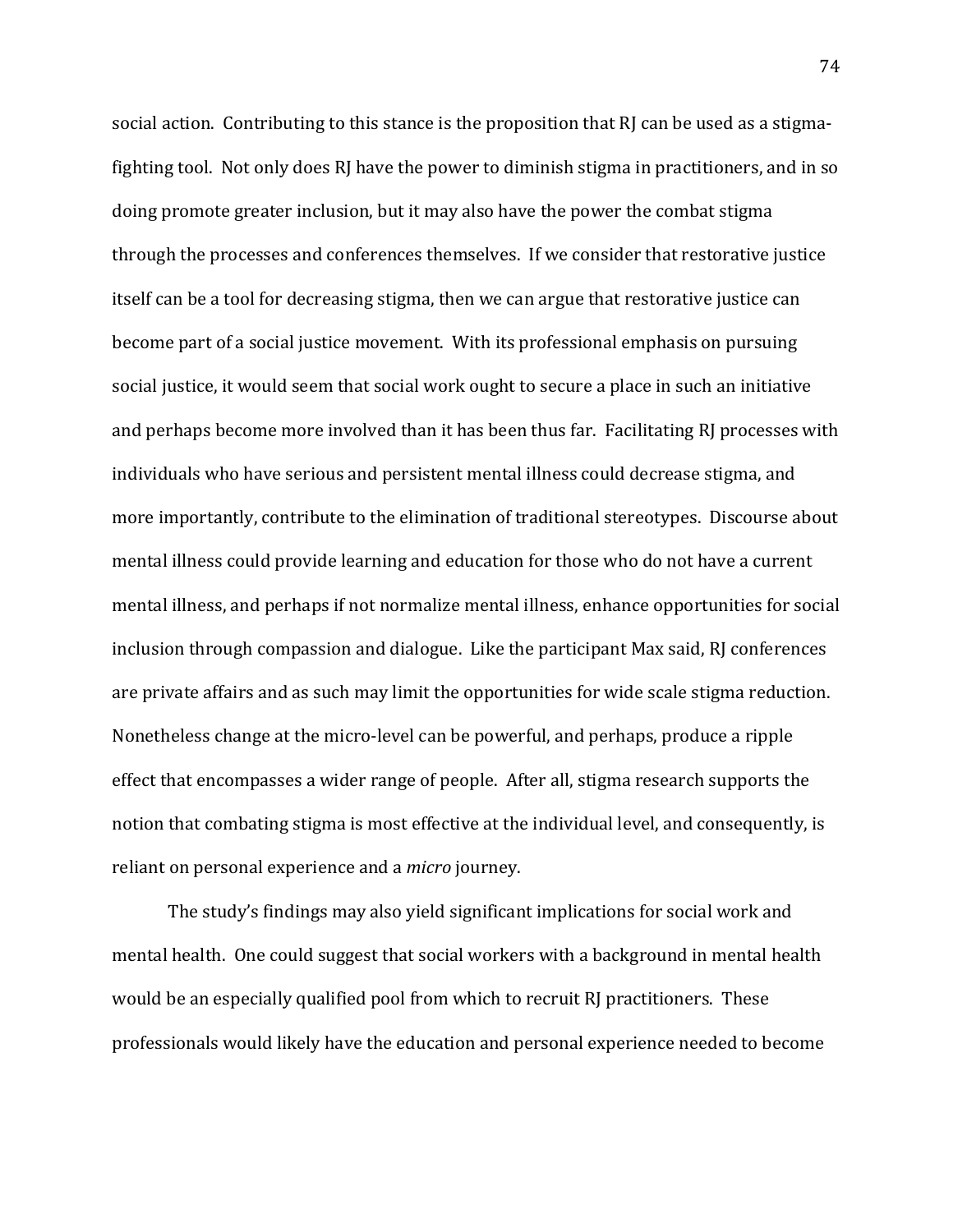confident RJ practitioners, comfortable working with mental health issues and familiar with the concept of empowerment.

The idea that restorative justice can be a powerful tool for decreasing stigma is particularly important and has implications not only for social work and RJ, but also for mental health. These findings suggest that RJ ideology is in line with PSR ideology, and consequently fits into present best-practice techniques in mental health. This suggests that there is ample room for RJ to enter into partnership with mental health services. If we consider what participants said about inter-professional partnerships, then it stands to reason that a partnership between restorative justice, social work and mental health services could be optimal for mental health advocacy. It is, after all, stigma that appears to be a major factor in limiting access to restorative justice services for individuals with SPMI. It is therefore stigma that needs to be eradicated if we want to see an increase in access to such services for this population.

The above is especially significant if we consider the prevalence of individuals with mental illness in the criminal justice system, both in the UK and in Canada (Mental Health Commission of Canada, 2012). According to John, the vast majority of service users with whom he has worked with in the criminal justice system had a mental illness. Evidently this is a pressing social issue in both countries, and a RJ-mental health-social work team could provide one possible voice of advocacy. It stands to reason that each group is presently dealing with the same social issues and challenges. Consequently, it would seem sensible for these three groups to join forces and collaborate. Furthermore, RJ also has the potential to increase support for individuals with mental illness who are living independently in community. Through initiatives such as neighbourhood mediation, there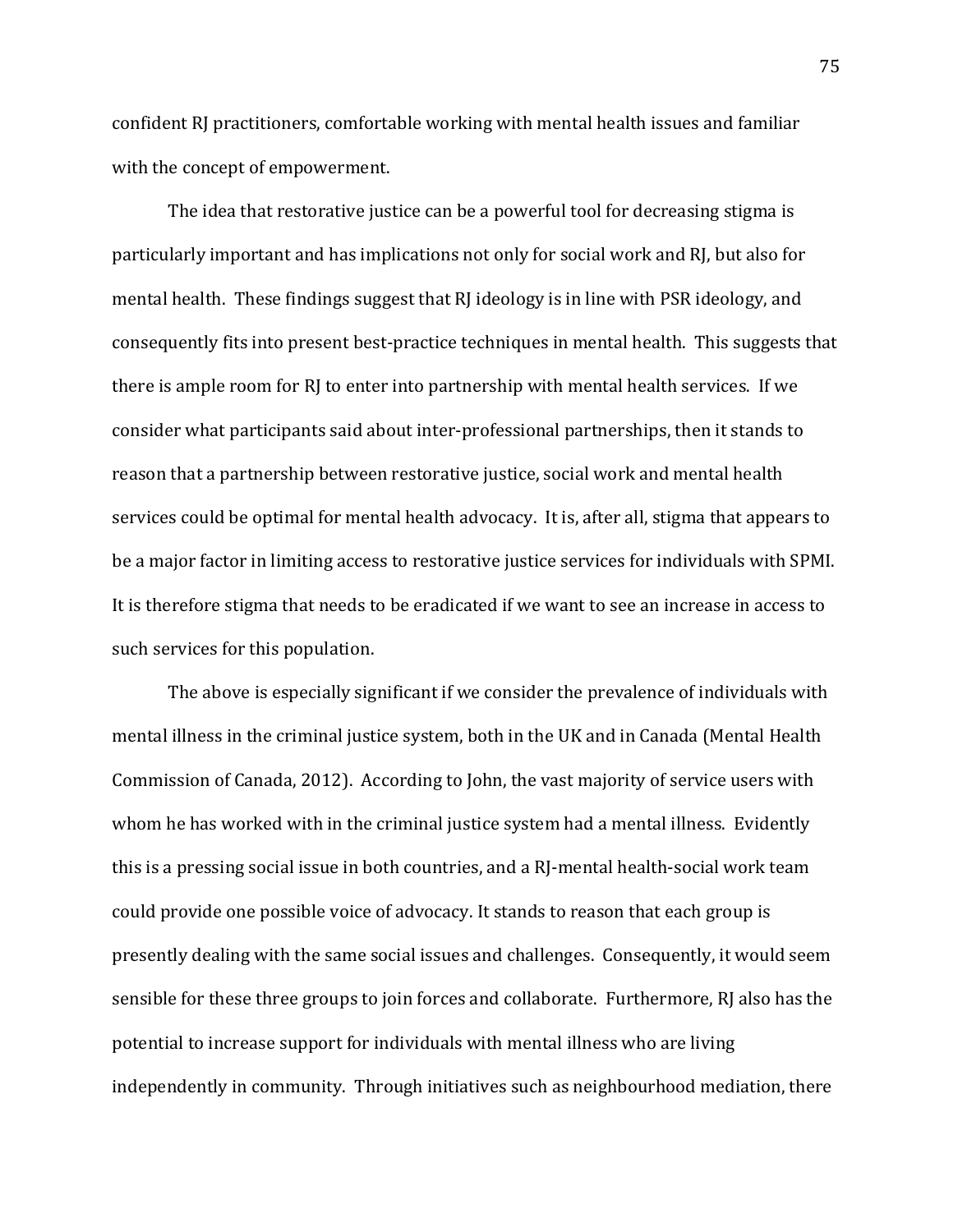is potential for awareness to grow and neighbourly support to increase. This involvement with community could be a key strategy in addressing stigma reduction and change at the community level, a shortage of which has also been linked with the overrepresentation of individuals with mental illness in the criminal justice system (Mental Health Commission of Canada, 2012).

### **Limitations and Areas for Future Research**

This study has several major limitations. First, although qualitative research does not require a large sample size, it would have been interesting to investigate this topic with a larger group, given the common themes that emerged from the interviews. Furthermore, all three participants eagerly provided recommendations for improving RJ practice with individuals who have mental illness. They also gave several suggestions for improving practitioner development. This is important and insightful information and could be pivotal in altering and improving RJ training and practice. Running interviews with a larger sample size could have generated a more rich collection of recommendations from practitioners, and perhaps provided more specific guidance for improvement. This may be an avenue for future research, as would be running focus groups in order to generate more plentiful data on this specific topic.

Second, this study failed in its attempt to reach service users. Consequently, their voices are not present in this research, and data represent only the voices of practitioners. Given the ideological shift within the mental health community with regards to amplifying client voices, neglecting the perspectives and recommendations of service users with mental illness is a major weakness. Any future research should incorporate such voices; however it must be said that this study's omission on this front was not for lack of trying. It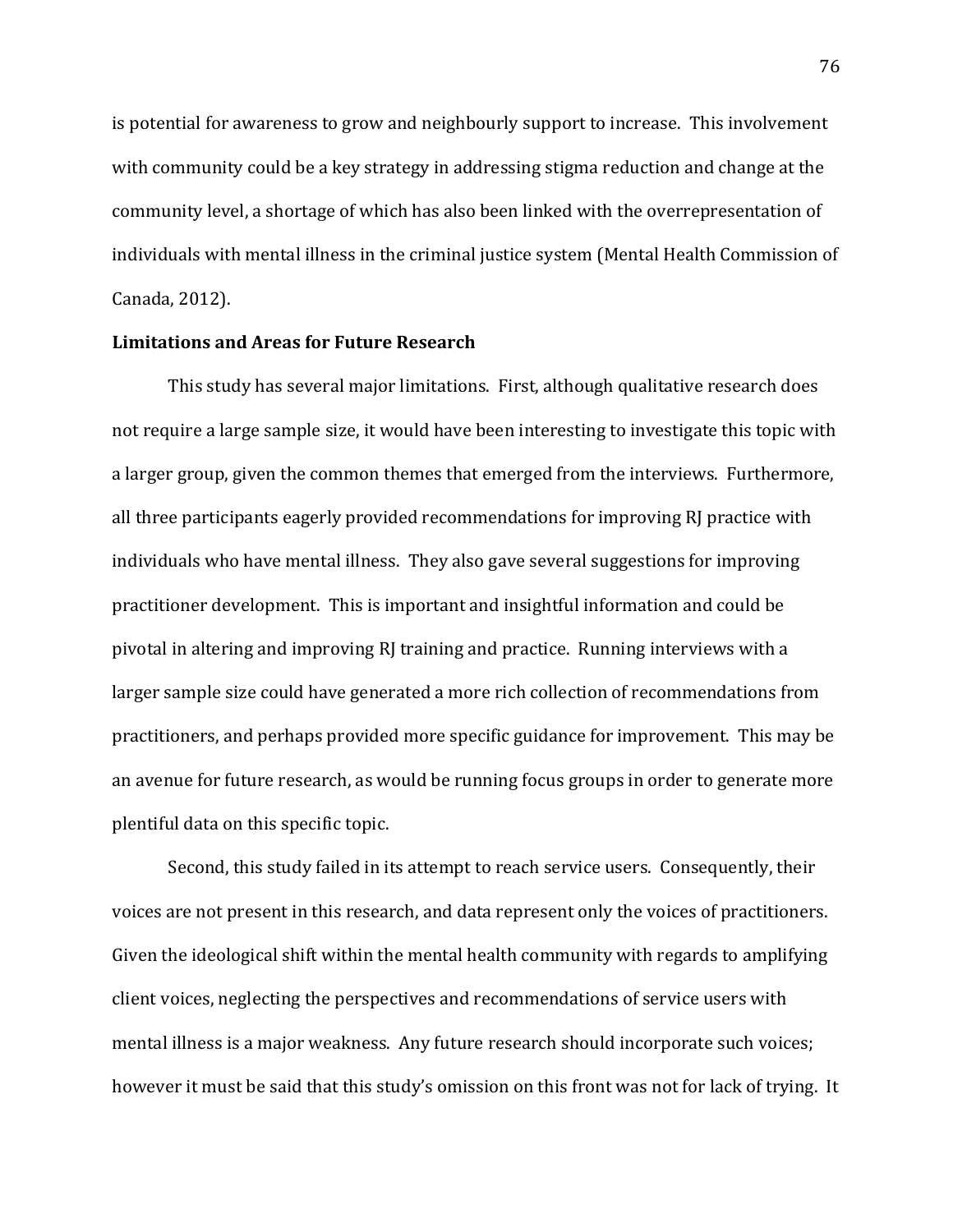appears that usage of RJ with individuals with serious mental illness is so rare that participants are very difficult to locate, and even more difficult to recruit for research. As a result, it is likely that their voices will remain hushed until practice of RJ amongst this population becomes more prevalent. Still, a study using participatory action research and a transformative framework could yield especially promising insights.

Another limitation of this study is the exclusion of participants from the forensic and criminal justice agencies. These agencies were excluded from recruitment due to logistical constraints. These included strict inter-agency guidelines regarding research, as well as time-limitations for obtaining ethical approval. These agencies have their own ethics boards, and rarely allow small research studies such as mine to conduct research with their clients. The exclusion of participants from these areas is very limiting. Clients from these agencies have a greater likelihood of being part of a restorative justice process since they have committed a crime. In addition, since restorative justice has been put forward as a possible means of reducing the over-representation of individuals with mental illness in the criminal justice system (Mental Health Commission of Canada, 2012), interviewing participants who are presently involved with the criminal justice system could have generated important insights and recommendations.

One element that was highlighted in the interviews but received little mention in the literature was that of the apparent connection between serious and persistent mental illness and drug use. Aside from a brief acknowledgement of drug-induced psychosis resulting from chronic use of amphetamines (Kapur, 2003), this angle had not been explored during the literature review yet appears especially significant for this topic of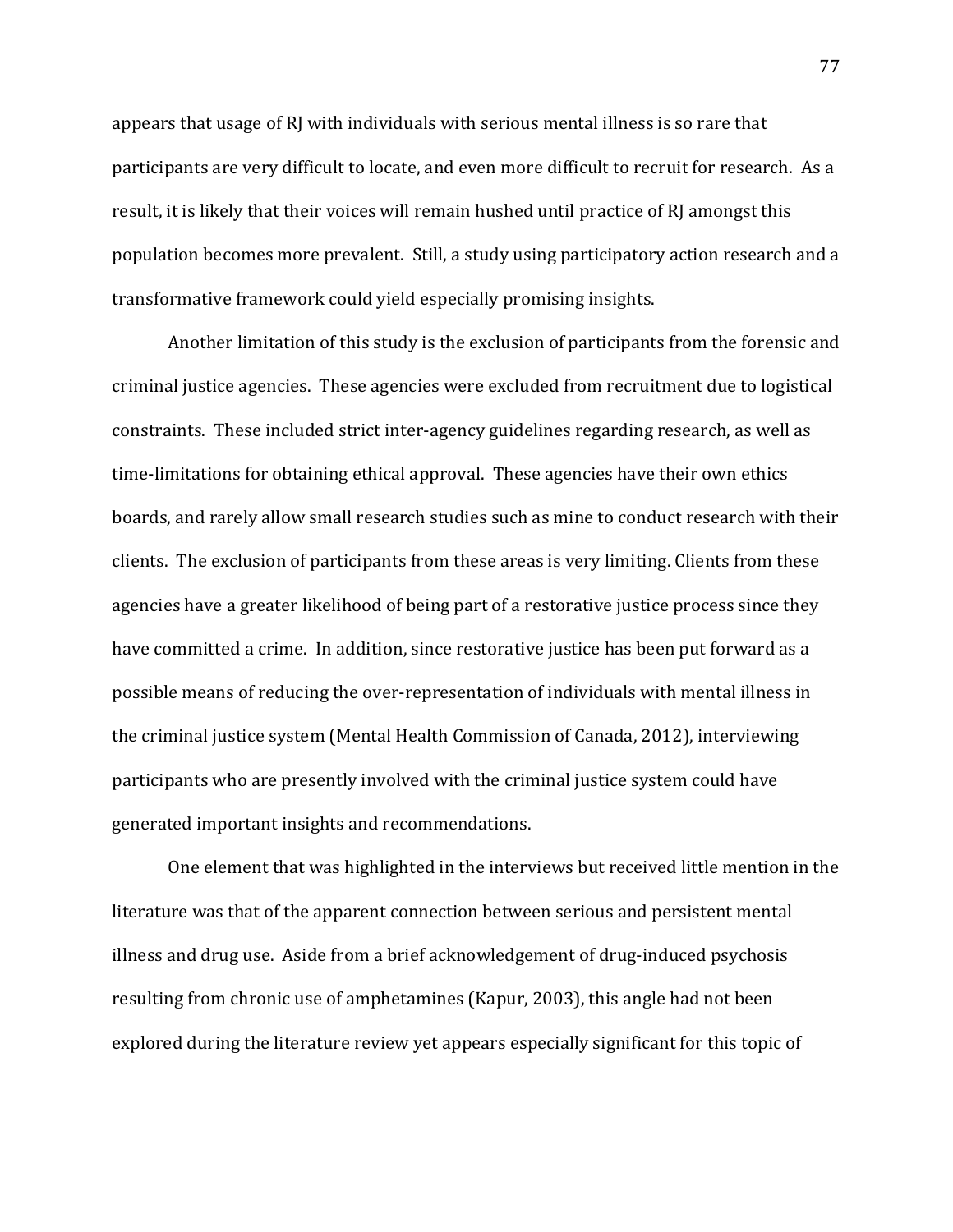interest. This may be one important area of consideration for future research on this subject matter.

Although innovative research can be both exciting and inventive, the absence of previous research can present certain drawbacks. Without previous research, new concepts have to be defined for the first time, and the possibility of expert checking amongst other researchers becomes nil. As a result, the concepts and recommendations in this study are exclusively subject to the interpretation of participants and myself. There are no previous data available for comparison.

Lastly this study was conducted in two countries with differing criminal justice and social service systems. Little attention was paid to acknowledging and describing these differences. The absence of Canadian participants curtailed the ability to generate implications for RJ and social work development in Canada. It is likely that the experiences of RJ practitioners in Canada could be significantly different, and this is an avenue for future research. A comparative study could yield important insights that were not captured by this small-scale research project.

#### **Concluding Remarks**

As seen in this thesis, restorative justice and mental health are highly compatible fields of social work practice. This study's findings suggest that collaboration between these three areas would be optimal for creating a strong voice of advocacy and opposition in the fight against stigma. With its emphasis on social justice, social work ought to become increasingly committed to RJ practice, especially given evidence that  $RI$  can be a powerful stigma-fighting tool. By entering into partnership with one another, RJ and social work could find themselves at the forefront of social change, and become increasingly embedded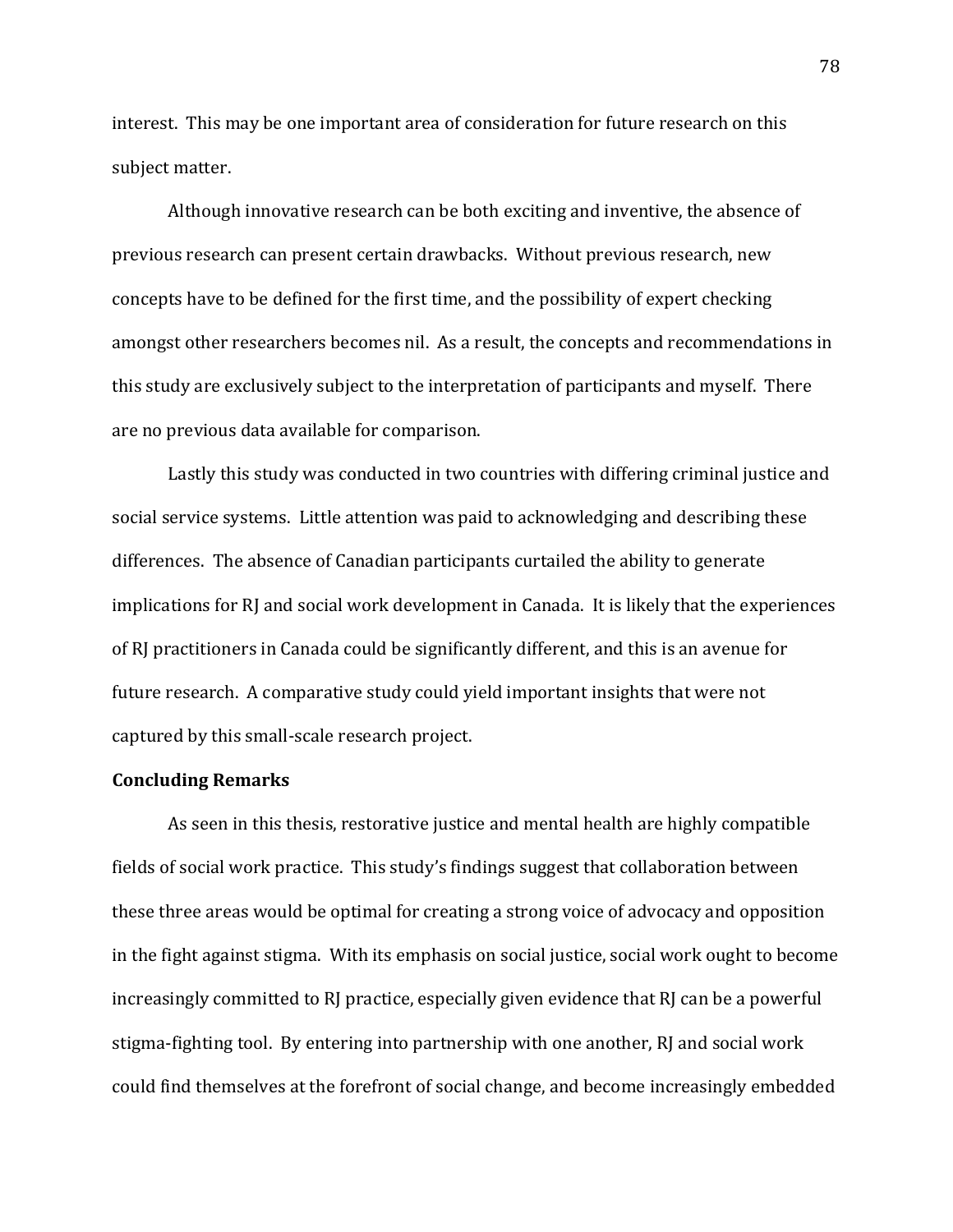in the PSR movement that is taking place in the mental health community. In a time where individuals with mental illness are taking back their voice and beginning to feel empowered, to bypass such an opportunity would undermine, if not hinder, social work's devotion to the pursuit of social justice.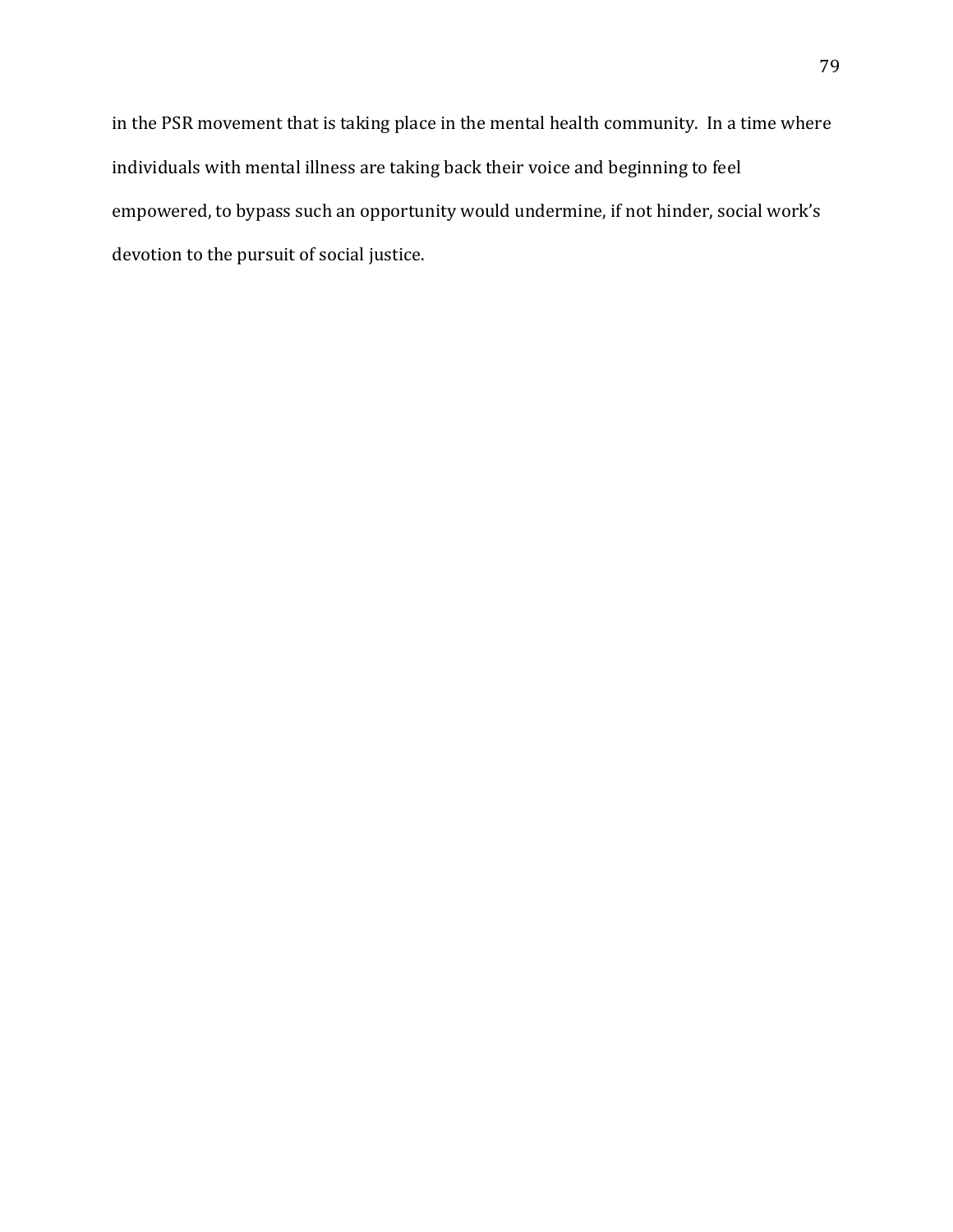#### **References**

- American Psychiatric Association. (2012). *DSM: history of the manual.* Retrieved on November 14<sup>th</sup> from http://www.psychiatry.org/practice/dsm/dsm-history-of-the-manual
- American Psychiatric Association. (2013). *DSM-5.* Washington, DC., London, UK: American Psychiatric Association
- Andreasen N.C., Carpenter W.T., Kane J.M., Lasser R.A., Marder S.R., & Weinberger D.R. (2005). Remission in schizophrenia: proposed criteria and rationale for consensus. American *Journal of Psychiatry, 162 (3), 441-449. doi:10.1176/appi.ajp.162.3.441*
- Bednar, L. (n.d.). *Acute Psychiatric Group Therapy for hospitalized individuals with serious and persistent mental illness*. Minnesota State University, Mankato, Department of Social Work. Retrieved on July 20<sup>th</sup> 2013 from

http://sbs.mnsu.edu/socialwork/graduate/capstone/capstoneposters/lindsey\_bednar.pdf

Brown S.A., Evans Y., Espenschade K., & O'Connor M. (2010). An examination of two brief stigma reduction strategies: filmed personal contact and hallucination simulations. *Community Mental Health Journal, 46, 494-499. doi: 10.1007/s10597-010-9309-1* Canadian Association of Social Workers. (2005). *Code of ethics* 

- Canadian Mental Health Association. (2004). *Personality Disorders*. Retrieved on November 12<sup>th</sup> from http://www.cmha.bc.ca/get-informed/mental-health-information/personality disorders
- Canadian Mental Health Association. (2012). Retrieved on October 8 2012 from http://durham.cmha.ca/programs\_services/rehabilitation services/#.UHbw2I4QgUU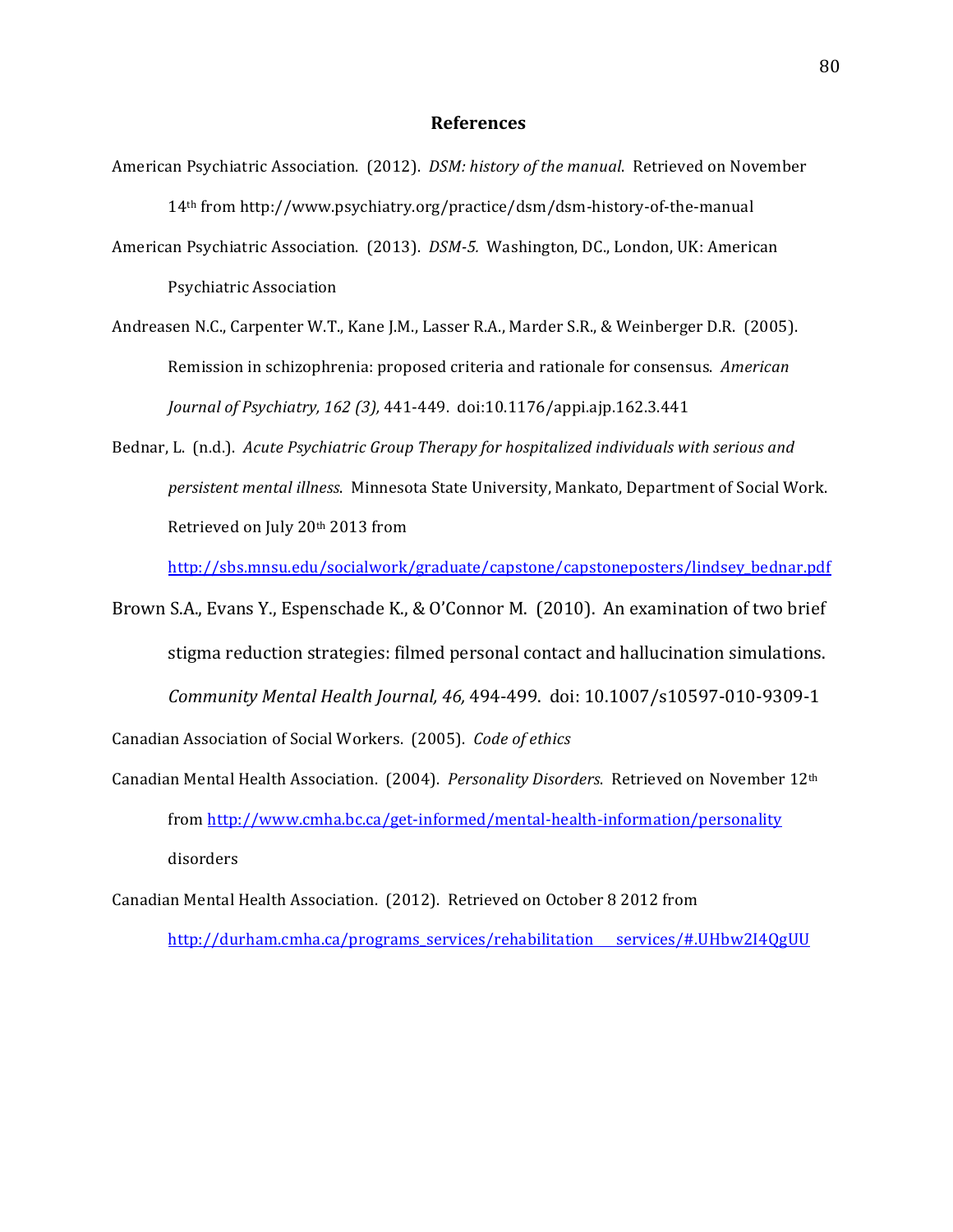Canadian Mental Health Association (2012). Strengthening our collective impact: a strategic plan for *CMHA 2012-2017.* Retrieved on October 20th 2013 from

http://www.cmha.ca/events/cmha's-new-strategic-plan-strengthening-our-collective

impact-a-strategic-plan-for-cmha-marks-the-beginning-of-a-new-era-for

cmha/#.UngK6SgQg20

- Canadian Mental Health Association. (2013). *Mental Illness Glossary*. Retrieved on May 12<sup>th</sup> 2013 from http://www.cmha.ca/mental\_health/mental-illness-glossary/#.Uoly5ygQg20
- Canadian Mental Health Association. (2013). *Anxiety disorders*. Retrieved on November 13<sup>th</sup> 2013 from http://www.cmha.ca/mental-health/understanding-mental-illness/anxiety disorders/
- Chaplin, R. (2000). Psychiatrist can cause stigma too. *The British Journal of Psychiatry, 177(5),* 467 470. doi: 10.1192/bjp.177.5.467
- Correctional Service of Canada. (2012). *Restorative justice factsheet*. Retrieved on November 19th 2013 from http://www.csc-scc.gc.ca/restorative-justice/003005-0004-eng.shtml
- Corrigan P.W., Larson J.E., & Rusch N. (2009). Self-stigma and the "why-try" effect: impact on life goals and evidence-based practices. *World Psychiatry, 8(2), 75-81*. Retrieved on November 25th!2013!from!http://www.ncbi.nlm.nih.gov/pmc/articles/PMC2694098/
- Coulter J. (2001). Ian Hacking on constructionism. *Science, Technology, & Human Values, 26(1),* 82-85. doi: 142.103.160.110
- Davison G.C., Neale J.M., & Kring A.M. (2004). *Abnormal psychology: with cases (9th ed).* USA: John Wiley & Sons Inc
- Drescher J. (2010). Queer diagnoses: parallels and contrasts in the history of homosexuality, gender variance, and the Diagnostic and Statistical Manual. Archives of Sexual Behavior, 39(2), 427-460. doi: 10.1007/s10508-009-9531-5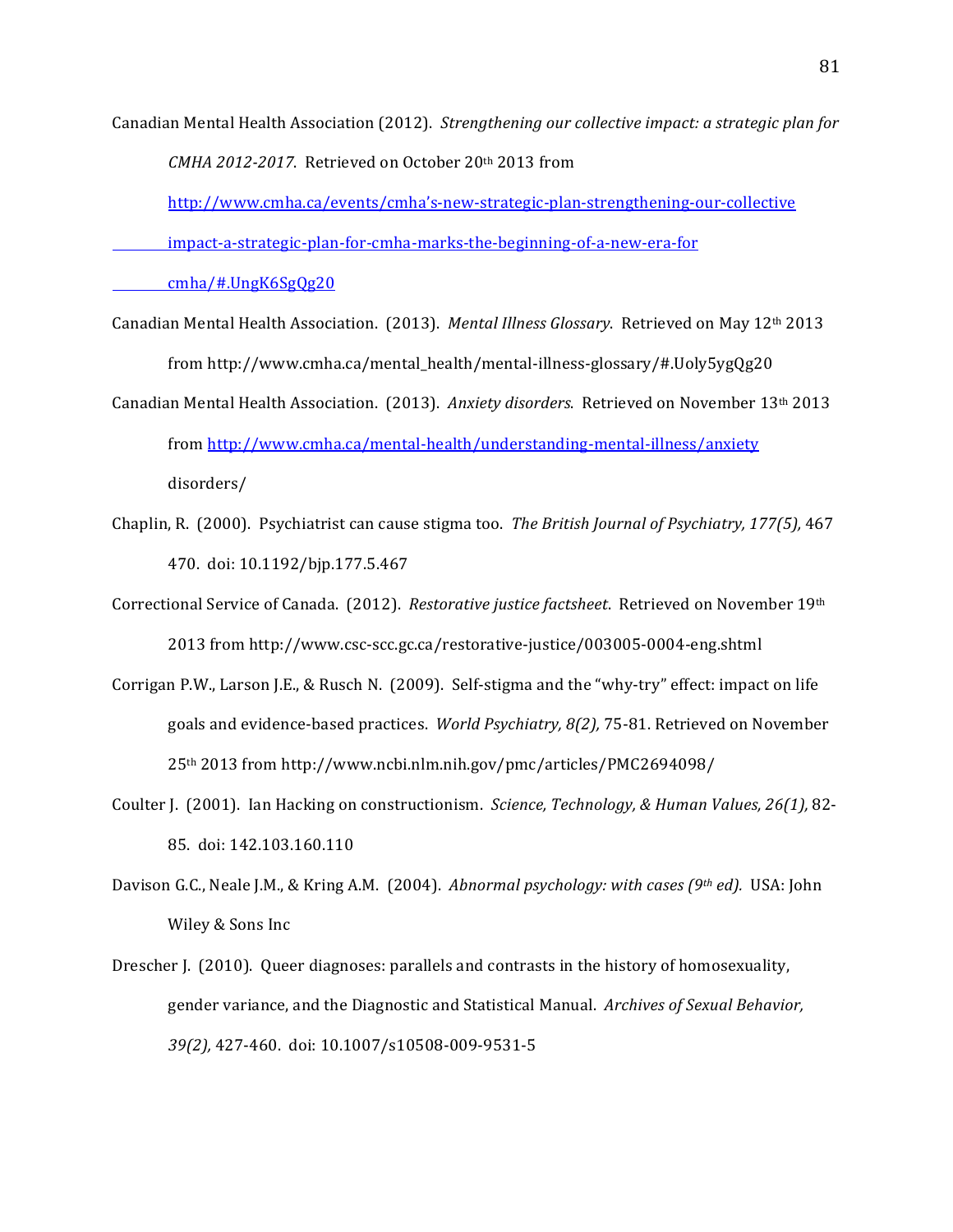- Eisenberg D., Downs M.F., & Golberstein E. (2012). Effects of contact with treatment users on mental illness stigma: evidence from university roommate assignments. *Social Science and Medicine, 75, 1122-1127. doi: 10.1016/j.socscimed.2012.05.007*
- Estroff S.E., Lachicotte W.S., Illingworth L.C., & Johnston A. (1991). Everybody's got a little mental illness: account of illness and self among people with severe, persistent mental illnesses. *Medical Anthropological Quarterly, New Series, 5(4), 331-369. doi: 142.103.160.110*
- Fee, D. (2000). The broken dialogue. In Fee, D. (ed), *Pathology and the postmodern: mental illness as discourse and experience.* London, UK: SAGE Publications, Inc.
- Felton C.J. (2002). Project Liberty: a public health response to New Yorkers' mental health needs arising from the world trade center terrorist attack. *Journal of Urban Health: Bulletin of the New York Academy of Medicine, 79(3), 429-433.*

doi:!10.1093/jurban/79.3.429

- Foucault M. (1965). *Madness and Civilization.* New York: USA., Toronto: Canada: Random House Inc.
- Foussias G., & Remington G. (2010). Antipsychotics and schizophrenia: from efficacy and effectiveness to clinical decision-making. *Canadian Journal of Psychiatry, 55(3)*, 117 125. Retrieved on November 23rd from

http://web.ebscohost.com.ezproxy.library.ubc.ca/ehost/pdfviewer/pdfviewer?sid

e3dc8d4d-fbb5-4281-b879-8ba3b9dd25f5%40sessionmgr13&vid=2&hid=18

Fraser Health (2013). *Early Psychosis Intervention*. Retrieved on November 19th 2013 from!http://www.psychosissucks.ca/aboutepi.cfm

Freeman M. (ed). (2010). Critical social theory and evaluation practice. *New Directions for Evaluation, 127, US: Wiley Periodicals, Inc*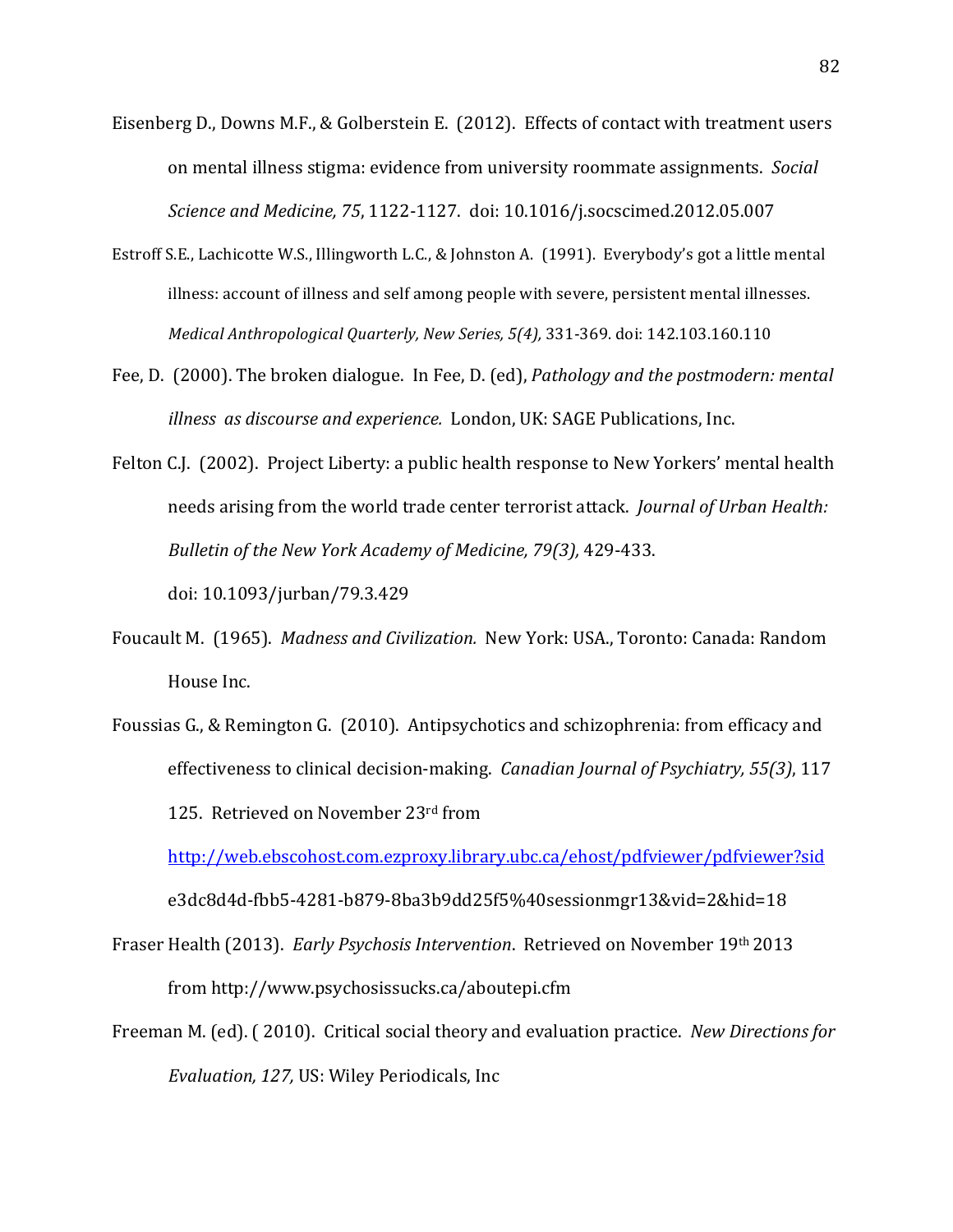Gould M., Greenberg N., & Hetherton J. (2007). Stigma and the military: evaluation of a PTSD psychoeducational program. *Journal of Traumatic Stress, 20(4),* 505-515. doi: 10.1002/jts.20233!!

Health Canada. (2002). *A report on mental illness in Canada*. Ottawa: Canada.

- Hick S. (2007). *Social welfare in Canada: understanding income security (2nd ed).* Canada: Thompson Educational Publishing, Inc.
- Kapur S. (2003). Psychosis as a state of aberrant salience: a framework linking biology, phenomenology, and pharmacology in schizophrenia. *American Journal of Psychiatry, 160*, 13-23. doi: 10.1176/appi.ajp.160.1.13
- Kelly D.L., Weiner E., Ball M.P., McMahon R.P., Carpenter W.T., & Buchanan R.W. (2009). Remission in schizophrenia: the relationship to baseline symptoms and changes in symptom domains during a one-year study. *Journal of Psychopharmacology, 23 (4),* 436-441. doi: 10.1177/0269881108093883
- Kirsch I., Moore T.J., Scoboria A., & Nicholls S.S. (2002). The emperor's new drugs: an analysis of antidepressant medication data submitted to the U.S. Food and Drug Administration. *Prevention & Treatment, 5(1),* No pagination specified, Article 23a. doi: 10.1037/1522 3736.5.1.523a
- Lennox N., & Chaplin R. (1996). The psychiatric care of people with intellectual disabilities: the perceptions of consultant psychiatrists in Victoria. *Australian and New Zealand Journal of* Psychiatry, 30(6), 774-780. doi: 10.3109/00048679609065044
- Mash E.J., Wolfe D.A. (2005). *Abnormal Child Psychology (3rd ed)*. USA: Wadsworth, Thomson Learning, Inc.
- Medicine. In Oxford Dictionary Online. (2013). Retrieved from

### http://www.oxforddictionaries.com/definition/english/medicine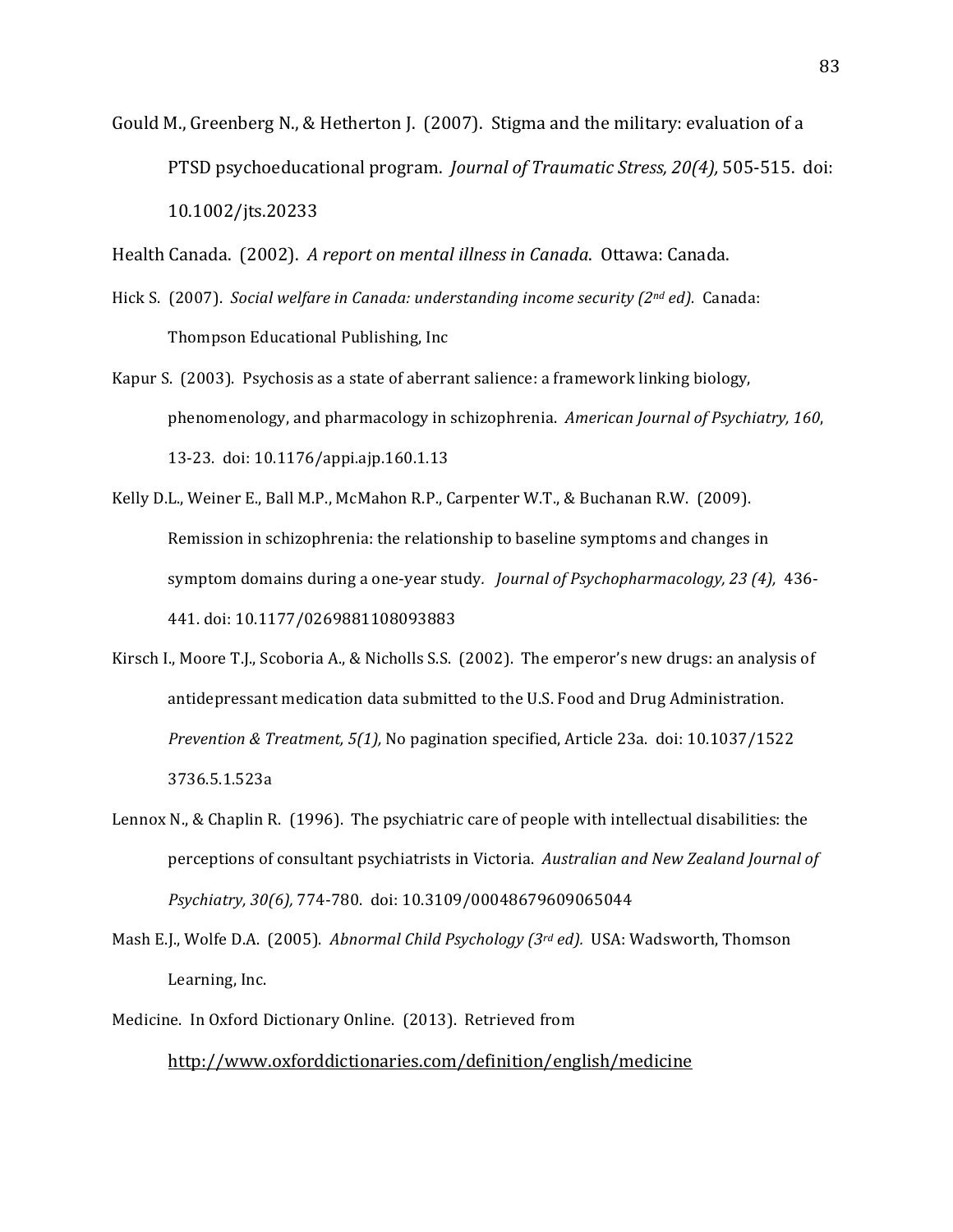- Mental Health Commission of Canada. (2012). *Changing directions, changing lives: The mental health strategy for Canada. Calgary, AB: The Mental Health Commission of Canada*
- Mental Health Commission of Canada. (2011). *Toward recovery & wellbeing: A Framework for a Mental Health Strategy for Canada. Calgary, AB: The Mental Health Commission of Canada*

Mertens D.M. (2009). *Transformative research and evaluation*. New York: The Guilford Press

- Ministry of Justice. (2012). *Restorative justice*. Retrieved on May 20<sup>th</sup> 2013 from http://www.justice.gov.uk/youth justice/working-with-victims/restorative-justice
- Morris A. (2002). Critiquing the critics: A brief response to critics of restorative justice. *British Journal of Criminology, 42, 596-615. doi: 10.1093/bjc/42.3.596*
- Norman R.M.G., Sorrentino R.M., Windell D., & Manchanda R. (2008). The role of perceived norms in the stigmatization of mental illness. *Social psychiatry and psychiatric epidemiology*, 43(11), 851-859. doi: 10.1007/s00127-008-0375-4
- O'Brien S.P. (2007). Restorative justice: principles, practices, and application. *Prevention Researcher, 14,* supplement. Retrieved on October 8<sup>th</sup> 2012 from www.TPRonline.org
- Operational Stress Injury Social Support. (2012). *Peer support: leave none behind*. Retrieved on Nov.!23rd!from http://www.osiss.ca/en/index.html
- Passer M.W., & Smith R.E. (2001). *Psychology: frontiers and applications.* New York: USA: McGraw Hill
- Pescosolido B.A., & Rubin B.A. (2000). The web of group affiliations revisited: social life, postmodernism, and sociology. *American Sociological Review, 65(1)*, 52-76. Retrieved from http://www.jstor.org.ezproxy.library.ubc.ca/stable/2657289
- Public Health Agency of Canada. (2012). *A report on mental illness in Canada.* Retrieved on October 8 2012 from http://www.phacaspc.gc.ca/publicat/miic-mmac/chap\_3-eng.php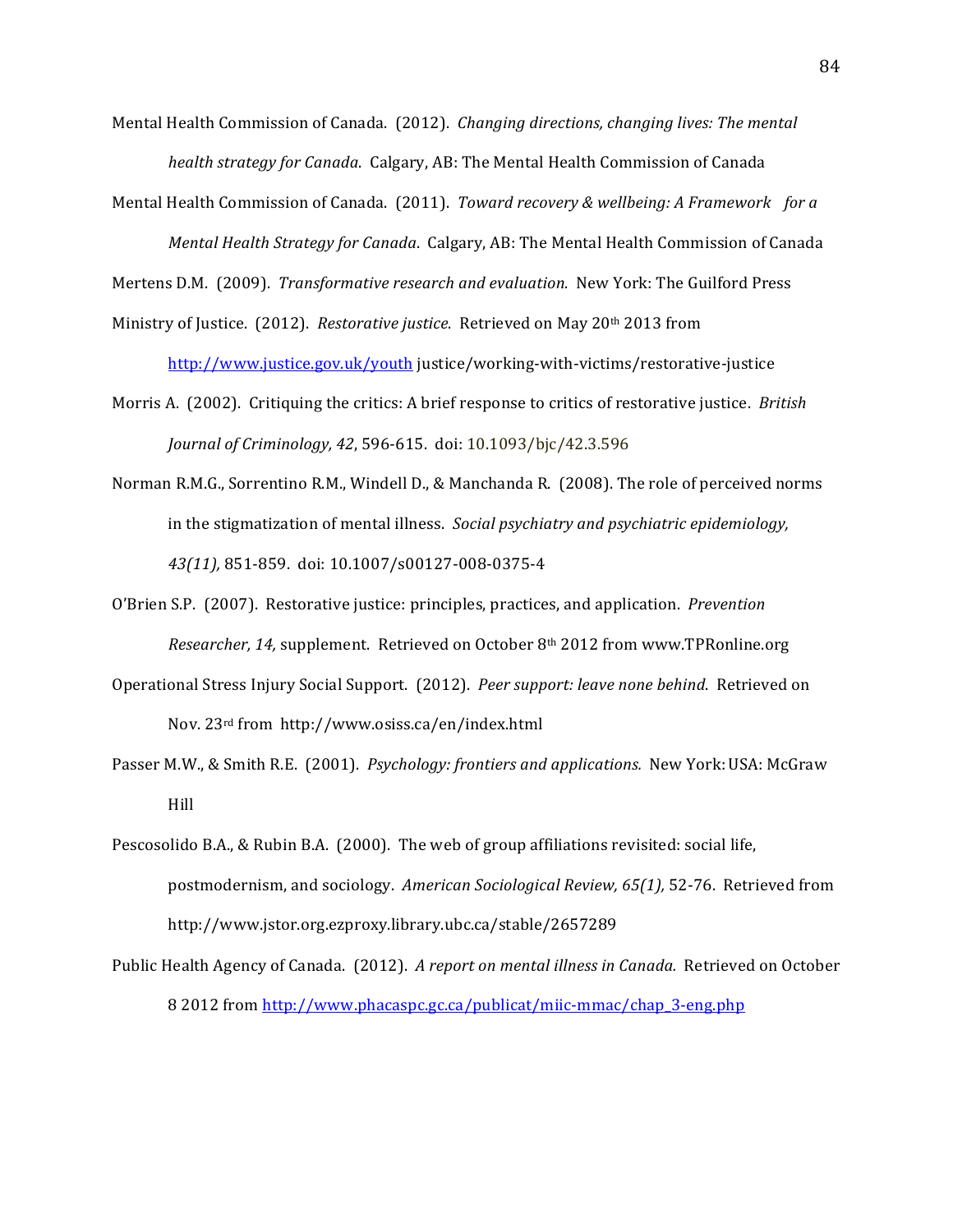Reavley N.J., & Jorm A.F. (2011). Stigmatizing attitudes toward people with mental disorders: findings from an Australian national survey of mental health literacy and stigma. Australian and New Zealand Journal of Psychiatry, 45, 1086-1093. doi: 10.3109/00048674.2011.621061

- Restorative Justice Council. (2012). *Legislation introducing restorative justice for victims of* adult offenders announced. Retrieved on May 15<sup>th</sup> 2013 from http://www.restorativejustice.org.uk/news/rjlaw/
- Restorative Justice Council. (2012). *What is restorative justice?* Retrieved on November 19<sup>th</sup> 2013 from http://www.restorativejustice.org.uk/what\_is\_restorative\_justice/
- Restorative Justice Council. (2013). *About the restorative justice council.* Retrieved on May 15<sup>th</sup> 2013 from http://www.restorativejustice.org.uk/about the rjc/
- Rizvi S.L., SteffelL.M., & Carson-Wong A. (2012). An overview of dialectical behaviour therapy for professional psychologists. Professional Psychology: Research and Practice, Advanced online publication. doi:10.1037/a0029808
- Sadler M.S., Meagor E.L., & Kaye K.E. (2012). Stereotypes of mental disorders differ in competence and warmth. Social Science & Medicine, 74(6), 915-922. doi:!10.1016/j/socscimed.2011.12.019!
- Sandelowski M. (2000). Focus on research methods: whatever happened to qualitative description? Research in Nursing & Health, 23, 334-340. Retrieved from http://www.wou.edu/~mcgladm/Quantitative%20Methods/optional%20stuff/qualitativ %20description.pdf
- Sandelowski M. (2010). What's in a name? Qualitative description revisited. *Research in Nursing &* Health, 33, 77-84. doi: 10.1002/nur.20362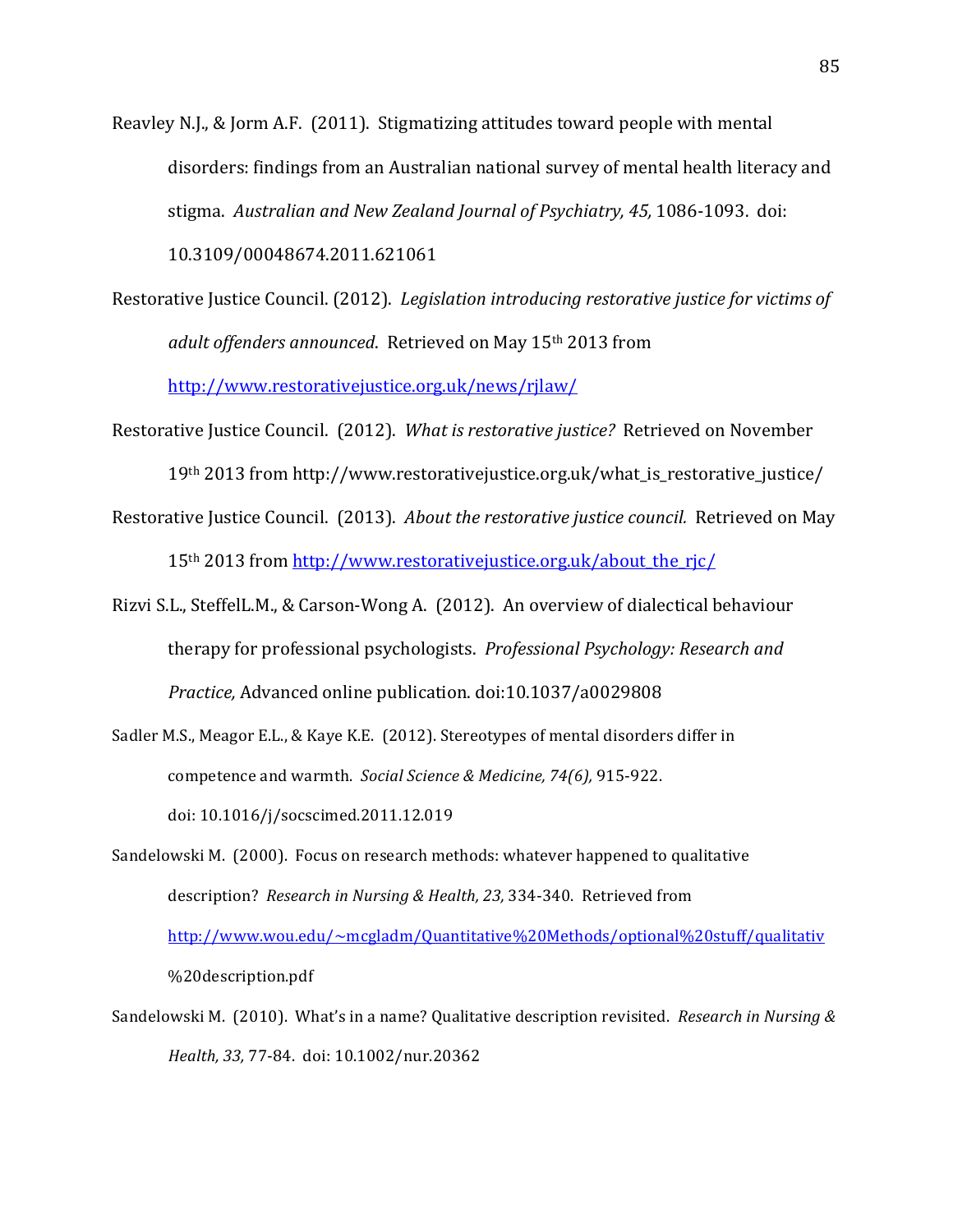- Scheff T.J. (1963). Decision rules, types of error, and their consequences in medical diagnosis. *Journal of Behavioral Science, 8(2), 97-107. doi: 10.1002/bs.3830080202*
- Scheff T.J. (1974). The labeling theory of mental illness. *American Sociological Review,* 39(3), 444-452. Retrieved on December 4<sup>th</sup> 2013 from http://www.jstor.org.ezproxy.library.ubc.ca/stable/2094300
- Scheyett A. (2012). The mark of madness. *Social Work in Mental Health, 3(4), 79-97.* doi:!10.1300/J200v03n04\_05
- Scull A.T. (1977). Madness and segregative control: the rise of the insane asylum. *Social Problems, 24(3), 337-351. doi: 10.2307/80085*
- Siddique J., Brown C.H., Chung J.Y., & Miranda J. (2012). Comparative effectiveness of medication versus cognitive-behavioral therapy in a randomized controlled trial of low-income young minority women with depression. *Journal of Consulting and Clinical Psychology.* Advanced online publication. doi:10.1037/a0030452
- Stratta P., Donda P., Rossi A., & Rossi A. (2005). Executive function assessment of patients with schizophrenic disorder residual type in olanzapine treatment: An open study. *Human Psychopharmacology,+20*,!401[408.!!doi:!10.1002/hup.703
- Sullivan D., & Tifft L. (2005). *Restorative justice: Healing the foundations of our everyday lives (2<sup>nd</sup>ed)*.New York: Willow Tee Press, Inc.
- Sussex Police. (n.d.). *Community Resolution.* Retrieved on May 17<sup>th</sup> 2013 from https://www.sussex.police.uk/media/276025/community\_resolution\_main\_2013.pdf
- Townsend J.M. (1982). Psychiatric versus social factors: an attempt at integration. *Human Relations, 35(9), 785-804. doi: 10.1177/001872678203500907*